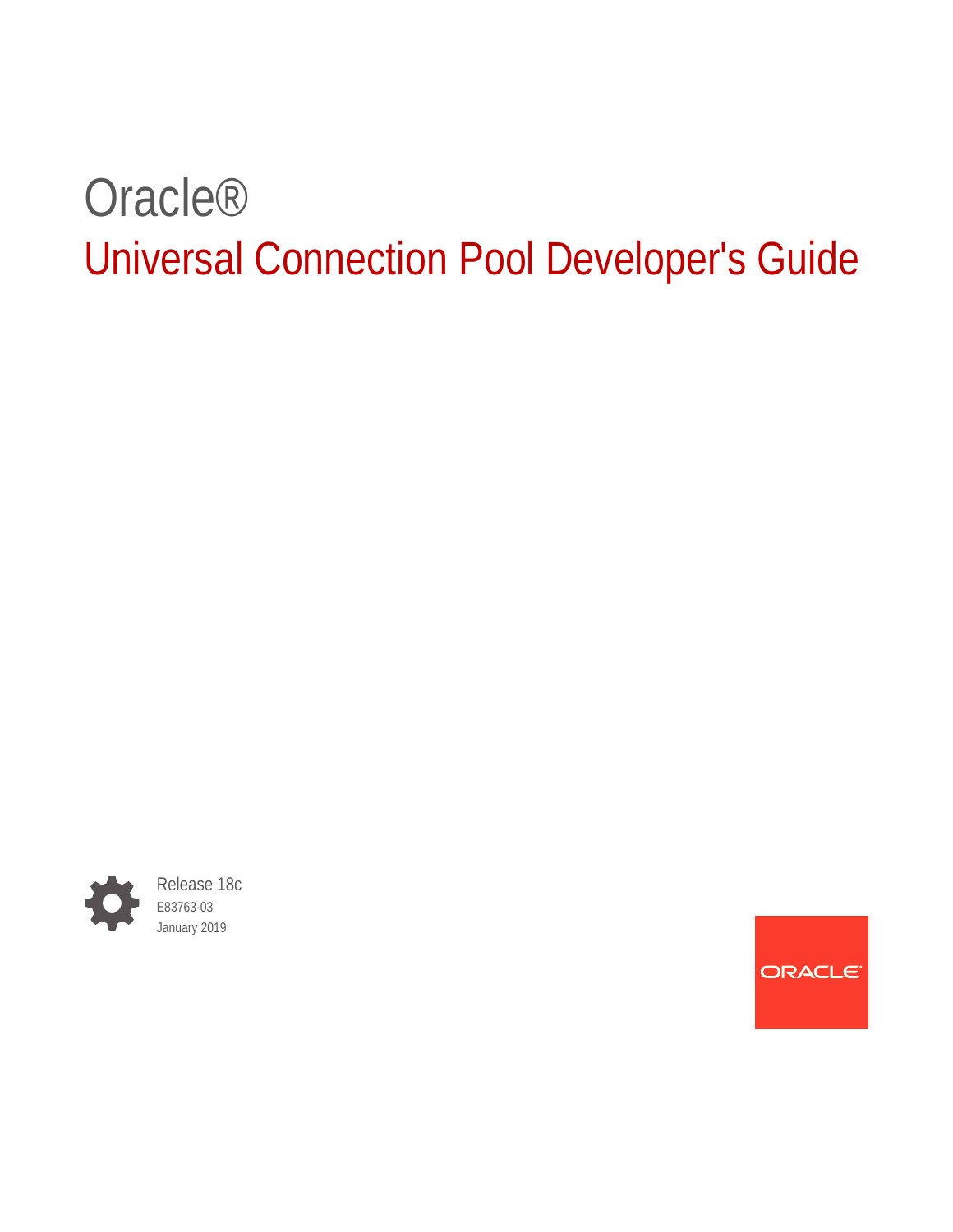Oracle Universal Connection Pool Developer's Guide, Release 18c

E83763-03

Copyright © 1999, 2019, Oracle and/or its affiliates. All rights reserved.

Primary Author: Tulika Das

Contributing Authors: Tanmay Choudhury, Joseph Ruzzi, Tong Zhou, Yuri Dolgov, Paul Lo, Kuassi Mensah, Frances Zhao

Contributors: Rajkumar Irudayaraj

This software and related documentation are provided under a license agreement containing restrictions on use and disclosure and are protected by intellectual property laws. Except as expressly permitted in your license agreement or allowed by law, you may not use, copy, reproduce, translate, broadcast, modify, license, transmit, distribute, exhibit, perform, publish, or display any part, in any form, or by any means. Reverse engineering, disassembly, or decompilation of this software, unless required by law for interoperability, is prohibited.

The information contained herein is subject to change without notice and is not warranted to be error-free. If you find any errors, please report them to us in writing.

If this is software or related documentation that is delivered to the U.S. Government or anyone licensing it on behalf of the U.S. Government, then the following notice is applicable:

U.S. GOVERNMENT END USERS: Oracle programs, including any operating system, integrated software, any programs installed on the hardware, and/or documentation, delivered to U.S. Government end users are "commercial computer software" pursuant to the applicable Federal Acquisition Regulation and agencyspecific supplemental regulations. As such, use, duplication, disclosure, modification, and adaptation of the programs, including any operating system, integrated software, any programs installed on the hardware, and/or documentation, shall be subject to license terms and license restrictions applicable to the programs. No other rights are granted to the U.S. Government.

This software or hardware is developed for general use in a variety of information management applications. It is not developed or intended for use in any inherently dangerous applications, including applications that may create a risk of personal injury. If you use this software or hardware in dangerous applications, then you shall be responsible to take all appropriate fail-safe, backup, redundancy, and other measures to ensure its safe use. Oracle Corporation and its affiliates disclaim any liability for any damages caused by use of this software or hardware in dangerous applications.

Oracle and Java are registered trademarks of Oracle and/or its affiliates. Other names may be trademarks of their respective owners.

Intel and Intel Xeon are trademarks or registered trademarks of Intel Corporation. All SPARC trademarks are used under license and are trademarks or registered trademarks of SPARC International, Inc. AMD, Opteron, the AMD logo, and the AMD Opteron logo are trademarks or registered trademarks of Advanced Micro Devices. UNIX is a registered trademark of The Open Group.

This software or hardware and documentation may provide access to or information about content, products, and services from third parties. Oracle Corporation and its affiliates are not responsible for and expressly disclaim all warranties of any kind with respect to third-party content, products, and services unless otherwise set forth in an applicable agreement between you and Oracle. Oracle Corporation and its affiliates will not be responsible for any loss, costs, or damages incurred due to your access to or use of third-party content, products, or services, except as set forth in an applicable agreement between you and Oracle.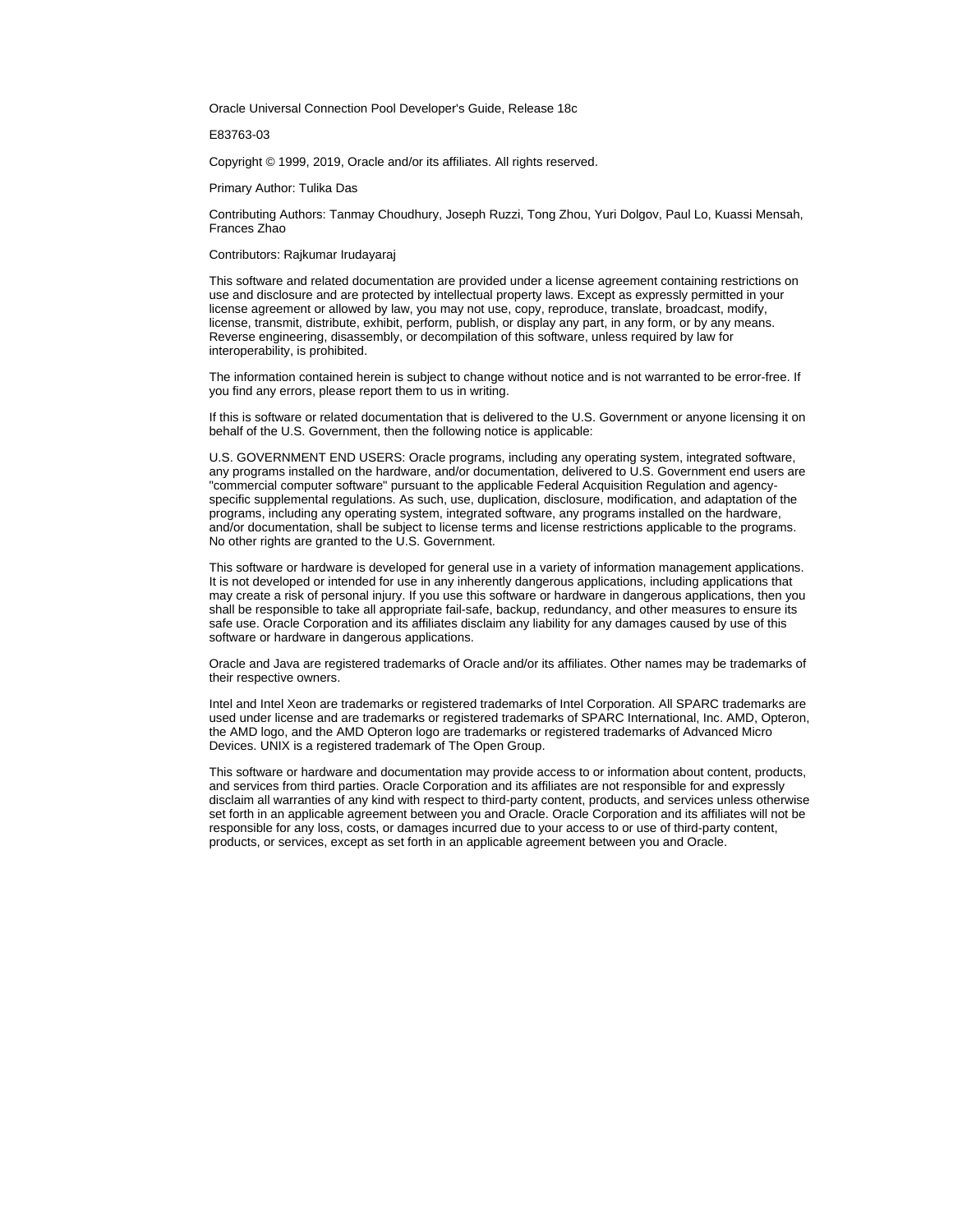# **Contents**

#### [Preface](#page-8-0)

| Audience                    | <b>ix</b> |
|-----------------------------|-----------|
| Documentation Accessibility | ix        |
| Related Documents           | ix        |
| Conventions                 | iх        |

### [Changes in This Release for Oracle Universal Connection Pool](#page-10-0) [Developer's Guide](#page-10-0)

| Overview of Connection Pool<br>1.1                          | $1 - 1$            |
|-------------------------------------------------------------|--------------------|
| Benefits of Using a Connection Pool<br>1.2                  | $1 - 1$            |
| Overview of Universal Connection Pool<br>1.3                | $1 - 2$            |
| 1.3.1<br>Conceptual Architecture                            | $1 - 2$            |
| 1.3.2<br><b>Connection Pool Properties</b>                  | $1 - 3$            |
| 1.3.3<br><b>Connection Pool Manager</b>                     | $1 - 3$            |
| <b>High Availability and Performance Scenarios</b><br>1.3.4 | $1 - 4$            |
|                                                             |                    |
| <b>Getting Started</b><br>Requirements for using UCP<br>2.1 | $2 - 1$            |
| 2.2<br>Basic Connection Steps in UCP                        |                    |
| Authentication in UCP<br>2.2.1                              | $2 - 1$<br>$2 - 2$ |
| 2.3<br><b>UCP API Overview</b>                              | $2 - 2$            |
| <b>Basic Connection Example Using UCP</b><br>2.4            | $2 - 3$            |
|                                                             |                    |
| <b>Getting Database Connections in UCP</b>                  |                    |
| About Borrowing Connections from UCP<br>3.1                 | $3-1$              |

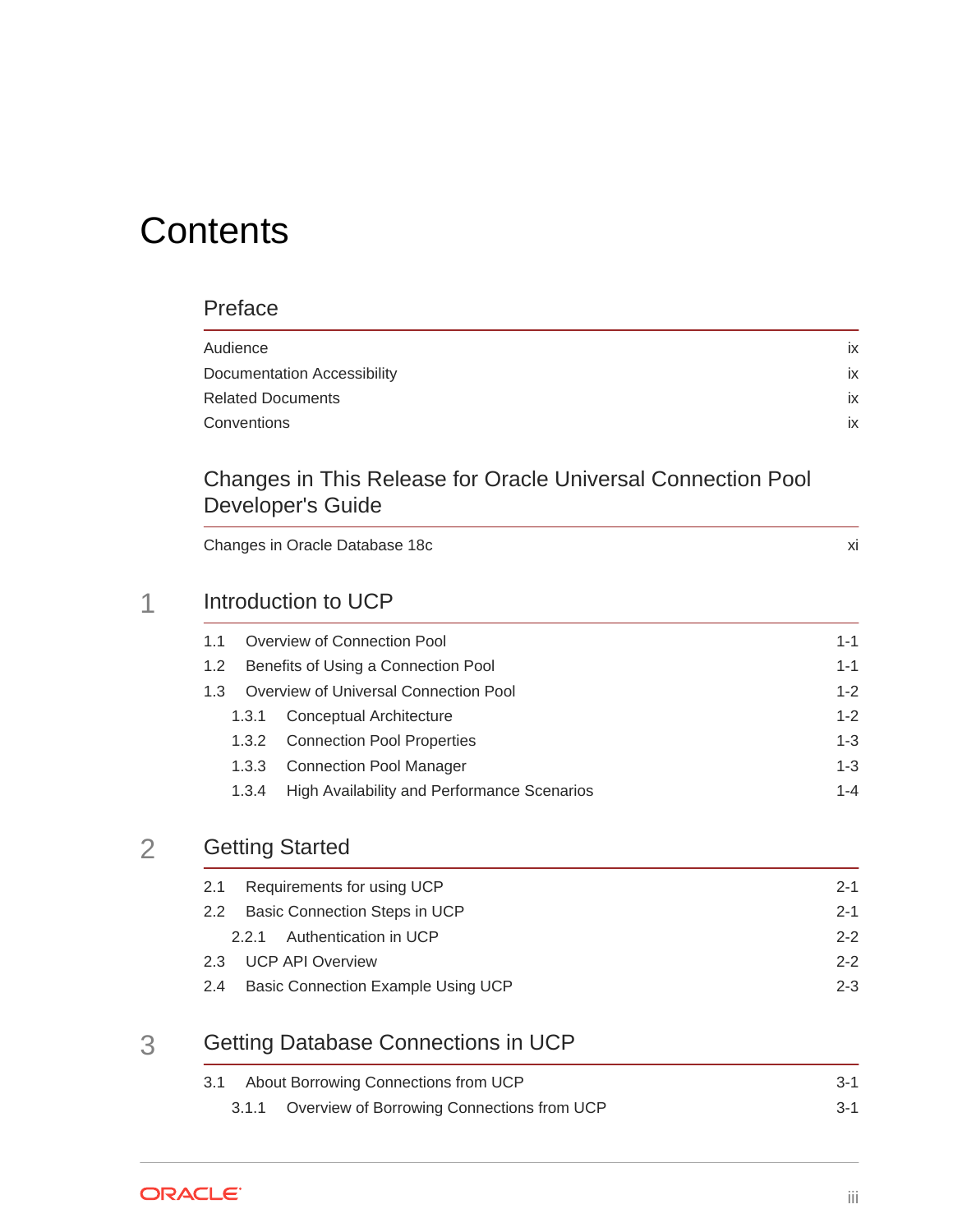|     | 3.1.2 |         | Using the Pool-Enabled Data Source                                                | $3 - 2$  |
|-----|-------|---------|-----------------------------------------------------------------------------------|----------|
|     | 3.1.3 |         | Using the Pool-Enabled XA Data Source                                             | $3 - 3$  |
|     | 3.1.4 |         | <b>Setting Connection Properties</b>                                              | $3 - 4$  |
|     | 3.1.5 |         | Using JNDI to Borrow a Connection                                                 | $3-5$    |
|     | 3.1.6 |         | About Connection Initialization Callback                                          | $3-5$    |
|     |       | 3.1.6.1 | Overview of Connection Initialization Callback                                    | $3-6$    |
|     |       | 3.1.6.2 | Creating an Initialization Callback                                               | $3-6$    |
|     |       | 3.1.6.3 | Registering an Initialization Callback                                            | $3-6$    |
|     |       | 3.1.6.4 | Removing or Unregistering an Initialization Callback                              | $3 - 7$  |
| 3.2 |       |         | Setting Connection Pool Properties for UCP                                        | $3 - 7$  |
| 3.3 |       |         | Overview of Validating Connections in UCP                                         | $3 - 7$  |
|     | 3.3.1 |         | Validating When Borrowing                                                         | $3 - 7$  |
|     | 3.3.2 |         | Minimizing Connection Validation with<br>setSecondsToTrustIdleConnection() Method | $3-8$    |
|     | 3.3.3 |         | Checking If a Connection Is Valid                                                 | $3-9$    |
| 3.4 |       |         | Returning Borrowed Connections to UCP                                             | $3-10$   |
| 3.5 |       |         | Removing Connections from UCP                                                     | $3 - 11$ |
| 3.6 |       |         | UCP Integration with Third-Party Products                                         | $3 - 11$ |

# 4 [Optimizing Universal Connection Pool Behavior](#page-31-0)

| 4.1 |       |                                        | <b>Optimizing Connection Pools</b>                                   | $4 - 1$  |  |
|-----|-------|----------------------------------------|----------------------------------------------------------------------|----------|--|
| 4.2 |       | About Controlling the Pool Size in UCP |                                                                      |          |  |
|     | 4.2.1 |                                        | Setting the Initial Pool Size                                        | $4 - 2$  |  |
|     | 4.2.2 |                                        | Setting the Minimum Pool Size                                        | $4 - 2$  |  |
|     | 4.2.3 |                                        | Setting the Maximum Pool Size                                        | $4 - 3$  |  |
| 4.3 |       |                                        | About Optimizing Real-World Performance with Static Connection Pools | $4 - 3$  |  |
| 4.4 |       |                                        | Stale Connections in UCP                                             | $4 - 4$  |  |
|     |       |                                        | 4.4.1 What is Connection Reuse?                                      | $4 - 5$  |  |
|     |       | 4.4.1.1                                | Setting the Maximum Connection Reuse Time                            | $4 - 5$  |  |
|     |       | 4.4.1.2                                | Setting the Maximum Connection Reuse Count                           | $4 - 5$  |  |
|     | 4.4.2 |                                        | Setting the Abandon Connection Timeout                               | $4 - 6$  |  |
|     | 4.4.3 |                                        | Setting the Time-To-Live Connection Timeout                          | 4-6      |  |
|     | 4.4.4 |                                        | Setting the Connection Wait Timeout                                  | $4 - 7$  |  |
|     | 4.4.5 |                                        | Setting the Inactive Connection Timeout                              | $4 - 7$  |  |
|     | 4.4.6 |                                        | Setting the Query Timeout                                            | $4 - 7$  |  |
|     | 4.4.7 |                                        | Setting the Timeout Check Interval                                   | 4-8      |  |
| 4.5 |       |                                        | About Harvesting Connections in UCP                                  | $4 - 8$  |  |
|     | 4.5.1 |                                        | Overview of Harvesting Connections in UCP                            | $4 - 8$  |  |
|     | 4.5.2 |                                        | Setting a Connection to Harvestable                                  | $4 - 9$  |  |
|     | 4.5.3 |                                        | Setting the Harvest Trigger Count                                    | $4 - 9$  |  |
|     | 4.5.4 |                                        | Setting the Harvest Maximum Count                                    | $4 - 10$ |  |

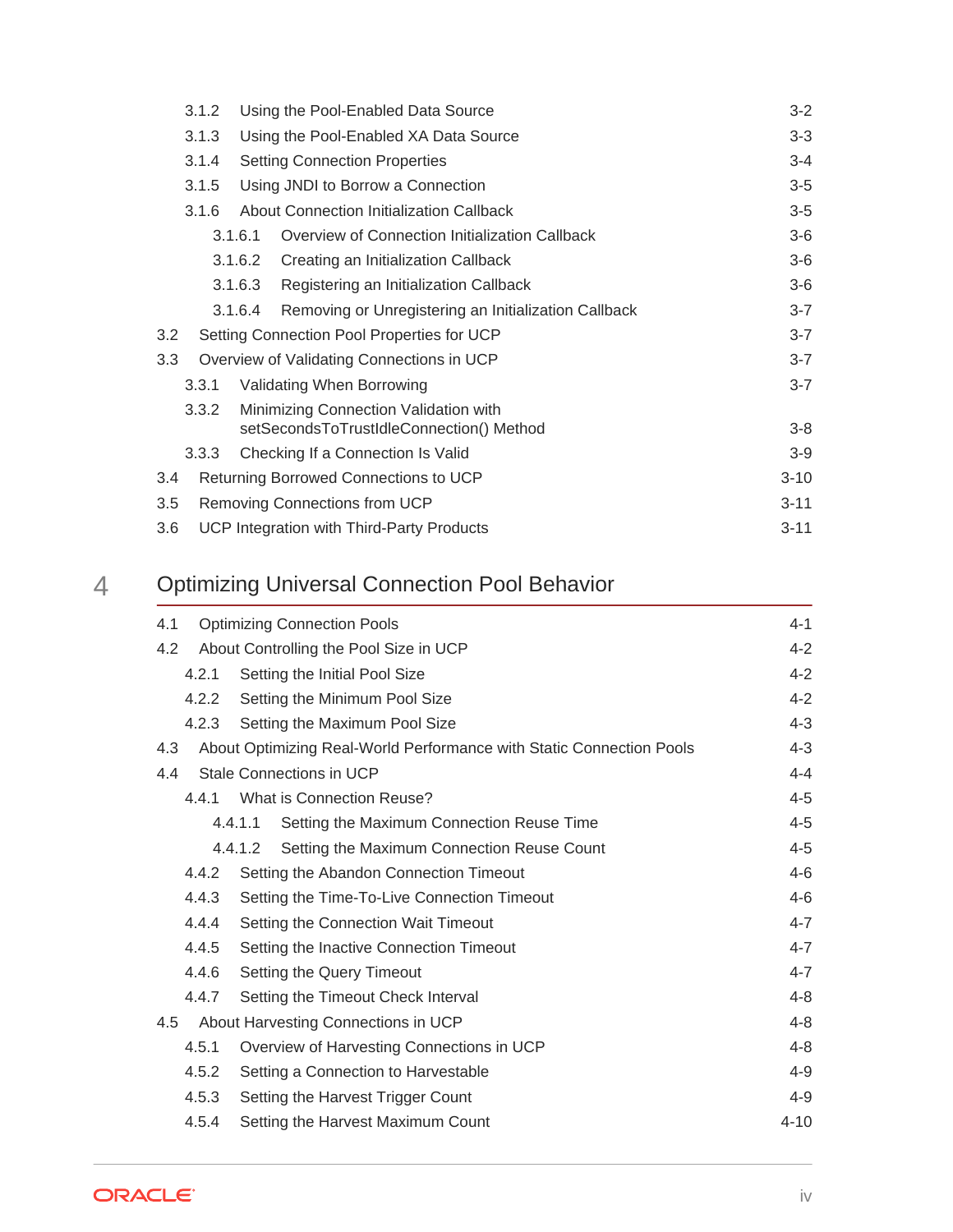| 4.6 About Caching SQL Statements in UCP    | 4-10 |
|--------------------------------------------|------|
| 4.6.1 Overview of Statement Caching in UCP | 4-10 |
| 4.6.2 Enabling Statement Caching in UCP    | 4-11 |

### 5 [Labeling Connections in UCP](#page-42-0)

| 5.1           | Overview of Labeling Connections in UCP        | $5 - 1$ |
|---------------|------------------------------------------------|---------|
| 5.2           | Implementation of a Labeling Callback in UCP   | $5 - 1$ |
| 5.2.1         | When to Use a Labeling Callback in UCP         | $5-2$   |
| 5.2.2         | Creating a Labeling Callback in UCP            | $5-2$   |
|               | Example of Labeling Callback in UCP<br>5.2.2.1 | $5-3$   |
| 5.2.3         | Registering a Labeling Callback in UCP         | $5 - 4$ |
| 5.2.4         | Removing a Labeling Callback in UCP            | $5-5$   |
| 5.3           | Integration of UCP with DRCP                   | $5-5$   |
| 5.4           | Applying Connection Labels in UCP              | $5-5$   |
| $5.5^{\circ}$ | Borrowing Labeled Connections from UCP         | $5-6$   |
| 5.6           | Checking Unmatched Labels in UCP               | $5-6$   |
| 5.7           | Removing a Connection Label in UCP             | $5-6$   |

### 6 [Controlling Reclaimable Connection Behavior](#page-49-0)

| 6.1 AbandonedConnectionTimeoutCallback Interface | $6 - 1$ |
|--------------------------------------------------|---------|
| TimeToLiveConnectionTimeoutCallback Interface    | $6 - 1$ |

### 7 [Using the Connection Pool Manager](#page-51-0)

| 7.1     | Overview of Using the UCP Manager          | $7 - 1$ |
|---------|--------------------------------------------|---------|
| 7.1.1   | About Connection Pool Manager              | $7 - 1$ |
| 7.1.2   | Creating a Connection Pool Manager for UCP | $7 - 1$ |
| 7.1.3   | Life Cycle States of a Connection          | $7 - 1$ |
| 7.1.3.1 | Creating a Connection Pool                 | $7 - 2$ |
| 7.1.3.2 | <b>Starting a Connection Pool</b>          | $7 - 3$ |
| 7.1.3.3 | Stopping a Connection Pool                 | $7 - 3$ |
| 7.1.3.4 | Destroying a Connection Pool               | $7 - 3$ |
| 7.1.4   | Maintenance of Universal Connection Pool   | $7 - 4$ |
| 7.1.4.1 | Refreshing a Connection Pool               | $7 - 4$ |
| 7.1.4.2 | Recycling a Connection Pool                | $7 - 4$ |
| 7.1.4.3 | Purging a Connection Pool                  | $7-5$   |
| 7.2     | Overview of JMX-Based Management in UCP    | $7-5$   |
| 7.2.1   | UniversalConnectionPoolManagerMBean        | 7-6     |
|         |                                            |         |

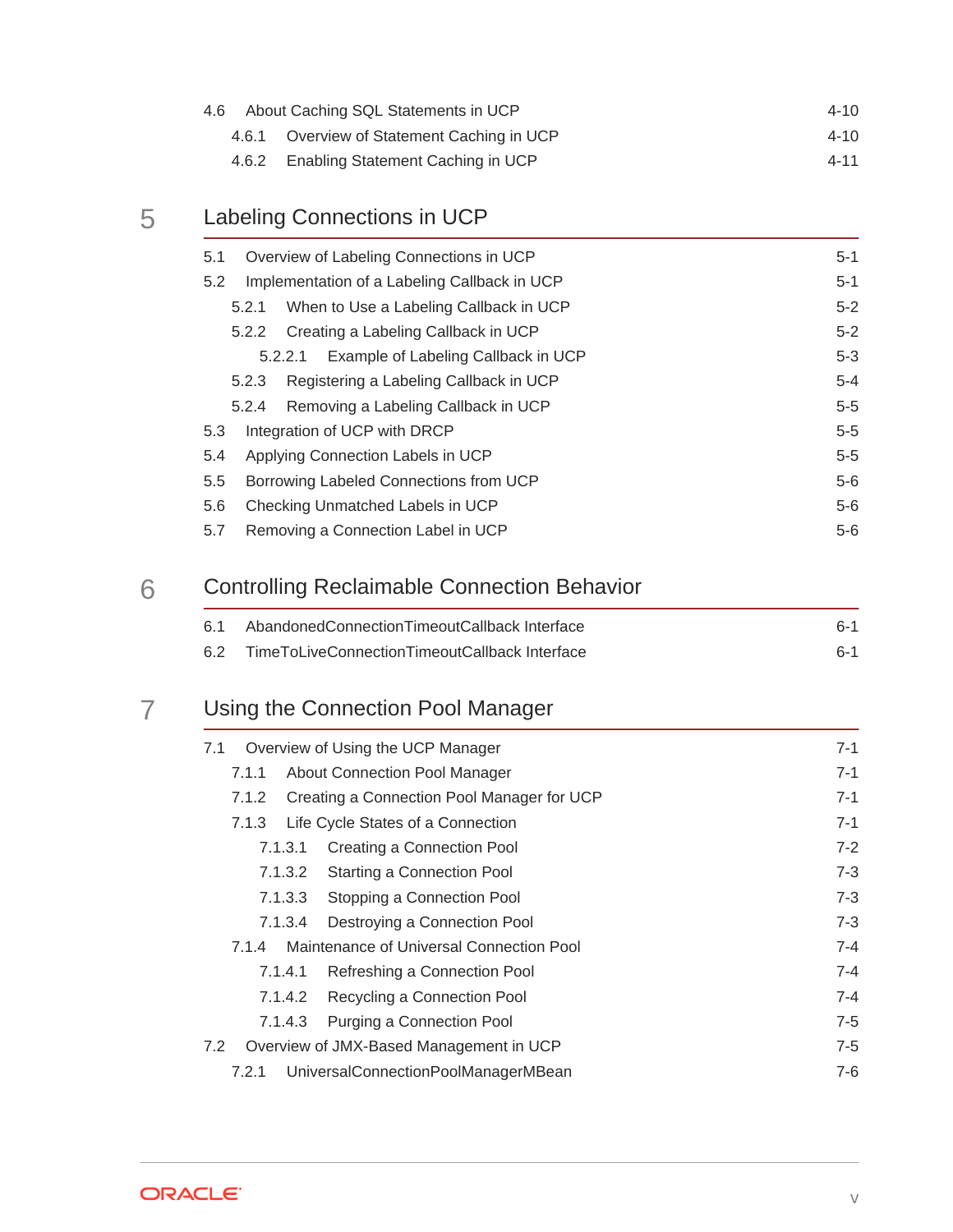|  | 7.2.2 UniversalConnectionPoolMBean |  |
|--|------------------------------------|--|
|--|------------------------------------|--|

### 8 [Shared Pool Support for Multitenant Data Sources](#page-57-0)

| 8.1 Overview of Shared Pool Support               | $8-1$ |
|---------------------------------------------------|-------|
| 8.2 Prerequisites for Supporting Shared Pool      | $8-5$ |
| 8.3 Configuring the Shared Pool                   | 8-6   |
| 8.4 UCP APIs for Shared Pool Support              | $8-7$ |
| 8.5 Sample XML Configuration File for Shared Pool | 8-8   |

### 9 [Using Oracle RAC Features](#page-66-0)

| 9.1 | Overview of Oracle RAC Features<br>$9 - 1$    |         |                                                   |          |
|-----|-----------------------------------------------|---------|---------------------------------------------------|----------|
| 9.2 |                                               |         | <b>About Fast Connection Failover</b>             | $9 - 2$  |
|     | 9.2.1<br>Overview of Fast Connection Failover |         |                                                   | $9 - 2$  |
|     | 9.2.2                                         |         | What is Fast Connection Failover?                 | $9 - 4$  |
|     |                                               | 9.2.2.1 | What the Application Sees                         | $9 - 4$  |
|     |                                               | 9.2.2.2 | <b>How FCF Works</b>                              | $9 - 5$  |
|     | 9.2.3                                         |         | <b>Fast Connection Failover Prerequisites</b>     | $9-5$    |
|     | 9.2.4                                         |         | Example of Fast Connection Failover Configuration | $9 - 6$  |
|     | 9.2.5                                         |         | <b>Enabling Fast Connection Failover</b>          | $9-6$    |
|     | 9.2.6                                         |         | What is ONS?                                      | $9 - 7$  |
|     |                                               | 9.2.6.1 | Overview of ONS Configuration File                | $9 - 7$  |
|     |                                               | 9.2.6.2 | Remote Configuration of ONS                       | $9 - 10$ |
|     |                                               | 9.2.6.3 | Configuration of Client-Side ONS Daemon           | $9 - 11$ |
|     | 9.2.7                                         |         | Configuring the Connection URL                    | $9 - 13$ |
| 9.3 |                                               |         | About Run-Time Connection Load Balancing          | $9 - 14$ |
|     | 9.3.1                                         |         | Overview of Run-Time Connection Load Balancing    | $9 - 14$ |
|     | 9.3.2                                         |         | Setting Up Run-Time Connection Load Balancing     | $9 - 15$ |
| 9.4 |                                               |         | <b>About Connection Affinity</b>                  | $9 - 16$ |
|     | 9.4.1                                         |         | Overview of Connection Affinity                   | $9 - 16$ |
|     |                                               | 9.4.1.1 | <b>Transaction-Based Affinity</b>                 | $9 - 17$ |
|     |                                               |         | 9.4.1.2 Web Session Affinity                      | $9 - 17$ |
|     |                                               | 9.4.1.3 | Oracle RAC Data Affinity                          | $9 - 17$ |
|     | 9.4.2                                         |         | Setting Up Connection Affinity                    | $9 - 18$ |
|     |                                               | 9.4.2.1 | Creating a Connection Affinity Callback           | $9 - 19$ |
|     |                                               | 9.4.2.2 | Registering a Connection Affinity Callback        | $9 - 20$ |
|     |                                               | 9.4.2.3 | Removing a Connection Affinity Callback           | $9 - 20$ |
|     |                                               | 9.4.2.4 | <b>Strict Affinity Mode</b>                       | $9 - 21$ |
| 9.5 |                                               |         | <b>Global Data Services</b>                       | $9 - 21$ |
|     | 9.5.1                                         |         | Overview of Global Data Services                  | $9 - 21$ |

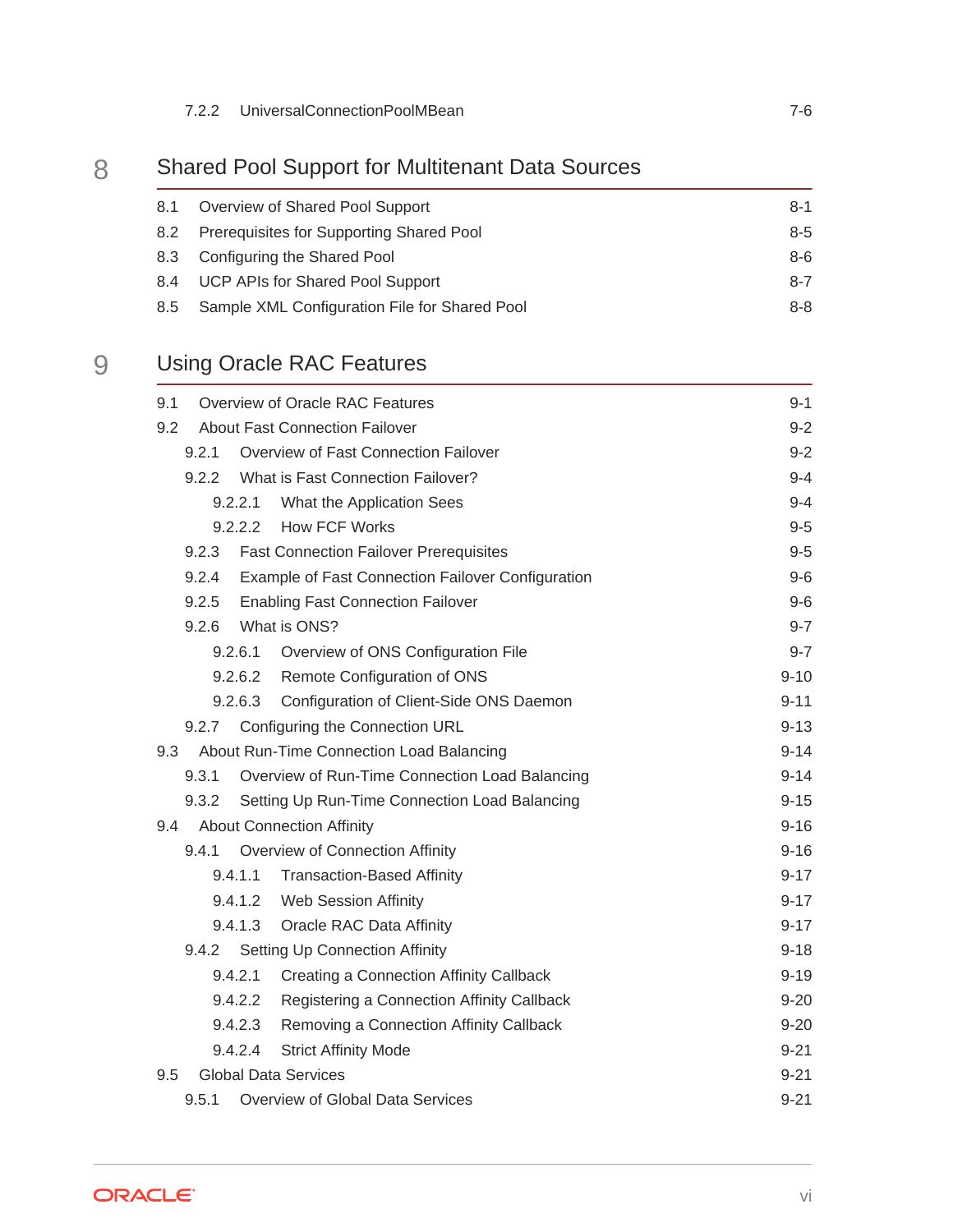### 10 [Ensuring Application Continuity](#page-89-0)

| 10.1 | Overview of Ensuring Application Continuity with UCP                | $10-1$ |
|------|---------------------------------------------------------------------|--------|
|      | 10.2 Configuring the Data Source for Application Continuity         | $10-1$ |
|      | 10.3 Using Connection Labeling for Application Continuity           | $10-2$ |
| 10.4 | Using Connection Initialization Callback for Application Continuity | $10-2$ |

### 11 [Shared Pool for Sharded Databases](#page-91-0)

| 11.1 |  |        | Overview of UCP Shared Pool for Database Sharding                                       | $11 - 1$  |
|------|--|--------|-----------------------------------------------------------------------------------------|-----------|
| 11.2 |  |        | About Handling Connection Requests for a Sharded Database                               | $11-2$    |
|      |  | 11.2.1 | About Building the Sharding Key                                                         | $11-3$    |
|      |  | 11.2.2 | How to Checkout Connections from a Pool with a Sharding Key                             | $11 - 5$  |
|      |  | 11.2.3 | About Checking Out Connections without Providing the Sharding Keys                      | $11 - 5$  |
|      |  | 11.2.4 | About Connecting to the Shard Catalog or Co-ordinator for Multi Shard<br><b>Oueries</b> | $11-6$    |
|      |  | 11.2.5 | About Configuring the Number of Connections Per Shard                                   | $11-6$    |
|      |  | 11.2.6 | Pool Connection Selection Algorithm During Connection Checkout                          | $11-6$    |
|      |  | 11.2.7 | Failover or Resharding Event Handling in UCP                                            | $11 - 7$  |
| 11.3 |  |        | Middle-Tier Routing Using UCP                                                           | $11 - 7$  |
| 11.4 |  |        | UCP APIs for Database Sharding Support                                                  | $11 - 7$  |
| 11.5 |  |        | UCP APIs for Middle-Tier Routing Support                                                | $11-9$    |
| 11.6 |  |        | <b>UCP Sharding Example</b>                                                             | $11-9$    |
| 11.7 |  |        | Middle-Tier Routing with UCP Example                                                    | $11 - 10$ |
|      |  |        |                                                                                         |           |

### 12 [Diagnosing a Connection Pool](#page-102-0)

| 12.1 | <b>Pool Statistics</b>              |                                                                      | $12 - 1$ |
|------|-------------------------------------|----------------------------------------------------------------------|----------|
| 12.2 |                                     | <b>Dynamic Monitoring Service Metrics</b>                            |          |
| 12.3 | About Viewing Oracle RAC Statistics |                                                                      | $12 - 2$ |
|      | 12.3.1                              | <b>Fast Connection Failover Statistics</b>                           | $12 - 2$ |
|      | 12.3.2                              | <b>Run-Time Connection Load Balance Statistics</b>                   | $12 - 3$ |
|      | 12.3.3                              | <b>Connection Affinity Statistics</b>                                | $12 - 3$ |
| 12.4 |                                     | Overview of Logging in UCP                                           | $12 - 3$ |
|      | 12.4.1                              | Using a Logging Properties File                                      | $12 - 4$ |
|      | 12.4.2                              | Using UCP and JDK API                                                | $12 - 4$ |
|      | 12.4.3                              | Enabling or Disabling Feature-Specific Logging at Runtime            | $12 - 4$ |
|      | 12.4.4                              | About Using the Logging Properties File for Feature-Specific Logging | $12 - 5$ |
|      | 12.4.5                              | Supported Log Levels                                                 | $12 - 6$ |
|      |                                     |                                                                      |          |

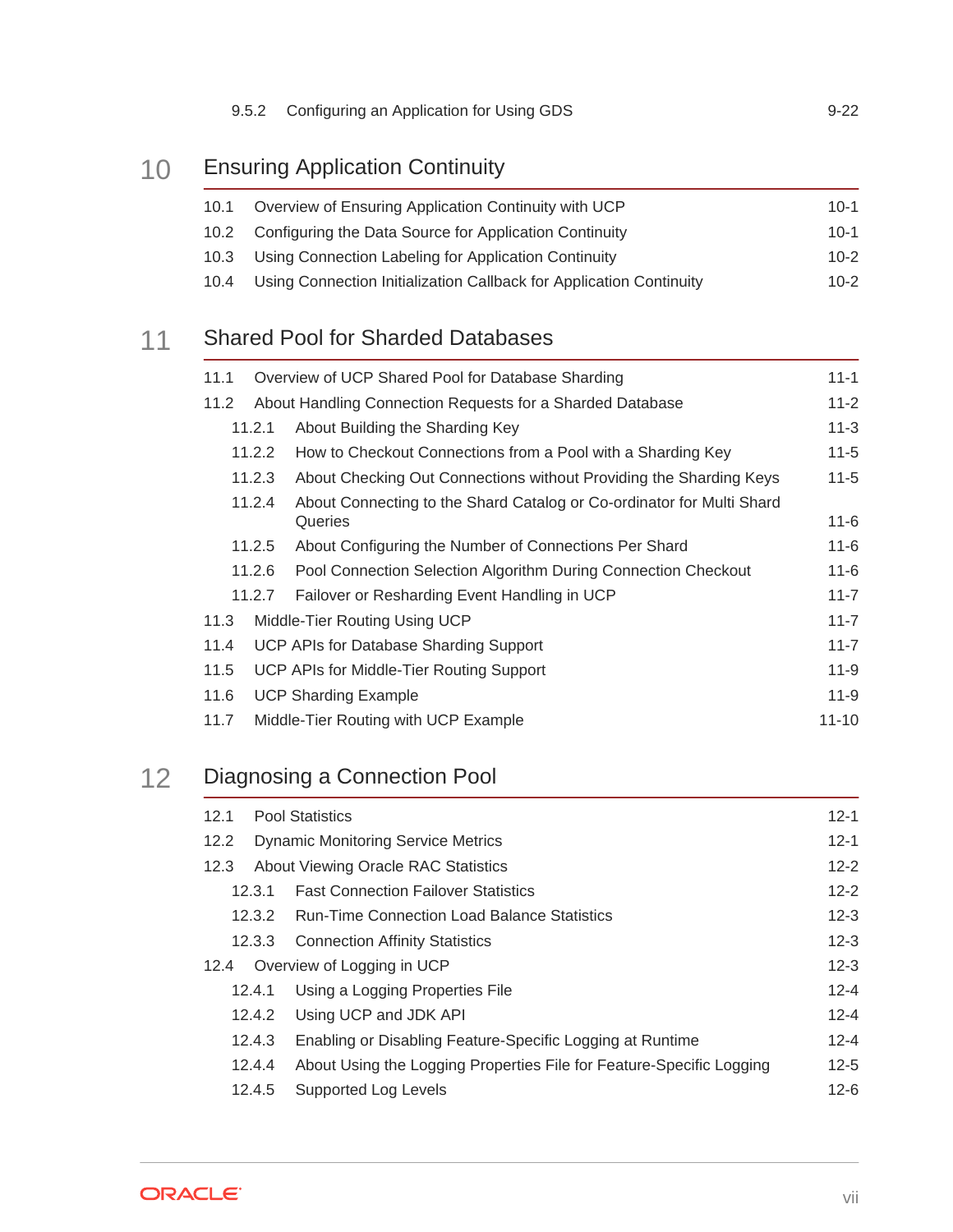### A [Error Codes Reference](#page-108-0)

| A.1 | General Structure of UCP Error Messages              | A-1   |
|-----|------------------------------------------------------|-------|
|     | A.2 Connection Pool Layer Error Messages             | A-1   |
| A.3 | JDBC Data Sources and Dynamic Proxies Error Messages | $A-5$ |

### [Index](#page-115-0)



**ORACLE®**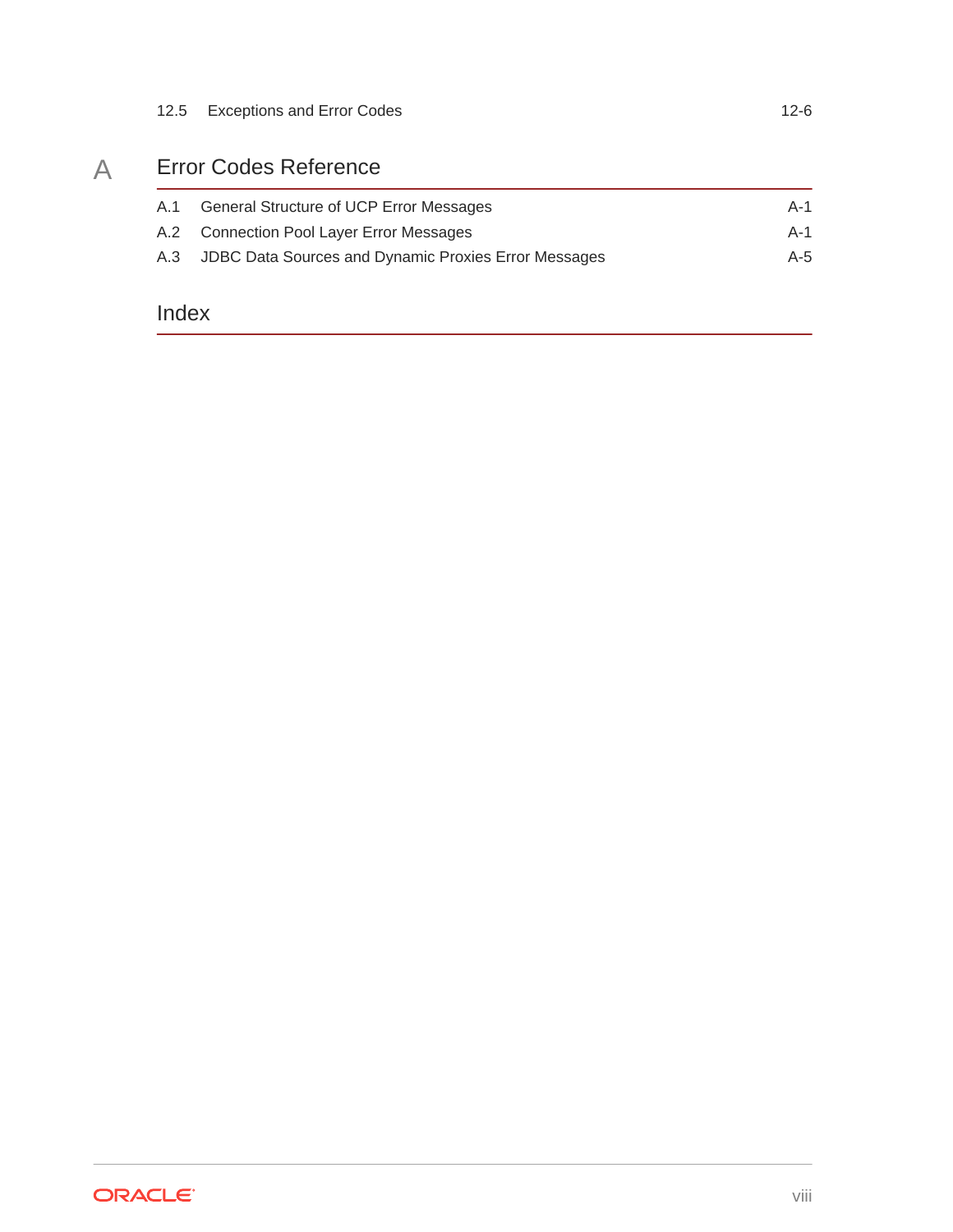# <span id="page-8-0"></span>Preface

The Oracle Universal Connection Pool (UCP) is a full-featured connection pool for managing database connections. Java applications that are database-intensive, use the connection pool to improve performance and better utilize system resources.

The instructions in this guide detail how to use the UCP API and cover a wide range of use cases. The guide does not provide detailed information about using Oracle JDBC Drivers, Oracle Database, or SQL except as required to understand UCP.

### Audience

This guide is primarily written for Application Developers and System Architects who want to learn how to use UCP to create and manage database connections for their Java applications. Users must be familiar with Java and JDBC to use this guide. Knowledge of Oracle Database concepts (such as Oracle RAC and ONS) is required when using some UCP features.

# Documentation Accessibility

For information about Oracle's commitment to accessibility, visit the Oracle Accessibility Program website at [http://www.oracle.com/pls/topic/lookup?](http://www.oracle.com/pls/topic/lookup?ctx=acc&id=docacc) [ctx=acc&id=docacc](http://www.oracle.com/pls/topic/lookup?ctx=acc&id=docacc).

#### **Access to Oracle Support**

Oracle customers that have purchased support have access to electronic support through My Oracle Support. For information, visit [http://www.oracle.com/pls/topic/](http://www.oracle.com/pls/topic/lookup?ctx=acc&id=info) [lookup?ctx=acc&id=info](http://www.oracle.com/pls/topic/lookup?ctx=acc&id=info) or visit<http://www.oracle.com/pls/topic/lookup?ctx=acc&id=trs> if you are hearing impaired.

# Related Documents

For more information about using Java with the Oracle Database, see the following documents in the Oracle Database documentation set:

- *Oracle Database JDBC Developer's Guide*
- *Oracle Database 2 Day + Java Developer's Guide*
- *Oracle Database Java Developer's Guide*

### **Conventions**

The following text conventions are used in this document:

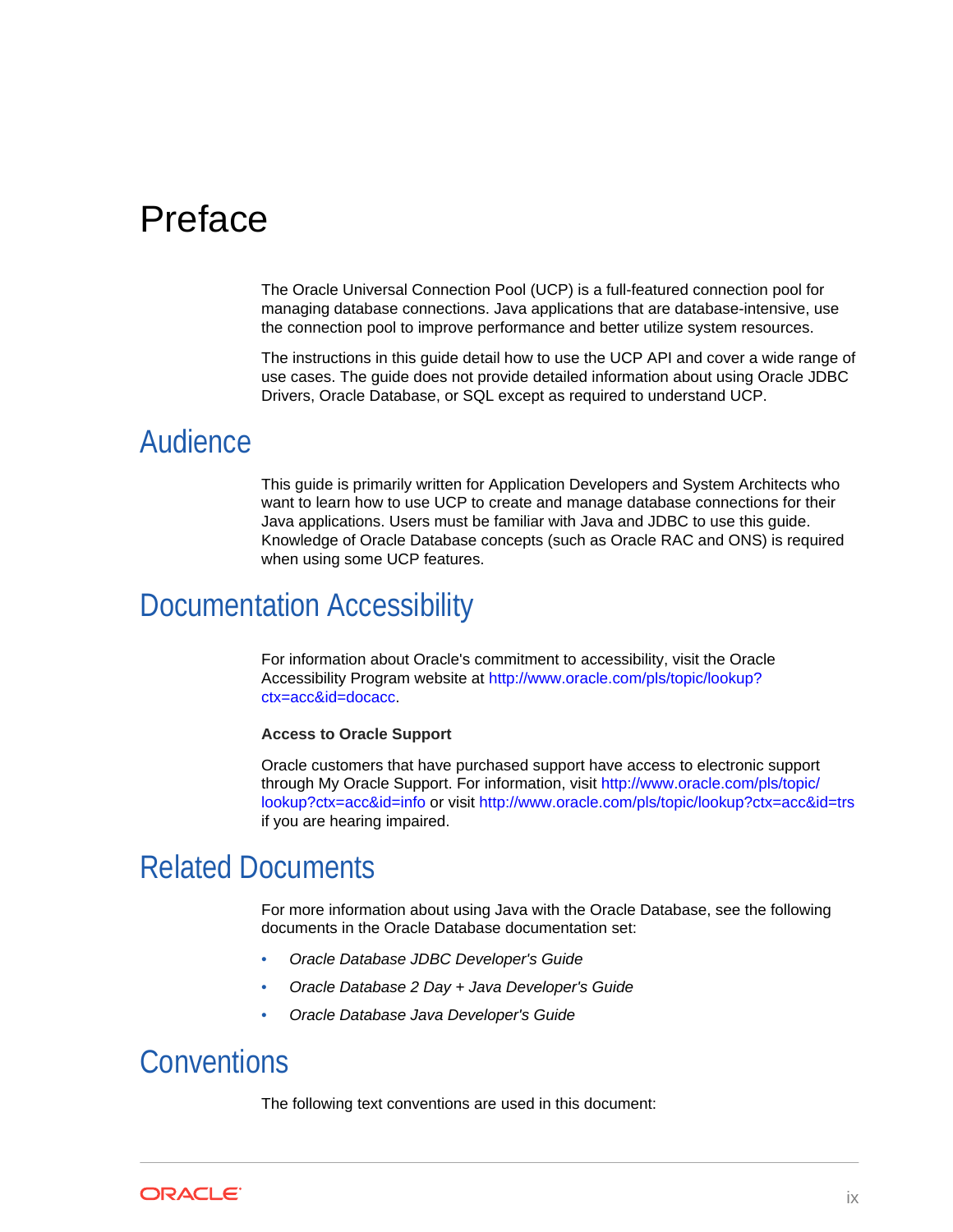| <b>Convention</b> | <b>Meaning</b>                                                                                                                            |
|-------------------|-------------------------------------------------------------------------------------------------------------------------------------------|
| boldface          | Boldface type indicates graphical user interface elements associated<br>with an action, or terms defined in text or the glossary.         |
| italic            | Italic type indicates book titles, emphasis, or placeholder variables for<br>which you supply particular values.                          |
| monospace         | Monospace type indicates commands within a paragraph, URLs, code<br>in examples, text that appears on the screen, or text that you enter. |

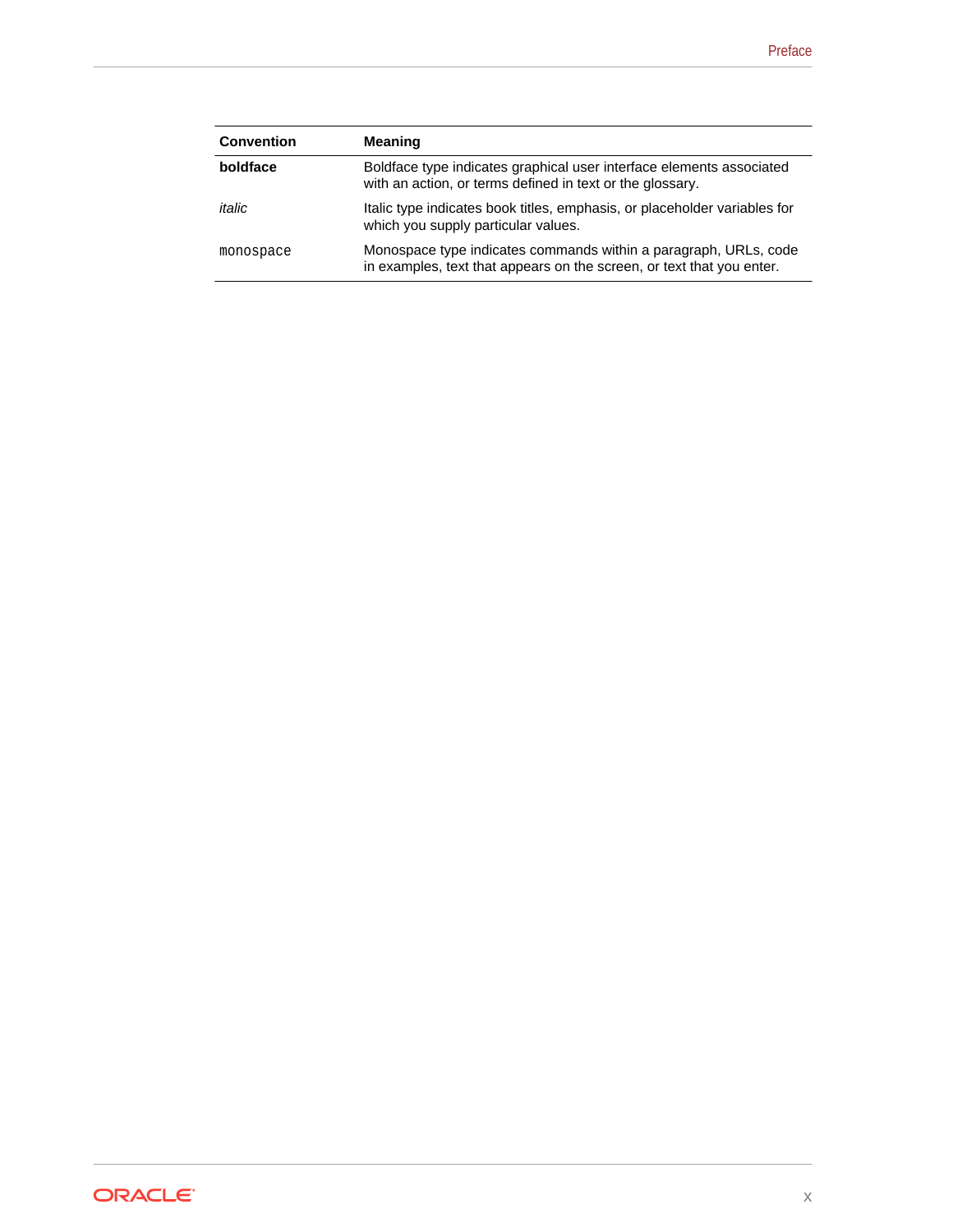# <span id="page-10-0"></span>Changes in This Release for Oracle Universal Connection Pool Developer's Guide

This preface contains:

• Changes in Oracle Database 18c

## Changes in Oracle Database 18c

The following are changes in *Oracle Universal Connection Pool Developer's Guide* for Oracle Database 18c.

### New Features

The following features are new in this release:

- UCP Support for RAC Affinity Sharding See ["Oracle RAC Data Affinity](#page-82-0)"
- UCP Support for Middle-Tier Routing See ["Middle-Tier Routing Using UCP"](#page-97-0)

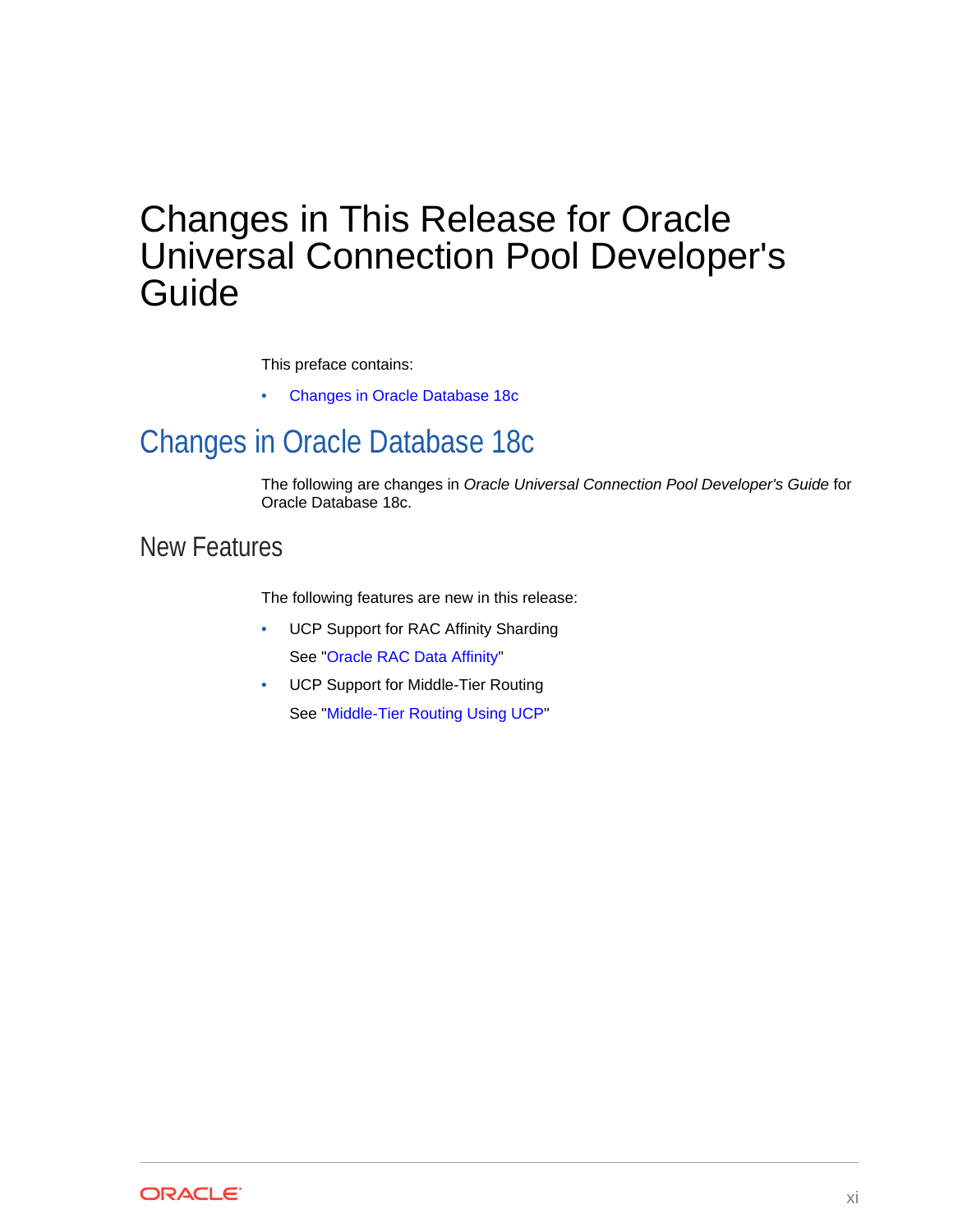# <span id="page-11-0"></span>1 Introduction to UCP

The following sections are included in this chapter:

- **Overview of Connection Pool**
- [Overview of Universal Connection Pool](#page-12-0)

# 1.1 Overview of Connection Pool

A connection pool is a cache of database connection objects. The objects represent physical database connections that can be used by an application to connect to a database. At run time, the application requests a connection from the pool. If the pool contains a connection that can satisfy the request, it returns the connection to the application. If no connections are found, a new connection is created and returned to the application. The application uses the connection to perform some work on the database and then returns the object back to the pool. The connection is then available for the next connection request.

Connection pools promote the reuse of connection objects and reduce the number of times that connection objects are created. Connection pools significantly improve performance for database-intensive applications because creating connection objects is costly both in terms of time and resources. Tasks such as network communication, reading connection strings, authentication, transaction enlistment, and memory allocation all contribute to the amount of time and resources it takes to create a connection object. In addition, because the connections are already created, the application waits less time to get the connection.

Connection pools often provide properties that are used to optimize the performance of a pool. The properties control behaviors such as the minimum and maximum number of connections allowed in the pool or the amount of time a connection can remain idle before it is returned to the pool. The best configured connection pools balance quick response times with the memory spent maintaining connections in the pool. It is often necessary to try different settings until the best balance is achieved for a specific application.

# 1.2 Benefits of Using a Connection Pool

Applications that are database-intensive, generally benefit the most from connection pools. As a policy, applications should use a connection pool whenever database usage is known to affect application performance.

A connection pool provides the following benefits:

- Reduces the number of times new connection objects are created.
- Promotes connection object reuse.
- Quickens the process of getting a connection.
- Reduces the amount of effort required to manually manage connection objects.

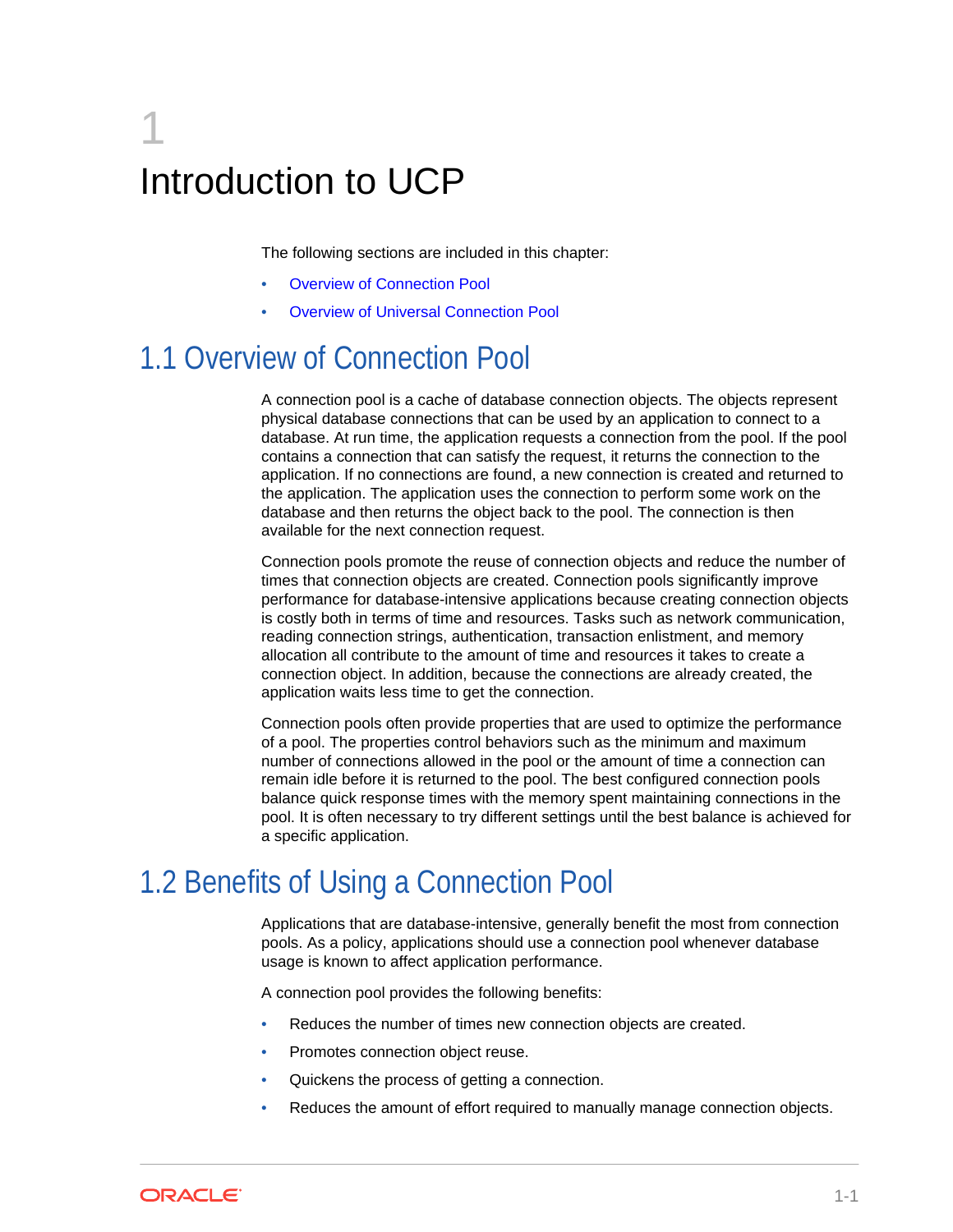- Minimizes the number of stale connections.
- Controls the amount of resources spent on maintaining connections.

# <span id="page-12-0"></span>1.3 Overview of Universal Connection Pool

UCP provides a connection pool implementation for caching JDBC connections. Java applications that are database-intensive use the connection pool to improve performance and better utilize system resources.

A UCP JDBC connection pool can use any JDBC driver to create physical connections that are then maintained by the pool. The pool can be configured and provides a full set of properties that are used to optimize pool behavior based on the performance and availability requirements of an application. For more advanced applications, UCP provides a pool manager that can be used to manage a pool instance.

The pool also leverages many high availability and performance features available through an Oracle Real Application Clusters (Oracle RAC) database. These features include Fast Connection Failover (FCF), Run-time connection Load Balancing (RLB), and Connection Affinity.



Starting from Oracle Database 11*g* Release 2, FCF is also supported by Oracle Restart on a single instance database. Oracle Restart is also known as Oracle Grid Infrastructure for Independent Servers.

#### **See Also:**

*Oracle Database Administrator's Guide* for more information about Oracle Restart.

### 1.3.1 Conceptual Architecture

Applications use a UCP pool-enabled data source to get connections from a UCP JDBC connection pool instance. The PoolDataSource data source is used for getting regular connections (java.sql.Connection), and the PoolXADataSource data source is used for getting XA (eXtended API) connections (javax.sql.XAConnection). The same pool features are included in both XA and non-XA UCP JDBC connection pools.

The pool-enabled data source relies on a connection factory class to create the physical connections that are maintained by the pool. An application can choose to use any factory class that is capable of creating Connection or XAConnection objects. The pool-enabled data sources provide a method for setting the connection factory class, as well as methods for setting the database URL and database credentials that are used by the factory class to connect to a database.

Applications borrow a connection handle from the pool to perform work on a database. Once the work is completed, the connection is closed and the connection handle is returned to pool and is available to be used again. The following figure shows the

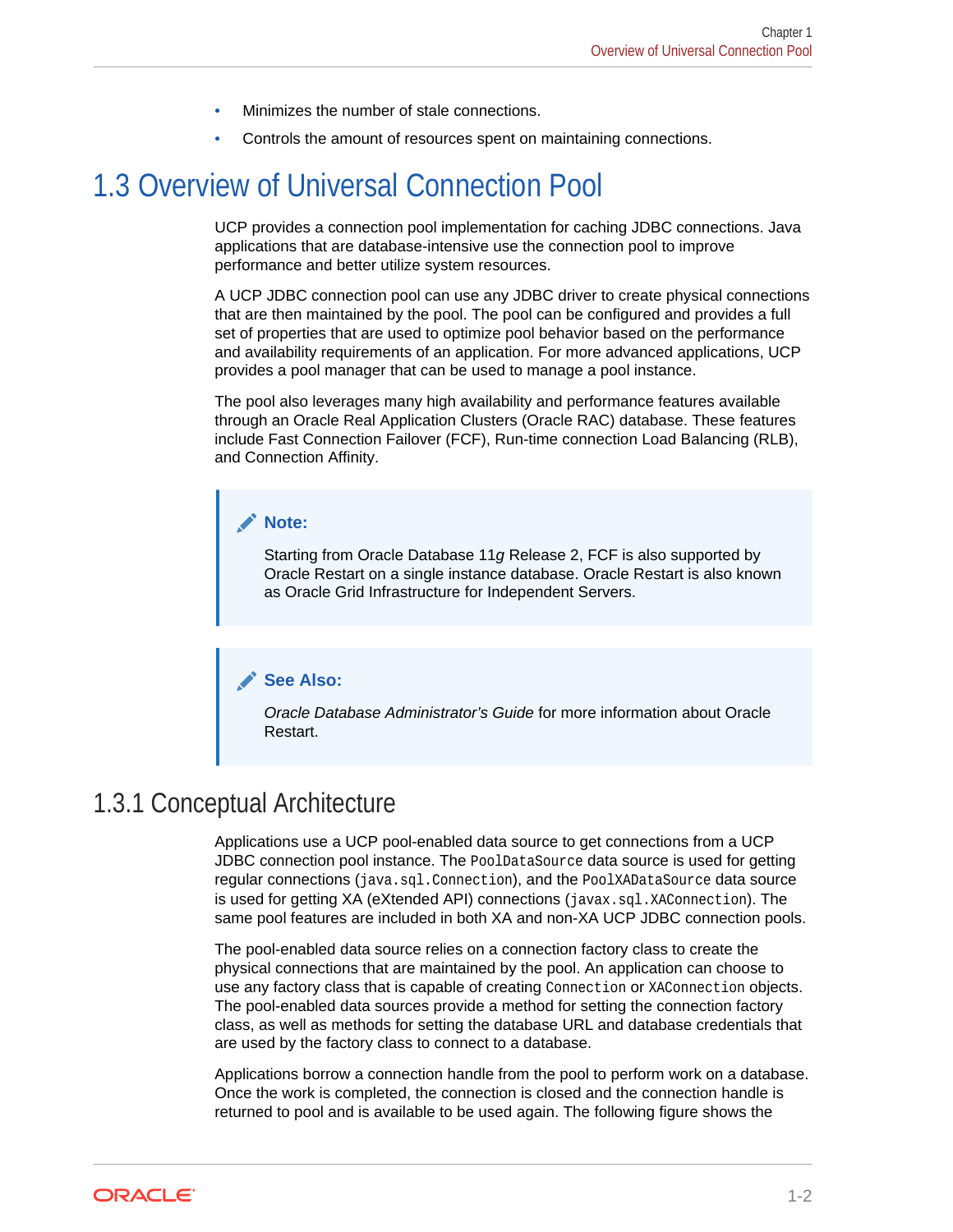<span id="page-13-0"></span>conceptual view of the interaction between an application and a UCP JDBC connection pool.



#### **Figure 1-1 Conceptual View of a UCP JDBC Connection Pool**

#### **Related Topics**

**[Getting Database Connections in UCP](#page-19-0)** 

### 1.3.2 Connection Pool Properties

UCP JDBC Connection pool properties are configured through methods available on the pool-enabled data source. The pool properties are used to control the pool size, handle stale connections, and make autonomous decisions about how long connections can remain borrowed before they are returned to the pool. The optimal settings for the pool properties depend on the application and hardware resources. Typically, there is a trade-off between the time it takes for an application to get a connection versus the amount of memory it takes to maintain a certain pool size. In many cases, experimentation is required to find the optimal balance to achieve the desired performance for a specific application.

#### **Related Topics**

• [Optimizing Universal Connection Pool Behavior](#page-31-0)

### 1.3.3 Connection Pool Manager

UCP includes a connection pool manager that is used by applications that require administrative control over a connection pool. The manager is used to explicitly control the life cycle of a pool and to perform maintenance on a pool. The manager also provides the opportunity for an application to expose the pool and its manageability through an administrative console.

#### **Related Topics**

[Using the Connection Pool Manager](#page-51-0)

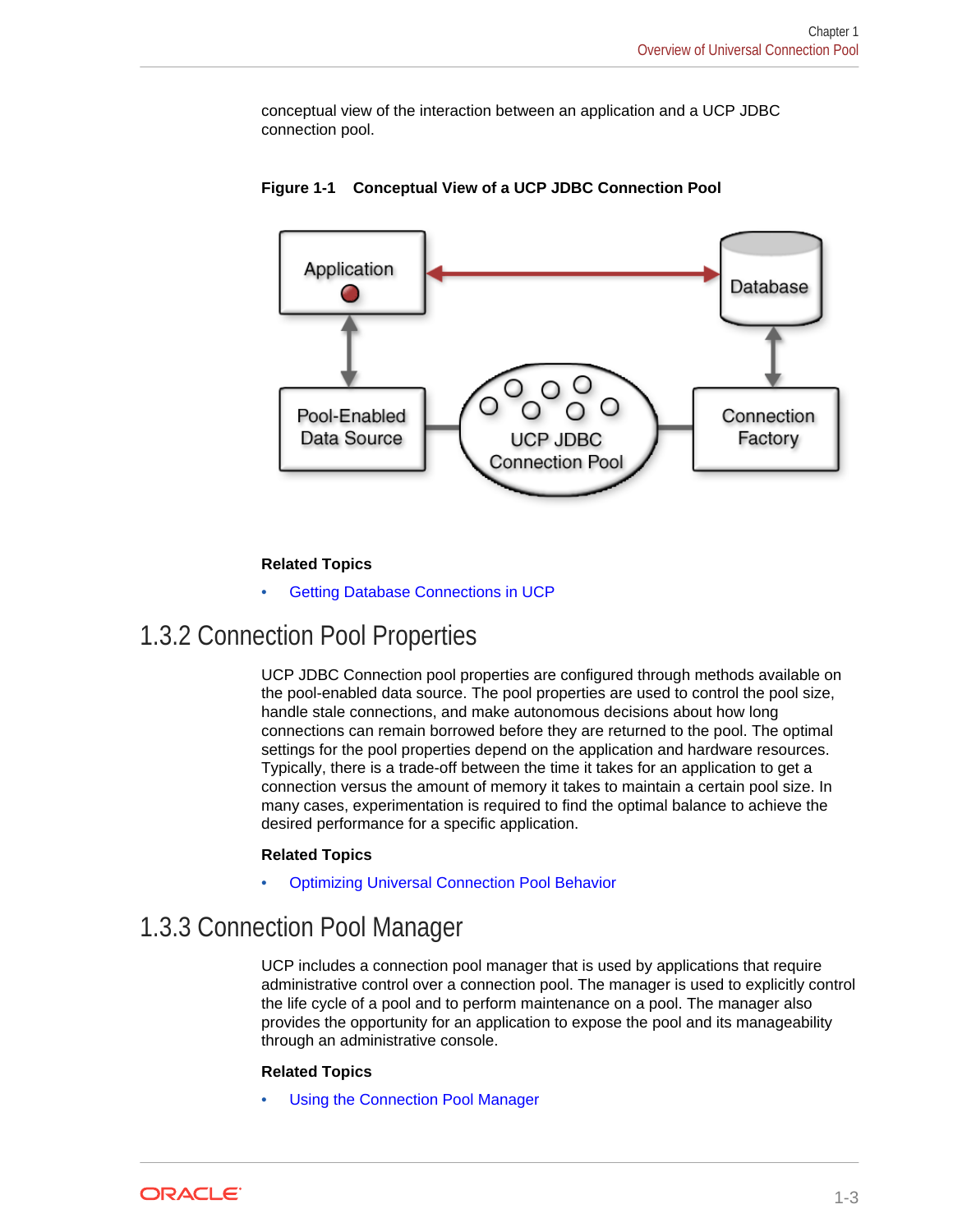### <span id="page-14-0"></span>1.3.4 High Availability and Performance Scenarios

A UCP JDBC connection pool provides many features that are used to ensure high connection availability and performance. Many of these features, such as refreshing a pool or validating connections, are generic and work across driver and database implementations. Some of these features, such as run-time connection load balancing, and connection affinity, require the use of an Oracle JDBC driver and an Oracle RAC database.

#### **Related Topics**

• [Using Oracle RAC Features](#page-66-0)

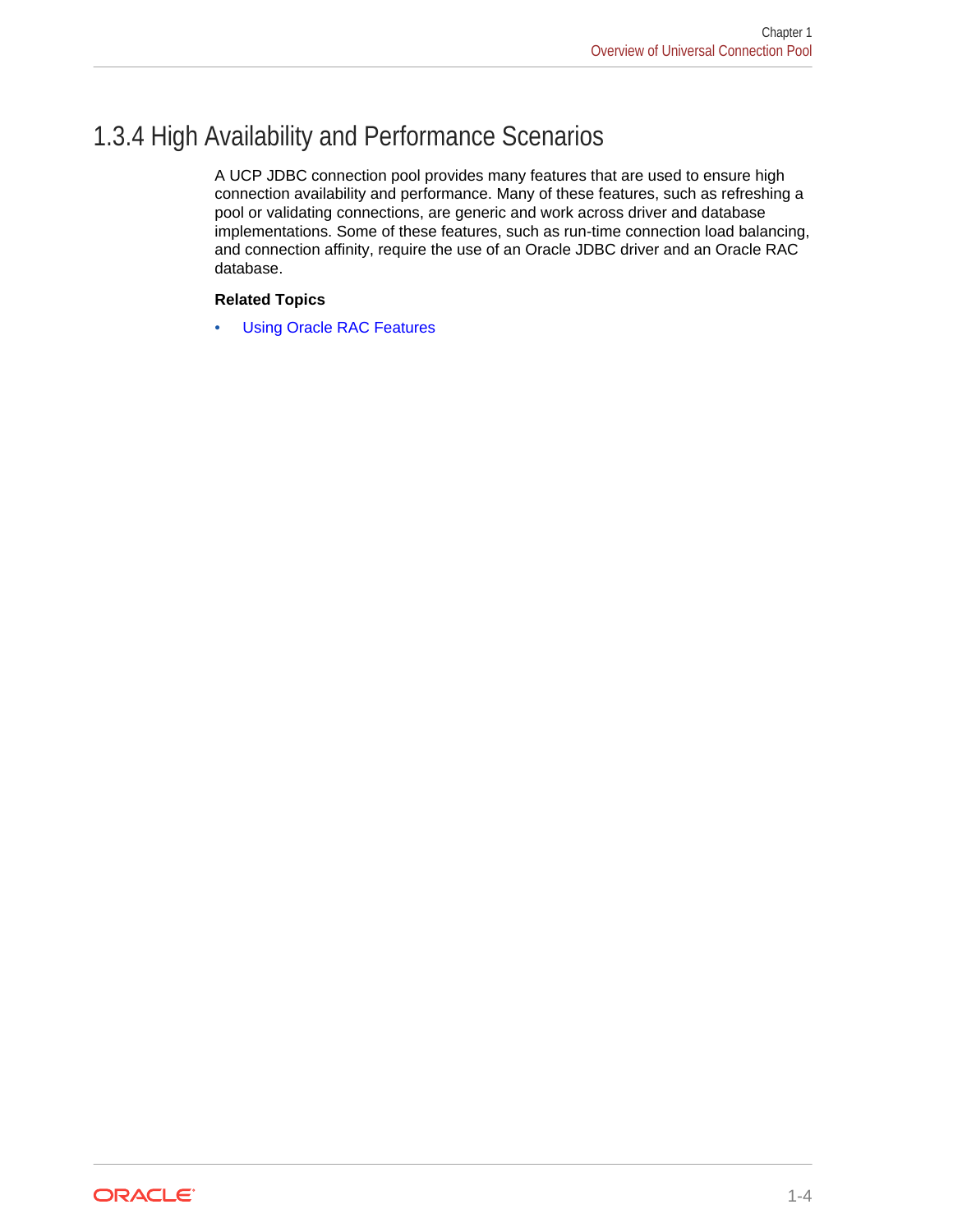# <span id="page-15-0"></span>2 Getting Started

The following sections are included in this chapter:

- Requirements for using UCP
- **[Basic Connection Steps in UCP](#page-16-0)**
- **[UCP API Overview](#page-16-0)**
- **[Basic Connection Example Using UCP](#page-17-0)**

# 2.1 Requirements for using UCP

UCP has the following design-time and run-time requirements:

- JRE 1.5 or higher
- A JDBC diver or a connection factory class capable of returning a java.sql.Connection and javax.sql.XAConnection object

#### **Note:**

Oracle drivers from releases 10.1 or higher are supported. Advanced Oracle Database features, such as Oracle RAC and Fast Connection Failover, require the Oracle Notification Service library (ons. jar) that is included with the Oracle Client software.

- The ucp. jar library included in the classpath of the application
- The ojdbc8.jar library included in the classpath of the application

#### **Note:**

Even if you use UCP with a third-party database and driver, you *must* use the Oracle ojdbc8.jar library because UCP has dependencies on this library.

• A database that supports SQL. Advanced features, such as Oracle RAC and Fast Connection Failover, require an Oracle Database.

# 2.2 Basic Connection Steps in UCP

UCP provides a pool-enabled data source that is used by applications to borrow connections from a UCP JDBC connection pool. A connection pool is not explicitly defined for the most basic use case. Instead, a default connection pool is implicitly created when the connection is borrowed.

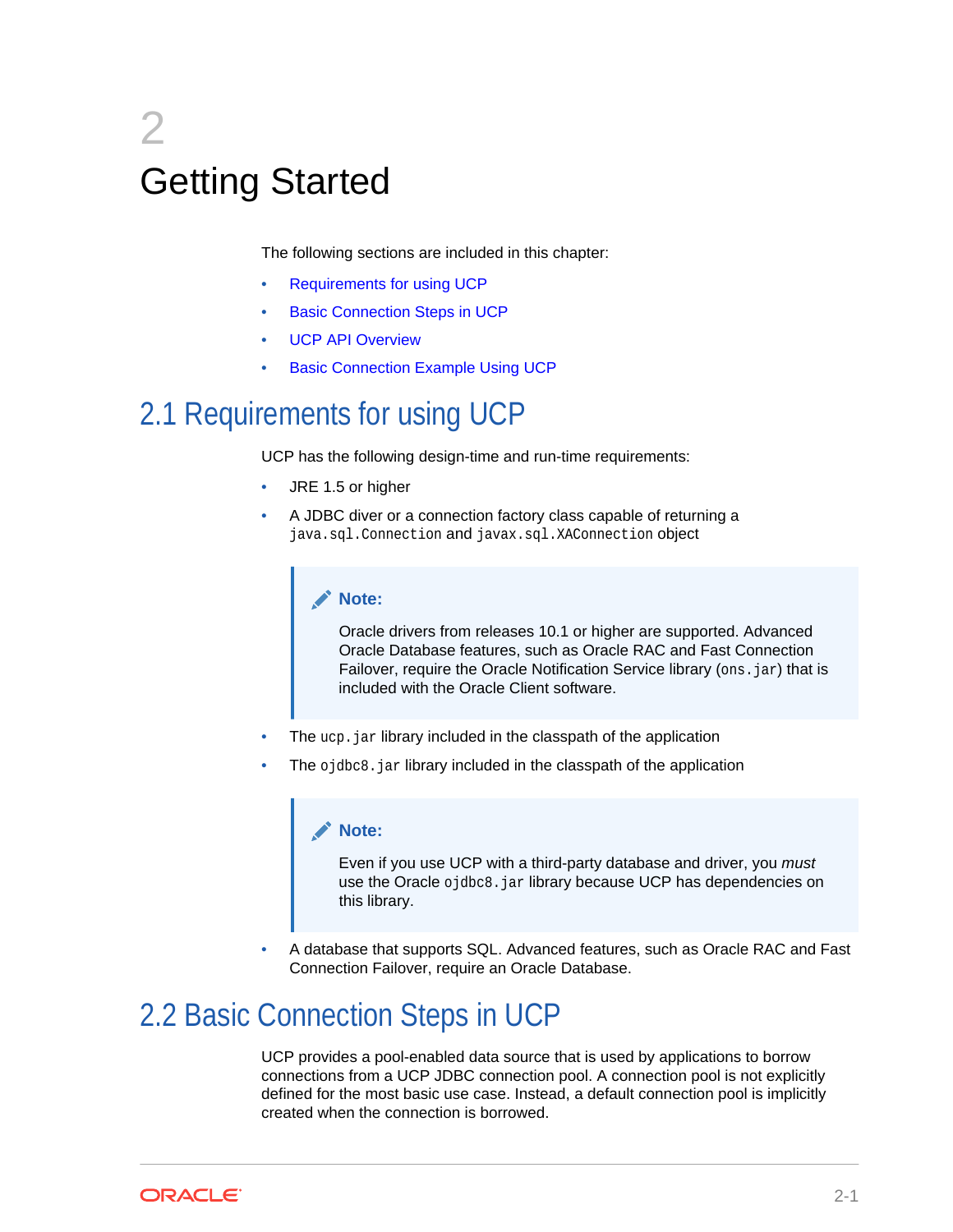<span id="page-16-0"></span>The following steps describe how to get a connection from a UCP pool-enabled data source in order to access a database. The complete example is provided in [Example 2-1](#page-17-0):

**1.** Use the UCP data source factory (oracle.ucp.jdbc.PoolDataSourceFactory) to get an instance of a pool-enabled data source using the getPoolDataSource method. The data source instance must be of the type PoolDataSource. For example:

PoolDataSource pds = PoolDataSourceFactory.getPoolDataSource();

**2.** Set the connection properties that are required to get a physical connection to a database. These properties are set on the data source instance and include: the URL, the user name, and password to connect to the database and the connection factory used to get the physical connection. These properties are specific to a JDBC driver and database. For example:

```
pds.setConnectionFactoryClassName("oracle.jdbc.pool.OracleDataSource");
pds.setURL("jdbc:oracle:thin:@//localhost:1521/XE");
pds.setUser("<user>");
pds.setPassword("<password>");
```
**3.** Set any pool properties in order to override the connection pool's default behavior. the pool properties are set on the data source instance. For example:

pds.setInitialPoolSize(5);

**4.** Get a connection using the data source instance. The returned connection is a logical handle to a physical connection in the data source's connection pool. For example:

Connection conn = pds.getConnection();

**5.** Use the connection to perform some work on the database:

Statement stmt = conn.createStatement (); stmt.execute("SELECT \* FROM foo");

**6.** Close the connection and return it to the pool.

conn.close();

### 2.2.1 Authentication in UCP

UCP provides transparent authentication, that is, the PoolDataSource behaves in the same way as the OracleDataSource while authenticating a connection. UCP supports all the following authentication methods that the JDBC thin or the JDBC ICY driver suggests, and delegates any authentication action to the underlying driver:

- Authentication through passwords stored in Oracle Wallets
- Authentication using Kerberos
- Authentication through SSL certificates
- Authentication using Lightweight Directory Access Protocol (LDAP)

### 2.3 UCP API Overview

The following section provides a quick overview of the most commonly used packages of the UCP API.

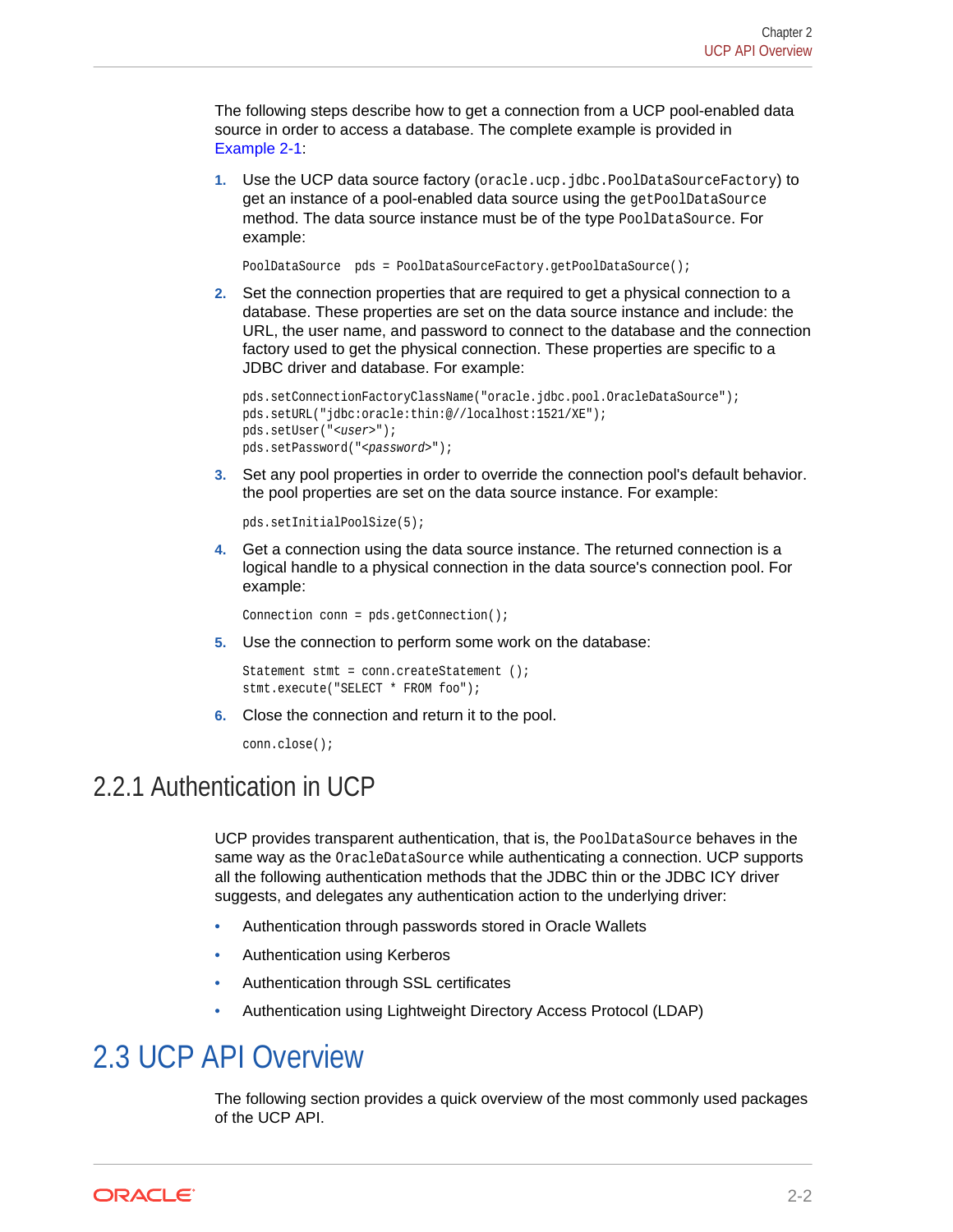#### <span id="page-17-0"></span>**See Also:**

*Oracle Universal Connection Pool Java API Reference* for complete details on the API.

#### **oracle.ucp.jdbc**

This package includes various interfaces and classes that are used by applications to work with JDBC connections and a connection pool. Among the interfaces found in this package, the PoolDataSource and PoolXADataSource data source interfaces are used by an application to get connections as well as get and set connection pool properties. Data source instances implementing these two interfaces automatically create a connection pool.

#### **oracle.ucp.admin**

This package includes interfaces for using a connection pool manager as well as MBeans that allow users to access connection pool and the connection pool manager operations and attributes using JMX operations. Among the interfaces, the UniversalConnectionPoolManager interface provides methods for creating and maintaining connection pool instances.

#### **oracle.ucp**

This package includes both required and optional callback interfaces that are used to implement connection pool features. For example, the ConnectionAffinityCallback interface is used to create a callback that enables or disables connection affinity and can also be used to customize connection affinity behavior. This package also contains statistics classes, UCP specific exception classes, and the logic to use the UCP directly, without using data sources.

# 2.4 Basic Connection Example Using UCP

The following example is a program that connects to a database to do some work and then exits. The example is simple and in some cases not very practical; however, it does demonstrate the basic steps required to get a connection from a UCP pooledenabled data source in order to access a database.

#### **Example 2-1 Basic Connection Example**

```
import java.sql.Connection;
import java.sql.SQLException;
import java.sql.Statement;
import oracle.ucp.jdbc.PoolDataSourceFactory;
import oracle.ucp.jdbc.PoolDataSource;
public class BasicConnectionExample {
    public static void main(String args[]) throws SQLException {
       try 
       {
          //Create pool-enabled data source instance.
          PoolDataSource pds = PoolDataSourceFactory.getPoolDataSource();
          //set the connection properties on the data source.
```
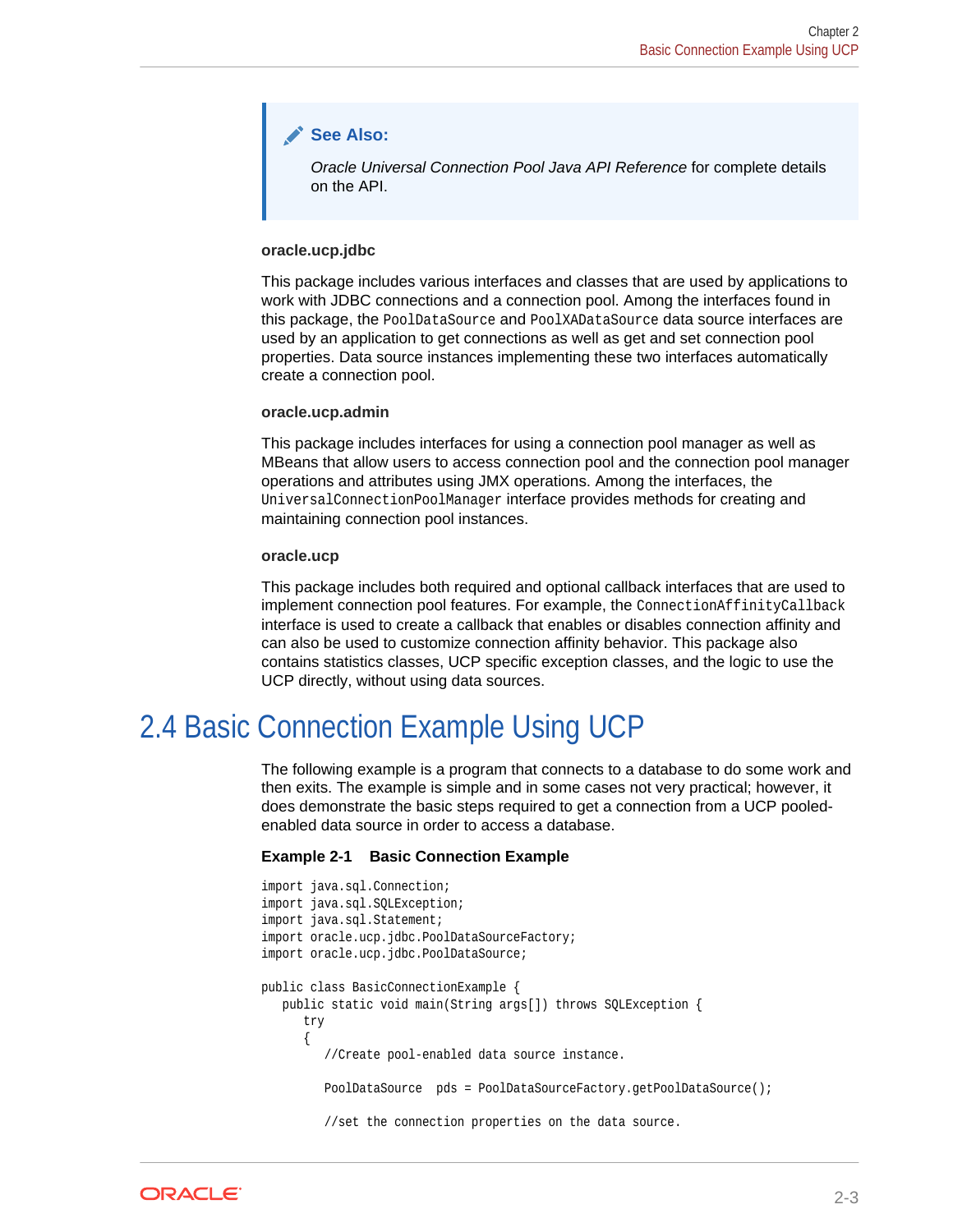```
 pds.setConnectionFactoryClassName("oracle.jdbc.pool.OracleDataSource");
      pds.setURL("jdbc:oracle:thin:@//localhost:1521/XE");
      pds.setUser("<user>");
      pds.setPassword("<password>"); 
      //Override any pool properties.
      pds.setInitialPoolSize(5);
      //Get a database connection from the datasource.
      Connection conn = pds.getConnection();
      System.out.println("\nConnection obtained from " +
        "UniversalConnectionPool\n");
      //do some work with the connection.
      Statement stmt = conn.createStatement();
      stmt.execute("select * from foo");
      //Close the Connection.
      conn.close();
      conn=null;
      System.out.println("Connection returned to the " +
        "UniversalConnectionPool\n");
   }
   catch(SQLException e)
   {
      System.out.println("BasicConnectionExample - " +
        "main()-SQLException occurred : "
            + e.getMessage());
   }
 }
```
}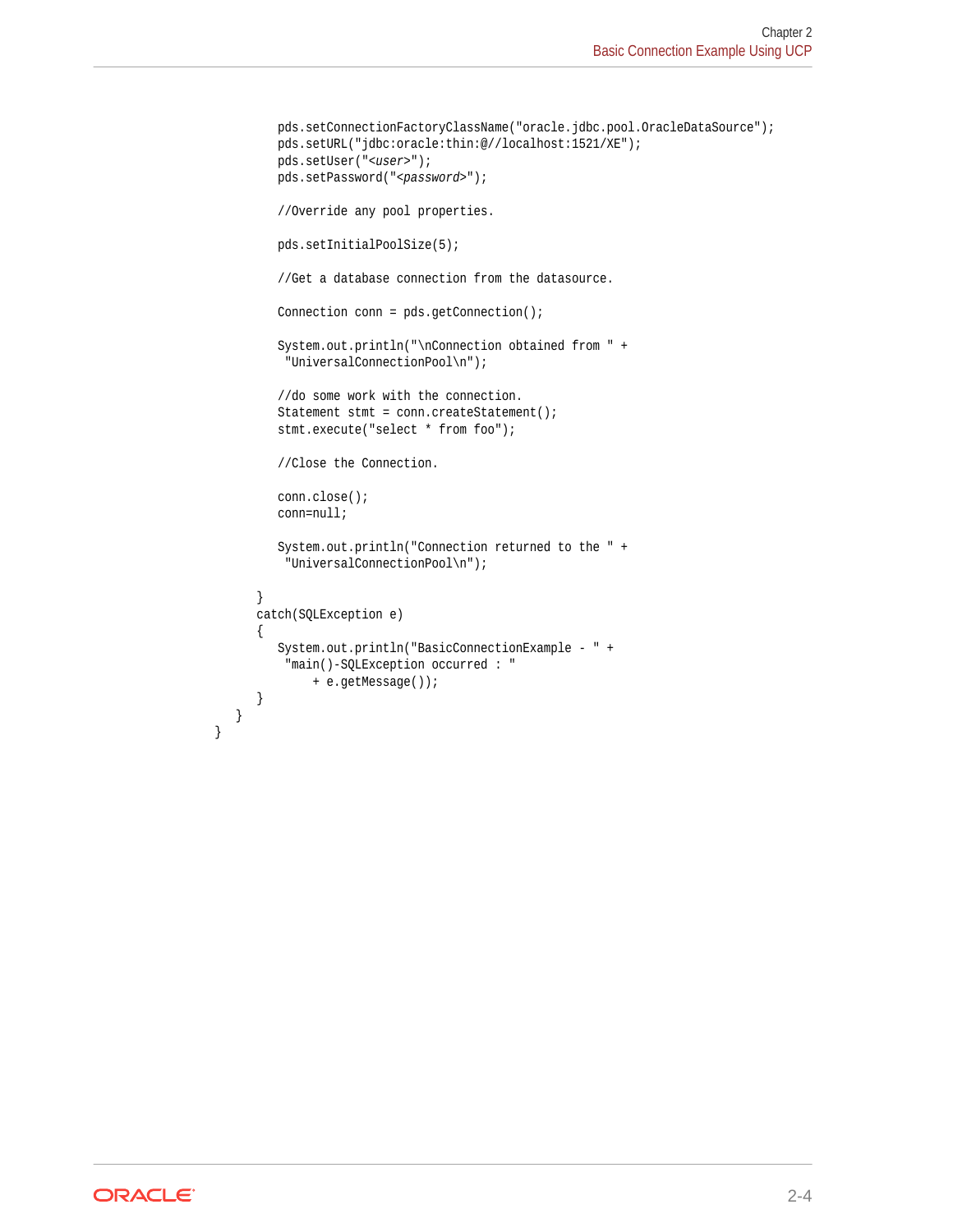# <span id="page-19-0"></span>3 Getting Database Connections in UCP

The following sections are included in this chapter:

- About Borrowing Connections from UCP
- **[Setting Connection Pool Properties for UCP](#page-25-0)**
- [Overview of Validating Connections in UCP](#page-25-0)
- [Returning Borrowed Connections to UCP](#page-28-0)
- **[Removing Connections from UCP](#page-29-0)**
- [UCP Integration with Third-Party Products](#page-29-0)

## 3.1 About Borrowing Connections from UCP

An application borrows connections using a pool-enabled data source. This section describes the following concepts about borrowing connections:

- Overview of Borrowing Connections from UCP
- [Using the Pool-Enabled Data Source](#page-20-0)
- [Using the Pool-Enabled XA Data Source](#page-21-0)
- **[Setting Connection Properties](#page-22-0)**
- [Using JNDI to Borrow a Connection](#page-23-0)
- [About Connection Initialization Callback](#page-23-0)

#### **Note:**

The instructions in this section use a pool-enabled data source to implicitly create and start a connection pool.

#### 3.1.1 Overview of Borrowing Connections from UCP

The UCP API provides two pool-enabled data sources, one for borrowing regular connections and one for borrowing XA connections. These data sources provide access to UCP JDBC connection pool functionality and include a set of getConnection methods that are used to borrow connections. The same pool features are included in both XA and non-XA UCP JDBC connection pools.

UCP JDBC connection pools maintain both available connections and borrowed connections. A connection is reused from the pool if an application requests to borrow a connection that matches an available connection. A new connection is created if no available connection in the pool match the requested connection. The number of available connections and borrowed connections are subjected to pool properties such as pool size, timeout intervals, and validation rules.

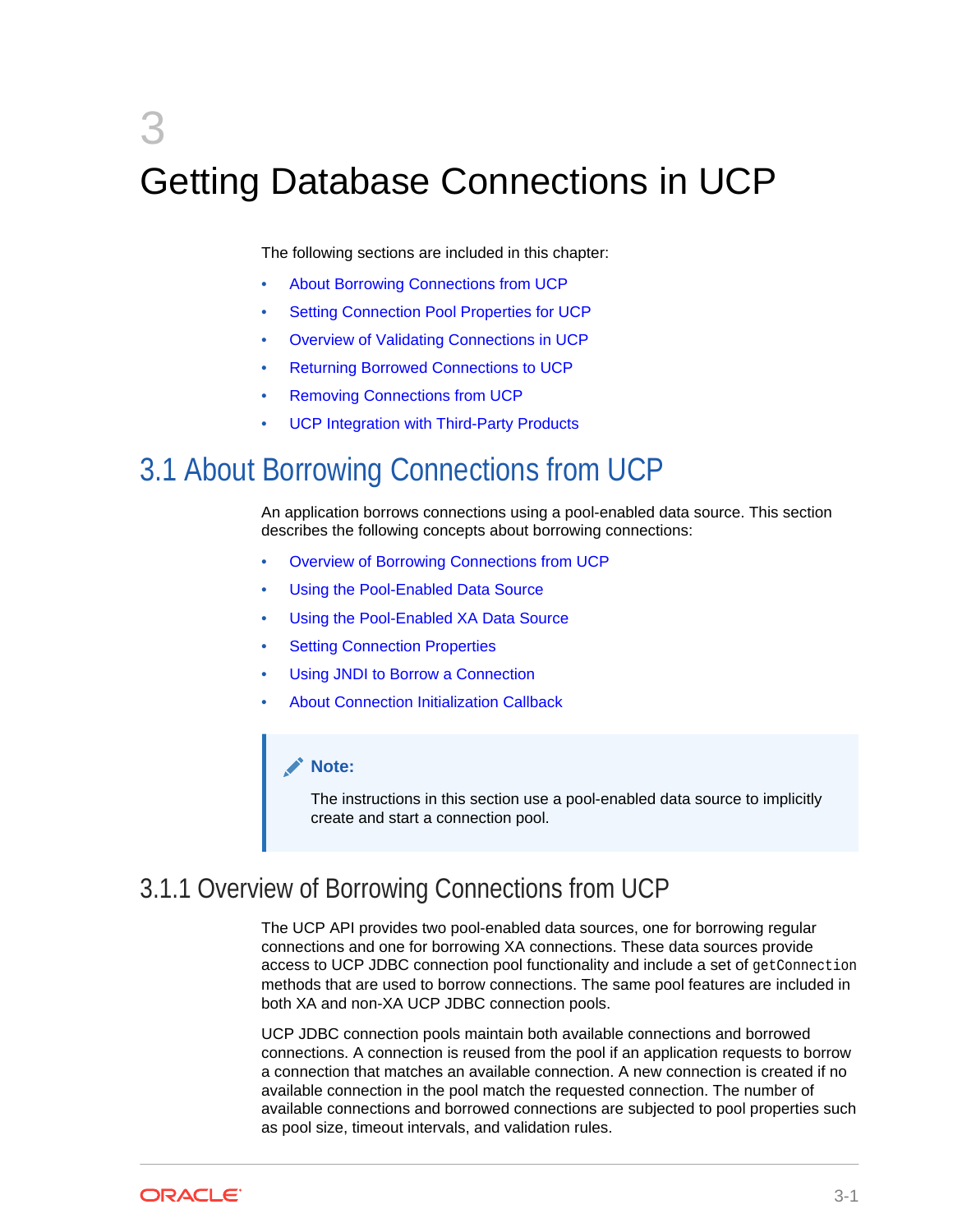### <span id="page-20-0"></span>3.1.2 Using the Pool-Enabled Data Source

UCP provides a pool-enabled data source (oracle.ucp.jdbc.PoolDataSource) that is used to get connections to a database. The

oracle.ucp.jdbc.PoolDataSourceFactory factory class provides a getPoolDataSource() method that creates the pool-enabled data source instance. For example:

PoolDataSource pds = PoolDataSourceFactory.getPoolDataSource();

The pool-enabled data source requires a connection factory class in order to get an actual physical connection. The connection factory is typically provided as part of a JDBC driver and can be a data source itself. A UCP JDBC connection pool can use any JDBC driver to create physical connections that are then maintained by the pool. The setConnectionFactoryClassName(String) method is used to define the connection factory for the pool-enabled data source instance. The following example uses Oracle's oracle.jdbc.pool.OracleDataSource connection factory class included with the JDBC driver. If you are using a different vendor's JDBC driver, refer to the vendor's documentation for an appropriate connection factory class.

pds.setConnectionFactoryClassName("oracle.jdbc.pool.OracleDataSource");

In addition to the connection factory class, a pool-enabled data source requires the URL, user name, and password that is used to connect to a database. A pool-enabled data source instance includes methods to set each of these properties. The following example uses an Oracle JDBC Thin driver syntax. If you are using a different vendor's JDBC driver, refer to the vendor's documentation for the appropriate URL syntax to use.

```
pds.setURL("jdbc:oracle:thin:@//localhost:1521/XE");
pds.setUser("user");
pds.setPassword("password");
```
#### **See Also:**

*Oracle Database JDBC Developer's Guide* for detailed Oracle URL syntax usage.

Lastly, a pool-enabled data source provides a set of getConnection methods. The methods include:

- getConnection() : Returns a connection that is associated with the user name and password that was used to connect to the database.
- getConnection(String username, String password): Returns a connection that is associated with the given user name and password.
- getConnection(java.util.Properties labels): Returns a connection that matches a given label.
- getConnection(String username, String password, java.util.Properties labels) : Returns a connection that is associated with a given user name and password and that matches a given label.

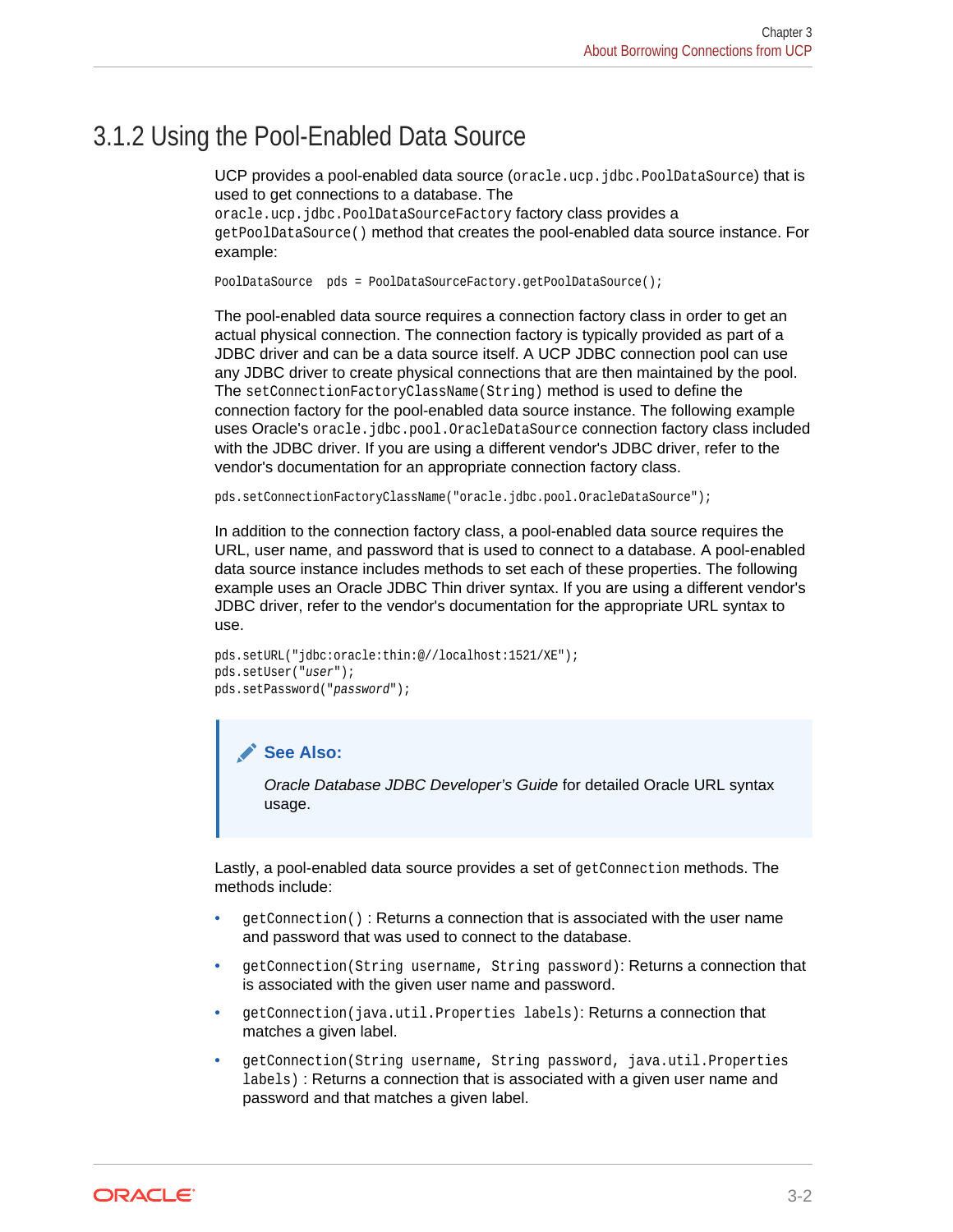<span id="page-21-0"></span>An application uses the getConnection methods to borrow a connection handle from the pool that is of the type java.sql.Connection. If a connection handle is already in the pool that matches the requested connection (same URL, user name, and password) then it is returned to the application; or else, a new connection is created and a new connection handle is returned to the application. An example for both Oracle and MySQL are provided.

#### **Oracle Example**

The following example demonstrates borrowing a connection when using the JDBC Thin driver:

```
PoolDataSource pds = PoolDataSourceFactory.getPoolDataSource();
pds.setConnectionFactoryClassName("oracle.jdbc.pool.OracleDataSource");
pds.setURL("jdbc:oracle:thin:@//localhost:1521/XE");
pds.setUser("<user>");
pds.setPassword("<password>");
```

```
Connection conn = pds.getConnection();
```
#### **MySQL Example**

The following example demonstrates borrowing a connection when using the Connector/J JDBC driver from MySQL:

```
PoolDataSource pds = PoolDataSourceFactory.getPoolDataSource();
```

```
pds.setConnectionFactoryClassName("com.mysql.jdbc.jdbc2.optional.
    MysqlDataSource");
pds.setURL("jdbc:mysql://host:3306/dbname");
pds.setUser("<user>");
pds.setPassword("<password>");
```
Connection conn = pds.getConnection();

### 3.1.3 Using the Pool-Enabled XA Data Source

UCP provides a pool-enabled XA data source (oracle.ucp.jdbc.PoolXADataSource) that is used to get XA connections that can be enlisted in a distributed transaction. UCP JDBC XA pools have the same features as non-XA UCP JDBC pools. The oracle.ucp.jdbc.PoolDataSourceFactory factory class provides a getPoolXADataSource() method that creates the pool-enabled XA data source instance. For example:

PoolXADataSource pds = PoolDataSourceFactory.getPoolXADataSource();

A pool-enabled XA data source instance, like a non-XA data source instance, requires the connection factory, URL, user name, and password in order to get an actual physical connection. These properties are set in the same way as a non-XA data source instance (see above). However, an XA-specific connection factory class is required to get XA connections. The XA connection factory is typically provided as part of a JDBC driver and can be a data source itself. The following example uses Oracle's oracle.jdbc.xa.client.OracleXADataSource XA connection factory class included with the JDBC driver. If a different vendor's JDBC driver is used, refer to the vendor's documentation for an appropriate XA connection factory class.

pds.setConnectionFactoryClassName("oracle.jdbc.xa.client.OracleXADataSource"); pds.setURL("jdbc:oracle:thin:@//localhost:1521/XE");

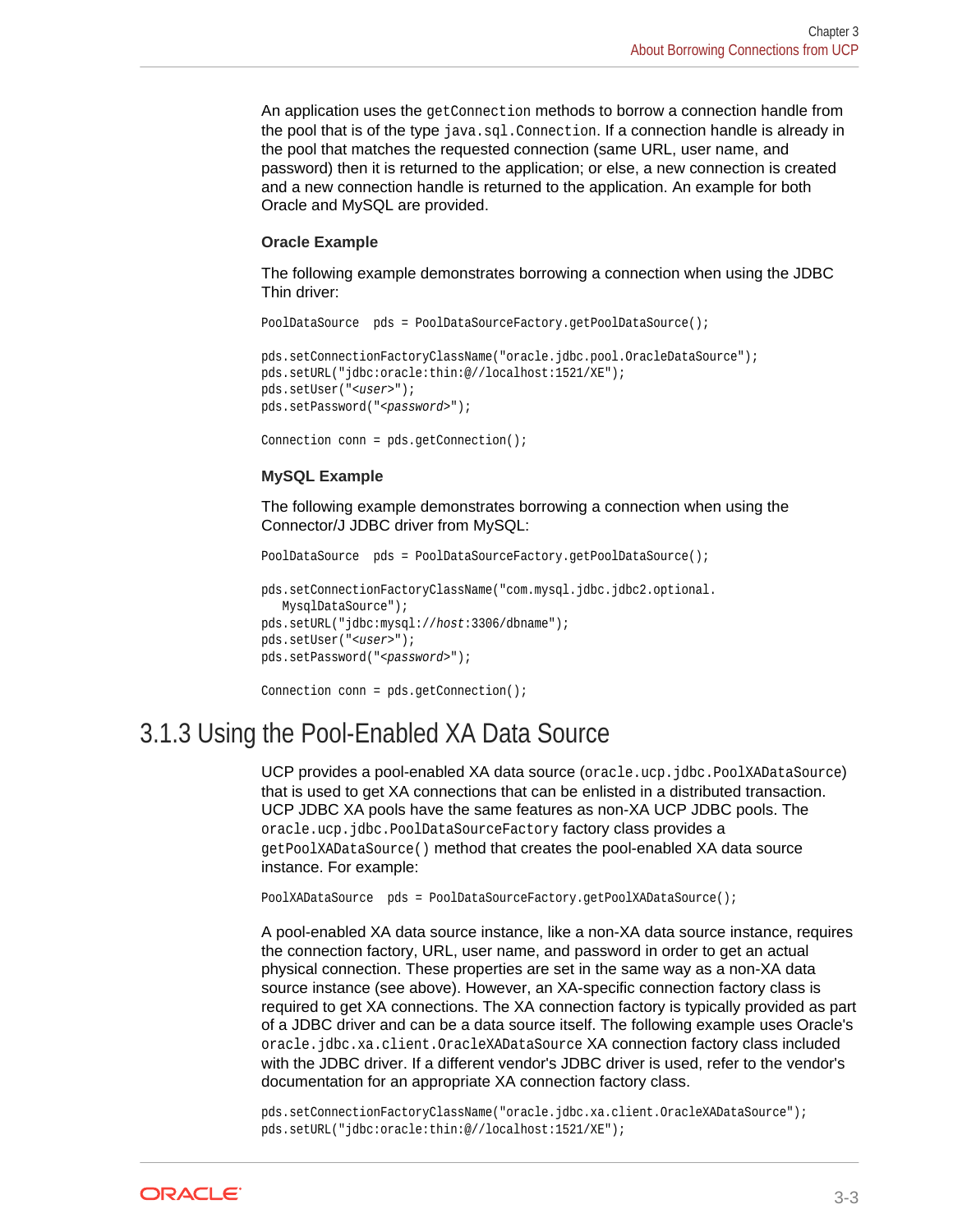```
pds.setUser("user");
pds.setPassword("password");
```
Lastly, a pool-enabled XA data source provides a set of getXAConnection methods that are used to borrow a connection handle from the pool that is of the type javax.sql.XAConnection. The getXAConnection methods are the same as the getConnection methods previously described. The following example demonstrates borrowing an XA connection.

```
PoolXADataSource pds = PoolDataSourceFactory.getPoolXADataSource();
```

```
pds.setConnectionFactoryClassName("oracle.jdbc.xa.client.OracleXADataSource");
pds.setURL("jdbc:oracle:thin:@//localhost:1521/XE");
pds.setUser("<user>");
pds.setPassword("<password>");
```
XAConnection conn = pds.getXAConnection();

#### **Related Topics**

[Labeling Connections in UCP](#page-42-0)

### 3.1.4 Setting Connection Properties

Oracle's connection factories support properties that configure connections with specific features. UCP pool-enabled data sources provide the setConnectionProperties(Properties) method, which is used to set properties on a given connection factory. The following example demonstrates setting connection properties for Oracle's JDBC driver. If you are using a JDBC driver from a different vendor, then refer to the vendor-specific documentation to check whether setting properties in this manner is supported and what properties are available:

```
Properties connProps = new Properties();
connProps.put("fixedString", false);
connProps.put("remarksReporting", false);
connProps.put("restrictGetTables", false);
connProps.put("includeSynonyms", false);
connProps.put("defaultNChar", false);
connProps.put("AccumulateBatchResult", false);
```

```
pds.setConnectionProperties(connProps);
```
The UCP JDBC connection pool does not remove connections that are already created if setConnectionProperties is called after the pool is created and in use.

#### **See Also:**

*Oracle Database JDBC Java API Reference* for a detailed list of supported properties to configure the connection. For example, to set the auto-commit mode, you can use the

OracleConnection.CONNECTION\_PROPERTY\_AUTOCOMMIT property.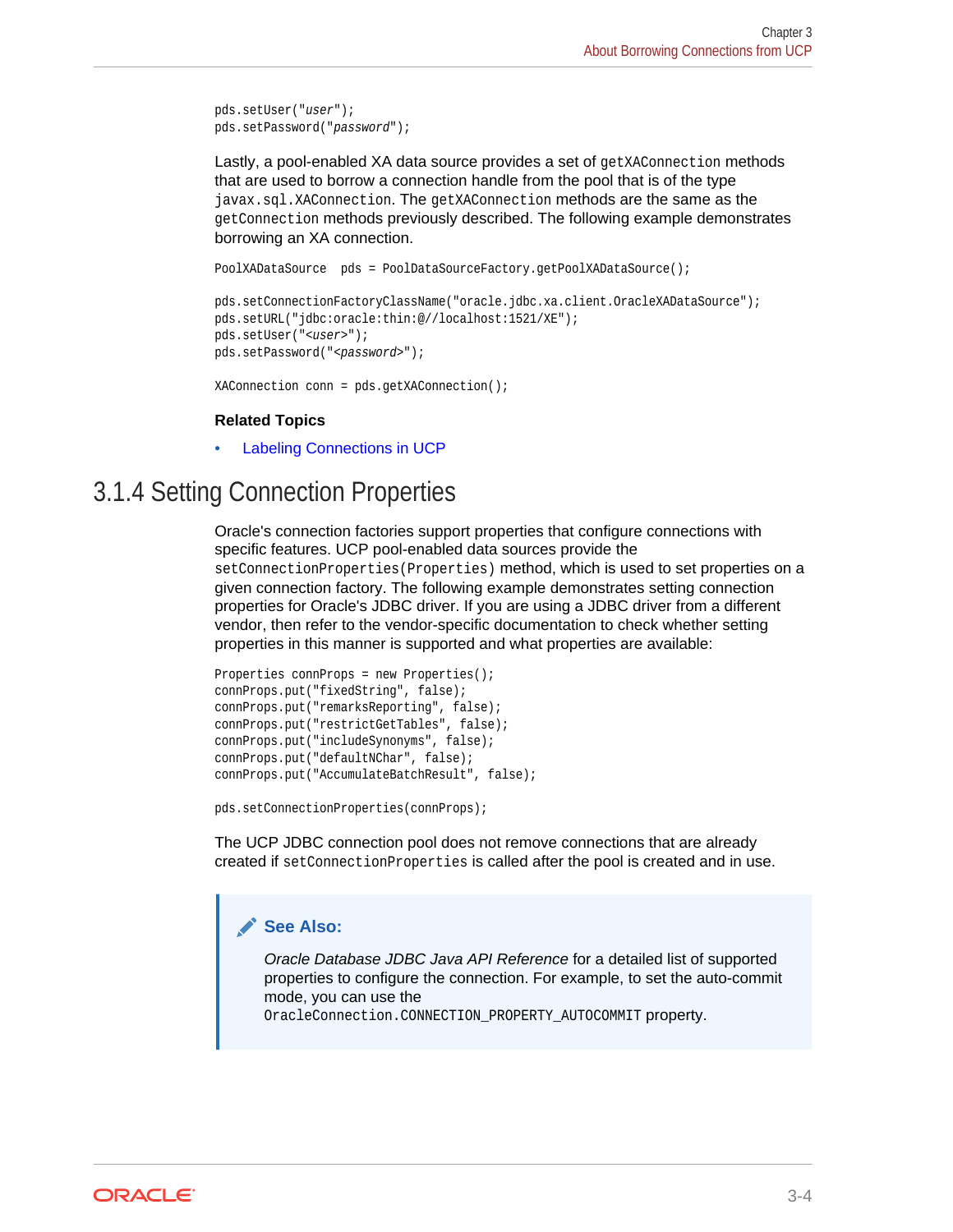### <span id="page-23-0"></span>3.1.5 Using JNDI to Borrow a Connection

A connection can be borrowed from a connection pool by performing a JNDI look up for a pool-enabled data source and then calling getConnection() on the returned object. The pool-enabled data source must first be bound to a JNDI context and a logical name. This assumes that an application includes a Service Provider Interface (SPI) implementation for a naming and directory service where object references can be registered and located.

The following example uses Sun's file system JNDI service provider, which can be downloaded from the JNDI software download page:

#### <http://www.oracle.com/technetwork/java/index.html>

The example demonstrates creating an initial context and then performing a lookup for a pool-enabled data source that is bound to the name MyPooledDataSource. The object returned is then used to borrow a connection from the connection pool.

```
Hashtable env = new Hashtable();
env.put(Context.INITIAL_CONTEXT_FACTORY, 
    "com.sun.jndi.fscontext.RefFSContextFactory");
env.put(Context.PROVIDER_URL, "file:/tmp");
ctx = new InitialContext(env);
PoolDataSource jpds = (PoolDataSource)ctx.lookup(MyPooledDataSource);
Connection conn = jpds.getConnection();
```
In the example, MyPoolDataSource must be bound to the context. For example:

```
PoolDataSource pds = PoolDataSourceFactory.getPoolDataSource();
```

```
pds.setConnectionFactoryClassName("oracle.jdbc.pool.OracleDataSource");
pds.setURL("jdbc:oracle:thin:@//localhost:1521/XE");
pds.setUser("<user>");
pds.setPassword("<password>");
```

```
ctx.bind(MyPooledDataSource, pds);
```
### 3.1.6 About Connection Initialization Callback

The Connection Initialization Callback enables applications and frameworks to initialize connections retrieved from Universal Connection Pool. It is executed at every connection checkout from the pool, as well as at each successful reconnection during failover.

This section discusses initialization callbacks in the following sections:

- [Overview of Connection Initialization Callback](#page-24-0)
- [Creating an Initialization Callback](#page-24-0)
- [Registering an Initialization Callback](#page-24-0)
- [Removing or Unregistering an Initialization Callback](#page-25-0)

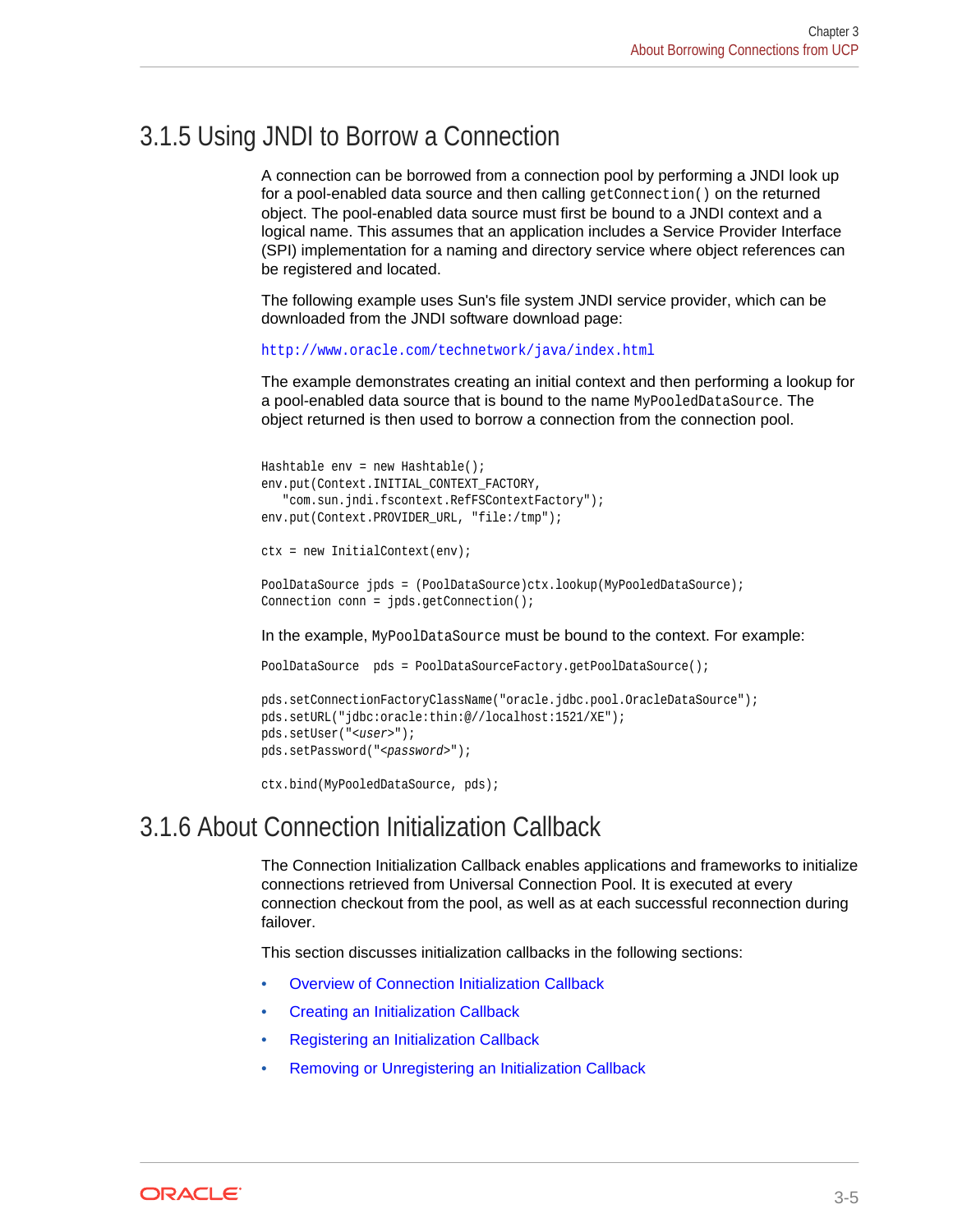#### <span id="page-24-0"></span>3.1.6.1 Overview of Connection Initialization Callback

If an application cannot use connection labeling because it cannot be changed, then the connection initialization callback is provided for such an application.

When registered, the initialization callback is executed every time a connection is borrowed from the pool and at each successful reconnection following a recoverable error. Using the same callback at both run time and replay ensures that exactly the same initialization, which was used when the original session was established, is reestablished at run time. If the callback invocation fails, then replay is disabled on that connection.

#### 3.1.6.2 Creating an Initialization Callback

To create a UCP connection initialization callback, an application implements the oracle.ucp.jdbc.ConnectionInitializationCallback interface. This interface has the following method:

void initialize(java.sql.Connection connection) throws SQLException;

#### **Note:**

- One callback is created for every connection pool.
- This callback is not used if a labeling callback is registered for the connection pool.

#### **Example**

The following example demonstrates how to create a simple initialization callback:

```
import oracle.ucp.jdbc.ConnectionInitializationCallback;
class MyConnectionInitializationCallback implements ConnectionInitializationCallback
{
   public MyConnectionInitializationCallback()
  \{ ...
\vert public void initialize(java.sql.Connection connection) throws SQLException
\left\{\right. // Reset the state for the connection, if necessary (like ALTER SESSION)
\rightarrow}
```
#### 3.1.6.3 Registering an Initialization Callback

UCP provides the registerConnectionInitializationCallback method in the oracle.ucp.jdbc.PoolDataSource interface for registering a connection initialization callback.

```
public void registerConnectionInitializationCallback 
(ConnectionInitializationCallback cbk) throws SQLException;
```
One callback may be registered on each connection pool instance.

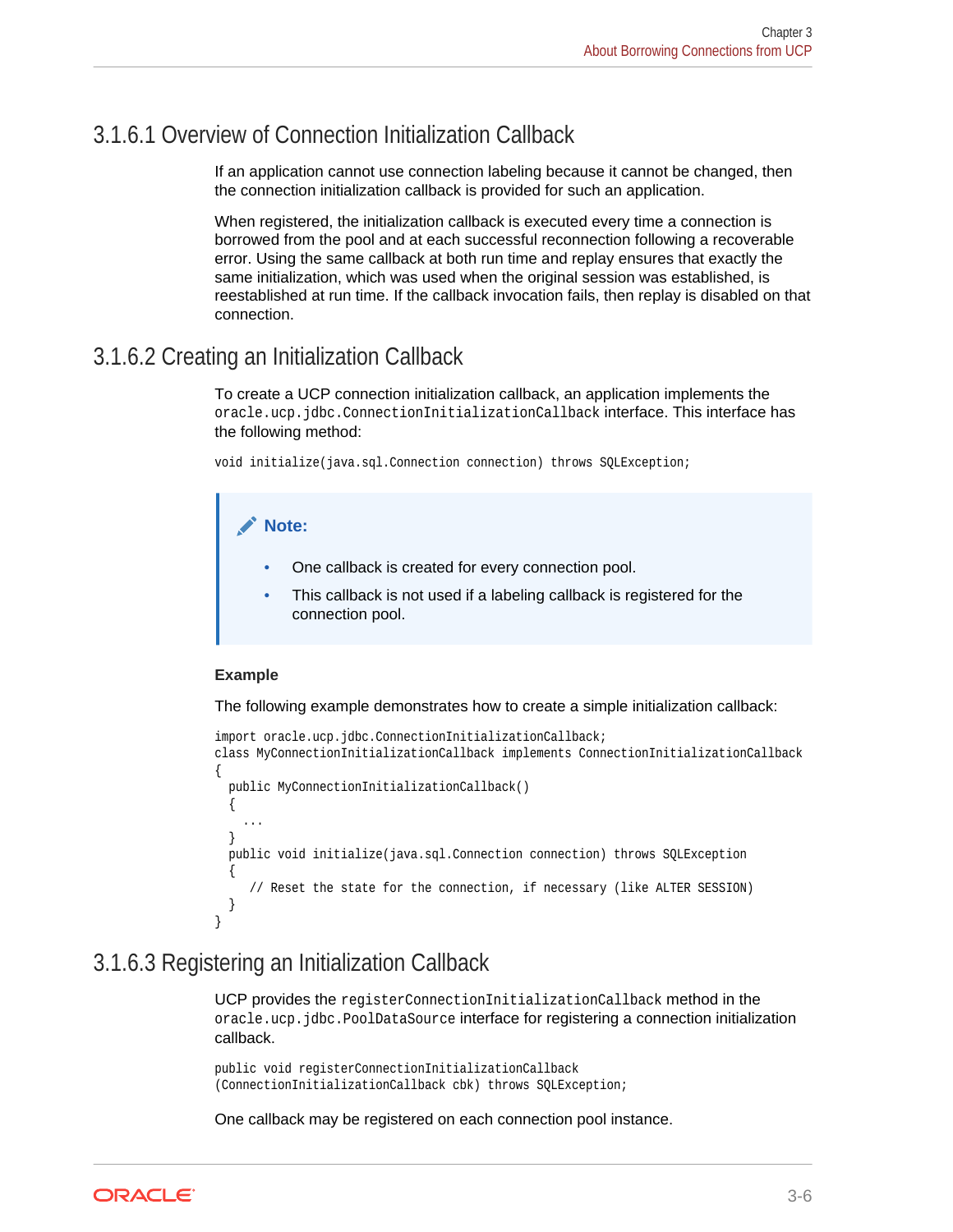### <span id="page-25-0"></span>3.1.6.4 Removing or Unregistering an Initialization Callback

UCP provides the unregisterConnectionInitializationCallback method in the oracle.ucp.jdbc.PoolDataSource interface for unregistering a connection initialization callback.

public void unregisterConnectionInitializationCallback (ConnectionInitializationCallback cbk) throws SQLException;

**See Also:**

*Oracle Universal Connection Pool Java API Reference* for more information

# 3.2 Setting Connection Pool Properties for UCP

UCP JDBC connection pools are configured using connection pool properties. The properties have get and set methods that are available through a pool-enabled data source instance. The methods are a convenient way to programmatically configure a pool. If no pool properties are set, then a connection pool uses default property values.

The following example demonstrates configuring connection pool properties. The example sets the connection pool name and the maximum/minimum number of connections allowed in the pool.

```
PoolDataSource pds = PoolDataSourceFactory.getPoolDataSource();
```

```
pds.setConnectionPoolName("JDBC_UCP");
pds.setMinPoolSize(4);pds.setMaxPoolSize(20);
```
UCP JDBC connection pool properties may be set in any order and can be dynamically changed at run time. For example, set MaxPoolSize could be changed at any time and the pool recognizes the new value and adapts accordingly.

#### **Related Topics**

• [Optimizing Universal Connection Pool Behavior](#page-31-0)

# 3.3 Overview of Validating Connections in UCP

Connections can be validated using pool properties when the connection is borrowed, and also programmatically using the ValidConnection interface. Both approaches are detailed in this section. Invalid connections can affect application performance and availability.

### 3.3.1 Validating When Borrowing

A connection can be validated by executing a SQL statement on a connection when the connection is borrowed from the connection pool. Two connection pool properties are used in conjunction in order to enable connection validation:

• setValidateConnectionOnBorrow(boolean): Specifies whether or not connections are validated when the connection is borrowed from the connection

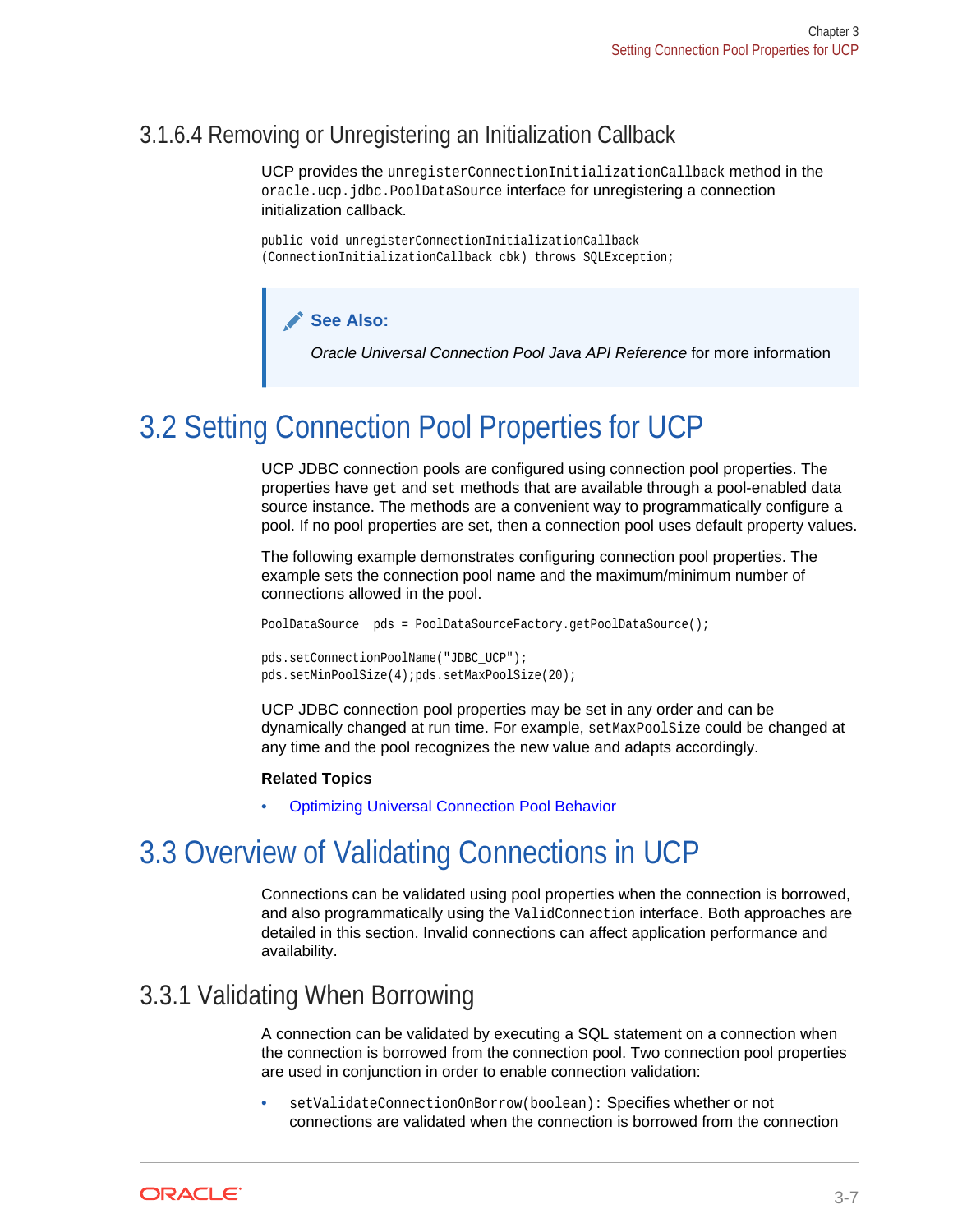<span id="page-26-0"></span>pool. The method enables validation for every connection that is borrowed from the pool. A value of false means no validation is performed. The default value is false.

setSQLForValidateConnection(String): Specifies the SQL statement that is executed on a connection when it is borrowed from the pool.

#### **∕`**Note:

The setSQLForValidateConnection property is not recommended when using an Oracle JDBC driver. UCP performs an internal ping when using an Oracle JDBC driver. The mechanism is faster than executing an SQL statement and is overridden if this property is set. Instead, set the setValidateConnectionOnBorrow property to true and do not include the setSQLForValidateConnection property.

The following example demonstrates validating a connection when borrowing the connection from the pool. The example uses Connector/J JDBC driver from MySQL:

```
pds.setConnectionFactoryClassName("com.mysql.jdbc.jdbc2.optional.
    MysqlDataSource");
pds.setURL("jdbc:mysql://host:3306/mysql");
pds.setUser("<user>");
pds.setPassword("<password>");
pds.setValidateConnectionOnBorrow(true);
pds.setSQLForValidateConnection("select * from mysql.user");
Connection conn = pds.getConnection();
```
PoolDataSource pds = PoolDataSourceFactory.getPoolDataSource();

**See Also:**

Minimizing Connection Request Delay

### 3.3.2 Minimizing Connection Validation with setSecondsToTrustIdleConnection() Method

In UCP, when you set the value of the setValidateConnectionOnBorrow(boolean) method to true, then each connection is validated during the checkout. This validation may incur significant overhead in applications that checkout database connections frequently.

To minimize the impact of frequent connection validation, you can now set the setSecondsToTrustIdleConnection(int) method with an appropriate value to trust recently-used or recently-tested database connections. Setting this value skips the connection validation test and improves application performance significantly.

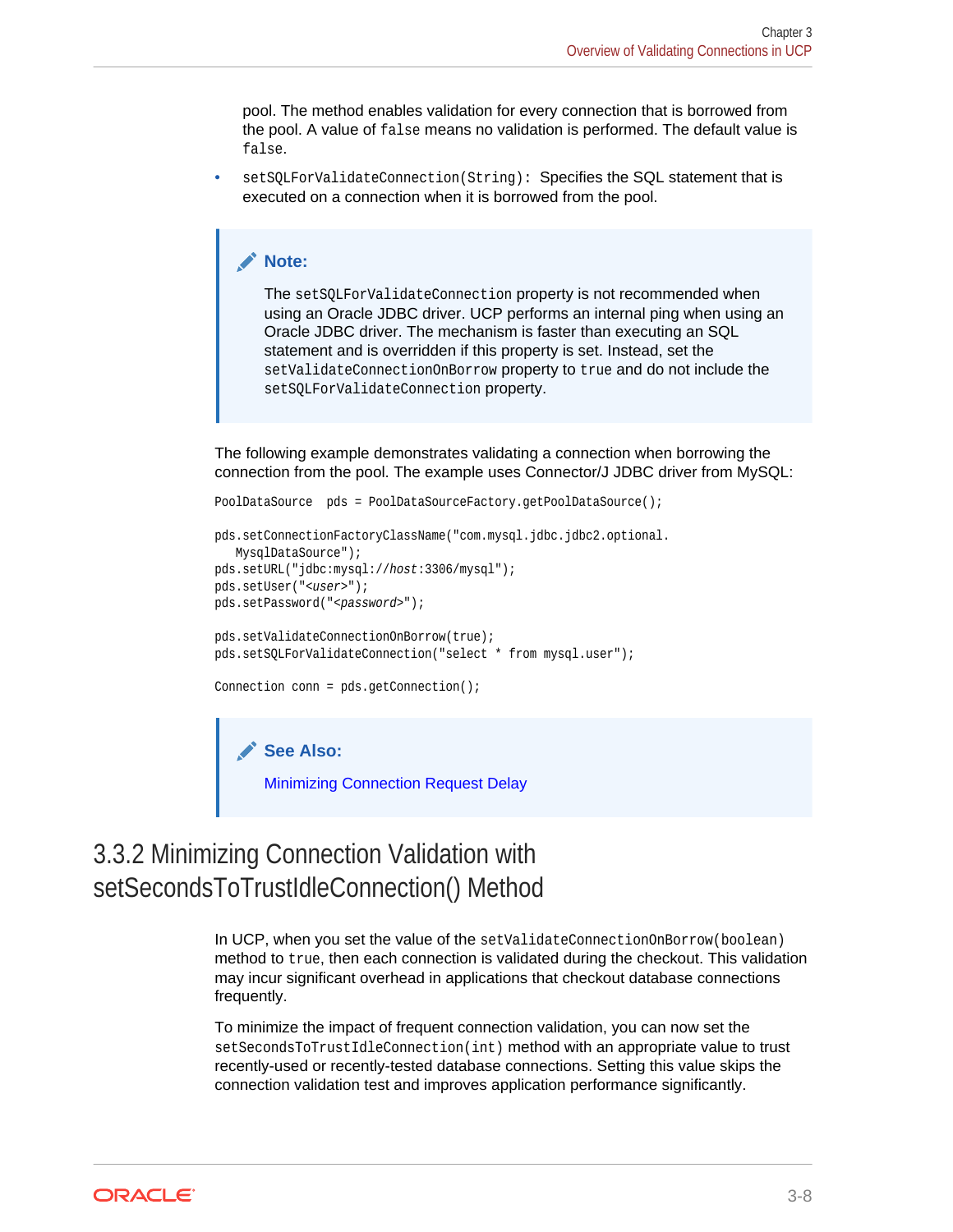<span id="page-27-0"></span>The following table describes the new methods available in Oracle Database 12*c* Release 2 (12.2.0.1) for using this feature:

| Method                                                               | <b>Description</b>                                                                                                                                          |
|----------------------------------------------------------------------|-------------------------------------------------------------------------------------------------------------------------------------------------------------|
| setSecondsToTrustIdleConnection(int<br>secondsToTrustIdleConnection) | Sets the time in seconds to trust a recently-<br>used or recently-tested database connection<br>and skip the validation test during connection<br>checkout. |
| qetSecondsToTrustIdleConnection()                                    | Retrieves the value that was set using the<br>setSecondsToTrustIdleConnection(int)<br>method.                                                               |

When you set the setSecondsToTrustIdleConnection(int) method to a positive value, then the connection validation is skipped, if the connection was used within the time specified in the secondsToTrustIdleConnection(int) method. The default value is 0 seconds, which means that the feature is disabled.

#### **Note:**

The setSecondsToTrustIdleConnection(int) method works only if the setValidateConnectionOnBorrow(boolean) method is set to true. If you set the setSecondsToTrustIdleConnection(int) method to a non-zero value, without setting the setValidateConnectionOnBorrow(boolean) method to true, then UCP throws the following exception:

Invalid seconds to trust idle connection value or usage.

### 3.3.3 Checking If a Connection Is Valid

The oracle.ucp.jdbc.ValidConnection interface provides two methods: isValid and setInvalid. The isValid method returns whether or not a connection is usable and the setInvalid method is used to indicate that a connection should be removed from the pool instance.

The isValid method is used to check if a connection is still usable after an SQL exception has been thrown. This method can be used at any time to check if a borrowed connection is valid. The method is particularly useful in combination with a retry mechanism, such as the Fast Connection Failover actions that are triggered after a down event of Oracle RAC.

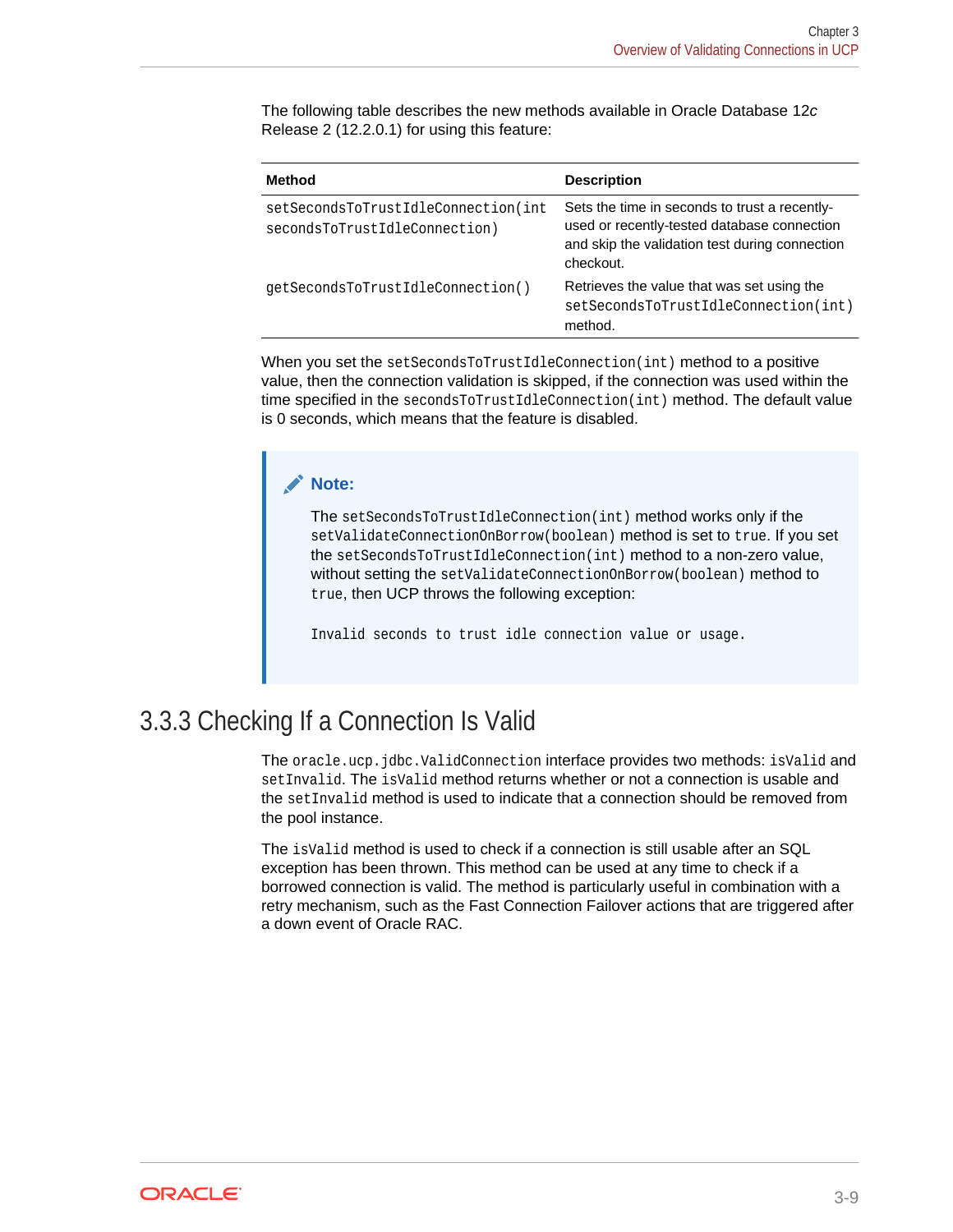<span id="page-28-0"></span>

The isValid method is also helpful when used in conjunction with the connection timeout and connection harvesting features. These features may return a connection to the pool while a connection is still held by an application. In such cases, the isValid method returns false, allowing the application to get a new connection.

The following example demonstrates using the isValid method:

```
try { conn = poolDataSouorce.getConnection ...}catch (SQLException sqlexc)
{
    if (conn == null || !((ValidConnection) conn).isValid())
    // take the appropriate action
...
conn.close();
}
```
For XA applications, before calling the isValid() method, you must cast any XAConnection that is obtained from PoolXADataSource to a ValidConnection. If you cast a Connection that is obtained by calling the XAConnection.getConnection() method to ValidConnecion, then it may throw an exception.

#### **Related Topics**

• [Using Oracle RAC Features](#page-66-0)

#### **Related Topics**

**[Removing Connections from UCP](#page-29-0)** 

## 3.4 Returning Borrowed Connections to UCP

Borrowed connections that are no longer being used should be returned to the pool so that they can be available for the next connection request. The close method closes

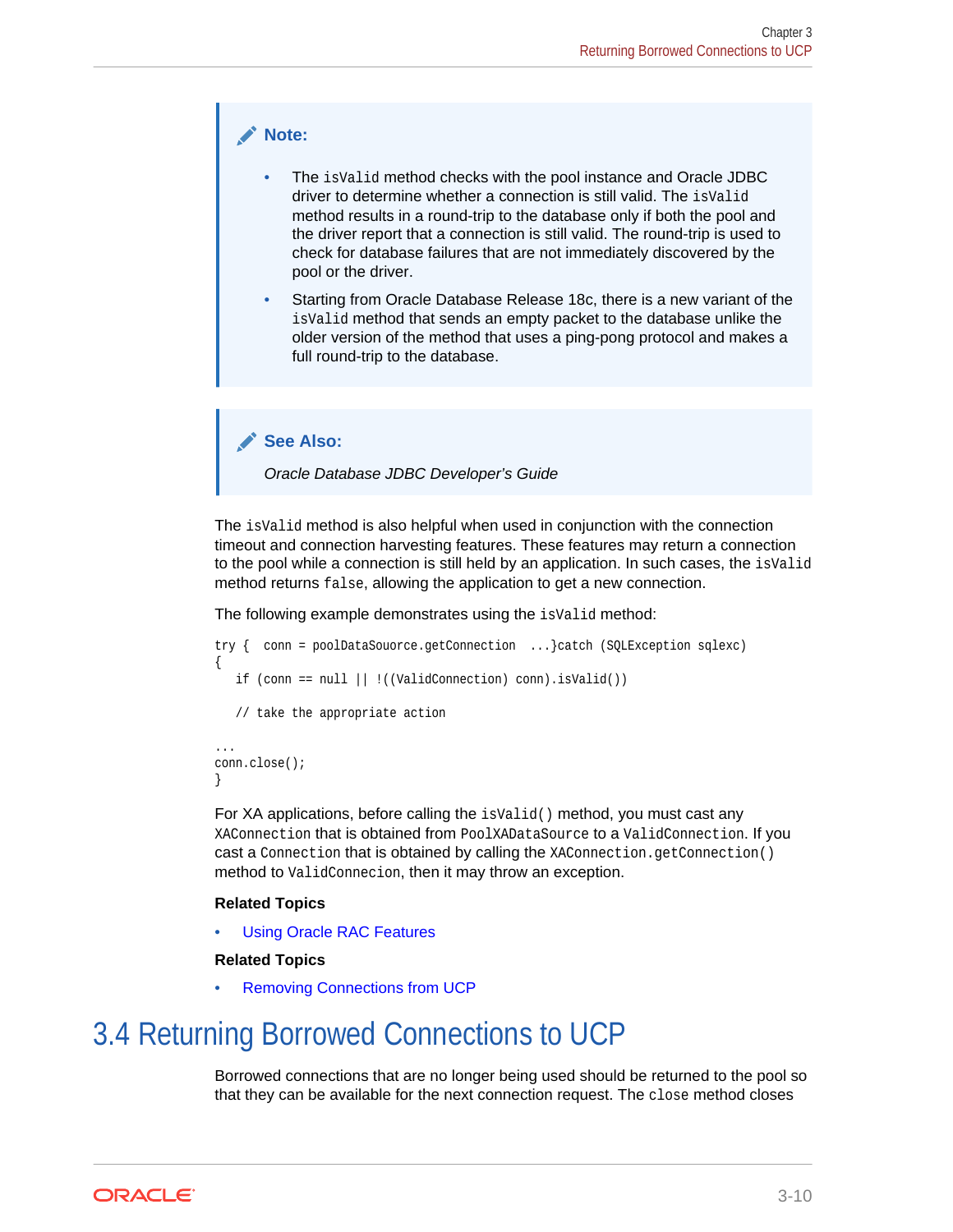<span id="page-29-0"></span>connections and automatically returns them to the pool. The close method does not physically remove the connection from the pool.

Borrowed connections that are not closed will remain borrowed; subsequent requests for a connection result in a new connection being created if no connections are available. This behavior can cause many connections to be created and can affect system performance.

The following example demonstrates closing a connection and returning it to the pool:

```
Connection conn = pds.getConnection();
```
//do some work with the connection.

conn.close(); conn=null;

### 3.5 Removing Connections from UCP

The setInvalid method of the ValidConnection interface indicates that a connection should be removed from the connection pool when it is closed. The method is typically used when a connection is no longer usable, such as after an exception or if the isValid method of the ValidConnection interface returns false. The method can also be used if an application deems the state on a connection to be bad. The following example demonstrates using the setInvalid method to close and remove a connection from the pool:

```
Connection conn = pds.getConnection();
...
((ValidConnection) conn).setInvalid();
...
conn.close();
conn=null;
```
## 3.6 UCP Integration with Third-Party Products

Third-party products, such as middleware platforms or frameworks, can use UCP to provide connection pooling functionality for their applications and services. UCP integration includes the same connection pool features that are available to standalone applications and offers the same tight integration with the Oracle Database.

Two data source classes are available as integration points with UCP: PoolDataSourceImpl for non-XA connection pools and PoolXADataSourceImpl for XA connection pools. Both classes are located in the oracle.ucp.jdbc package. These classes are implementations of the PoolDataSource and PoolXADataSource interfaces, respectively, and contain default constructors.

#### **See Also:**

*Oracle Universal Connection Pool Java API Reference* for more information on the implementation classes.

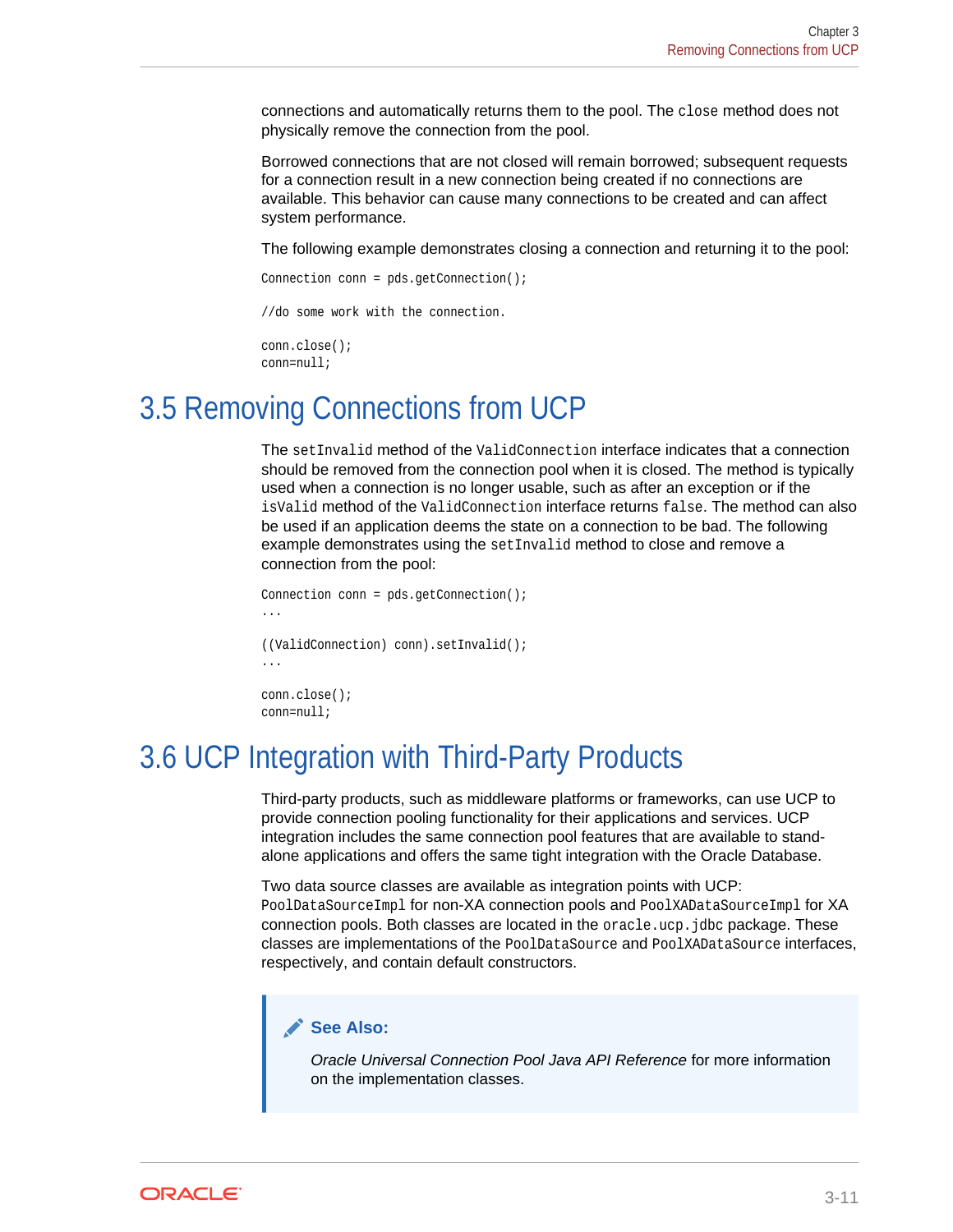These implementations explicitly create connection pool instances and can return connections. For example:

```
PoolXADataSource pds = new PoolXADataSourceImpl();
pds.setConnectionFactoryClassName("oracle.jdbc.xa.client.OracleXADataSource");
pds.setURL("jdbc:oracle:thin:@//localhost:1521/XE");
pds.setUser("user");
pds.setPassword("password");
```

```
XAConnection conn = pds.getXAConnection();
```
Third-party products can instantiate these data source implementation classes. In addition, the methods of these interfaces follow the JavaBean design pattern and can be used to set connection pool properties on the class using reflection. For example, a UCP data source that uses an Oracle JDBC connection factory and database might be defined as follows and loaded into a JNDI registry:

```
<data-sources>
   <data-source
      name="UCPDataSource"
       jndi-name="jdbc/UCP_DS"
      data-source-class="oracle.ucp.jdbc.PoolDataSourceImpl">
       <property name="ConnectionFactoryClassName"
                 value="oracle.jdbc.pool.OracleDataSource"/>
       <property name="URL" value="jdbc:oracle:thin:@//localhost:1521:oracle"/>
       <property name="User" value"user"/>
      <property name="Password" value="password"/>
      <property name="ConnectionPoolName" value="MyPool"/>
      <property name="MinPoolSize" value="5"/>
       <property name="MaxPoolSize" value="50"/>
   </data-source>
</data-sources>
```
When using reflection, the name attribute matches (case sensitive) the name of the setter method used to set the property. An application could then use the data source as follows:

```
Connection connection = null;
try {
    InitialContext context = new InitialContext();
   DataSource ds = (DataSource) context.lookup( "jdbc/UCP_DS" );
  connection = ds.getConnection();
    ...
```
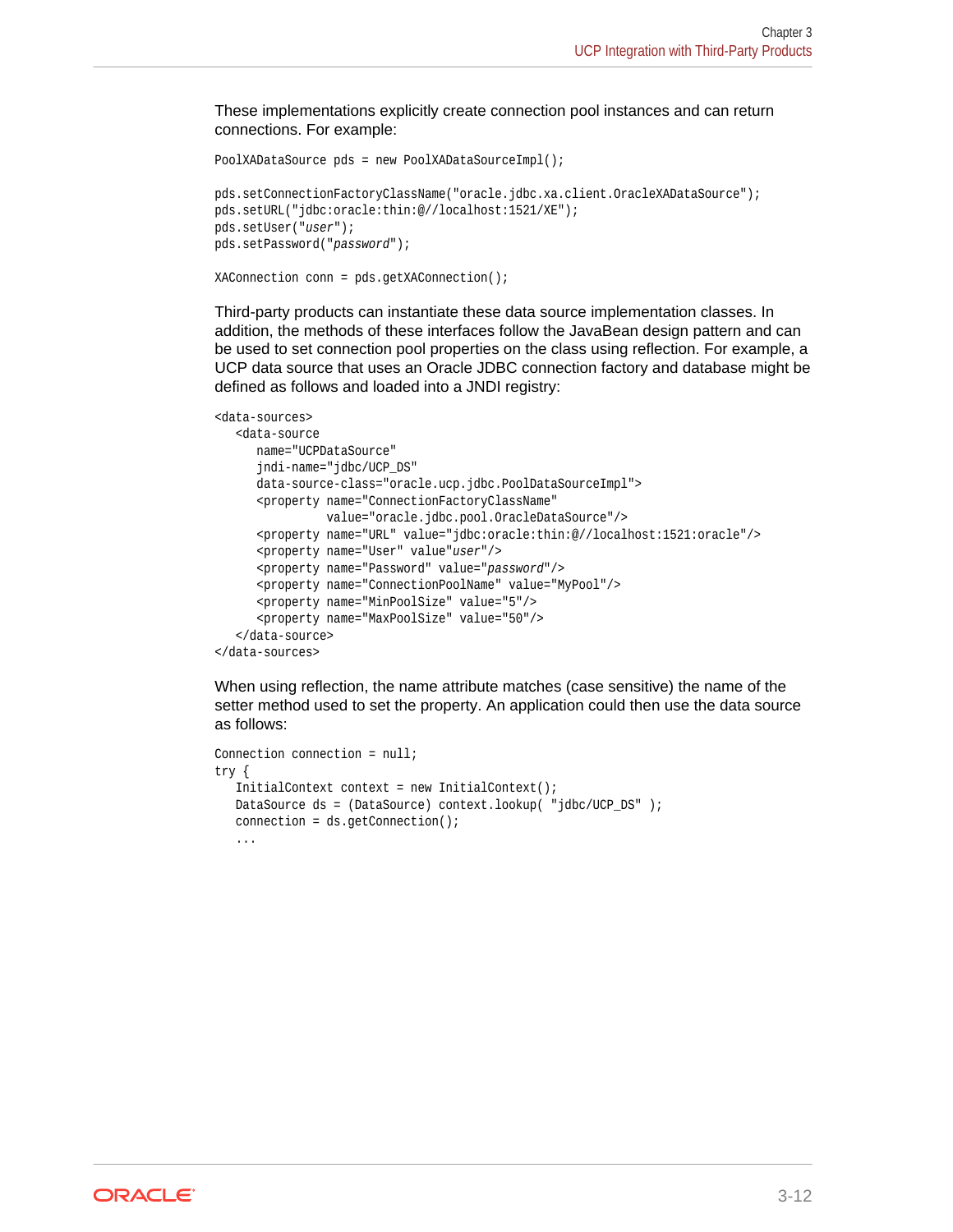# <span id="page-31-0"></span>4 Optimizing Universal Connection Pool Behavior

This chapter describes the following concepts:

- **Optimizing Connection Pools**
- [About Controlling the Pool Size in UCP](#page-32-0)
- [About Optimizing Real-World Performance with Static Connection Pools](#page-33-0)
- **[Stale Connections in UCP](#page-34-0)**
- [About Harvesting Connections in UCP](#page-38-0)
- [About Caching SQL Statements in UCP](#page-40-0)

# 4.1 Optimizing Connection Pools

This section provides instructions for setting connection pool properties in order to optimize pooling behavior. Upon creation, UCP JDBC connection pools are preconfigured with a default setup. The default setup provides a general, all-purpose connection pool. However, different applications may have different database connection requirements and may want to modify the default behavior of the connection pool. Behaviors, such as pool size and connection timeouts can be configured and can improve overall connection pool performance as well as connection availability. In many cases, the best way to tune a connection pool for a specific application is to try different property combinations using different values until optimal performance and throughput is achieved.

#### **Setting Connection Pool Properties**

Connection pool properties are set either when getting a connection through a poolenabled data source or when creating a connection pool using the connection pool manager.

The following example demonstrates setting connection pool properties though a poolenabled data source:

```
PoolDataSource pds = PoolDataSourceFactory.getPoolDataSource();
```

```
pds.setConnectionPoolName("JDBC_UCP");
pds.setMinPoolSize(4);pds.setMaxPoolSize(20);
...
```
The following example demonstrates setting connection pool properties when creating a connection pool using the connection pool manager:

```
UniversalConnectionPoolManager mgr = UniversalConnectionPoolManagerImpl.
getUniversalConnectionPoolManager();
```

```
pds.setConnectionPoolName("JDBC_UCP");
pds.setMinPoolSize(4);pds.setMaxPoolSize(20);
```
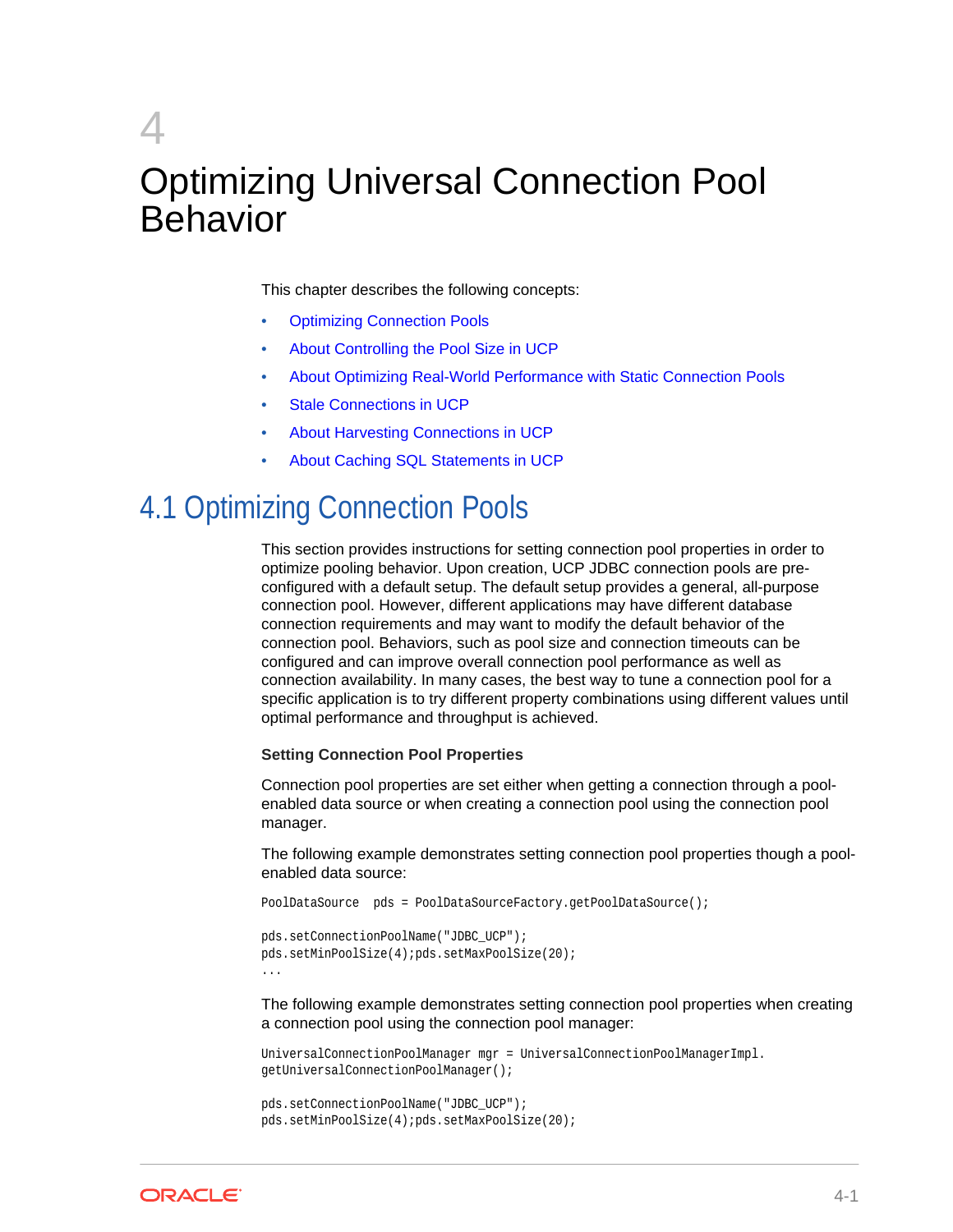```
...
mgr.createConnectionPool(pds);
```
# <span id="page-32-0"></span>4.2 About Controlling the Pool Size in UCP

UCP JDBC connection pools include a set of properties that are used to control the size of the pool. The properties allow the number of connections in the pool to increase and decrease as demand increases and decreases. This dynamic behavior helps conserve system resources that are otherwise lost on maintaining unnecessary connections.

This section describes the following topics:

- Setting the Initial Pool Size
- Setting the Minimum Pool Size
- [Setting the Maximum Pool Size](#page-33-0)

### 4.2.1 Setting the Initial Pool Size

The initial pool size property specifies the number of available connections that are created when the connection pool is initially created or re-initialized. This property is typically used to reduce the ramp-up time incurred by priming the pool to its optimal size.

A value of 0 indicates that no connections are pre-created. The default value is 0. The following example demonstrates configuring an initial pool size:

pds.setInitialPoolSize(5);

If the initial pool size property is greater than the maximum pool size property, then only the maximum number of connections are initialized.

If the initial pool size property is less than the minimum pool size property, then only the initial number of connections are initialized and maintained until enough connections are created to meet the minimum pool size value.

### 4.2.2 Setting the Minimum Pool Size

The minimum pool size property specifies the minimum amount of available connections and borrowed connections that a pool maintains. A connection pool always tries to return to the minimum pool size specified unless the minimum amount is yet to be reached. For example, if the minimum limit is set to 10 and only 2 connections are ever created and borrowed, then the number of connections maintained by the pool remains at 2 because this number is less than the minimum pool size.

This property allows the number of connections in the pool to decrease as demand decreases. At the same time, the property ensures that system resources are not wasted on maintaining connections that are unnecessary.

The default value is 0. The following example demonstrates configuring a minimum pool size:

```
pds.setMinPoolSize(2);
```
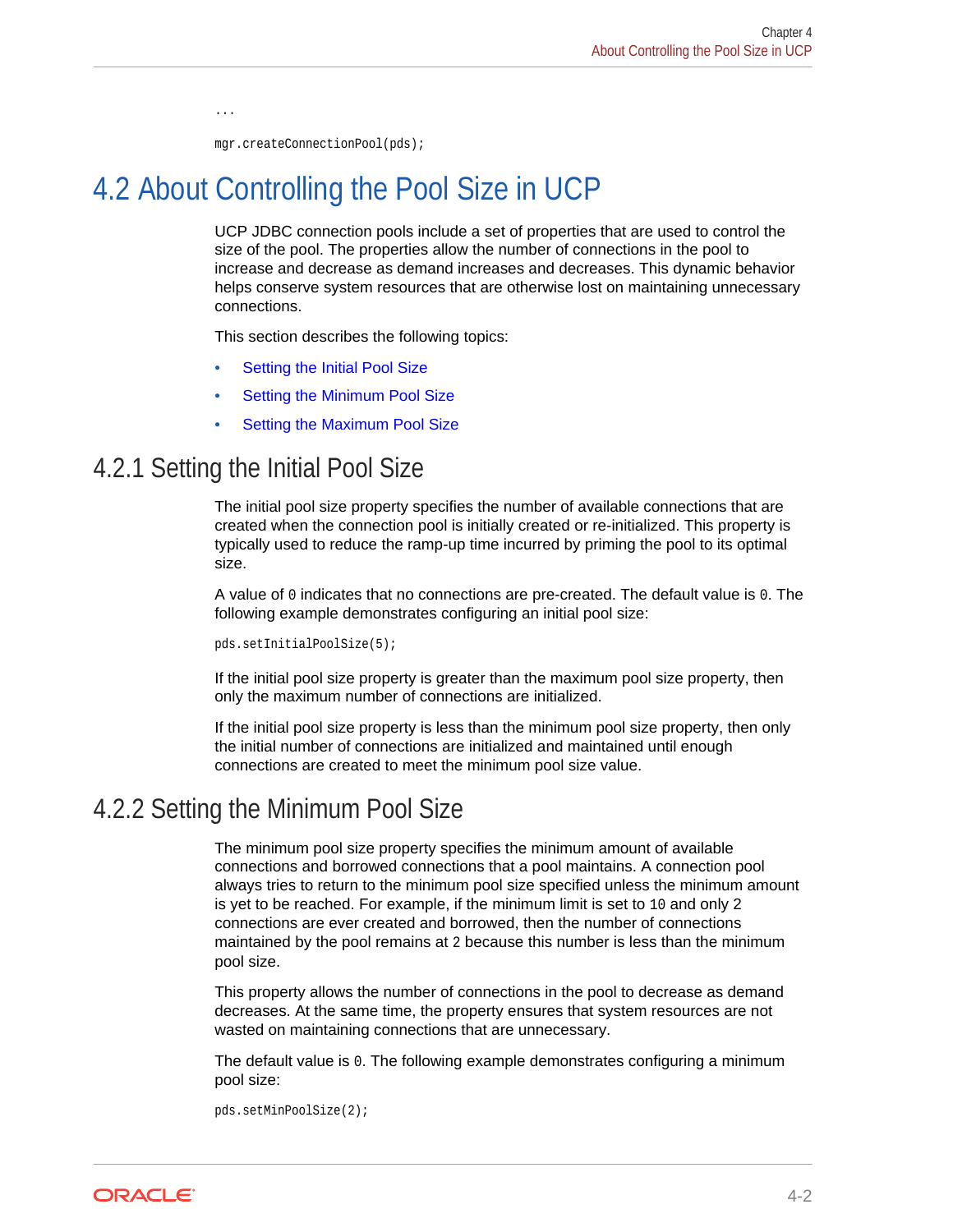## <span id="page-33-0"></span>4.2.3 Setting the Maximum Pool Size

The maximum pool size property specifies the maximum number of available and borrowed (in use) connections that a pool maintains. If the maximum number of connections are borrowed, no connections will be available until a connection is returned to the pool.

This property allows the number of connections in the pool to increase as demand increases. At the same time, the property ensures that the pool does not grow to the point of exhausting the resources of a system, which ultimately affects the performance and availability of an application.

A value of  $0$  indicates that no connections are maintained by the pool. An attempt to get a connection results in an exception. The default value is to allow the pool to continue to create connections up to Integer. MAX\_VALUE (2147483647 by default). The following example demonstrates configuring a maximum pool size:

pds.setMaxPoolSize(100);

# 4.3 About Optimizing Real-World Performance with Static Connection Pools

Most on-line transaction processing (OLTP) performance problems that the Real-World Performance group investigates relate to the connection strategy used by the application. For this reason, designing a sound connection strategy is crucial for system performance, especially in enterprise environments that must scale to meet increasing demand.

Most applications use a dynamic pool of connections to the database, configured with a minimum number of connections to keep open on the database and a maximum number of connections that can be made to the database. When an application needs a connection to the database, then it requests one from the pool. If there are no connections available, then the application creates a new connection, if it has not reached the maximum number of connections already. If a connection has not been used for a specified duration of time, then the application closes the connection, if there are more than the minimum number of connections available.

This configuration conserves system resources by only maintaining the number of connections actively needed by the application. In the real world, this configuration enables connection storms and database system CPU oversubscription, quickly destabilizing a system. A connection storm can occur when there are lots of activities on the application server requiring database connections. If there are not enough connections to the database to serve all of the requests, then the application server opens new connections. Creating a new connection to the database is a resource intensive activity, and when lots of connections are made in a short period of time, it can overwhelm the CPU resources on the database system.

So, for creating a static connection pool, the number of connections to the database system must be based on the CPU cores available on the system. Oracle recommends 1-10 connections per CPU core. The ideal number varies depending on the application and the system hardware. However, the value is somewhere within that range. the Real-World Performance group recommends creating a static pool of

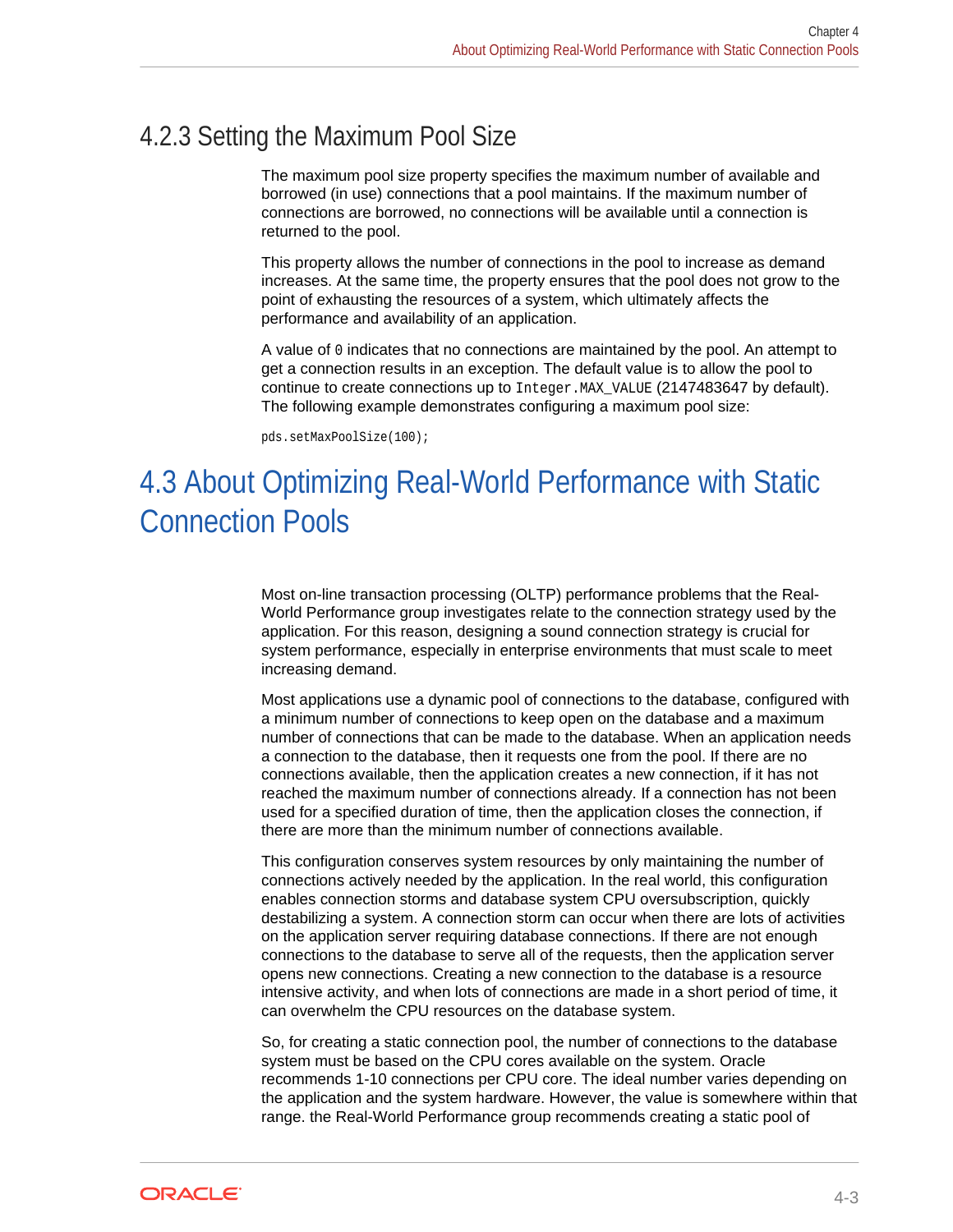<span id="page-34-0"></span>connections to the database by setting the minimum and maximum number of connections to the same value. This prevents connection storms by keeping the number of database connections constant to a predefined value.

For example, if a database server has 2 CPUs, 12 cores per CPU, and 2 threads per CPU, then there are 24 cores available and the number of connections to the database should be between 12 and 120. The number of threads is not taken into consideration as only the CPU cores are able to retire instructions. This number is cumulative for all applications connecting to the system and for all databases, if there is more than one database on the system. If there are two application servers, then the maximum number of connections (for example, 120 in this case) should be divided between them. If there are two databases running on the system, then the maximum number of connections that is, 120 connections needs to be divided between them.

**See Also:**

- <https://www.youtube.com/watch?v=Oo-tBpVewP4>
- <https://www.youtube.com/watch?v=XzN8Rp6glEo>

# 4.4 Stale Connections in UCP

Stale connections are connections that remain either available or borrowed, but are no longer being used. Stale connections that remain borrowed may affect connection availability. In addition, stale connections may impact system resources that are otherwise wasted on maintaining unused connections for extended periods of time. The pool properties discussed in this section are used to control stale connections.

This section describes the following topics:

- [What is Connection Reuse?](#page-35-0)
- **[Setting the Abandon Connection Timeout](#page-36-0)**
- [Setting the Time-To-Live Connection Timeout](#page-36-0)
- **[Setting the Connection Wait Timeout](#page-37-0)**
- [Setting the Inactive Connection Timeout](#page-37-0)
- **[Setting the Query Timeout](#page-37-0)**
- [Setting the Timeout Check Interval](#page-38-0)

#### **Note:**

It is good practice to close all connections that are no longer required by an application. Closing connections helps minimize the number of stale connections that remain borrowed.

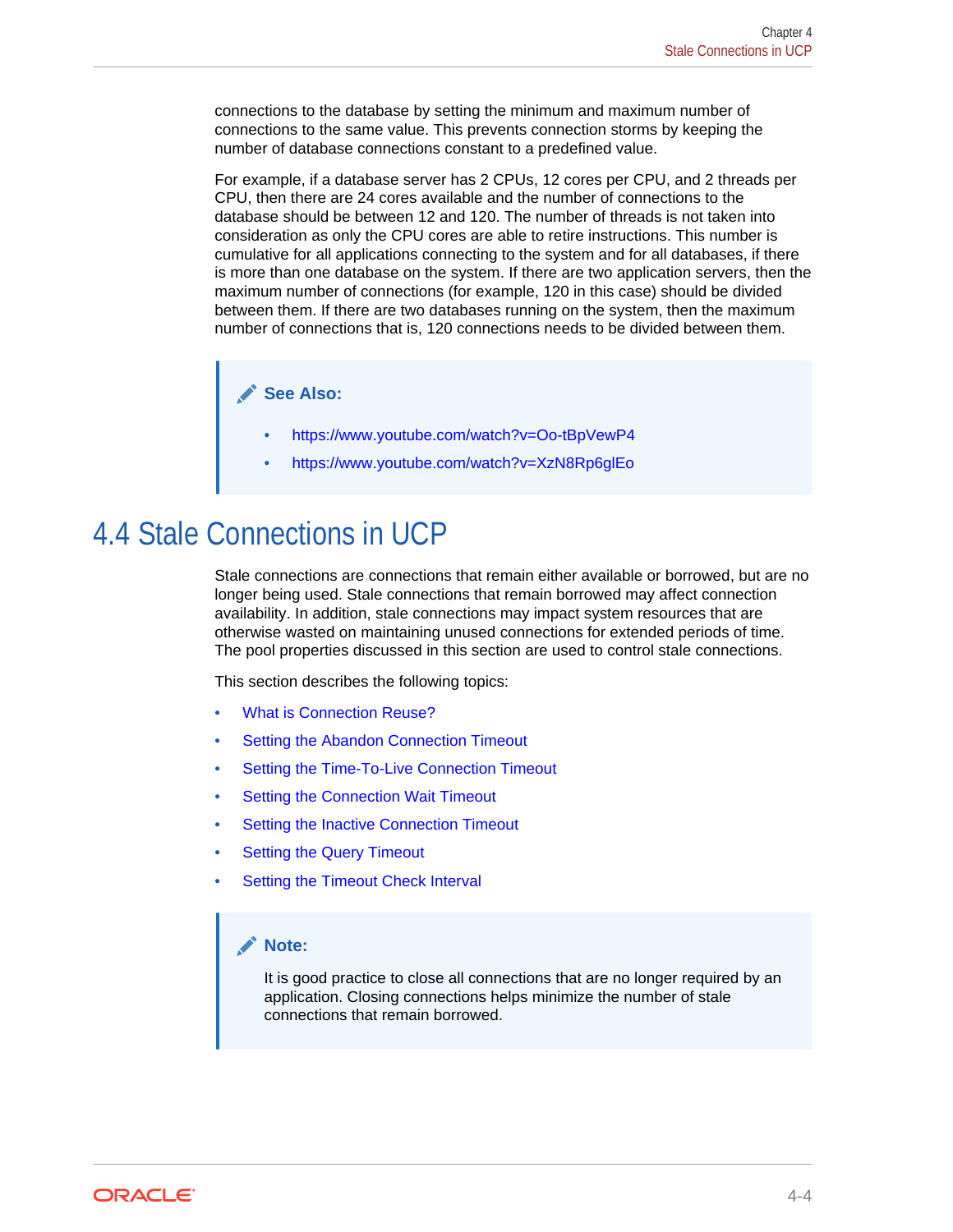### <span id="page-35-0"></span>4.4.1 What is Connection Reuse?

The connection reuse feature allows connections to be gracefully closed and removed from a connection pool after a specific amount of time or after the connection has been used a specific number of times. This feature saves system resources that are otherwise wasted on maintaining unusable connections.

#### 4.4.1.1 Setting the Maximum Connection Reuse Time

The maximum connection reuse time allows connections to be gracefully closed and removed from the pool after a connection has been in use for a specific amount of time. The timer for this property starts when a connection is physically created. Borrowed connections are closed only after they are returned to the pool and the reuse time is exceeded.

This feature is typically used when a firewall exists between the pool tier and the database tier and is setup to block connections based on time restrictions. The blocked connections remain in the pool even though they are unusable. In such scenarios, the connection reuse time is set to a smaller value than the firewall timeout policy.

#### **Note:**

The maximum connection reuse time is different from the time-to-live connection timeout. The time-to-live connection timeout starts when a connection is borrowed from the pool; while, the maximum connection reuse time starts when the connection is physically created. In addition, with a timeto-live timeout, a connection is closed and returned to the pool for reuse if the timeout expires during the borrowed period. With maximum connection reuse time, a connection is closed and discarded from the pool after the timeout expires.

The maximum connection reuse time value represents seconds. A value of 0 indicates that this feature is disabled. The default value is 0. The following example demonstrates configuring a maximum connection reuse time:

pds.setMaxConnectionReuseTime(300);

#### **Related Topics**

[Setting the Time-To-Live Connection Timeout](#page-36-0)

#### 4.4.1.2 Setting the Maximum Connection Reuse Count

The maximum connection reuse count allows connections to be gracefully closed and removed from the connection pool after a connection has been borrowed a specific number of times. This property is typically used to periodically recycle connections in order to eliminate issues such as memory leaks.

A value of 0 indicates that this feature is disabled. The default value is 0. The following example demonstrates configuring a maximum connection reuse count:

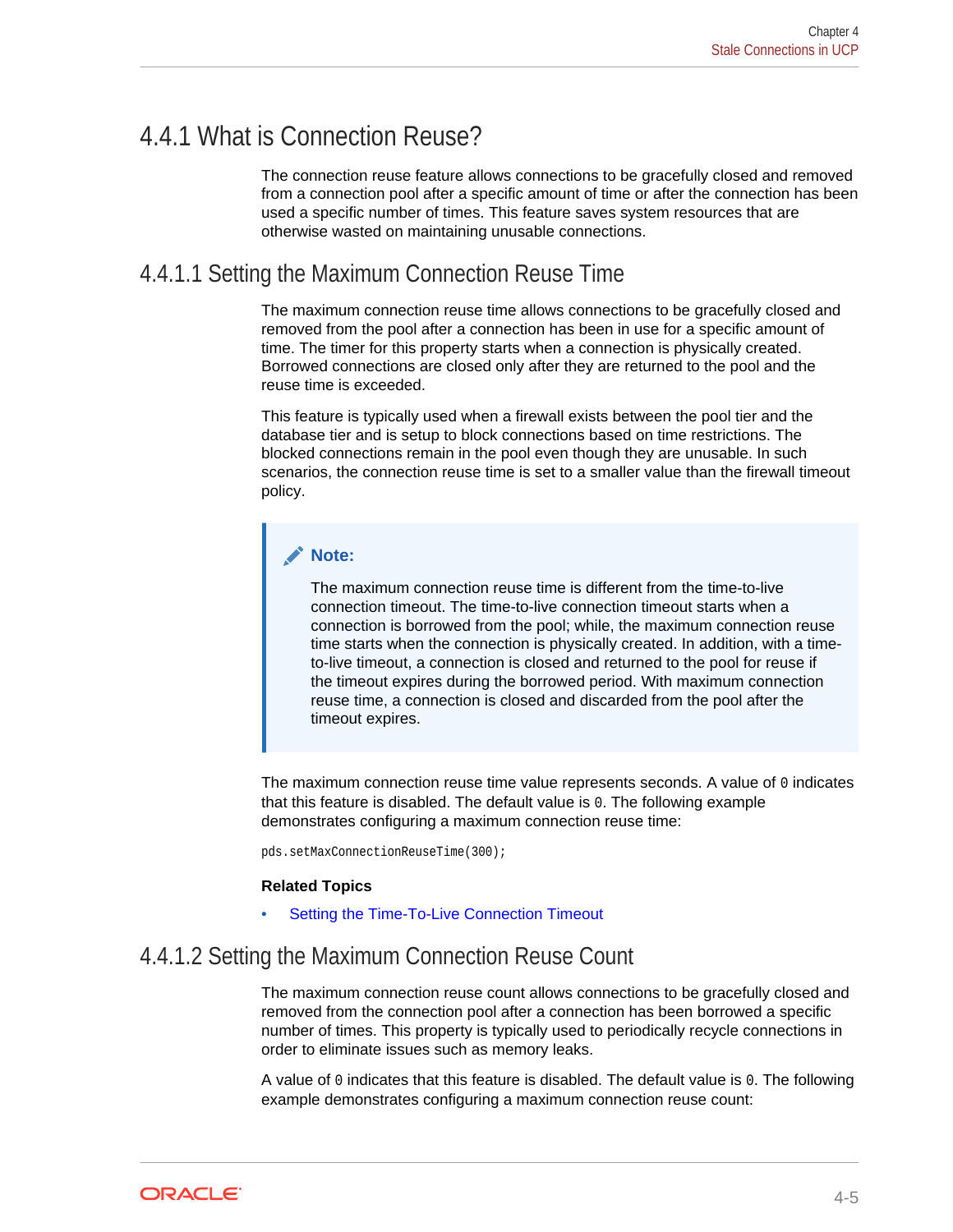```
pds.setMaxConnectionReuseCount(100);
```
## 4.4.2 Setting the Abandon Connection Timeout

The abandoned connection timeout (ACT) enables borrowed connections to be reclaimed back into the connection pool after a connection has not been used for a specific amount of time. Abandonment is determined by monitoring calls to the database. This timeout feature helps maximize connection reuse and conserves system resources that are otherwise lost on maintaining borrowed connections that are no longer in use.

### **Note:**

UCP either cancels or rolls back connections that have local transactions pending before reclaiming connections for reuse.

The ACT value represents seconds. A value of  $0$  indicates that the feature is disabled. The default value is set to 0. The following example demonstrates configuring an abandoned connection timeout:

pds.setAbandonedConnectionTimeout(10);

Every connection is reaped after a specific period of time. Either it is reaped when ACT expires, or, if it is immune from ACT, then it is reaped after the immunity expires. If you set ACT on a pool, then:

- If a statement is executed without calling the Statement.setQueryTimeout method on that statement, then the connection is reaped if ACT is exceeded, even though the connection is waiting for the server to respond to the query.
- If a statement is executed with calling the Statement.setQueryTimeout method, then the connection is reaped after the query timeout and ACT have expired. The connection is not reaped while waiting on the query timeout. The expiration of the query timeout is an event that resets the ACT timer. If the ACT expires while waiting for the cancel action that occurs at the expiration of the query time out, then the connection is reaped.
- If a connection has two statements: s1 with a query timeout and s2 without a query timeout, then ACT does not reap the connection while s1 waits for the query timeout, but reaps the connection if s2 hangs.

Note that the two statements execute sequentially based on JDBC requirement.

## 4.4.3 Setting the Time-To-Live Connection Timeout

The time-to-live connection timeout enables borrowed connections to remain borrowed for a specific amount of time before the connection is reclaimed by the pool. This timeout feature helps maximize connection reuse and helps conserve systems resources that are otherwise lost on maintaining connections longer than their expected usage.

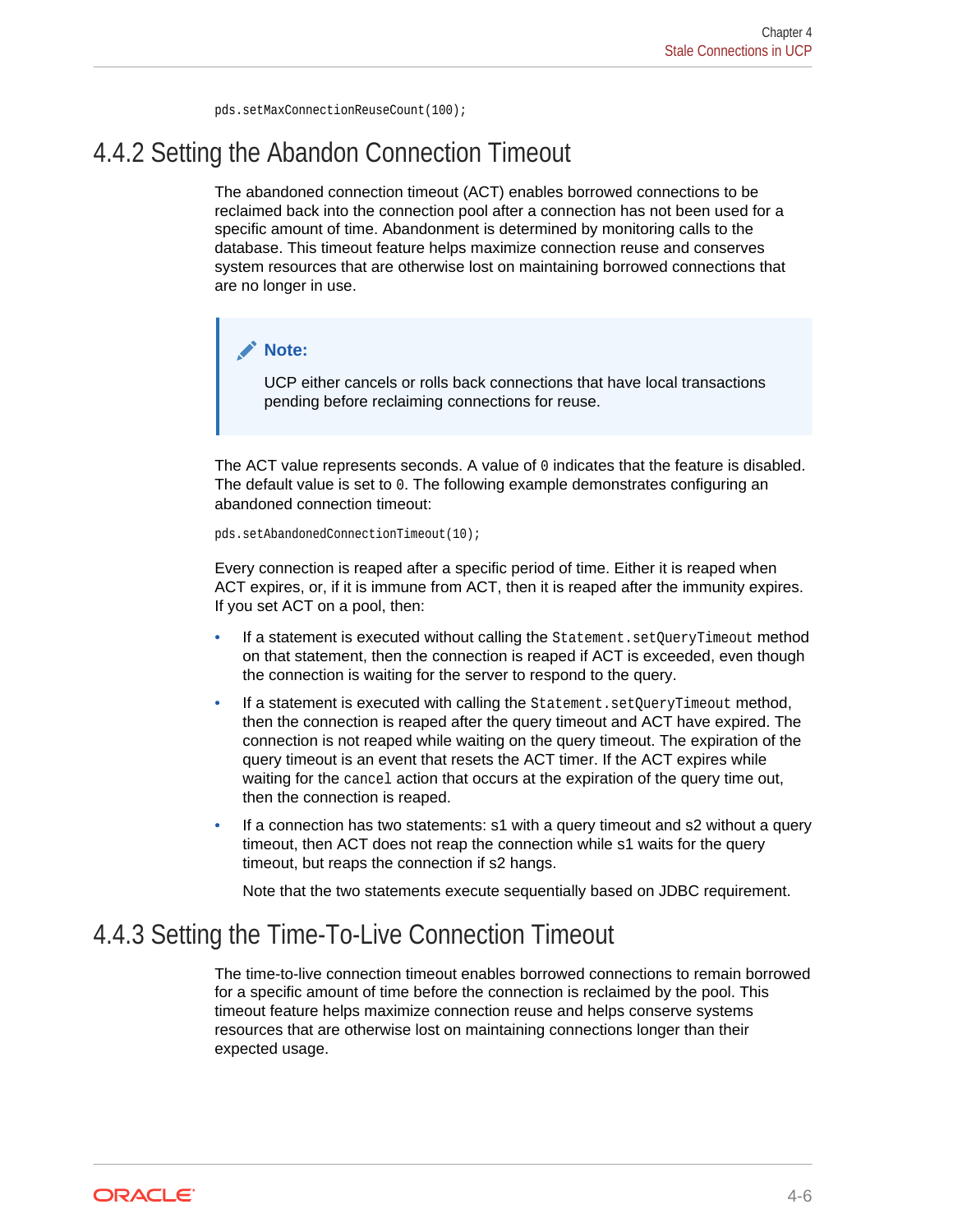**Note:**

UCP either cancels or rolls back connections that have local transactions pending before reclaiming connections for reuse.

The time-to-live connection timeout value represents seconds. A value of  $0$  indicates that the feature is disabled. The default value is set to 0. The following example demonstrates configuring a time-to-live connection timeout:

pds.setTimeToLiveConnectionTimeout(18000)

### 4.4.4 Setting the Connection Wait Timeout

The connection wait timeout specifies how long an application request waits to obtain a connection if there are no longer any connections in the pool. A connection pool runs out of connections if all connections in the pool are being used (borrowed) and if the pool size has reached it's maximum connection capacity as specified by the maximum pool size property. The request receives an SQL exception if the timeout value is reached. The application can then retry getting a connection. This timeout feature improves overall application usability by minimizing the amount of time an application is blocked and provides the ability to implement a graceful recovery.

The connection wait timeout value represents seconds. A value of 0 indicates that the feature is disabled. The default value is set to 3 seconds. The following example demonstrates configuring a connection wait timeout:

pds.setConnectionWaitTimeout(10);

### 4.4.5 Setting the Inactive Connection Timeout

The inactive connection timeout specifies how long an available connection can remain idle before it is closed and removed from the pool. This timeout property is only applicable to available connections and does not affect borrowed connections. This property helps conserve resources that are otherwise lost on maintaining connections that are no longer being used. The inactive connection timeout (together with the maximum pool size) allows a connection pool to grow and shrink as application load changes.

The inactive connection timeout value represents seconds. A value of  $0$  indicates that the feature is disabled. The default value is set to 0. The following example demonstrates configuring an inactive connection timeout:

pds.setInactiveConnectionTimeout(60);

### 4.4.6 Setting the Query Timeout

Starting from Oracle Database 12*c* Release 2 (12.2.0.1), UCP introduces the queryTimeout property. This property specifies the number of seconds UCP waits for a

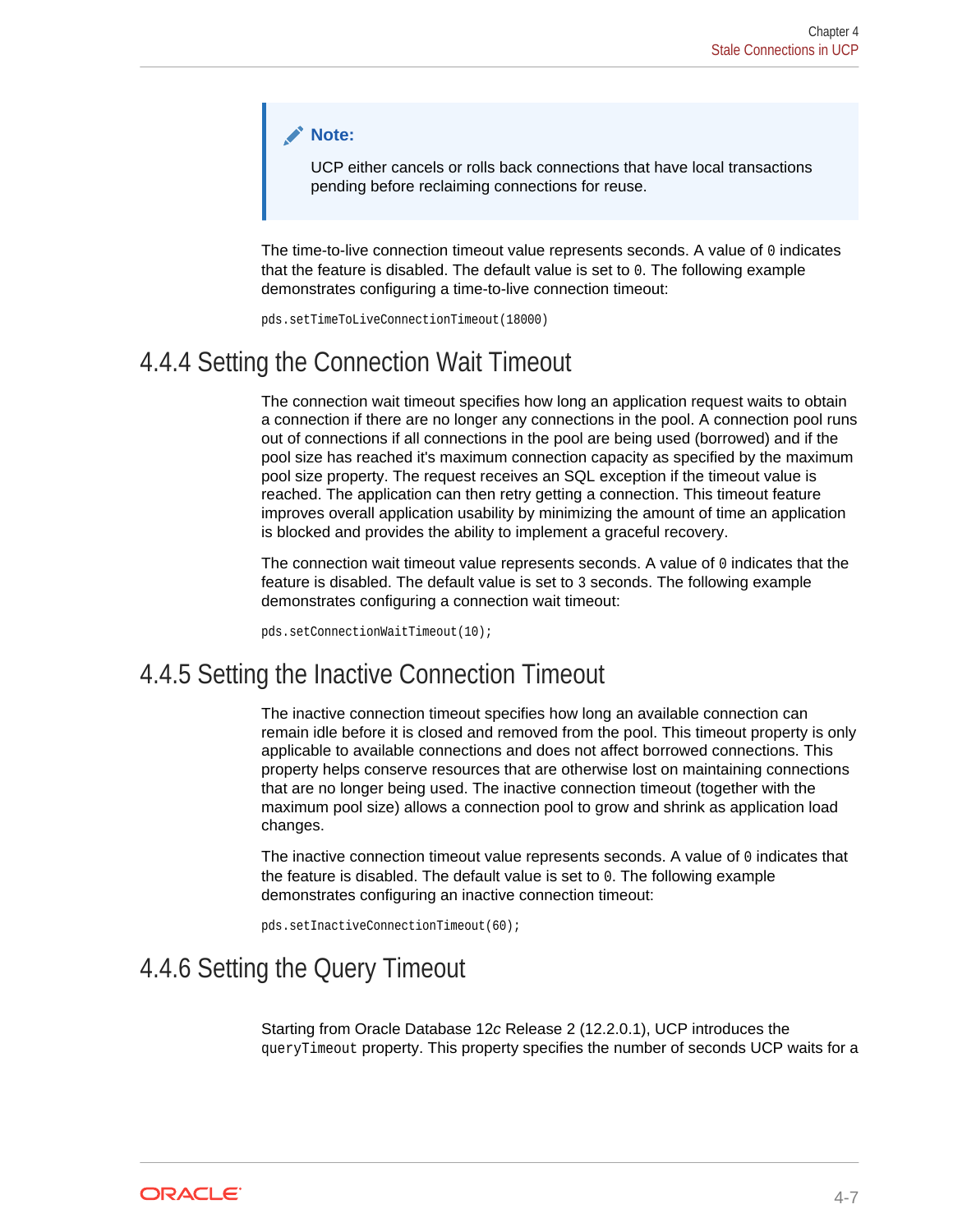Statement object to execute. If the limit is exceeded, then a DatabaseException is thrown. Use the setQueryTimeout method for setting this property in the following way:

```
...
PoolDataSourceImpl pds = new PoolDataSourceImpl();
pds.setConnectionFactoryClassName("oracle.jdbc.pool.OracleDataSource");
pds.setURL(<url>);
pds.setUser("scott");
pds.setPassword(<password>);
pds.setConnectionPoolName("my_pool");
pds.setQueryTimeout(60); // 60 seconds to wait on query
...
```
### 4.4.7 Setting the Timeout Check Interval

The timeout check interval property controls how frequently the timeout properties (abandoned connection timeout, time-to-live connection timeout, and inactive connection timeout) are enforced. Connections that have timed-out are reclaimed when the timeout check cycle runs. This means that a connection may not actually be reclaimed by the pool at the moment that the connection times-out. The lag time between the connection timeout and actually reclaiming the connection may be considerable depending on the size of the timeout check interval.

The timeout check interval property represents seconds. The default value is set to 30. The following example demonstrates configuring a property check interval:

pds.setTimeoutCheckInterval(60);

### **See Also:**

*Oracle Database Net Services Administrator's Guide* for more information about Oracle Net Services

## 4.5 About Harvesting Connections in UCP

The connection harvesting feature allows a specified number of borrowed connections to be reclaimed when the connection pool reaches a specified number of available connections. This section describes the following concepts:

- Overview of Harvesting Connections in UCP
- [Setting a Connection to Harvestable](#page-39-0)
- **[Setting the Harvest Trigger Count](#page-39-0)**
- **[Setting the Harvest Maximum Count](#page-40-0)**

### 4.5.1 Overview of Harvesting Connections in UCP

This feature helps ensure that a certain number of connections are always available in the pool and helps maximize performance. The feature is particularly useful if an application caches connection handles. Caching is typically performed for performance

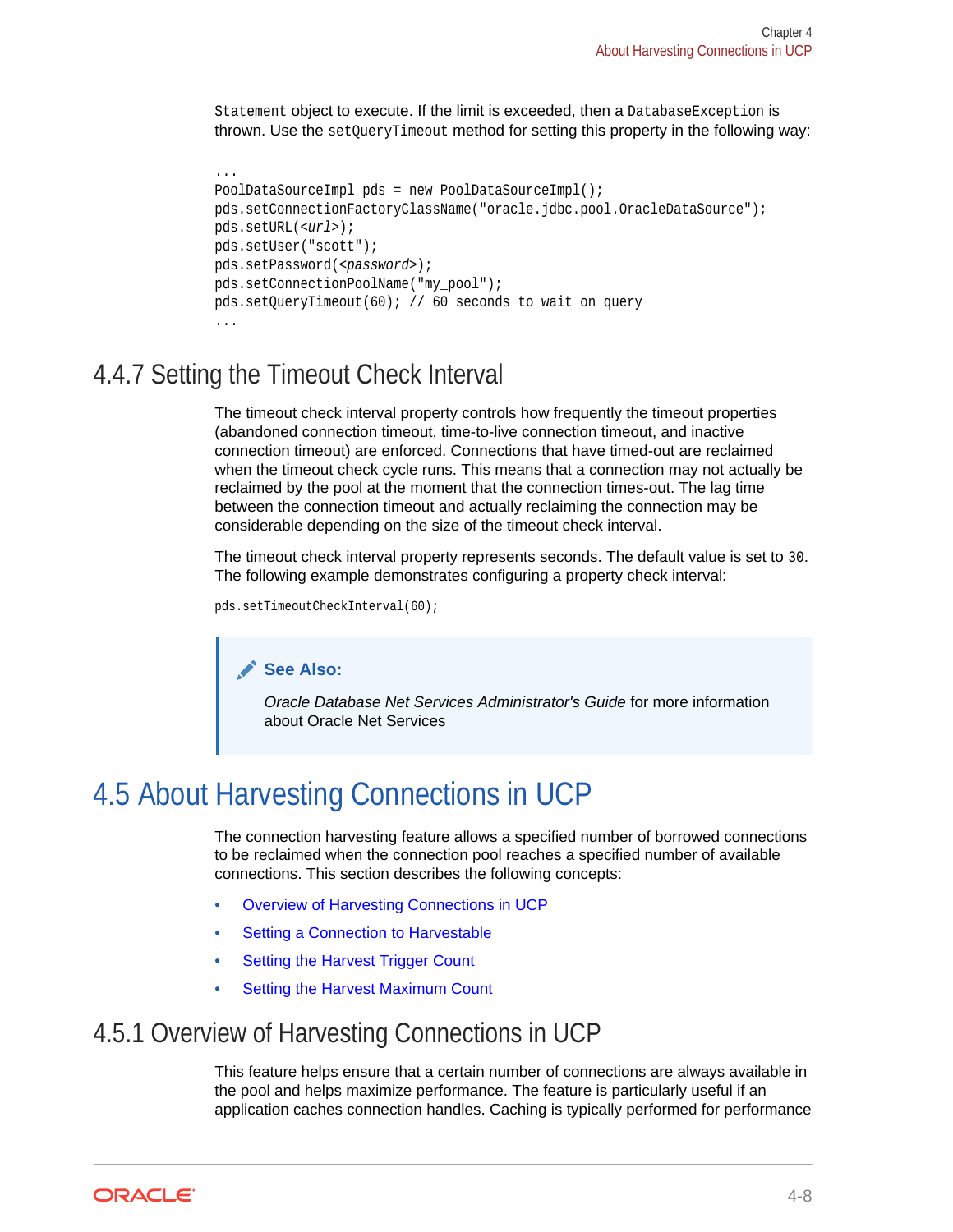<span id="page-39-0"></span>reasons because it minimizes re-initialization of state necessary for connections to participate in a transaction.

For example, a connection is borrowed from the pool, initialized with necessary session state, and then held in a context object. Holding connections in this manner may cause the connection pool to run out of available connections. The connection harvest feature reclaims the borrowed connections, if appropriate, and allows the connections to be reused.

Connection harvesting is controlled using the HarvestableConnection interface and configured or enabled using two pool properties: Connection Harvest Trigger Count and Connection Harvest Maximum Count. The interface and properties are used together when implementing the connection harvest feature.

### 4.5.2 Setting a Connection to Harvestable

The setConnectionHarvestable(boolean) method of the oracle.ucp.jdbc.HarvestableConnection interface controls whether or not a connection will be harvested. This method is used as a locking mechanism when connection harvesting is enabled. For example, the method is set to false on a connection when the connection is being used within a transaction and must not be harvested. After the transaction completes, the method is set to true on the connection and the connection can be harvested if required.

### **Note:**

All connections are harvestable, by default, when the connection harvest feature is enabled. If the feature is enabled, the setConnectionHarvestable method should always be used to explicitly control whether a connection is harvestable.

The following example demonstrates using the setConnectionHarvestable method to indicate that a connection is not harvestable when the connection harvest feature attempts to harvest connections:

```
Connection conn = pds.getConnection();
```
((HarvestableConnection) conn).setConnectionHarvestable(false);

### 4.5.3 Setting the Harvest Trigger Count

The connection harvest trigger count specifies the available connection threshold that triggers connection harvesting. For example, if the connection harvest trigger count is set to 10, then connection harvesting is triggered when the number of available connections in the pool drops to 10.

A value of Integer.MAX\_VALUE (2147483647 by default) indicates that connection harvesting is disabled. The default value is Integer. MAX VALUE.

The following example demonstrates enabling connection harvesting by configuring a connection harvest trigger count.

pds.setConnectionHarvestTriggerCount(2);

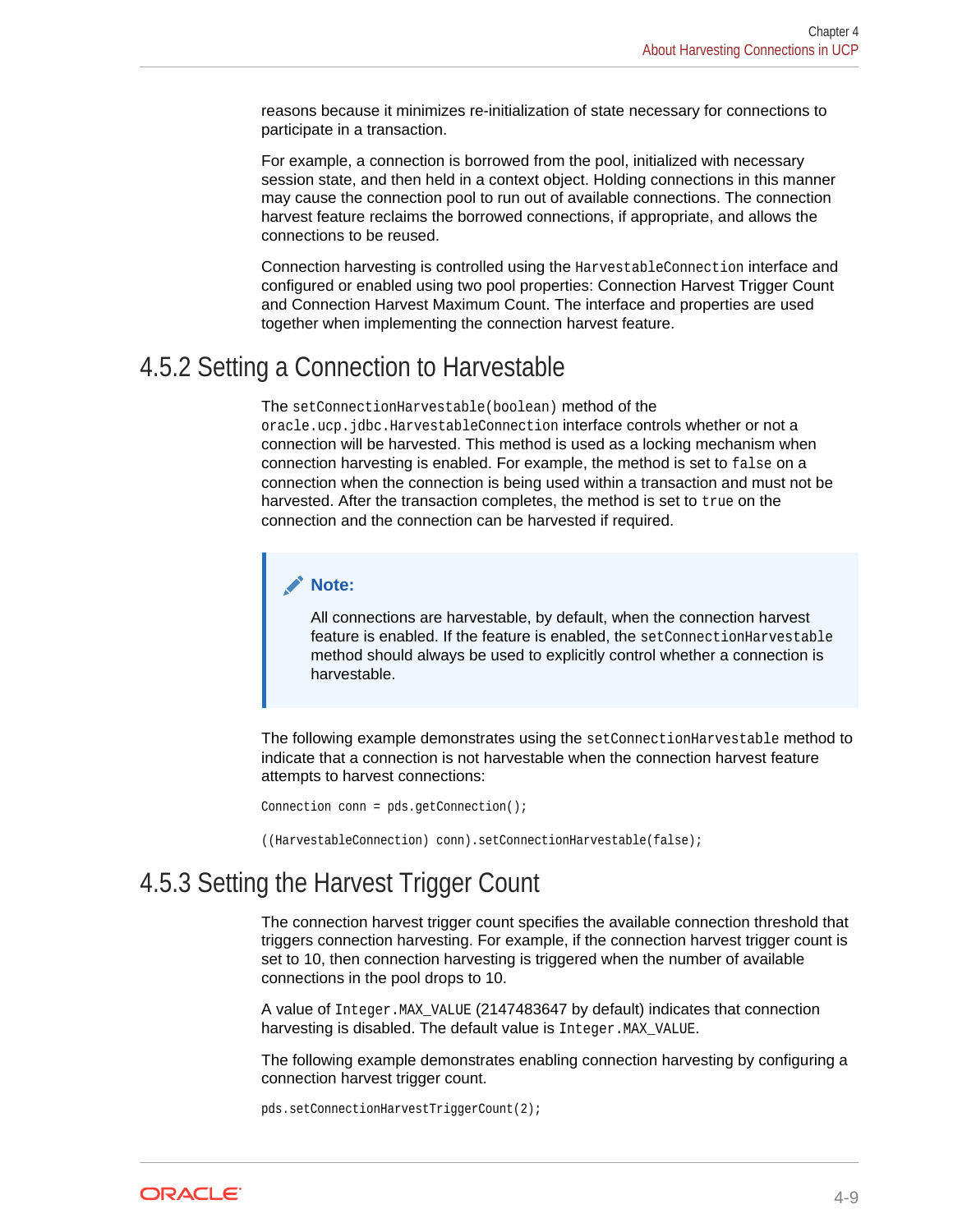### <span id="page-40-0"></span>4.5.4 Setting the Harvest Maximum Count

The connection harvest maximum count property specifies how many borrowed connections should be returned to the pool once the harvest trigger count has been reached. The number of connections actually harvested may be anywhere from 0 to the connection harvest maximum count value. Least recently used connections are harvested first which allows very active user sessions to keep their connections the most.

The harvest maximum count value can range from 0 to the maximum connection property value. The default value is 1. An SQLException is thrown if an out-of-range value is specified.

The following example demonstrates configuring a connection harvest maximum count.

pds.setConnectionHarvestMaxCount(5);

### **Note:**

- If connection harvesting and abandoned connection timeout features are enabled at the same time, then the timeout processing does not reclaim the connections that are designated as nonharvestable.
- If connection harvesting and time-to-live connection timeout features are enabled at the same time, then the timeout processing reclaims the connections that are designated as nonharvestable.

#### **Related Topics**

• [Controlling Reclaimable Connection Behavior](#page-49-0)

## 4.6 About Caching SQL Statements in UCP

This section describes how to cache SQL statements in UCP, in the following sections:

- Overview of Statement Caching in UCP
- [Enabling Statement Caching in UCP](#page-41-0)

### 4.6.1 Overview of Statement Caching in UCP

Statement caching makes working with statements more efficient. Statement caching improves performance by caching executable statements that are used repeatedly and makes it unnecessary for programmers to explicitly reuse prepared statements. Statement caching eliminates overhead due to repeated cursor creation, repeated statement parsing and creation and reduces overhead of communication between applications and the database. Statement caching and reuse is transparent to an application. Each statement cache is associated with a physical connection. That is, each physical connection will have its own statement cache.

The match criteria for cached statements are as follows:

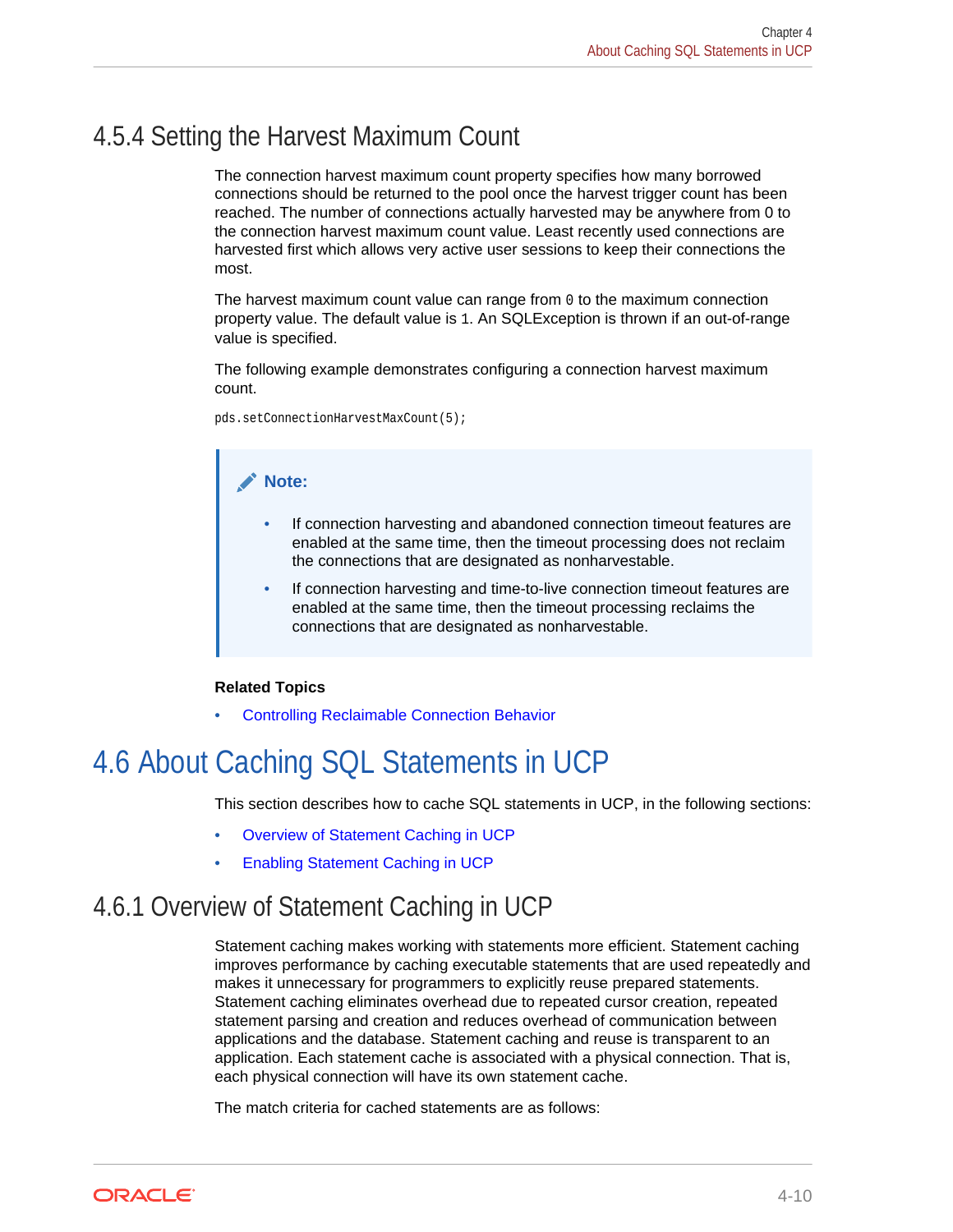- <span id="page-41-0"></span>The SQL string in the statement must be the same (case-sensitive) to one in the cache.
- The statement type must be the same (prepared or callable) to the one in the cache.
- The scrollable type of result sets produced by the statement must be the same (forward-only or scrollable) as the one in the cache.

Statement caching is implemented and enabled differently depending on the JDBC driver vendor. The instructions in this section are specific to Oracle's JDBC driver. Statement caching on other vendors' drivers can be configured by setting a connection property on a connection factory. Refer to the JDBC vendor's documentation to determine whether statement caching is supported and if it can be set as a connection property. UCP does support JDBC 4.0 (JDK16) APIs to enable statement pooling if a JDBC vendor supports it.

#### **Related Topics**

**[Setting Connection Properties](#page-22-0)** 

### 4.6.2 Enabling Statement Caching in UCP

The maximum number of statements property specifies the number of statements to cache for each connection. The property only applies to the Oracle JDBC driver. If the property is not set, or if it is set to 0, then statement caching is disabled. By default, statement caching is disabled. When statement caching is enabled, a statement cache is associated with each physical connection maintained by the connection pool. A single statement cache is not shared across all physical connections.

The following example demonstrates enabling statement caching:

pds.setMaxStatements(10);

#### **Determining the Statement Cache Size**

The cache size should be set to the number of distinct statements the application issues to the database. If the number of statements that an application issues to the database is unknown, use the JDBC performance metrics to assist with determining the statement cache size.

#### **Statement Cache Size Resource Issues**

Each connection is associated with its own statement cache. Statements held in a connection's statement cache may hold on to database resources. It is possible that the number of opened connections combined with the number of cached statements for each connection could exceed the limit of open cursors allowed for the database. This issue may be avoided by reducing the number of statements allowed in the cache, or by increasing the limit of open cursors allowed by the database.

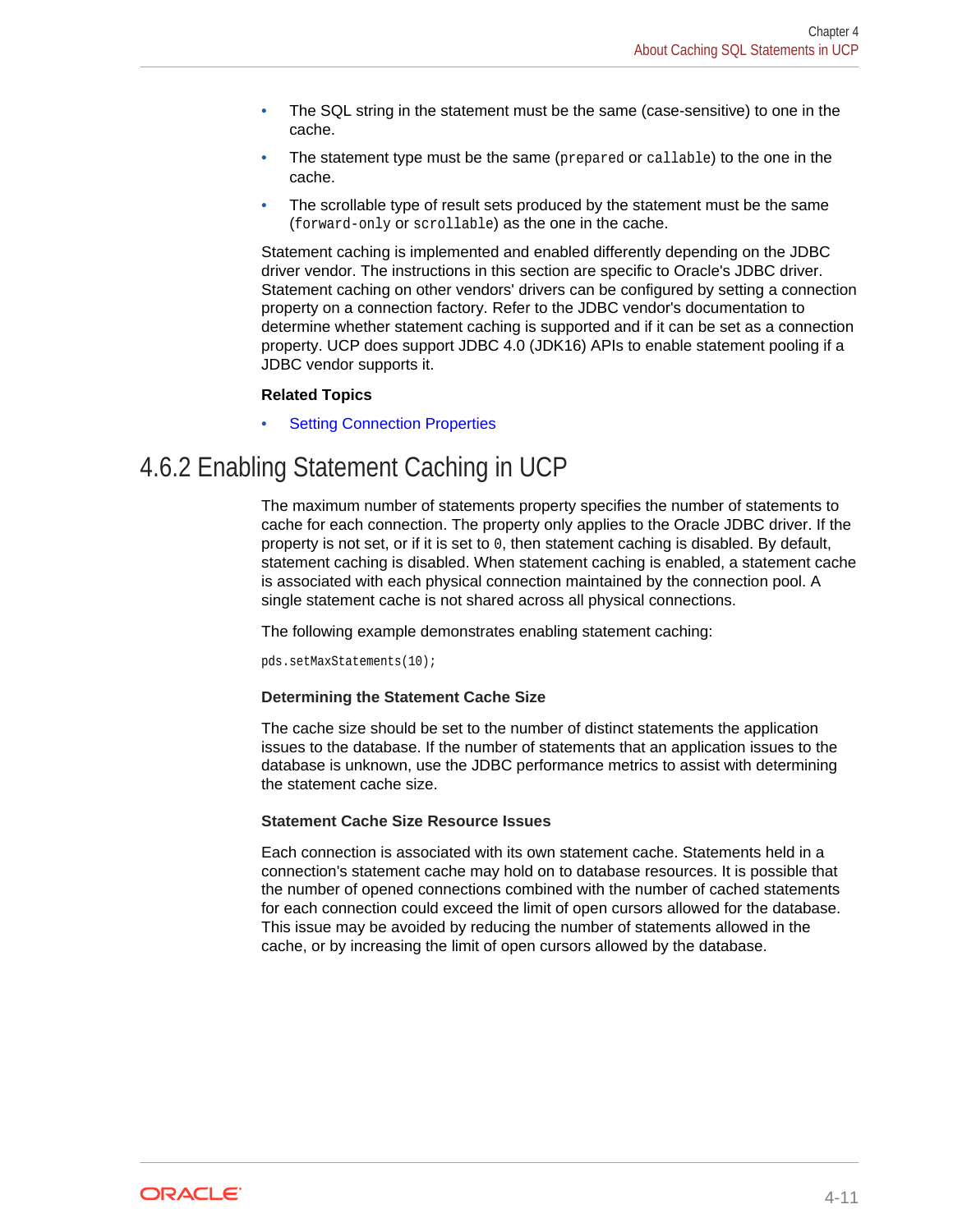# <span id="page-42-0"></span>5 Labeling Connections in UCP

This chapter discusses the following topics:

- Overview of Labeling Connections in UCP
- Implementation of a Labeling Callback in UCP
- [Applying Connection Labels in UCP](#page-46-0)
- [Borrowing Labeled Connections from UCP](#page-47-0)
- [Checking Unmatched Labels in UCP](#page-47-0)
- [Integration of UCP with DRCP](#page-46-0)
- [Removing a Connection Label in UCP](#page-47-0)

## 5.1 Overview of Labeling Connections in UCP

Applications often initialize connections retrieved from a connection pool before using the connection. The initialization varies and could include simple state re-initialization that requires method calls within the application code or database operations that require round trips over the network. The cost of such initialization may be significant.

Labeling connections enables an application to attach arbitrary name/value pairs to a connection. The application can request a connection with the desired label from the connection pool. By associating particular labels with particular connection states, an application can retrieve an already initialized connection from the pool and avoid the time and cost of re-initialization. The connection labeling feature does not impose any meaning on user-defined keys or values; the meaning of user-defined keys and values is defined solely by the application.

Some of the examples for connection labeling include, role, NLS language settings, transaction isolation levels, stored procedure calls, or any other state initialization that is expensive and necessary on the connection before work can be executed by the resource.

Connection labeling is application-driven and requires the use of two interfaces. The oracle.ucp.jdbc.LabelableConnection interface is used to apply and remove connection labels, as well as retrieve labels that have been set on a connection. The oracle.ucp.ConnectionLabelingCallback interface is used to create a labeling callback that determines whether or not a connection with a requested label already exists. If no connections exist, the interface allows current connections to be configured as required. The methods of these interfaces are described in detail throughout this chapter.

## 5.2 Implementation of a Labeling Callback in UCP

UCP uses Database Resident Connection Pooling (DRCP) tagging infrastructure to support labeling in UCP, whether you work with single labels or multiple labels.

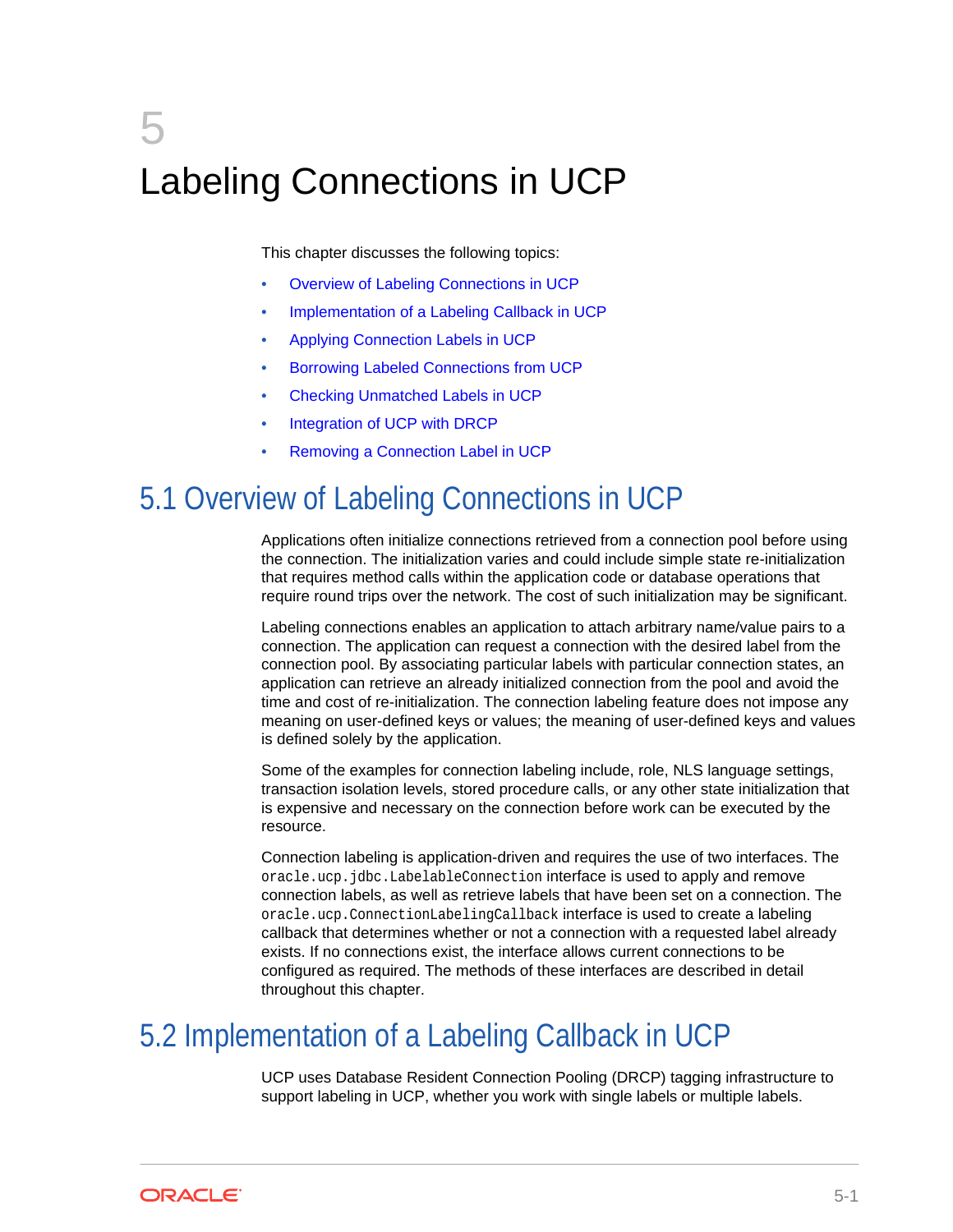However, the behavior with multiple labels can be a little different when you use the UCP and DRCP combination instead of only UCP.

This section discusses the following topics:

- When to Use a Labeling Callback in UCP
- Creating a Labeling Callback in UCP
- [Registering a Labeling Callback in UCP](#page-45-0)
- [Removing a Labeling Callback in UCP](#page-46-0)

**See Also:**

["Integration of UCP with DRCP](#page-46-0)"

### 5.2.1 When to Use a Labeling Callback in UCP

A labeling callback is used to define how the connection pool selects labeled connections and allows the selected connection to be configured before returning it to an application. Applications that use the connection labeling feature must provide a callback implementation.

A labeling callback is used when a labeled connection is requested but there are no connections in the pool that match the requested labels. The callback determines which connection requires the least amount of work in order to be re-configured to match the requested label and then enables the connection labels to be updated before returning the connection to the application. This section describes the following topics:

### 5.2.2 Creating a Labeling Callback in UCP

To create a labeling callback, an application implements the oracle.ucp.ConnectionLabelingCallback interface. One callback is created per connection pool. The interface provides the following two methods:

- The cost Method
- The configure Method

#### **The cost Method**

This method projects the cost of configuring connections considering label-matching differences. Upon a connection request, the connection pool uses this method to select a connection with the least configuration cost.

public int cost(Properties requestedLabels, Properties currentLabels);

#### **The configure Method**

This method is called by the connection pool on the selected connection before returning it to the application. The method is used to set the state of the connection and apply or remove any labels to/from the connection.

public boolean configure(Properties requestedLabels, Connection conn);

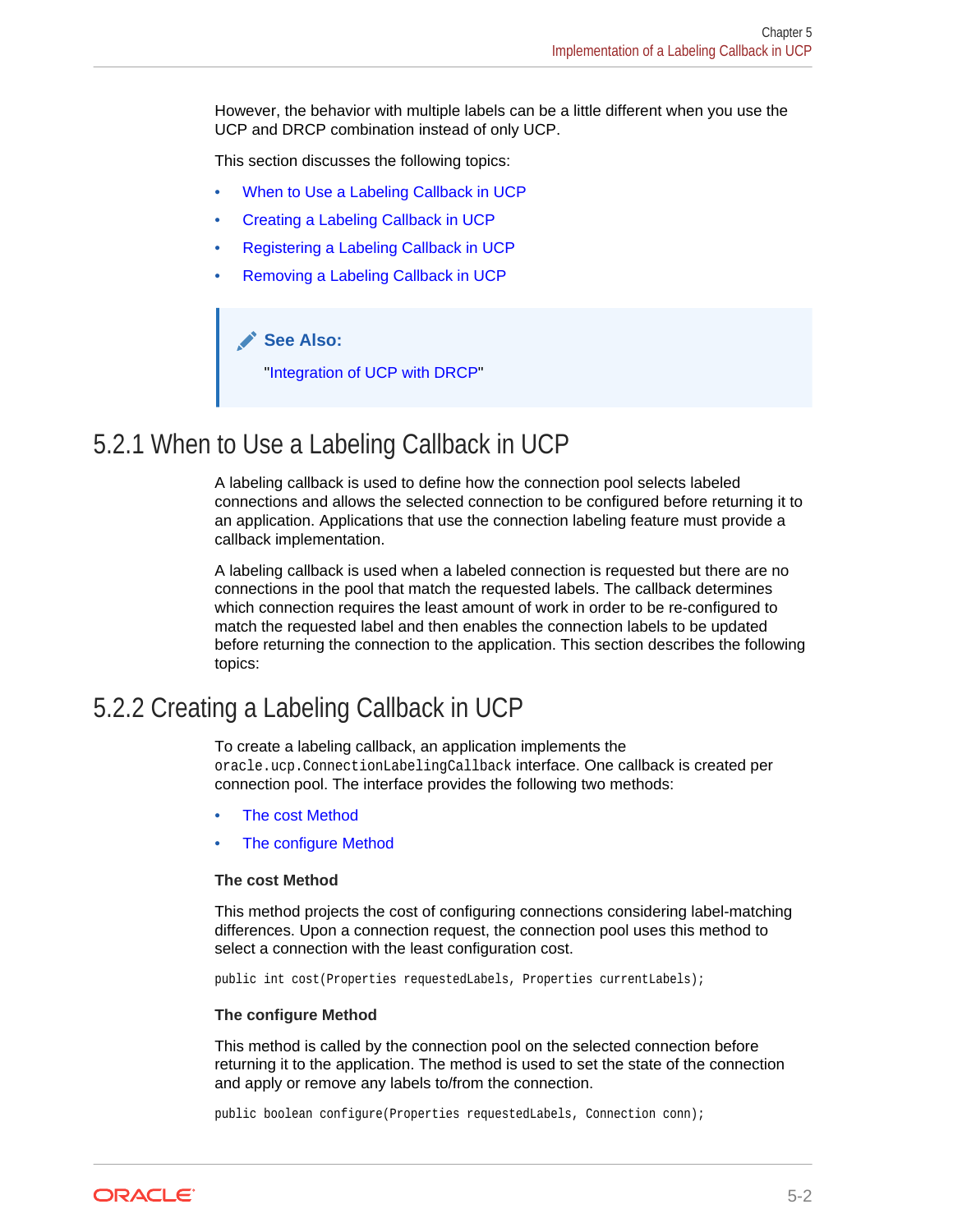The connection pool iterates over each connection available in the pool. For each connection, it calls the cost method. The result of the cost method is an integer which represents an estimate of the cost required to reconfigure the connection to the required state. The larger the value, the costlier it is to reconfigure the connection. The connection pool always returns connections with the lowest cost value. The algorithm is as follows:

- If the cost method returns  $\theta$  for a connection, then the connection is a match. The connection pool does not call the configure method on the connection found and returns the connection as it is.
- If the  $cost$  method returns a value greater than  $0$ , then the connection pool iterates until it finds a connection with a cost value of 0 or runs out of available connections.
- If the pool has iterated through all available connections and the lowest cost of a connection is Integer. MAX\_VALUE (2147483647 by default), then no connection in the pool is able to satisfy the connection request. The pool creates and returns a new connection. If the pool has reached the maximum pool size (it cannot create a new connection), then the pool either throws an SQL exception or waits if the connection wait timeout attribute is specified.
- If the pool has iterated through all available connections and the lowest cost of a connection is less than Integer.MAX\_VALUE, then the configure method is called on the connection and the connection is returned. If multiple connections are less than Integer.MAX\_VALUE, the connection with the lowest cost is returned.

### **Note:**

A cost of 0 does not imply that requestedLabels equals currentLabels.

### 5.2.2.1 Example of Labeling Callback in UCP

The following example demonstrates a simple labeling callback implementation that implements both the cost and configure methods. The callback is used to find a labeled connection that is initialized with a specific transaction isolation level.

```
class MyConnectionLabelingCallback
   implements ConnectionLabelingCallback {
   public MyConnectionLabelingCallback()
\left\{\right.\vert public int cost(Properties reqLabels, Properties currentLabels)
\left\{\right. // Case 1: exact match
     if (reqLabels.equals(currentLabels))
\mathcal{A} System.out.println("## Exact match found!! ##");
       return 0;
\left\{\begin{array}{ccc} \end{array}\right\} // Case 2: some labels match with no unmatched labels
     String iso1 = (String) reqLabels.get("TRANSACTION_ISOLATION");
    String iso2 = (String) currentLabels.get("TRANSACTION ISOLATION");
```
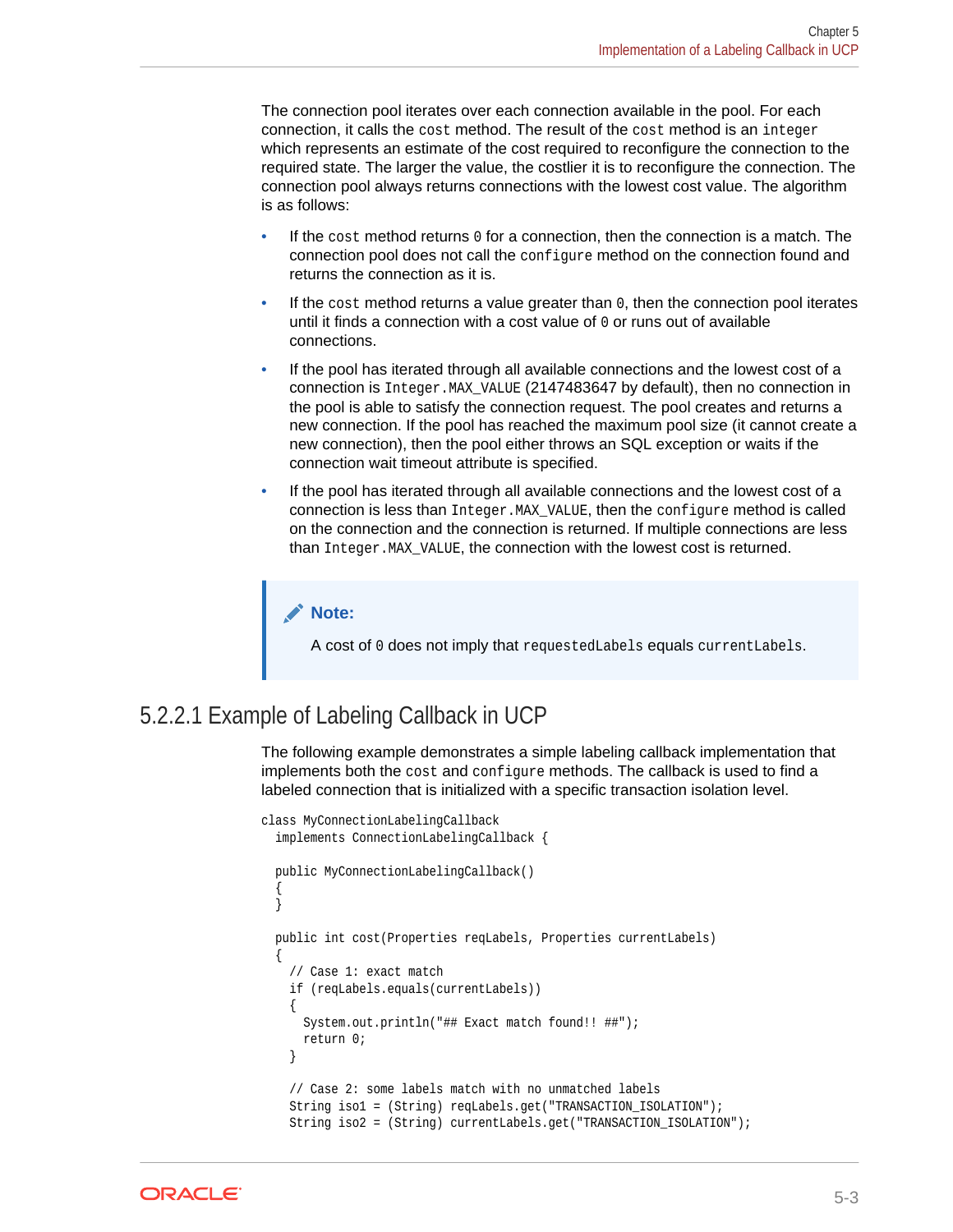```
 boolean match =
       (iso1 != null && iso2 != null && iso1.equalsIgnoreCase(iso2));
     Set rKeys = reqLabels.keySet();
     Set cKeys = currentLabels.keySet();
     if (match && rKeys.containsAll(cKeys))
\left\{\right. System.out.println("## Partial match found!! ##");
       return 10;
\left\{\begin{array}{ccc} \end{array}\right\} // No label matches to application's preference.
     // Do not choose this connection.
     System.out.println("## No match found!! ##");
     return Integer.MAX_VALUE;
\vert public boolean configure(Properties reqLabels, Object conn)
\mathcal{A} try
\left\{\right. String isoStr = (String) reqLabels.get("TRANSACTION_ISOLATION");
       ((Connection)conn).setTransactionIsolation(Integer.valueOf(isoStr));
       LabelableConnection lconn = (LabelableConnection) conn;
       // Find the unmatched labels on this connection
       Properties unmatchedLabels =
        lconn.getUnmatchedConnectionLabels(reqLabels);
       // Apply each label <key,value> in unmatchedLabels to conn
       for (Map.Entry<Object, Object> label : unmatchedLabels.entrySet())
\left\{\begin{array}{ccc} \end{array}\right\} String key = (String) label.getKey();
          String value = (String) label.getValue();
          lconn.applyConnectionLabel(key, value);
 }
\left\{\begin{array}{ccc} \end{array}\right\} catch (Exception exc)
\mathcal{A} return false;
\left\{\begin{array}{ccc} \end{array}\right\} return true;
\vert}
```
### 5.2.3 Registering a Labeling Callback in UCP

#### A pool-enabled data source provides the

registerConnectionLabelingCallback(ConnectionLabelingCallback callback) method for registering labeling callbacks. Only one callback may be registered on a connection pool. The following example demonstrates registering a labeling callback that is implemented in the MyConnectionLabelingCallback class:

MyConnectionLabelingCallback callback = new MyConnectionLabelingCallback(); pds.registerConnectionLabelingCallback( callback );

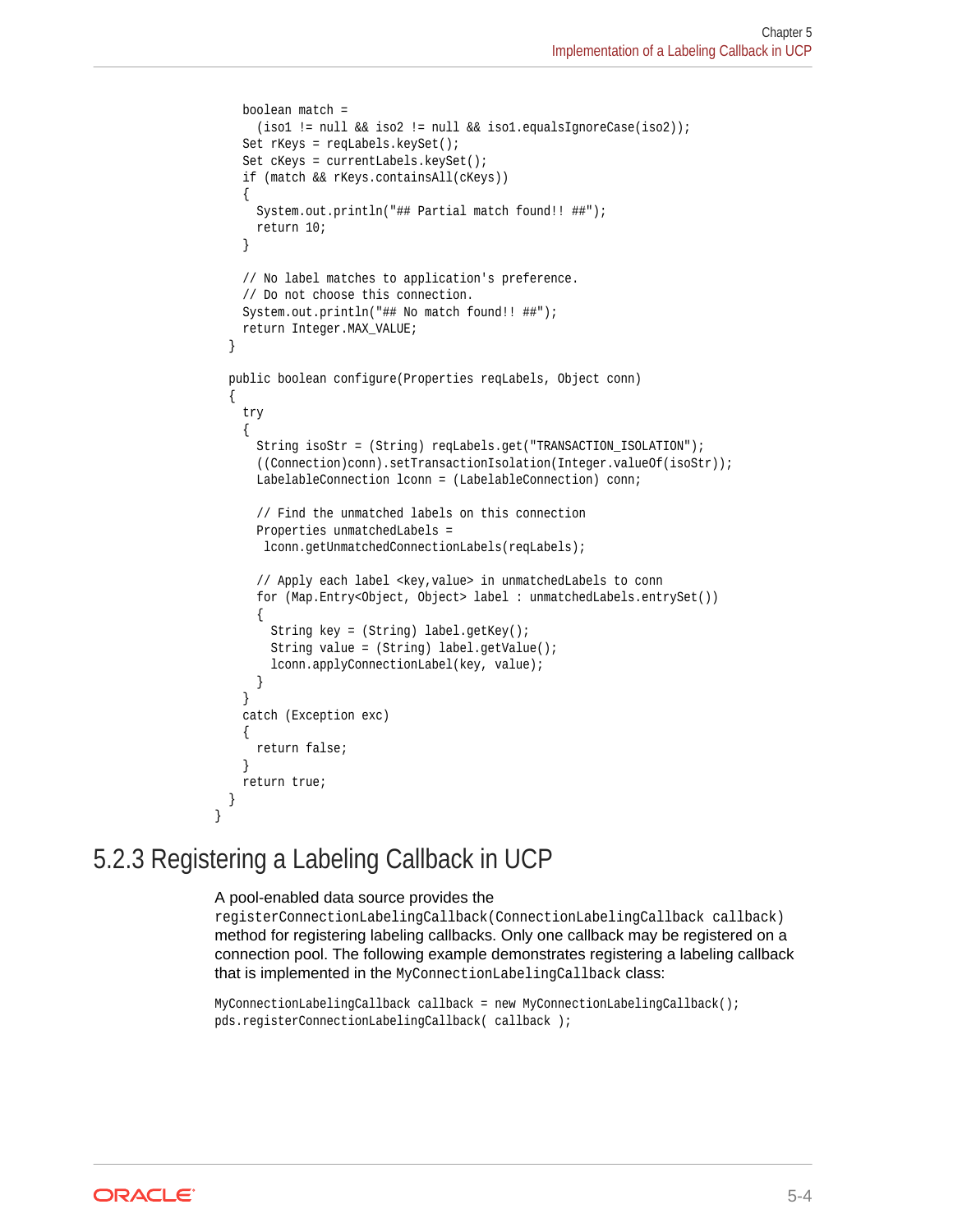## <span id="page-46-0"></span>5.2.4 Removing a Labeling Callback in UCP

A pool-enabled data source provides the removeConnectionLabelingCallback() method for removing a labeling callback. The following example demonstrates removing a labeling callback.

pds.removeConnectionLabelingCallback( callback );

## 5.3 Integration of UCP with DRCP

Natively, DRCP supports connection tagging, which is a single label without weights. So, labeling with single label works transparently if you use UCP with DRCP. Multiple label UCP connections work, but they have the following behavior changes:

- The cost method in the ConnectionLabelingCallback API is not invoked if you use UCP with DRCP using connection labeling
- UCP can invoke the configure method in the ConnectionLabelingCallback API more with DRCP configuration than without DRCP configuration.

**See Also:**

*Oracle Database JDBC Developer's Guide* for more information about DRCP

## 5.4 Applying Connection Labels in UCP

Labels are applied on a borrowed connection using the applyConnectionLabel method from the LabelableConnection interface. This method is typically called from the configure method of the labeling callback. Any number of connection labels may be cumulatively applied on a borrowed connection. Each time a label is applied to a connection, the supplied key/value pair is added to the collection of labels already applied to the connection. Only the last applied value is retained for any given key.

### **Note:**

A labeling callback must be registered on the connection pool before a label can be applied on a borrowed connection; otherwise, an exception is thrown.

The following example demonstrates initializing a connection with a transaction isolation level and then applying a label to the connection:

```
String pname = "property1";
String pvalue = "value";
Connection conn = pds.getConnection();
// initialize the connection as required.
conn.setTransactionIsolation(Connection.TRANSACTION_SERIALIZABLE);
```
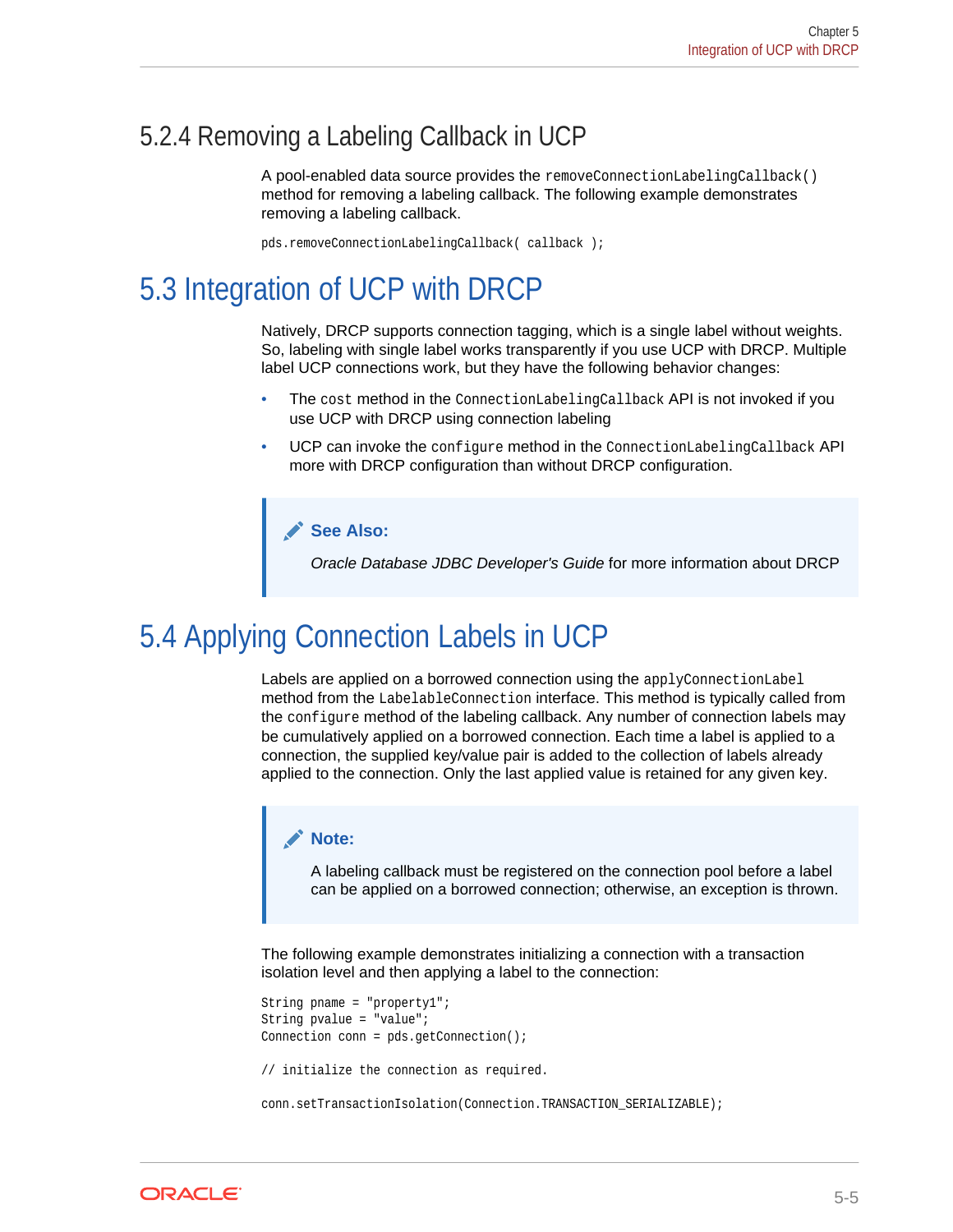<span id="page-47-0"></span>((LabelableConnection) conn).applyConnectionLabel(pname, pvalue);

In order to remove a given key from the set of connection labels applied, apply a label with the key to be removed and a null value. This may be used to clear a particular key/value pair from the set of connection labels.

#### **Related Topics**

• [Implementation of a Labeling Callback in UCP](#page-42-0)

## 5.5 Borrowing Labeled Connections from UCP

A pool-enabled data source provides two getConnection methods that are used to borrow a labeled connection from the pool. The methods are shown below:

```
public Connection getConnection(java.util.Properties labels )
    throws SQLException;
public Connection getConnection( String user, String password, 
                                   java.util.Properties labels )
    throws SQLException;
```
The methods require that the label be passed to the getConnection method as a Properties object. The following example demonstrates getting a connection with the label property1, value.

```
String pname = "property1";
String pvalue = "value";
Properties label = new Properties();
label.setProperty(pname, pvalue);
```
Connection conn = pds.getConnection(label);

## 5.6 Checking Unmatched Labels in UCP

A connection may have multiple labels that each uniquely identifies the connection based on some desired criteria. The getUnmatchedConnectionLabels method is used to verify which connection labels matched from the requested labels and which did not. The method is used after a connection with multiple labels is borrowed from the connection pool and is typically used by a labeling callback. The following example demonstrates checking for unmatched labels.

```
String pname = "property1";
String pvalue = "value";
Properties label = new Properties();
label.setProperty(pname, pvalue);
```

```
Connecion conn = pds.getConnection(label);
Properties unmatched = ((LabelableConnection)
    connection).getUnmatchedConnectionLabels (label);
```
## 5.7 Removing a Connection Label in UCP

The removeConnectionLabel method is used to remove a label from a connection. This method is used after a labeled connection is borrowed from the connection pool. The following example demonstrates removing a connection label.

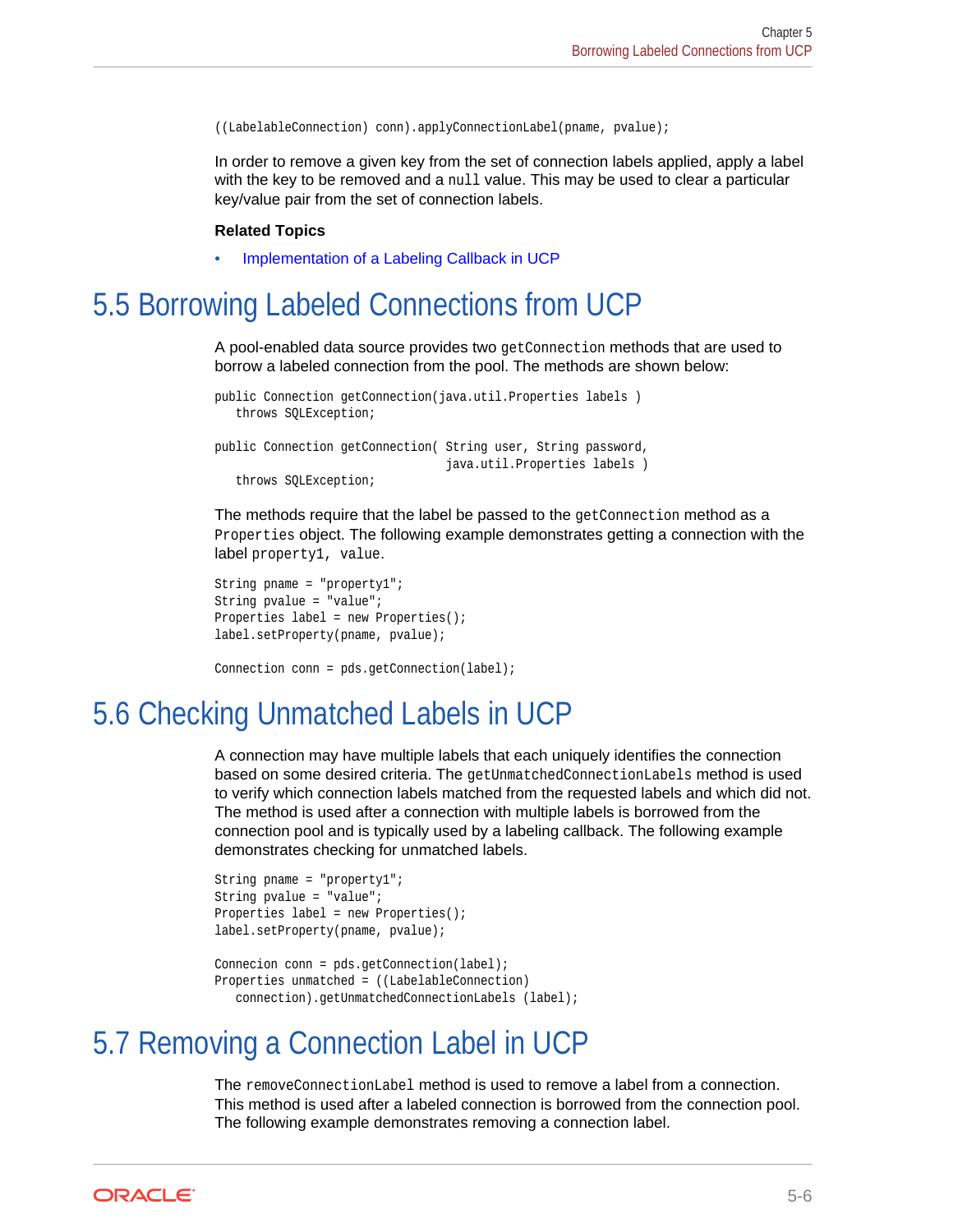String pname = "property1"; String pvalue = "value"; Properties label = new Properties(); label.setProperty(pname, pvalue); Connection conn = pds.getConnection(label); ((LabelableConnection) conn).removeConnectionLabel(pname);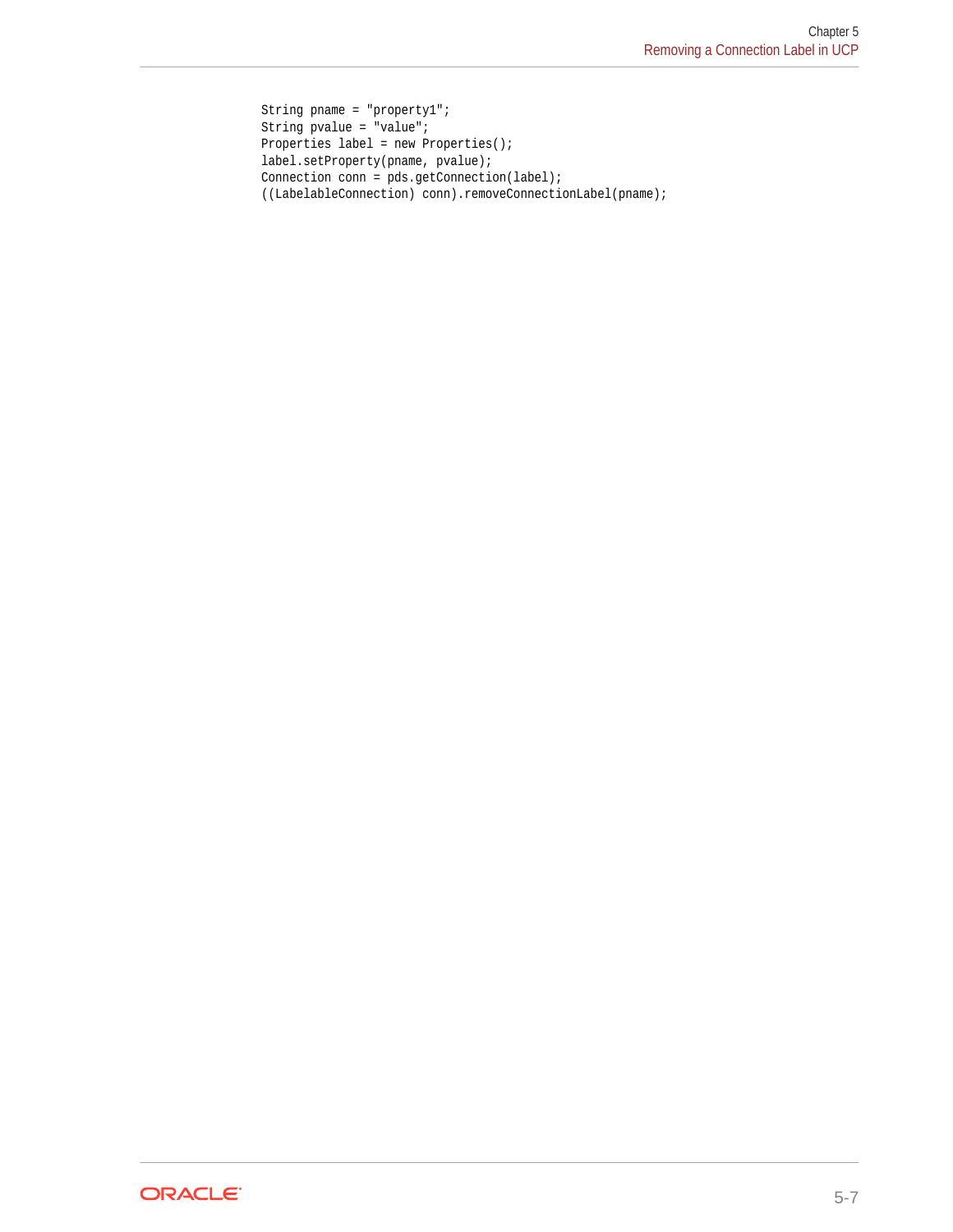# <span id="page-49-0"></span>6 Controlling Reclaimable Connection Behavior

This chapter describes the following interfaces:

- AbandonedConnectionTimeoutCallback Interface
- TimeToLiveConnectionTimeoutCallback Interface

## 6.1 AbandonedConnectionTimeoutCallback Interface

The AbandonedConnectionTimeoutCallback callback interface is used for the abandoned connection timeout feature. This feature enables applications to provide customized handling of abandoned connections.The callback object either uses one of its logical connection proxies or it is registered with each pooled connection. This enables applications to perform customized handling, when a particular connection is deemed abandoned by the pool. The handleTimedOutConnection method is invoked when a borrowed connection is deemed abandoned by the Universal Connection Pool. Applications can perform one of the following operations on the connection:

- Completely override the pool-handling process
- Invoke additional handling actions
- Assume the default pool-handling

The JDBC applications can invoke cancel, close, and rollback methods on the abandoned connection within the handleTimedOutConnection method.

### **Note:**

If you try to register more than one AbandonedConnectionTimeoutCallback interface on the same connection, then it results in an exception. This exception can be a UniversalConnectionPoolException at the pool layer or a java.sql.SQLException, specific to the type of the UCP Adapter like JDBC, JCA and so on.

## 6.2 TimeToLiveConnectionTimeoutCallback Interface

The TimeToLiveConnectionTimeoutCallback callback interface used for the time-tolive (TTL) connection timeout feature. This enables applications to provide customized handling for TTL timed-out connections.

The callback object either uses one of its logical connection proxies or it is registered with each pooled connection. This enables applications to perform customized handling, when the TTL of the particular connection times out.

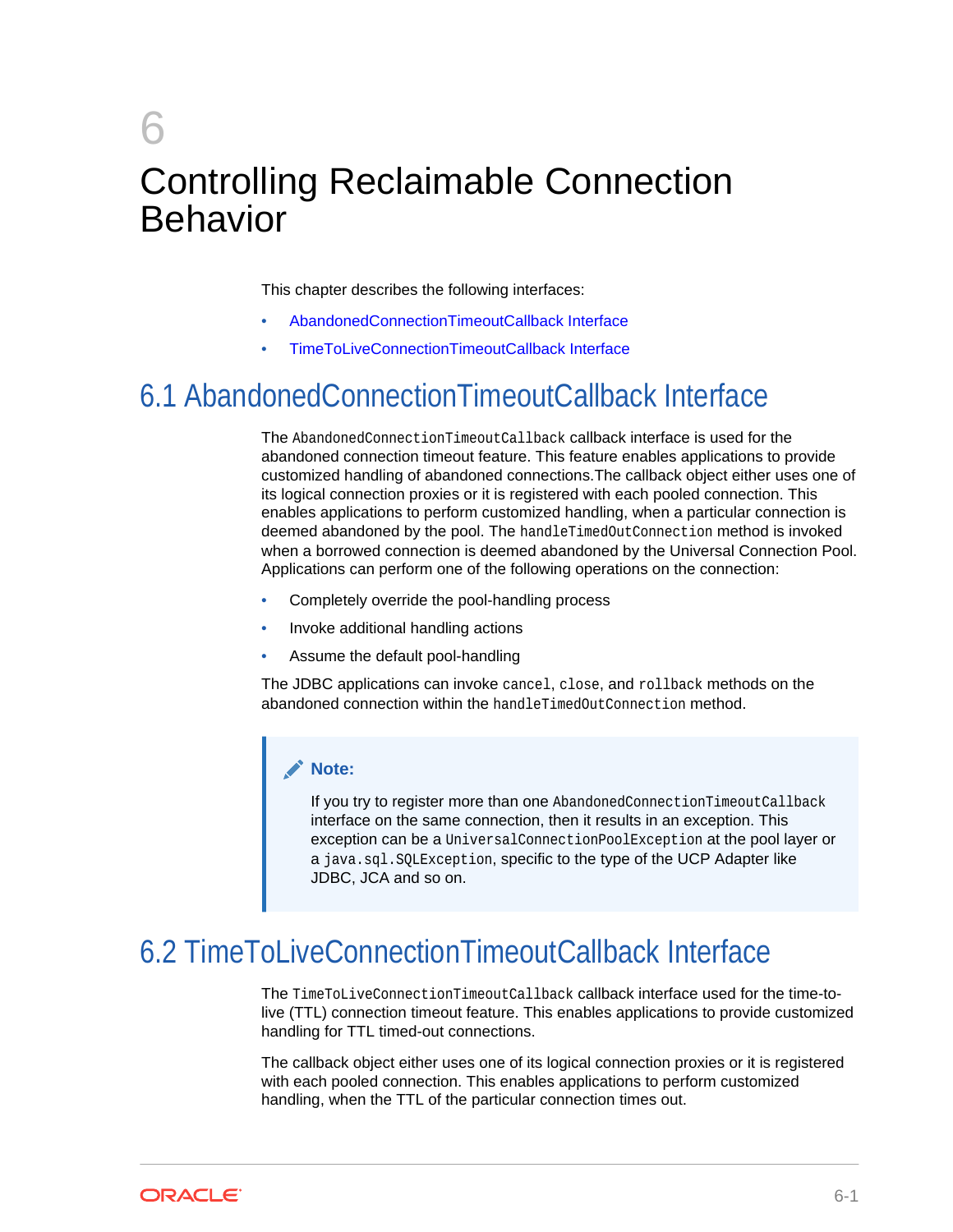The handleTimedOutConnection method is invoked when a borrowed connection is found to be TTL timed-out by the Universal Connection Pool. Applications can perform one of the following operations on the connection:

- Completely override the pool-handling process
- Invoke additional handling actions
- Assume the default pool-handling

The JDBC applications can invoke cancel, close, and rollback methods on the abandoned connection within the handleTimedOutConnection method.

### **Note:**

If you try to register more than one TimeToLiveConnectionTimeoutCallback interface on the same connection, then it results in an exception. This exception can be a UniversalConnectionPoolException at the pool layer or a java.sql.SQLException, specific to the type of the UCP Adapter like JDBC, JCA, and so on.

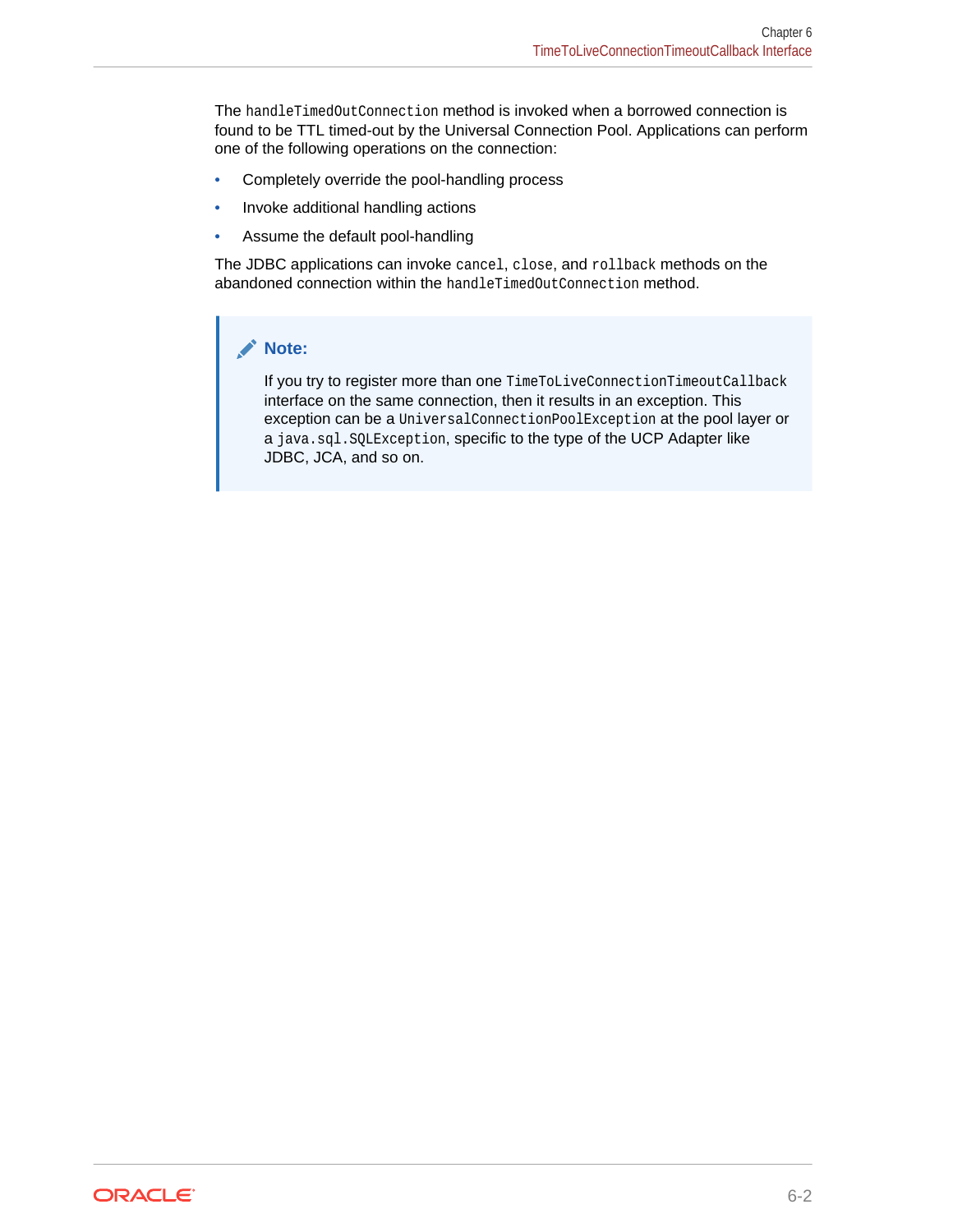# 7 Using the Connection Pool Manager

The following sections are included in this chapter:

- Overview of Using the UCP Manager
- [Overview of JMX-based Management](#page-55-0)

## 7.1 Overview of Using the UCP Manager

The Universal Connection Pool (UCP) manager creates and maintains UCP instances. A pool instance is registered with the pool manager every time a new pool is created. This section covers the following topics:

- About Connection Pool Manager
- Creating a Connection Pool Manager for UCP
- **Life Cycle States of a Connection**
- [Maintenance of Universal Connection Pool](#page-54-0)

### 7.1.1 About Connection Pool Manager

Applications use a connection pool manager to explicitly create and manage UCP JDBC connection pools. Applications use the manager because it offers full life cycle control, such as creating, starting, stopping, and destroying a connection pool. Applications also use the manager to perform routine maintenance on the connection pool, such as refreshing, recycling, and purging connections in a pool. Lastly, applications use the connection pool manager because it offers a centralized integration point for administrative tools and consoles.

### 7.1.2 Creating a Connection Pool Manager for UCP

A connection pool manager is an instance of the UniversalConnectionPoolManager interface, which is located in the oracle.ucp.admin package. The manager is a Singleton instance that is used to manage multiple connection pools per JVM. The interface includes methods for interacting with a connection pool manager. UCP includes an implementation that is used to get a connection pool manager instance. The following example demonstrates creating a connection pool manager instance using the implementation:

UniversalConnectionPoolManager mgr = UniversalConnectionPoolManagerImpl. getUniversalConnectionPoolManager();

### 7.1.3 Life Cycle States of a Connection

Applications use the connection pool manager to explicitly control the life cycle of connection pools. The manager is used to create, start, stop, and destroy connection

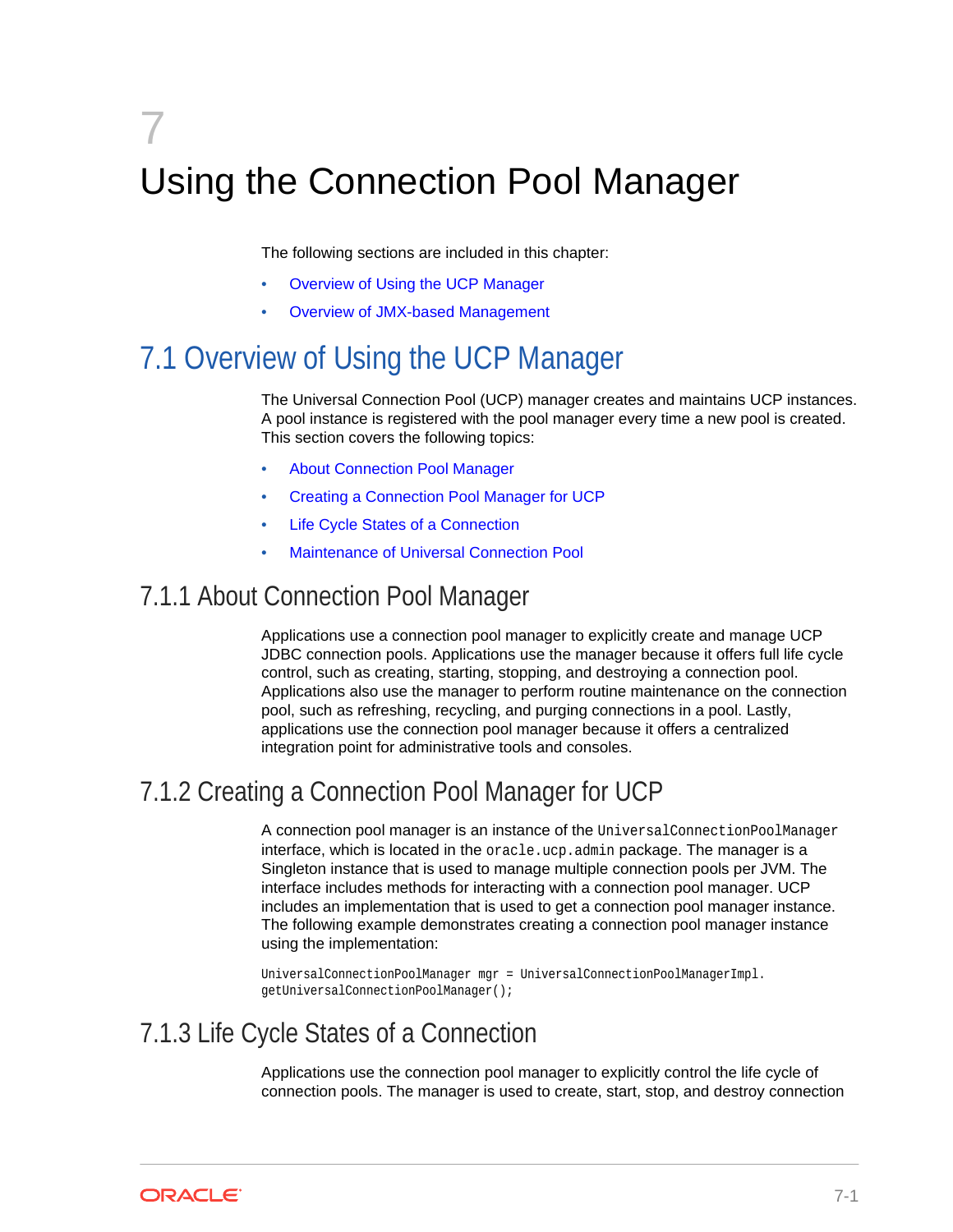pools. Life cycle methods are included as part of the UniversalConnectionPoolManager interface.

#### **Understanding Life Cycle States**

The life cycle states of a connection pool affects what manager operations can be performed on a connection pool. Applications that explicitly control the life cycle of a pool must ensure that the manager's operations are used only when the pool is in an appropriate state. Life cycle constraints are discussed throughout this section.

The following list describes the life cycle states of a pool:

- Starting : Indicates that the connection pool's start method has been called and it is in the process of starting up.
- Running : Indicates that the connection pool has been started and is ready to give out connections.
- Stopping : Indicates that the connection pool is in the process of stopping.
- Stopped : Indicates that the connection pool is stopped.
- Failed : Indicates that the connection pool has encountered failures during starting, stopping, or execution.

### 7.1.3.1 Creating a Connection Pool

The CreateConnectionPool method of the Connection Manager creates and registers a connection pool. The manager uses a connection pool adapter to create the pool and relies on a pool-enabled data source to configure the pool properties. An application must not implicitly start a connection pool before using the createConnectionPool method to explicitly create the same pool.

The following example demonstrates creating a connection pool instance using the manager:

```
UniversalConnectionPoolManager mgr = UniversalConnectionPoolManagerImpl.
getUniversalConnectionPoolManager();
```

```
PoolDataSource pds = PoolDataSourceFactory.getPoolDataSource();
pds.setConnectionPoolName("mgr_pool");
pds.setConnectionFactoryClassName("oracle.jdbc.pool.OracleDataSource");
pds.setURL("jdbc:oracle:thin:@//localhost:1521/XE");
pds.setUser("<user>");
pds.setPassword("<password>");
```
mgr.createConnectionPool((UniversalConnectionPoolAdapter)pds);

An application does not have to use the manager to create a pool in order for the pool to be managed. A pool that is implicitly created (that is, automatically created when using a pool-enabled data source) and configured with a pool name, is automatically registered and managed by the pool manager. Oracle recommends implicit pool creation.

#### **Pool Naming Convention**

A connection pool name must be defined as part of the configuration. The pool name provides a way to refer to specific pools when interacting with the manager. A connection pool name must be unique and cannot be used by more than one

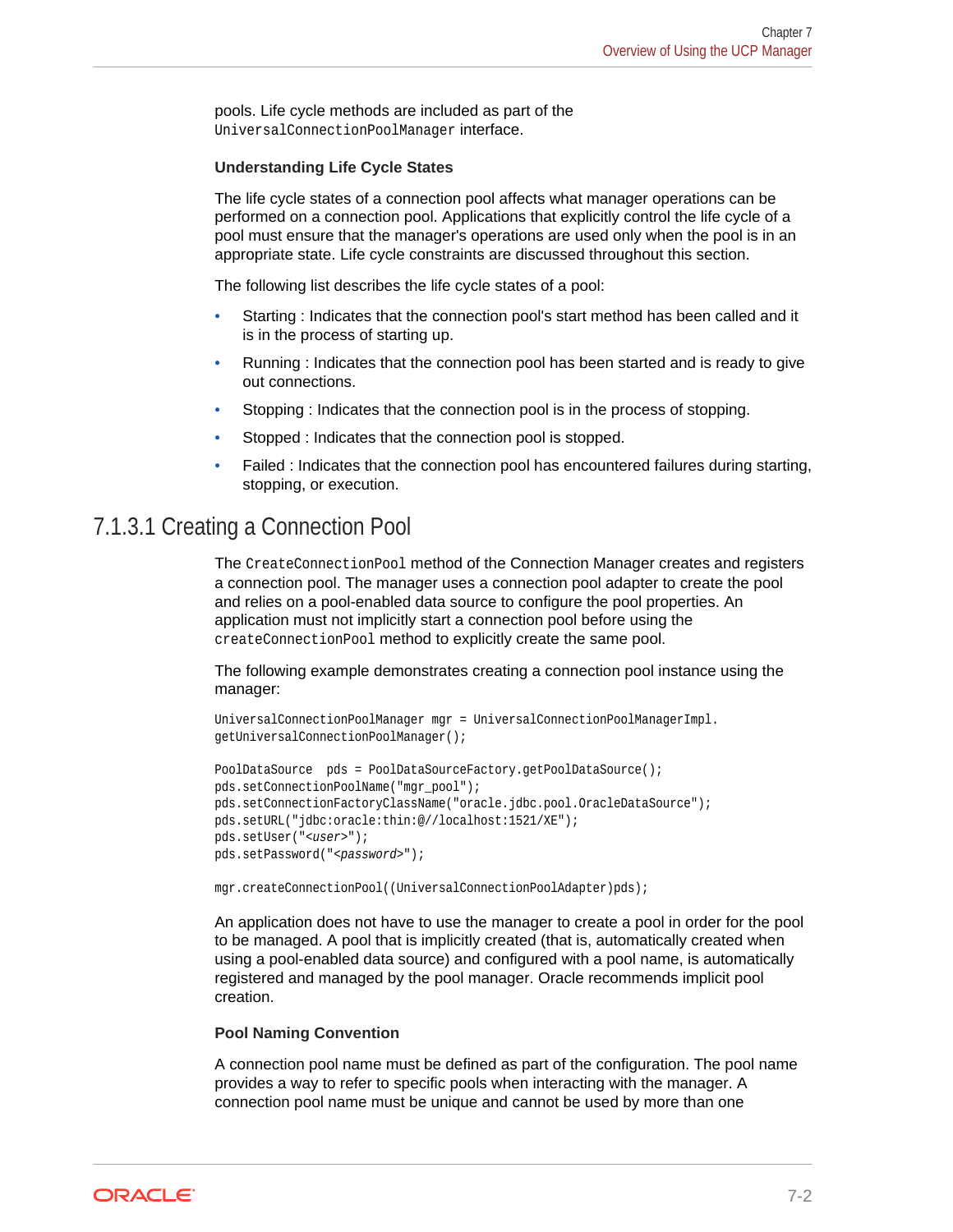connection pool. The manager throws a pool already exists exception if a connection pool already exists with the same name.

#### **Compatibility with JBoss**

JBoss users can use the JBoss-specific silent reload functionality by setting the oracle.ucp.destroyOnReload JVM system property to true. When the oracle.ucp.destroyOnReload property is set to true, then the JBoss-specific behavior automatically destroys an old pool instance prior to creating a new one with the same name. If this system property is not set or set to false, then UCP throws a pool already exists exception.

### 7.1.3.2 Starting a Connection Pool

The manager's startConnectionPool method starts a connection pool using the pool name as a parameter to determine which pool to start. The pool name is defined as a pool property on a pool-enabled data source.

The following example demonstrates starting a connection pool:

mgr.startConnectionPool("mgr\_pool");

An application must always create a connection pool using the manager's createConnectionPool method prior to starting the pool. In addition, a life cycle state exception occurs if an application attempts to start a pool that has been previously started or if the pool is in a state other than stopped or failed.

### 7.1.3.3 Stopping a Connection Pool

The manager's stopConnectionPool method stops a connection pool using the pool name as a parameter to determine which pool to stop. The pool name is defined as a pool property on the pool-enabled data source. Stopping a connection pool closes all available and borrowed connections.

The following example demonstrates stopping a connection pool:

mgr.stopConnectionPool("mgr\_pool");

An application can use the manager to stop a connection pool that was started implicitly or explicitly. An error occurs if an application attempts to stop a pool that does not exist or if the pool is in a state other than started or starting.

### 7.1.3.4 Destroying a Connection Pool

The manager's destroyConnectionPool method stops a connection pool and removes it from the connection pool manager. A pool name is used as a parameter to determine which pool to destroy. The pool name is defined as a pool property on the pool-enabled data source.

The following example demonstrates destroying a connection pool:

mgr.destroyConnectionPool("mgr\_pool");

An application cannot start a connection pool that has been destroyed and must explicitly create and start a new connection pool.

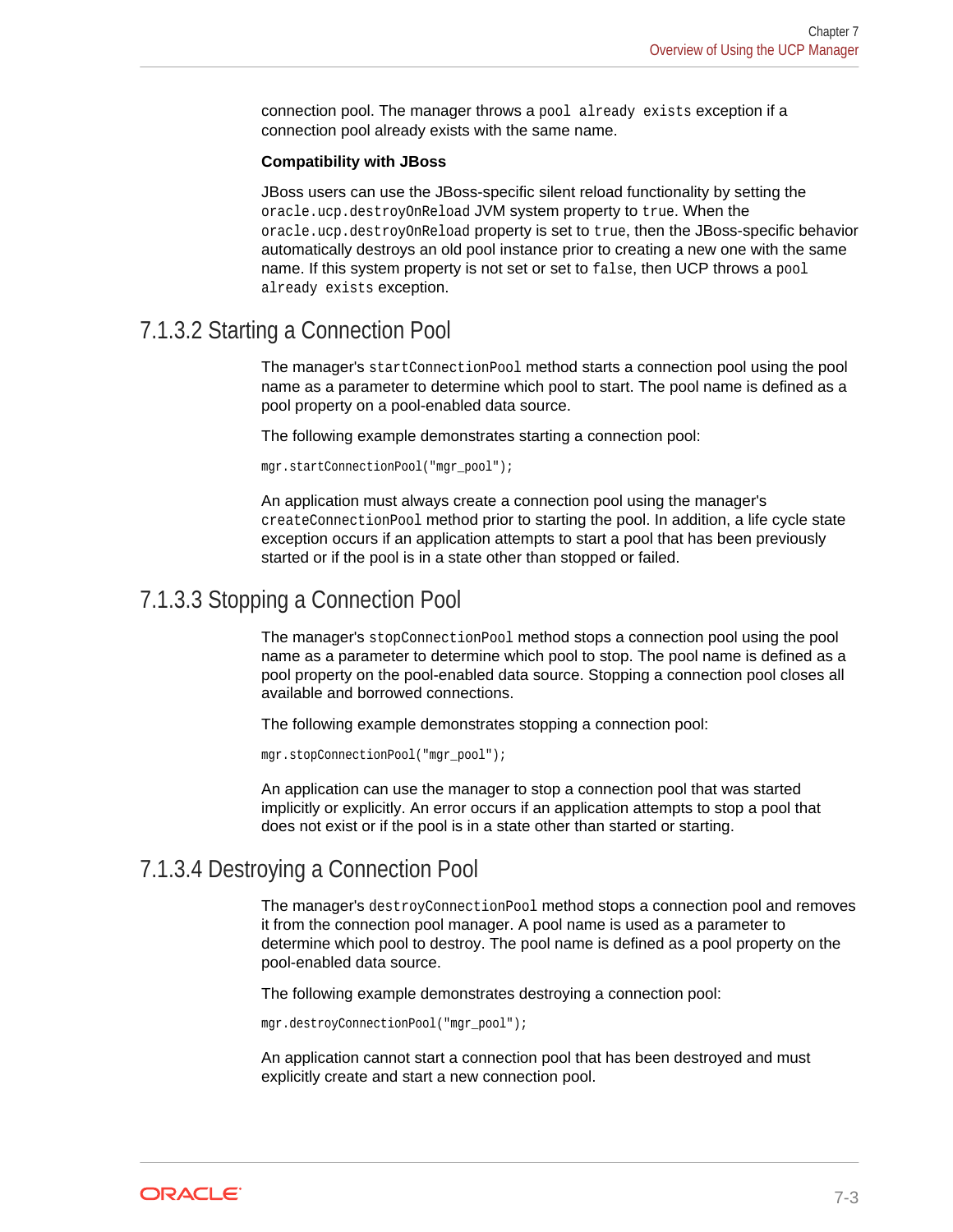### <span id="page-54-0"></span>7.1.4 Maintenance of Universal Connection Pool

Applications use the connection pool manager to perform maintenance on a connection pool. Maintenance includes refreshing, recycling, and purging a connection pool. The maintenance methods are included as part of the UniversalConnectionPoolManager interface.

Maintenance is typically performed to remove and replace invalid connections and ensures a high availability of valid connections. Invalid connections typically cannot be used to connect to a database but are still maintained by the pool. These connections waste system resources and directly affect a pool's maximum connection limit. Ultimately, too many invalid connections negatively affects an applications performance.

### **Note:**

Applications can check whether or not a connection is valid when borrowing the connection from the pool. If an application consistently has a high number of invalid connections, additional testing should be performed to determine the cause.

### **Related Topics**

• [Overview of Validating Connections in UCP](#page-25-0)

### 7.1.4.1 Refreshing a Connection Pool

Refreshing a connection pool replaces every connection in the pool with a new connection. Any connections that are currently borrowed are marked for removal and refreshed after the connection is returned to the pool. The manager's refreshConnectionPool method refreshes a connection pool using the pool name as a parameter to determine which pool to refresh. The pool name is defined as a pool property on the pool-enabled data source.

The following example demonstrates refreshing a connection pool:

```
mgr.refreshConnectionPool("mgr_pool");
```
### 7.1.4.2 Recycling a Connection Pool

Recycling a connection pool replaces only invalid connection in the pool with a new connection and does not replace borrowed connections. The manager's recycleConnectionPool method recycles a connection pool using the pool name as a parameter to determine which pool to recycle. The pool name is defined as a pool property on the pool-enabled data source.

The setSQLForValidateConnection property must be set when using non-Oracle drivers. UCP uses this property to determine whether or not a connection is valid before recycling the connection.

The following example demonstrates recycling a connection pool:

```
mgr.recycleConnectionPool("mgr_pool");
```
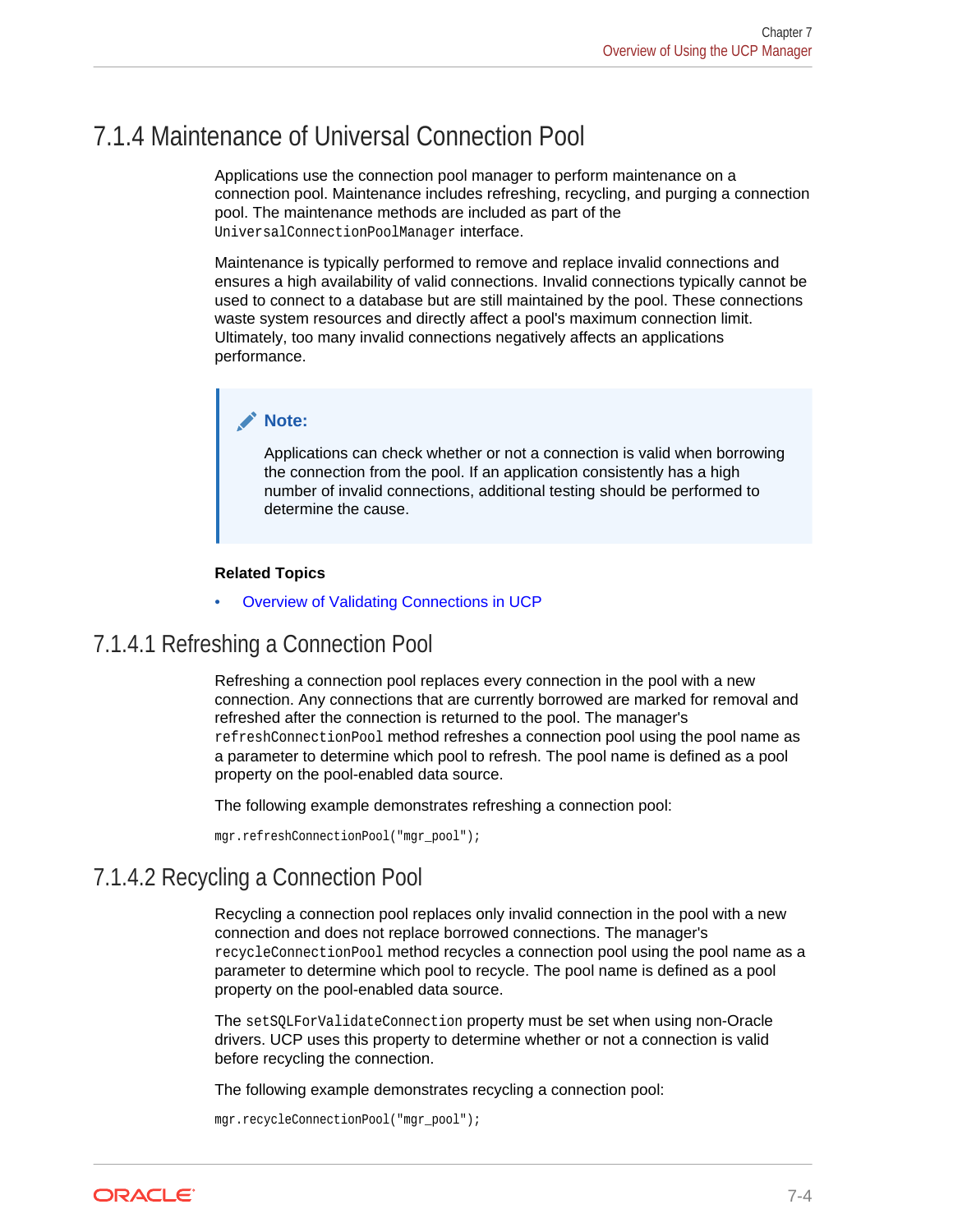#### **Related Topics**

• [Overview of Validating Connections in UCP](#page-25-0)

### <span id="page-55-0"></span>7.1.4.3 Purging a Connection Pool

Purging a connection pool removes every connection (available and borrowed) from the connection pool and leaves the connection pool empty. Subsequent requests for a connection result in a new connection being created. The manager's purgeConnectionPool method purges a connection pool using the pool name as a parameter to determine which pool to purge. The pool name is defined as a pool property on the pool-enabled data source.

The following example demonstrates purging a connection pool:

mgr.purgeConnectionPool("mgr\_pool");

### **Note:**

Connection pool properties, such as minPoolSize and initialPoolSize, may not be enforced after a connection pool is purged.

## 7.2 Overview of JMX-Based Management in UCP

JMX (Java Management Extensions) is a Java technology that supplies tools for managing and monitoring applications, system objects, devices, service-oriented networks, and JVM (Java Virtual Machine). In JMX, a given resource is instrumented by one or more Java objects known as MBeans (Managed Beans). An MBean is composed of an MBean interface and a class. The MBean interface lists the methods for all exposed attributes and operations. The class implements this interface and provides the functionality of the instrumented resource.

The MBeans are registered in a core managed object server, known as an MBean server, which acts as a management agent and can run on most devices enabled for the Java programming language. A JMX agent consists of an MBean server, in which MBeans are registered, and a set of services for handling MBeans.

### **See Also:**

- <https://docs.oracle.com/javase/tutorial/jmx/mbeans/standard.html>
- *Oracle Universal Connection Pool Java API Reference*

UCP provides the following two MBeans for pool management support:

- [UniversalConnectionPoolManagerMBean](#page-56-0)
- [UniversalConnectionPoolMBean](#page-56-0)

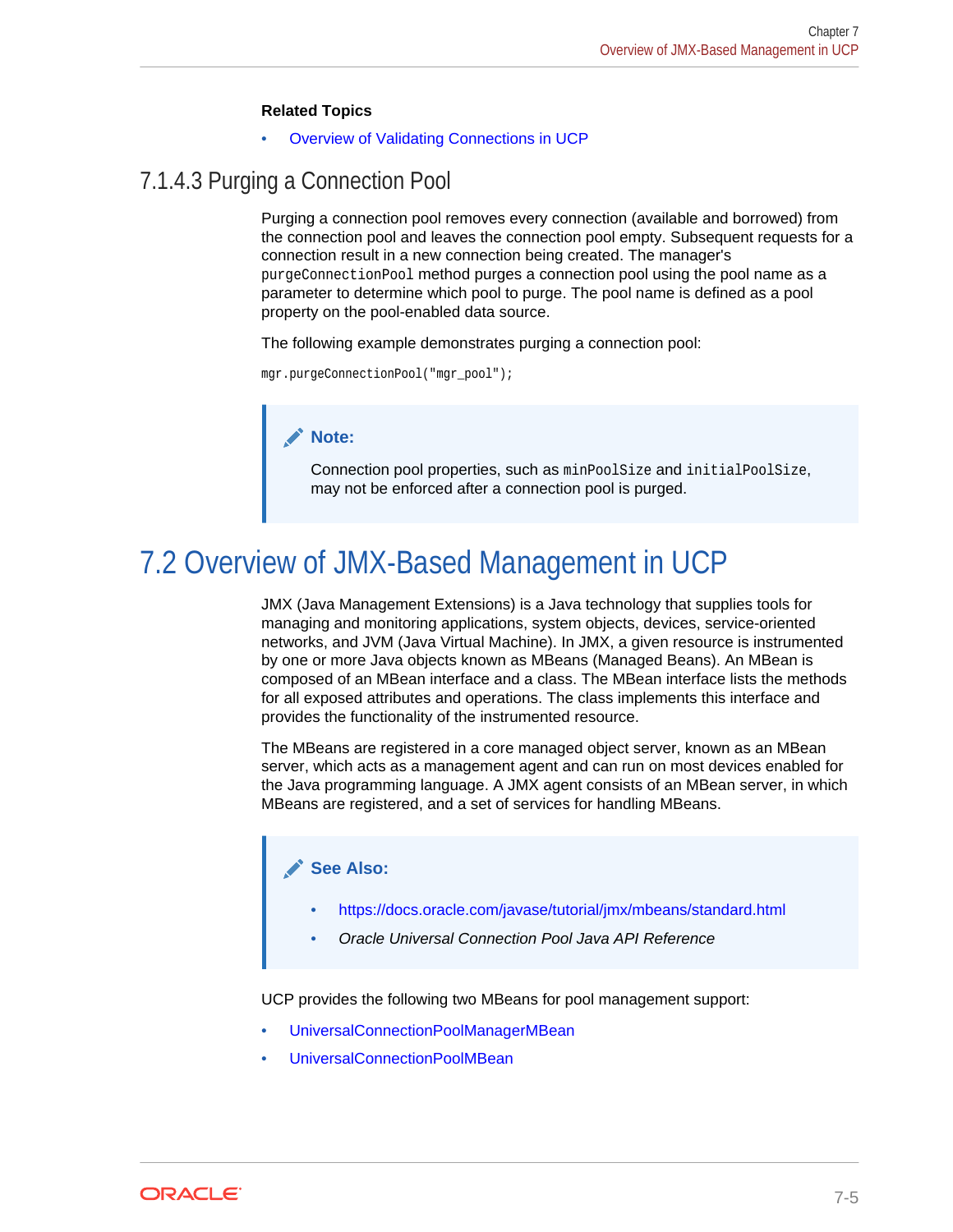### <span id="page-56-0"></span>**Note:**

All MBean attributes and operations are available only when the UniversalConnectionPoolManager.isJmxEnabled method returns true. The default value of this flag is true. This default value can be altered by calling the UniversalConnectionPoolManager.setJmxEnabled method. When an MBeanServer is not available, the jmxFlag is automatically set to false.

### 7.2.1 UniversalConnectionPoolManagerMBean

The UniversalConnectionPoolManagerMBean is a manager MBean that includes all the functionalities of a conventional connection pool manager. The UniversalConnectionPoolManagerMBean provides the following functionalities:

- Registering and unregistering pool MBeans
- Pool management operations like starting the pool, stopping the pool, refreshing the pool, and so on
- Starting and stopping DMS statistics
- **Logging**

### 7.2.2 UniversalConnectionPoolMBean

The UniversalConnectionPoolMBean is a pool MBean that covers dynamic configuration of pool properties and pool statistics. The UniversalConnectionPoolMBean provides the following functionalities:

- Configuring pool property attributes like size, timeouts, and so on
- Pool management operations like refreshing the pool, recycling the pool, and so on
- Monitoring pool statistics and life cycle states

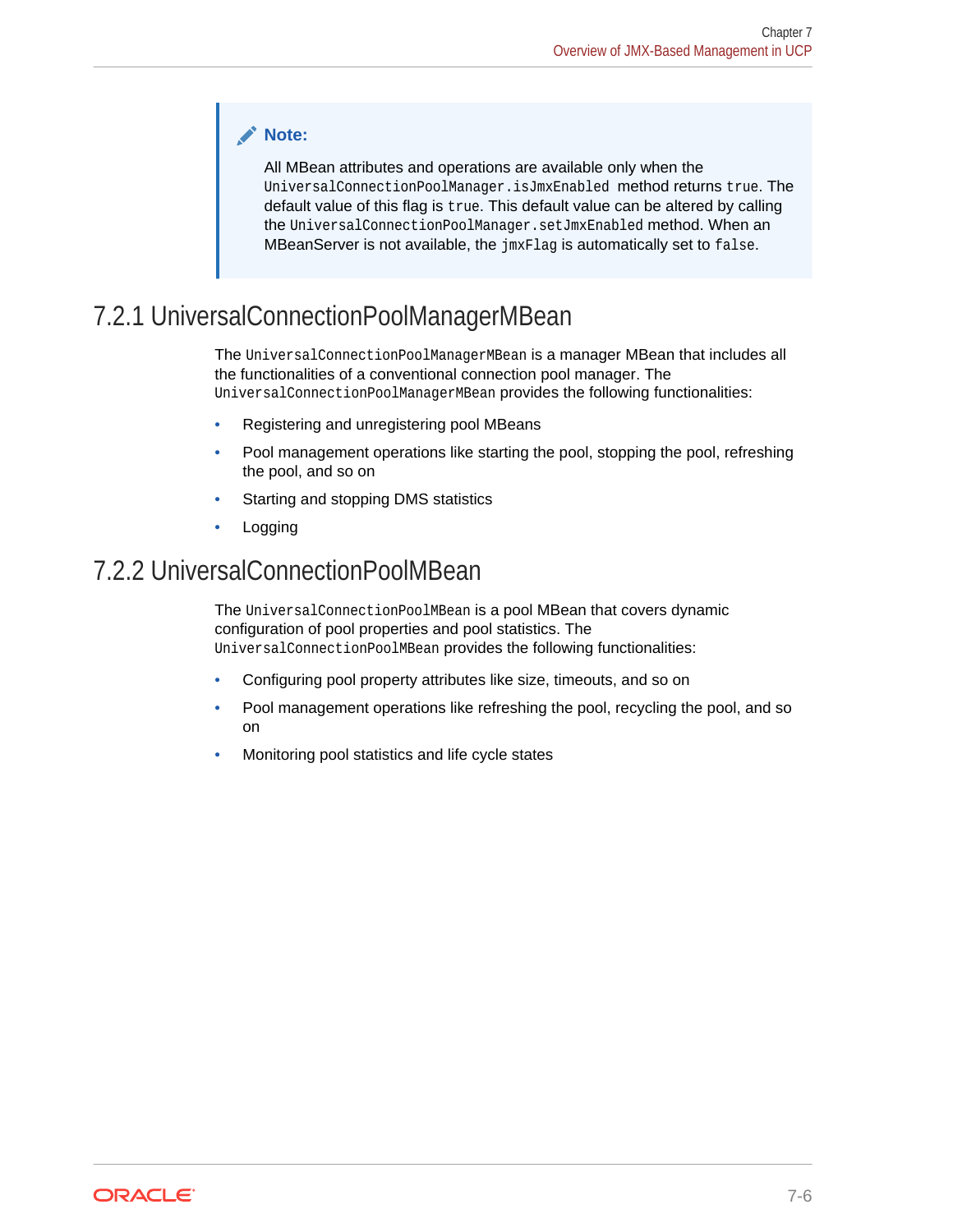# 8 Shared Pool Support for Multitenant Data **Sources**

Starting from Oracle Database 12*c* Release 2 (12.2.0.1), multiple data sources of multitenant data sources can share a common pool of connections in UCP and repurpose connections in the common connection pool, whenever needed. This section describes the following concepts related to new Shared Pool feature:

### **Note:**

- Only the JDBC Thin driver supports the Shared Pool feature, and not the JDBC OCI driver.
- Shared Pool feature is not supported with Database Resident Connection Pool (DRCP) in Oracle Database Release 18c.
- For using this feature, you *must* use an XML configuration file.
- Overview of Shared Pool Support
- [Prerequisites for Supporting Shared Pool](#page-61-0)
- [Configuring the Shared Pool](#page-62-0)
- [APIs for Shared Pool Support](#page-63-0)
- [Sample XML Configuration File for Shared Pool](#page-64-0)

#### **Related Topics**

[Sample XML Configuration File for Shared Pool](#page-64-0)

## 8.1 Overview of Shared Pool Support

In UCP, the pool instances have a one-to-one mapping with the data sources. Every data source creates its own connection pool instance and that instance is not accessible or shared by another data source, even if they internally create and cache connections to the same database and service. In this architecture, a lot of isolated connection pools are created, which causes a scalability problem because a database can scale up to only a certain number of connections.

Starting from Oracle Database 12*c* Release 2 (12.2.0.1), UCP supports multiple data sources, connected to the same database, to share the same connection pool. This common connection pool is called as Shared Pool. The Shared Pool optimizes system resources for a scalable deployment of multitenant Java applications in Oracle Database Multitenant environment. This feature provides more flexibility in situations when there is an uneven load on each data source. When individual pool per data sources are created, then it is impossible to move around idle resources from an idle

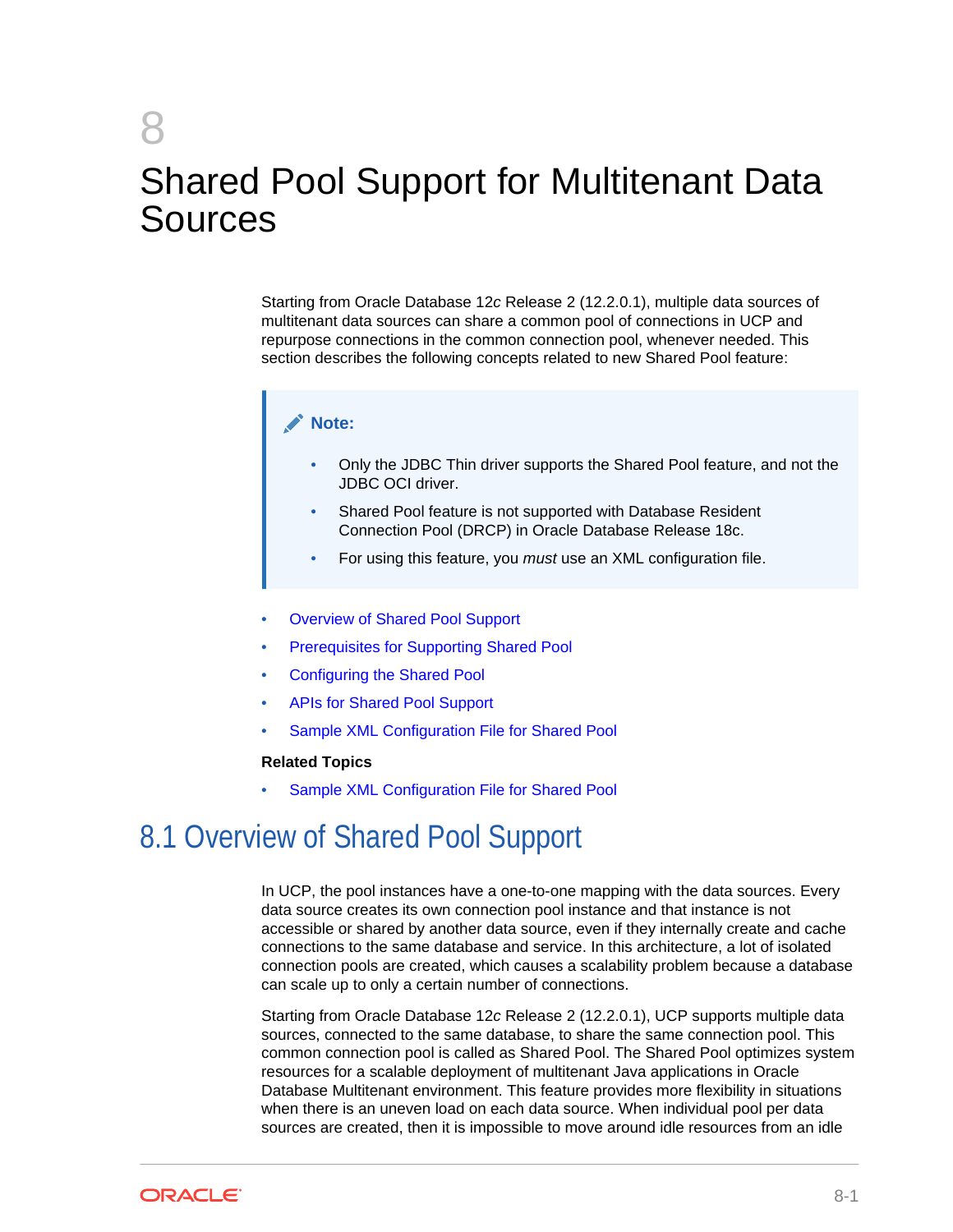connection pool to a loaded one. However, when a Shared Pool is used, connections can be utilized in an efficient way by sharing and repurposing connections between the data sources. So, this feature reduces the total number of database connections, and improves resource usage, diagnosability, manageability, and scaling at the database servers.

Following are the two scenarios in which this feature can be implemented:

- Single Multitenant Data Source Using Shared Pool
- One Data Source per Tenant Using Shared Pool

#### **Single Multitenant Data Source Using Shared Pool**

With this configuration, multiple tenants use the common data source and a common pool to serve connections with different services applicable to each of the tenants, as illustrated in the following diagram:



#### **Figure 8-1 Single Multitenant Data Source Using Shared Pool**

The following code snippet explains how this feature works:

```
 PoolDataSource multiTenantDS = 
PoolDataSourceFactory.getPoolDataSource();
     //common user for the CDB
     multiTenantDS.setUser("c##common_user");
     multiTenantDS.setPassword("password"); 
     //Points to the root service of the CDB
multiTenantDS.setURL("jdbc:oracle:thin:@(DESCRIPTION=(ADDRESS=(PROTOCOL=tcp
)"
         + "(HOST=myhost)(PORT=5521))
(CONNECT_DATA=(SERVICE_NAME=root.oracle.com)))"); 
     // password enabled role for tenant-1
    Properties tenant1Roles = new Properties();
     tenant1Roles.put("tenant1-role", "tenant1-password");
```
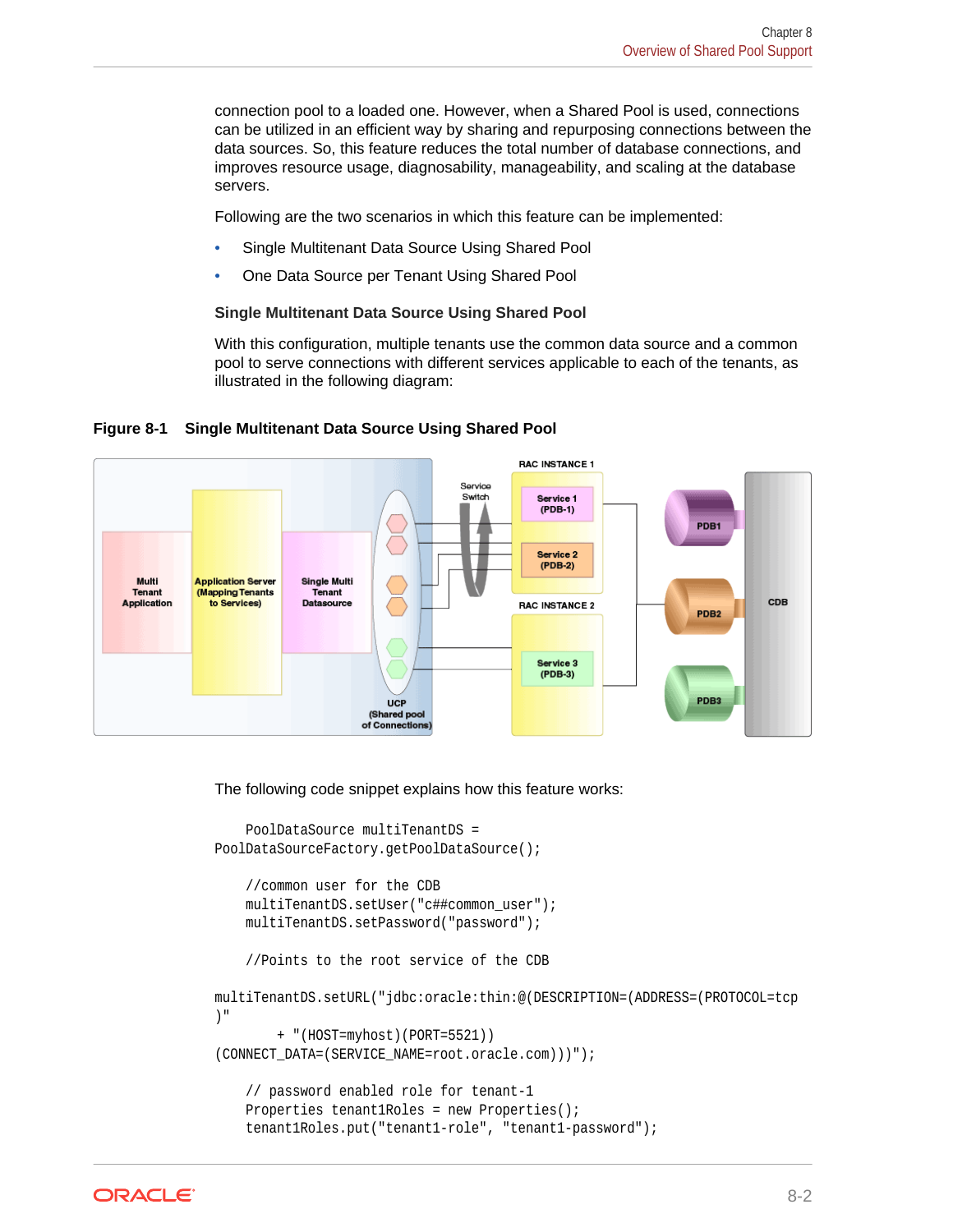```
 //Create Connection to Tenant-1 and apply the tenant specific PDB 
roles.
     Connection tenant1Connection =
         multiTenantDS.createConnectionBuilder()
                       .serviceName("tenant1Svc.oracle.com")
                       .pdbRoles(tenant1Roles)
                       .build();
     // password enabled role for tenant-2
     Properties tenant2Roles = new Properties();
     tenant1Roles.put("tenant2-role", "tenant2-password");
     //Create Connection to Tenant-2 and apply the tenant specific PDB 
roles.
     Connection tenant2Connection =
         multiTenantDS.createConnectionBuilder()
                       .serviceName("tenant2Svc.oracle.com")
                       .pdbRoles(tenant2Roles)
                      .build();
```
Refer to the "UCP APIs for Shared Pool Support" section for more information about the new APIs.

#### **One Data Source per Tenant Using Shared Pool**

With this configuration, multitenant applications have separate data sources per tenant and a common Shared Pool for connections. This results in the individual data sources being configured with tenant specific service information and sharing a common pool, as illustrated in the following diagram:

**Figure 8-2 One Data Source per Tenant Using Shared Pool**



The following code snippet explains how this feature works:

// UCP XML configuration file path in case of Unix

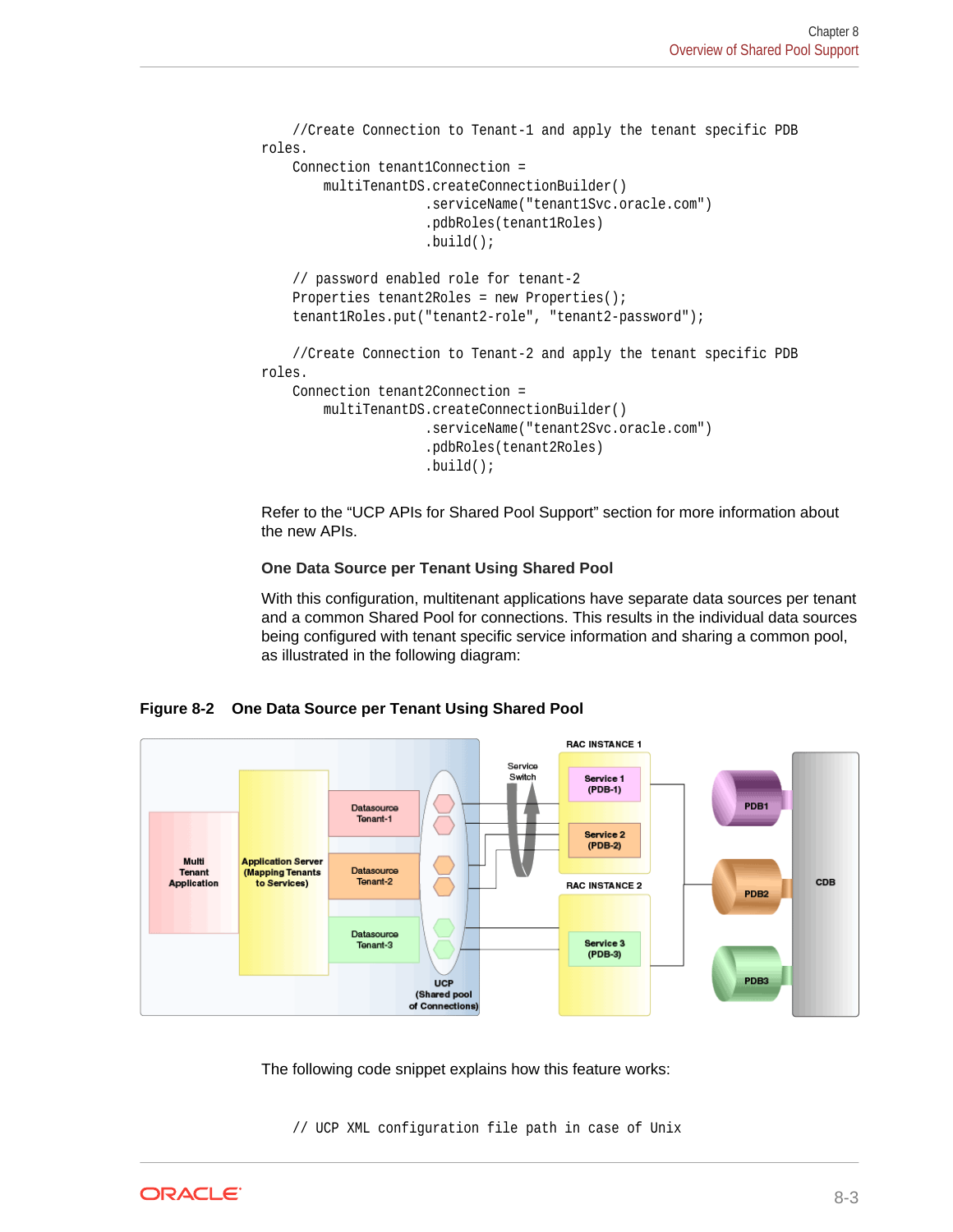```
 String file_URI = "file:/user/app/sharedpool/initial-shared-pool-
config.xml";
     // UCP XML configuration file path in case of Windows 
     String file_URI = "file:/D:/user/app/sharedpool/initial-shared-pool-
config.xml";
     // Java system property to specify XML configuration file location
     System.setProperty("oracle.ucp.jdbc.xmlConfigFile",<file_URI>);
     // Get the datasource instance, named as "pds1" in XML configuration 
file(initial-shared-pool-config.xml)
     PoolDataSource pds1 = PoolDataSourceFactory.getPoolDataSource("pds1");
     Connection pds1Conn = pds1.getConnection();
     // Get the datasource instance, named as "pds2" in XML configuration 
file(initial-shared-pool-config.xml)
     PoolDataSource pds2 = PoolDataSourceFactory.getPoolDataSource("pds2");
     Connection pds2Conn = pds2.getConnection();
     // Reconfigure datasource(pds1) using the new properties
     Properties newProps = new Properties();
     newProps.put("serviceName", <newServiceName>);
     pds1.reconfigureDataSource(newProps);
     // Configure a new datasource(pds3) to running pool using the new data 
source properties
     Properties dataSourceProps = new Properties();
    dataSourceProps.put("serviceName", <serviceName>);
    dataSourceProps.put("connectionPoolName", <poolName>);
     dataSourceProps.put("dataSourceName", <dataSourceName>);
     PoolDataSource pds3 = 
PoolDataSourceFactory.getPoolDataSource(dataSourceProps);
     // Reconfigure connection pool("pool1") using the new properties
    Properties newPoolProps = new Properties();
     newPoolProps.put("initialPoolSize", <newInitialPoolSizeValue>);
     newPoolProps.put("maxPoolSize", <newMaxPoolSizeValue>);
     UniversalConnectionPoolManager ucpMgr = 
UniversalConnectionPoolManagerImpl.getUniversalConnectionPoolManager();
```
ucpMgr.reconfigureConnectionPool("pool1", newPoolProps);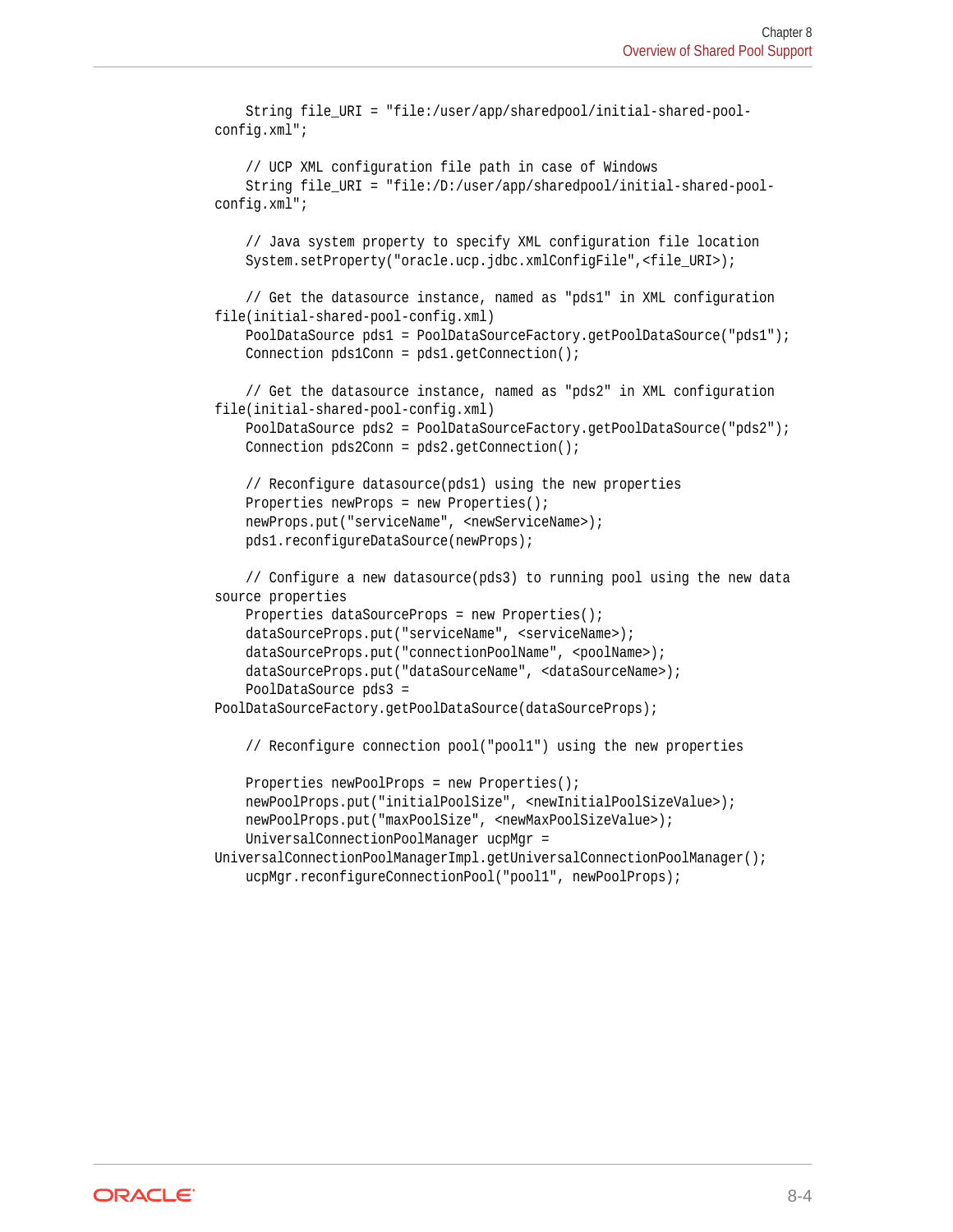### <span id="page-61-0"></span>**Note:**

- UCP uses a service switch for implementing this feature. However, the service switch in Shared Pools is supported only for homogenous services. There is no support for heterogeneous services (heterogeneity in terms of service attributes like Transaction Guard and Application Continuity) in Shared Pools.
- For the XML configuration file used in the code snippets, refer to the "XML Configuration File Required for Shared Pool Support" section.

## 8.2 Prerequisites for Supporting Shared Pool

Following are the prerequisites for multitenant data sources to use the Shared Pool:

• You must provide the initial configuration of Shared Pools through an XML configuration file. You can specify the initial XML configuration file for UCP through the system property oracle.ucp.jdbc.xmlConfigFile. The location of the initial XML configuration file should be specified as a URI. For example, file:/ user\_directory/ucp.xml.

The configuration.xsd schema file is included in the ucp.jar file for reference. Refer to this file while creating a UCP XML configuration file.

- During the reconfiguration of a shared pool, updated pool properties should be provided through reconfiguration APIs.
- Always use application service for the services used for Shared Pool, and for the individual tenant data source specific services. Connections are not repurposed or reused when an Administrative service or default PDB services are used.
- The various services accessed through the Shared Pool must be homogenous, that is, they should have similar properties with respect to Application Continuity (AC) and so on.
- The Shared Pool must be configured with a single user, and this user should be a common user configured on the CDB. The common user should have the following privileges - CREATE SESSION, ALTER SESSION, and SET CONTAINER. The common user should also have the execute permission on the DBMS\_SERVICE\_PRVT package.

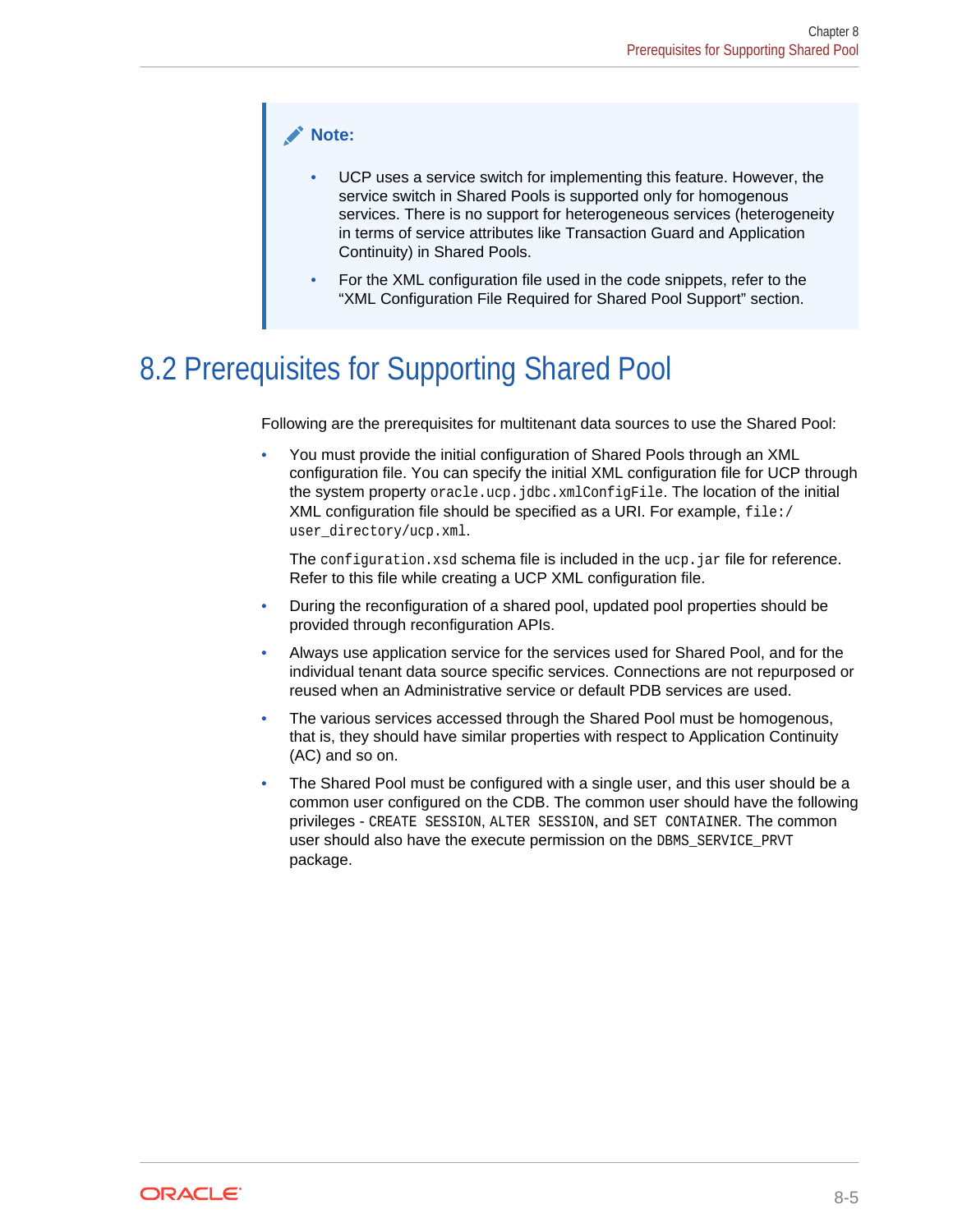#### <span id="page-62-0"></span>**Note:**

- If the common user needs specific roles or password-enabled roles per tenant, then these roles should be specified in the respective tenant data source properties.
- The advantage of the SET CONTAINER statement is that the pool does not have to create a new connection to a PDB, if there is an existing connection to a different PDB. The pool can use the existing connection and can connect to the desired PDB through the SET CONTAINER statement.
- Connection repurposing among various tenant connections in the Shared Pool happens only when the total number of the connections in the pool reaches the connection repurpose threshold (if configured on the pool) and the minimum pool size.
- The URL specified for the Shared Pool in the XML configuration file must have the LONG format, with service name explicitly specified. Short format or Easy Connection URL is not supported.

## 8.3 Configuring the Shared Pool

The following sections describe the Shared Pool configuration:

- Initial Configuration of the Pool
- Reconfiguration of the Pool

#### **Initial Configuration of the Pool**

For the initial configuration of the pool, get a data source instance by using the XML configuration file and then, using that data source, get a connection from a Shared Pool.

```
 // Get the data source instance, named as "pds1" in the XML 
configuration file(initial-shared-pool-config.xml)
     PoolDataSource pds1 = PoolDataSourceFactory.getPoolDataSource("pds1");
     Connection pds1Conn = pds1.getConnection();
```
#### **Reconfiguration of the Pool**

The following code snippet shows how to reconfigure the data source that you obtained during the initial configuration of the pool:

```
 // Reconfigure datasource(pds1) using the new propertries for 
reconfiguration
```

```
Properties newProps = new Properties();
newProps.put("serviceName",<newServiceName>);
pds1.reconfigureDataSource(newProps);
```
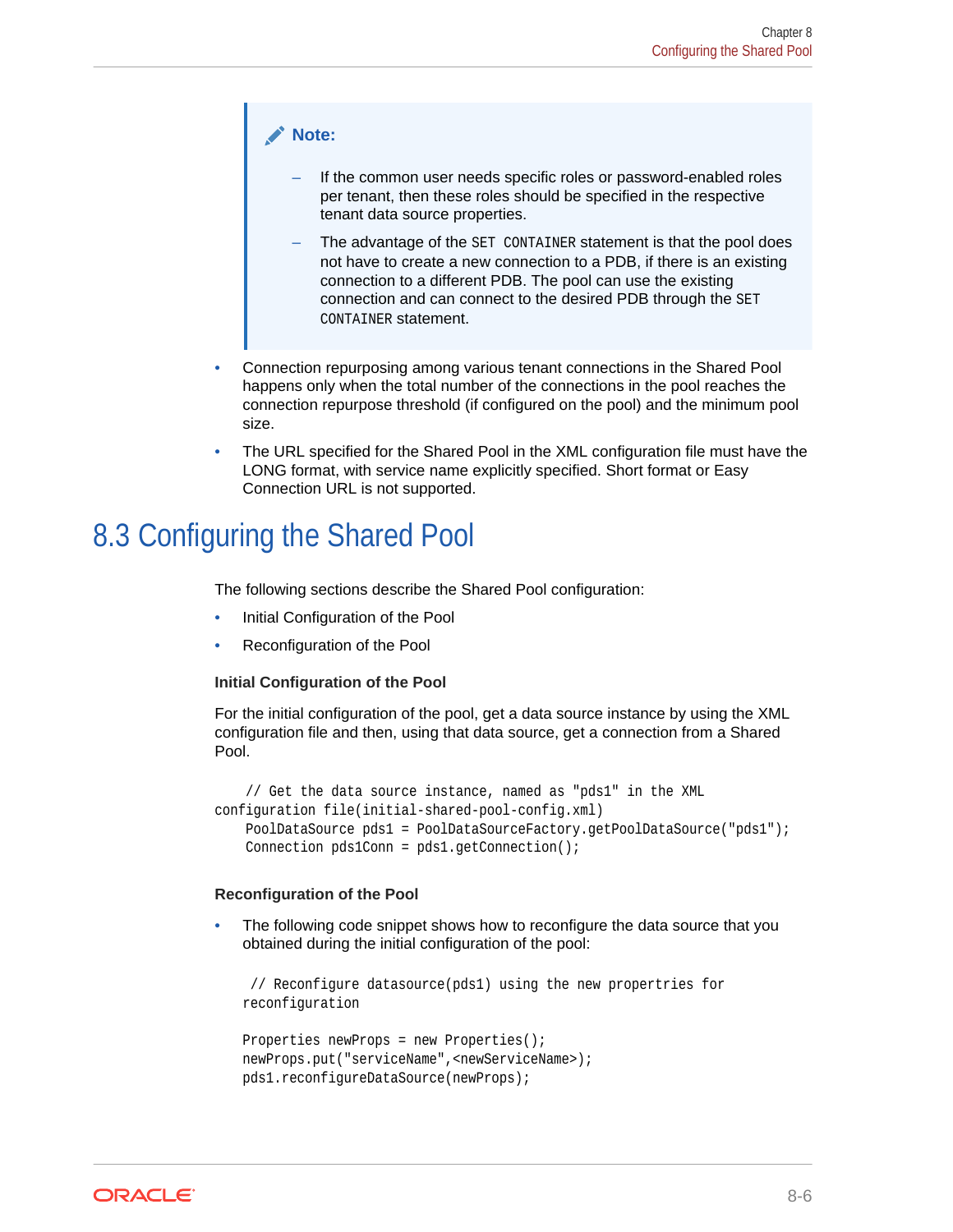<span id="page-63-0"></span>The following code snippet shows how to add a new data source to an already running Shared Pool:

// Configure a new datasource(pds3) to the running pool using the new data source properties

```
Properties dataSourceProps = new Properties();
dataSourceProps.put("serviceName", <serviceName>);
dataSourceProps.put("connectionPoolName", <poolName>);
dataSourceProps.put("dataSourceName", <dataSourceName>);
PoolDataSource pds3 = 
PoolDataSourceFactory.getPoolDataSource(dataSourceProps);
```
The following code snippet shows how to reconfigure the connection pool:

// Reconfigure connection pool("pool1") using the new properties

```
Properties newPoolProps = new Properties();
newPoolProps.put("initialPoolSize", <newInitialPoolSizeValue>);
newPoolProps.put("maxPoolSize", <newMaxPoolSizeValue>);
UniversalConnectionPoolManager ucpMgr = 
UniversalConnectionPoolManagerImpl.getUniversalConnectionPoolManager();
ucpMgr.reconfigureConnectionPool("pool1", newPoolProps);
```
## 8.4 UCP APIs for Shared Pool Support

#### **New Methods in PoolDataSource Interface**

The following methods have been introduced in the oracle.ucp.jdbc.PoolDataSource interface:

- reconfigureDataSource(Properties configuration)
- getMaxConnectionsPerService()
- getServiceName()
- getPdbRoles()
- getConnectionRepurposeThreshold()
- setConnectionRepurposeThreshold(int threshold)

#### **New Methods in PoolDataSourceFactory Class**

The following methods have been introduced in the oracle.ucp.jdbc.PoolDataSourceFactory class:

- getPoolDataSource(String dataSourceName)
- getPoolDataSource(Properties configuration)
- getPoolXADataSource(String dataSourceName)
- getPoolXADataSource(Properties configuration)

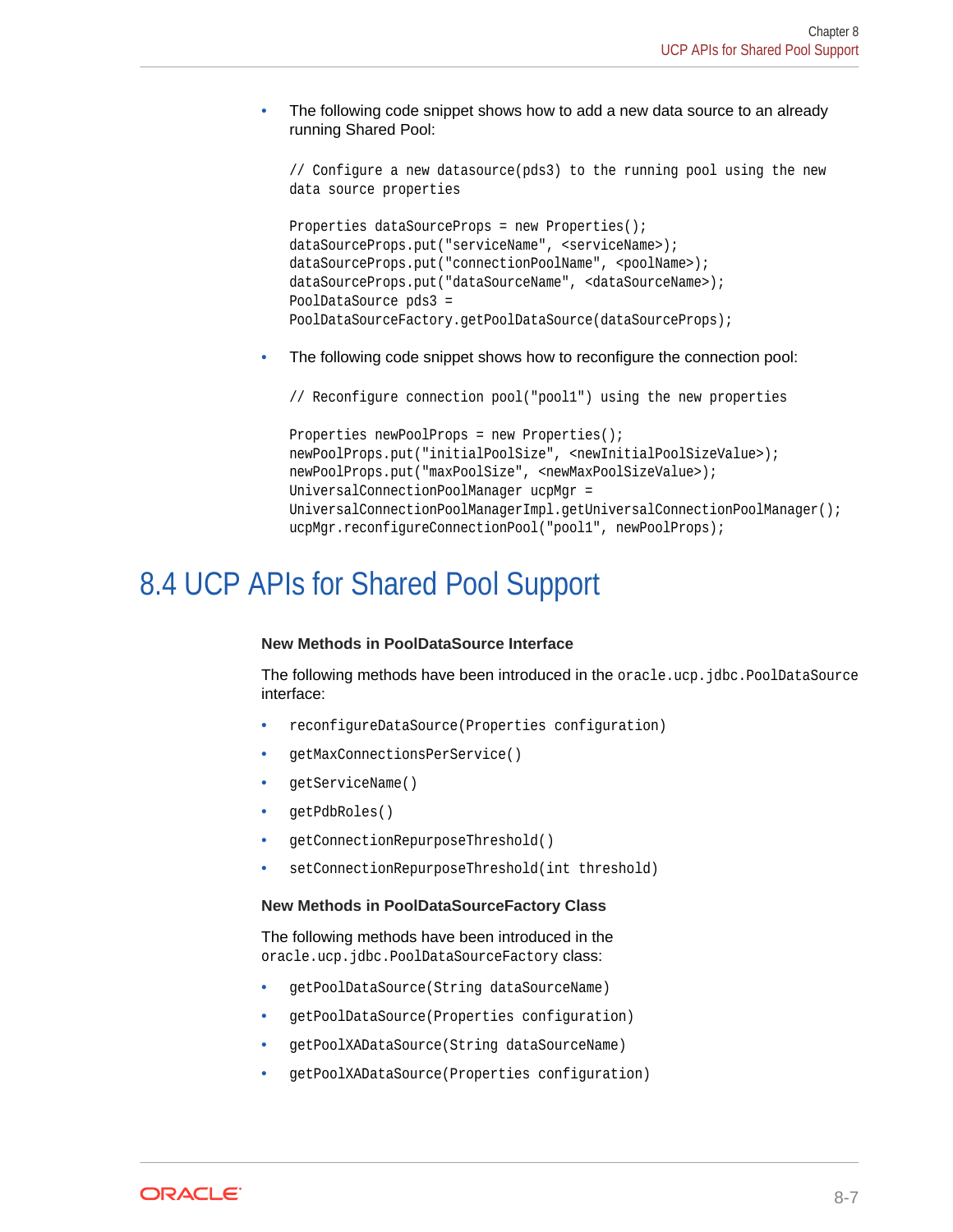#### <span id="page-64-0"></span>**New Method in oracle.ucp.admin.UniversalConnectionPoolManager Interface**

The following method has been introduced in the oracle.ucp.admin.UniversalConnectionPoolManager interface:

reconfigureConnectionPool(String poolName , Properties configuration)

#### **New Method in oracle.ucp.admin.UniversalConnectionPool Interface**

The following method has been introduced in the oracle.ucp.admin.UniversalConnectionPool interface:

- isShareable()
- getMaxConnectionsPerService()
- setMaxConnectionsPerService(int maxConnectionsPerService)

### **See Also:**

*Oracle Universal Connection Pool Java API Reference* for more information about these methods.

## 8.5 Sample XML Configuration File for Shared Pool

#### **initial-shared-pool-config.xml**

```
<?xml version="1.0" encoding="UTF-8"?>
<ucp-properties>
     <connection-pool
         connection-pool-name="pool1"
         connection-factory-class-name="oracle.jdbc.pool.OracleDataSource"
         url="jdbc:oracle:thin:@(DESCRIPTION=(ADDRESS=(HOST=host_name)
(PORT=1521)(PROTOCOL=tcp))
( CONNECT_DATA=(SERVICE_NAME=myorcldbservicename)))"
         user="C##CommonUser"
         password=password 
         initial-pool-size="10"
         min-pool-size="5" 
         max-pool-size="20"
         connection-repurpose-threshold="13"
         max-connections-per-service="15"
         validate-connection-on-borrow="true"
         sql-for-validate-connection="select 1 from dual" 
         shared="true"
    \rightarrow <connection-property name="oracle.jdbc.ReadTimeout" value="2000"/>
         <connection-property name="oracle.net.OUTBOUND_CONNECT_TIMEOUT" 
value="2000"/>
```
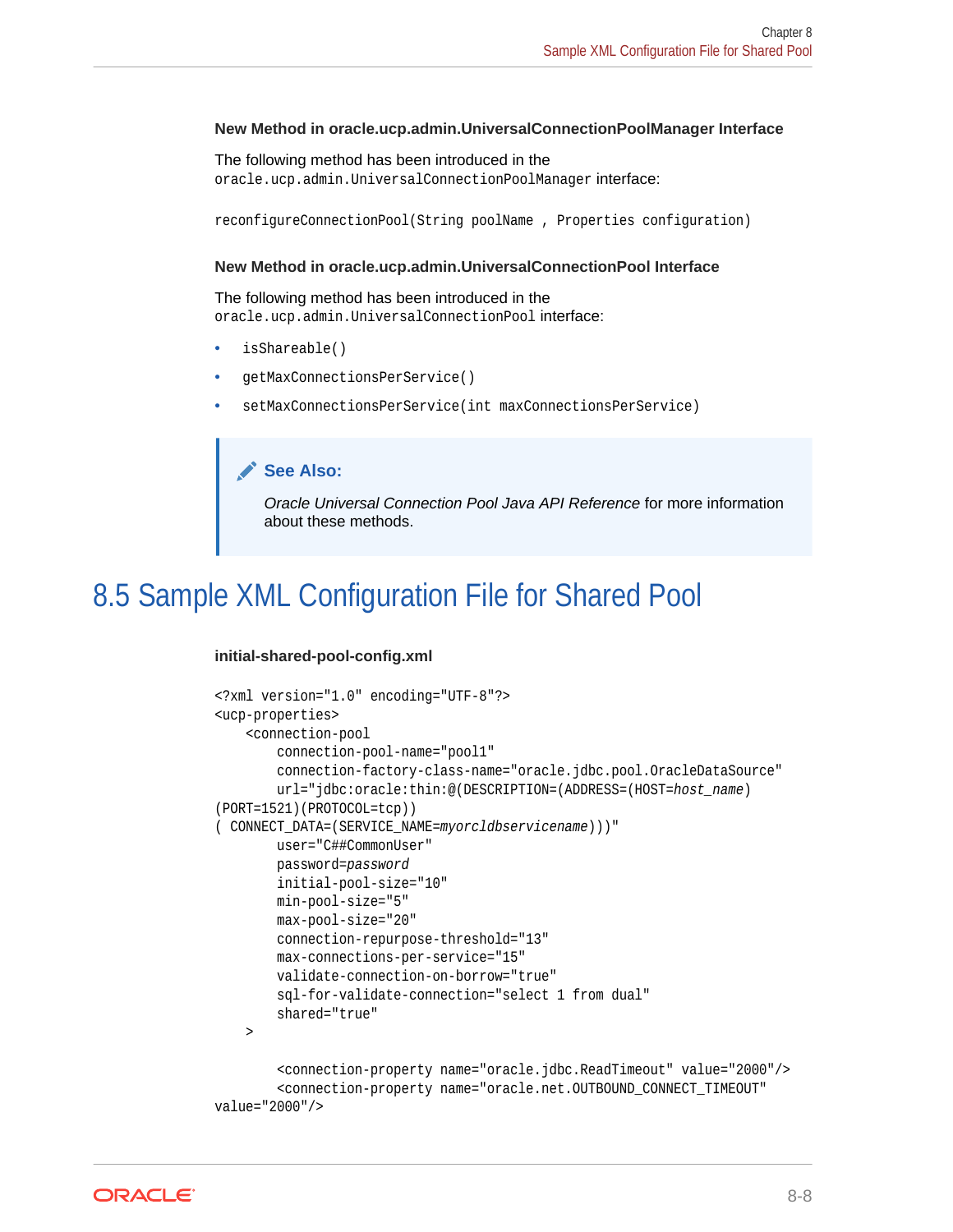```
 <data-source
    data-source-name="pds1"
    service=pdb1_service_name
    description="pdb1 data source"/>
```
<data-source

 data-source-name="pds2" service=pdb2\_service\_name description="pdb2 data source"/>

 </connection-pool> </ucp-properties>

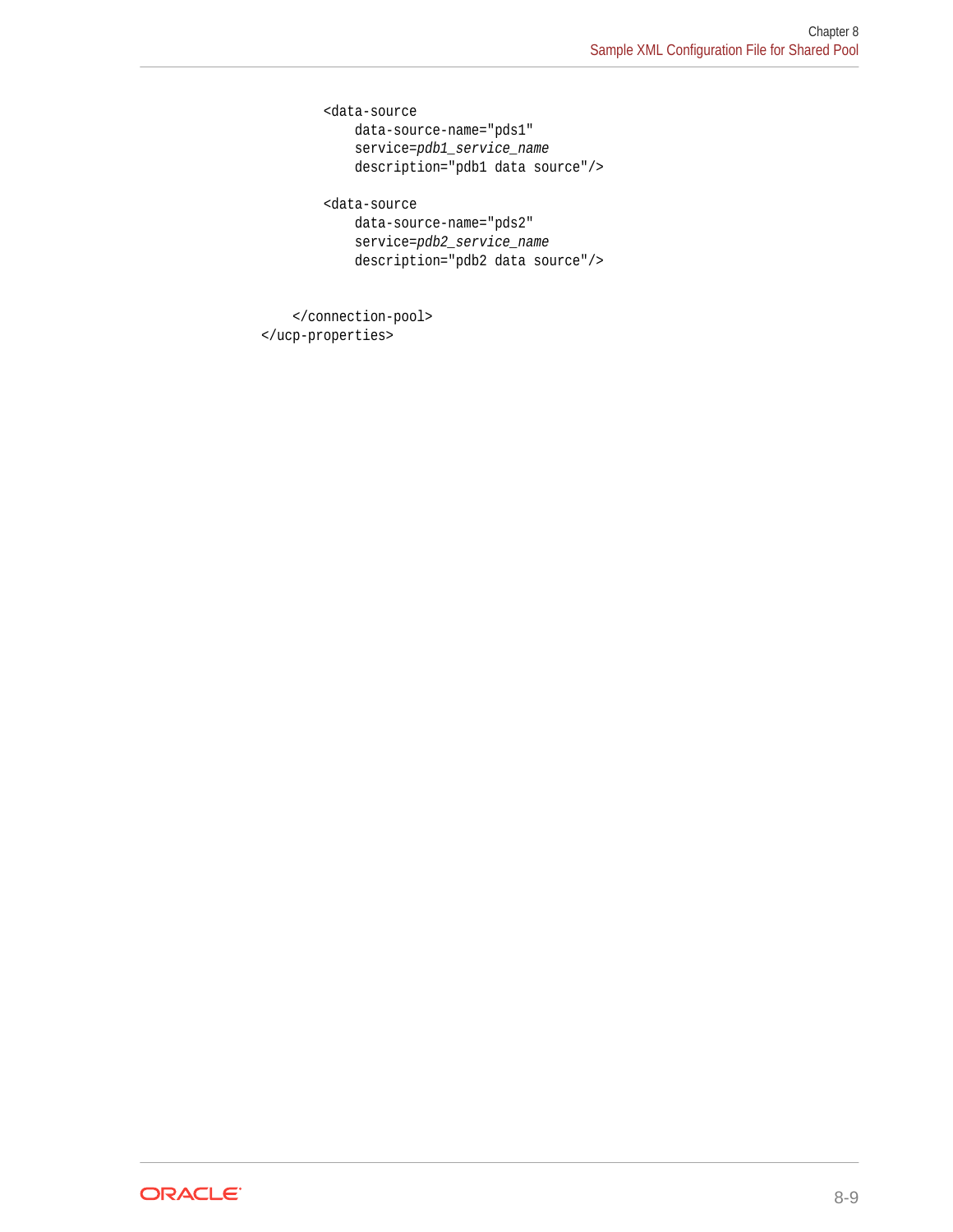# 9 Using Oracle RAC Features

The following sections are included in this chapter:

- Overview of Oracle RAC Features
- [About Fast Connection Failover](#page-67-0)
- [About Run-Time Connection Load Balancing](#page-79-0)
- **[About Connection Affinity](#page-81-0)**
- [Global Data Services](#page-86-0)

## 9.1 Overview of Oracle RAC Features

UCP JDBC connection pools provide a tight integration with various Oracle Real Application Clusters (Oracle RAC) Database features. The features include Fast Connection Failover (FCF), Run-Time Connection Load Balancing, and Connection Affinity. These features require the use of an Oracle JDBC driver, Oracle RAC database, and the Oracle Notification Service library (ons.jar) that is included with the Oracle Client software.

Applications use Oracle RAC features to maximize connection performance and availability and to mitigate down-time due to connection problems. Applications have different availability and performance requirements and should implement Oracle RAC features accordingly.

### **Note:**

Starting from Oracle Database 11*g* Release 1 (11.2), FCF is also supported by Oracle Restart on a single instance database. Oracle Restart was previously known as Single-Instance High Availability (SIHA).

### **See Also:**

- *Oracle Real Application Clusters Administration and Deployment Guide* for more information about these technologies
- *Oracle Database Administrator's Guide* for more information about Oracle Restart

#### **Generic High Availability and Performance Features**

The UCP APIs and connection pool properties include many high availability and performance features that do not require an Oracle RAC database. These features work well with both Oracle and non-Oracle connections and are discussed throughout

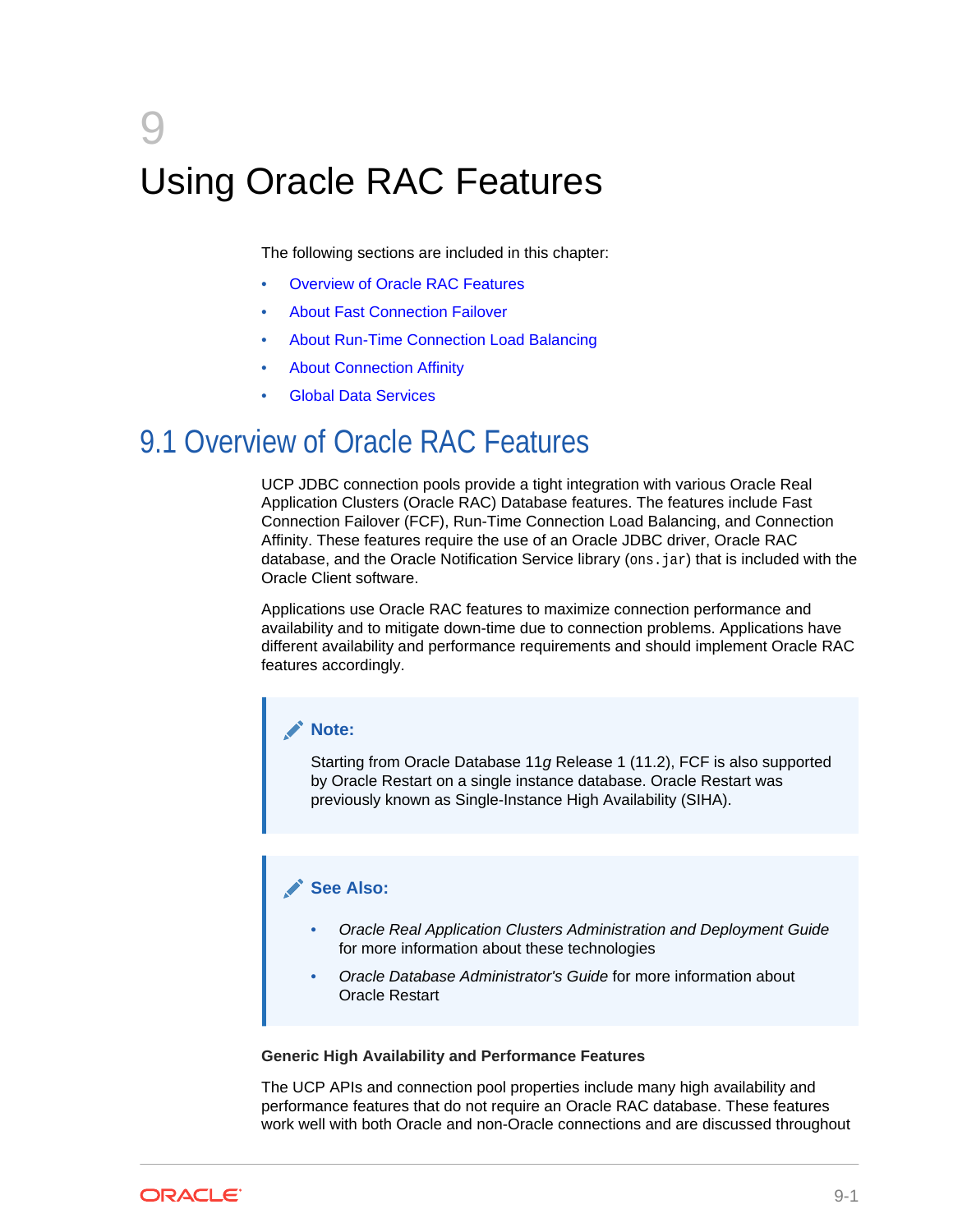<span id="page-67-0"></span>this guide. For example: validating connections on borrow; setting timeout properties; setting maximum reuse properties; and connection pool manager operations are all used to ensure a high-level of connection availability and optimal performance.



#### **Database Version Compatibility for Oracle RAC**

The following table lists supported Database versions for various Oracle RAC features:

**Table 9-1 Oracle RAC Version Compatibility**

| <b>Feature</b>                    | <b>Supported Database Version</b>                                                 |
|-----------------------------------|-----------------------------------------------------------------------------------|
| <b>Fast Connection Failover</b>   | Oracle Database 10.1.x and later versions                                         |
| <b>Balancing</b>                  | Run-time Connection Load- Oracle Database 10.2.x and later versions               |
| <b>Web Session Affinity</b>       | Oracle Database 11.1.x and later versions                                         |
| <b>Transaction-Based Affinity</b> | Oracle Database 10.2.x and later versions (Oracle Database<br>11.1.x recommended) |

### **Oracle JDBC Driver Version Compatibility for Oracle RAC**

Oracle JDBC driver 10.1.x and later versions are supported with Oracle RAC features.

## 9.2 About Fast Connection Failover

This section contains the following subsections:

- Overview of Fast Connection Failover
- [What is Fast Connection Failover](#page-69-0)
- **[Fast Connection Failover Prerequisites](#page-70-0)**
- **[Example of Fast Connection Failover Configuration](#page-71-0)**
- [Enabling Fast Connection Failover](#page-71-0)
- [What is ONS](#page-72-0)
- [Configuring the Connection URL](#page-78-0)

### 9.2.1 Overview of Fast Connection Failover

The Fast Connection Failover (FCF) feature is a Fast Application Notification (FAN) client implemented through the connection pool. The feature requires the use of an Oracle JDBC driver and an Oracle RAC database or an Oracle Restart on a single instance database.

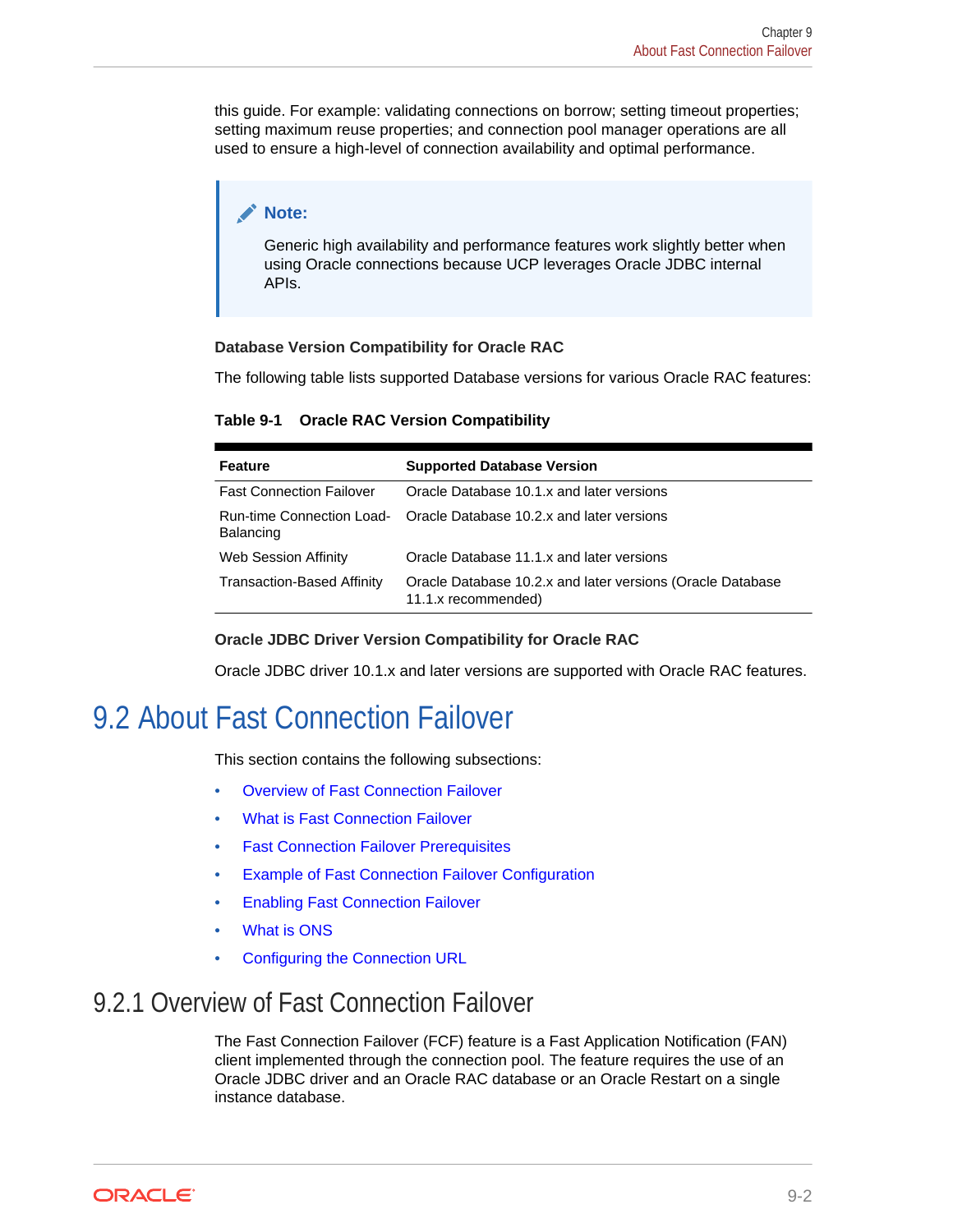### **Note:**

This section only describes the steps that an application must perform when using FCF with Oracle RAC.

### **See Also:**

*Oracle Real Application Clusters Administration and Deployment Guide* for more information on setting up an Oracle RAC database, or consult an Oracle database administrator.

FCF manages pooled connections for high availability and provides the following features:

- FCF supports unplanned outages. Dead connections are rapidly detected and then the connections are aborted and removed from the pool. Connection removal relies on abort to rapidly sever socket connections in order to prevent hangs. Borrowed and in-use connections are interrupted only for unplanned outages.
- FCF supports planned outages. Borrowed or in-use connections are not interrupted and closed until work is done and control of the connection is returned to the pool.
- FCF encapsulates fatal connection errors and exceptions into the isValid API for robust and efficient retries.
- FCF recognizes new nodes that join an Oracle RAC cluster and places new connections on that node appropriately in order to deliver maximum quality of service to applications at run time. This facilitates middle-tier integration of Oracle RAC node joins and work-request routing from the application tier.
- FCF distributes run-time work requests to all active Oracle RAC instances.

#### **Unplanned Shutdown Scenarios**

FCF supports unplanned shutdown scenarios by detecting and removing stale connections to an Oracle RAC cluster. Stale connections include connections that do not have a service available on any instance in an Oracle RAC cluster due to servicedown and node-down events. Borrowed connections and available connections that are stale are detected, and their network connection is severed before removing them from the pool. These removed connections are not replaced by the pool. Instead, the application must retry connections before performing any work with a connection.

### **Note:**

Borrowed connections are immediately aborted and closed during unplanned shutdown scenarios. Any on-going transactions immediately receive an exception.

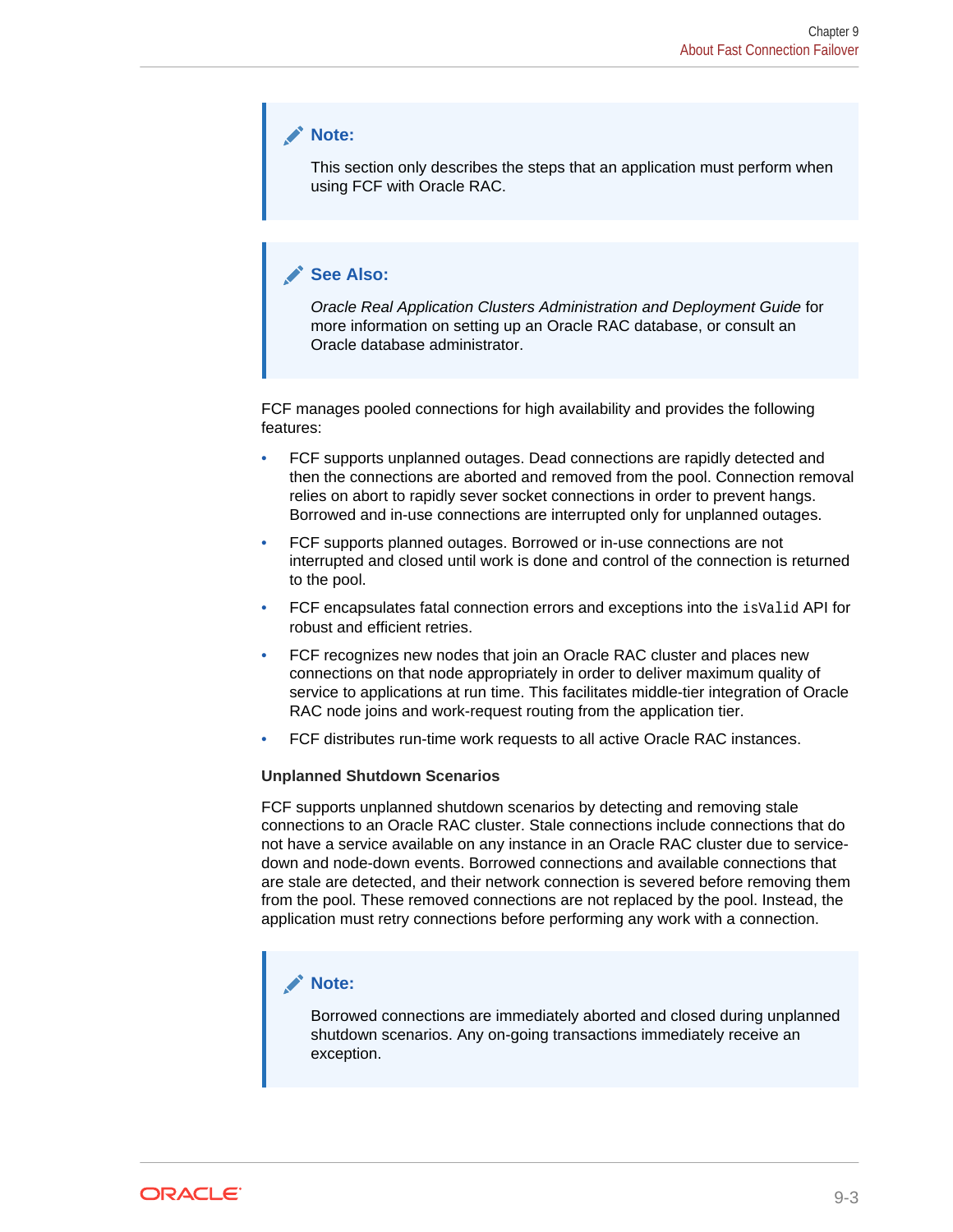#### <span id="page-69-0"></span>**Planned Shutdown Scenarios**

FCF supports planned shutdown scenarios where an Oracle RAC service can be gracefully shutdown. In such scenarios, stale borrowed connections are marked and will only be aborted and removed after they are returned to the pool. Any on-going transactions do not see any difference and proceed to complete.

The primary difference between unplanned and planned shutdown scenarios is how borrowed connections are handled. Stale connections that are idle in the pool (not borrowed) are removed in the same manner as the unplanned shutdown scenario.

Starting from Oracle Database 12*c* Release 1 (12.1.0.2), UCP supports graceful connection draining from any planned-down Oracle RAC instance. Affected borrowed connections are removed smoothly over a grace period, instead of immediate removal upon their return to the pool. This helps in avoiding throughput impact and logon storms during any service relocation.

#### **Oracle RAC Instance Rejoin and New Instance Scenarios**

FCF supports scenarios where an Oracle RAC cluster adds instances that provide a service of interest. The instance may be new to the cluster or may have been restarted after a down event. In both cases, UCP recognizes the new instance and creates connections to the node as required.

#### **Related Topics**

- [Checking If a Connection Is Valid](#page-27-0)
- [Enabling Fast Connection Failover](#page-71-0)

### 9.2.2 What is Fast Connection Failover?

After Fast Connection Failover is enabled, the mechanism is automatic; no application intervention is needed. This section discusses how a connection failover is presented to an application and what steps the application takes to recover, in the following sections:

- What the Application Sees
- [How FCF Works](#page-70-0)

### 9.2.2.1 What the Application Sees

By the time an Oracle RAC service failure is propagated to the JDBC application, the database already rolls back the local transaction. The cache manager then cleans up all invalid connections. When an application holding an invalid connection tries to do work through that connection, it is possible to receive SQLException, ORA-17008, Closed Connection.

When an application receives a Closed Connection error message, it should do the following:

- **1.** Retry the connection request. This is essential, because the old connection is no longer open.
- **2.** Replay the transaction. All work done before the connection was closed has been lost.

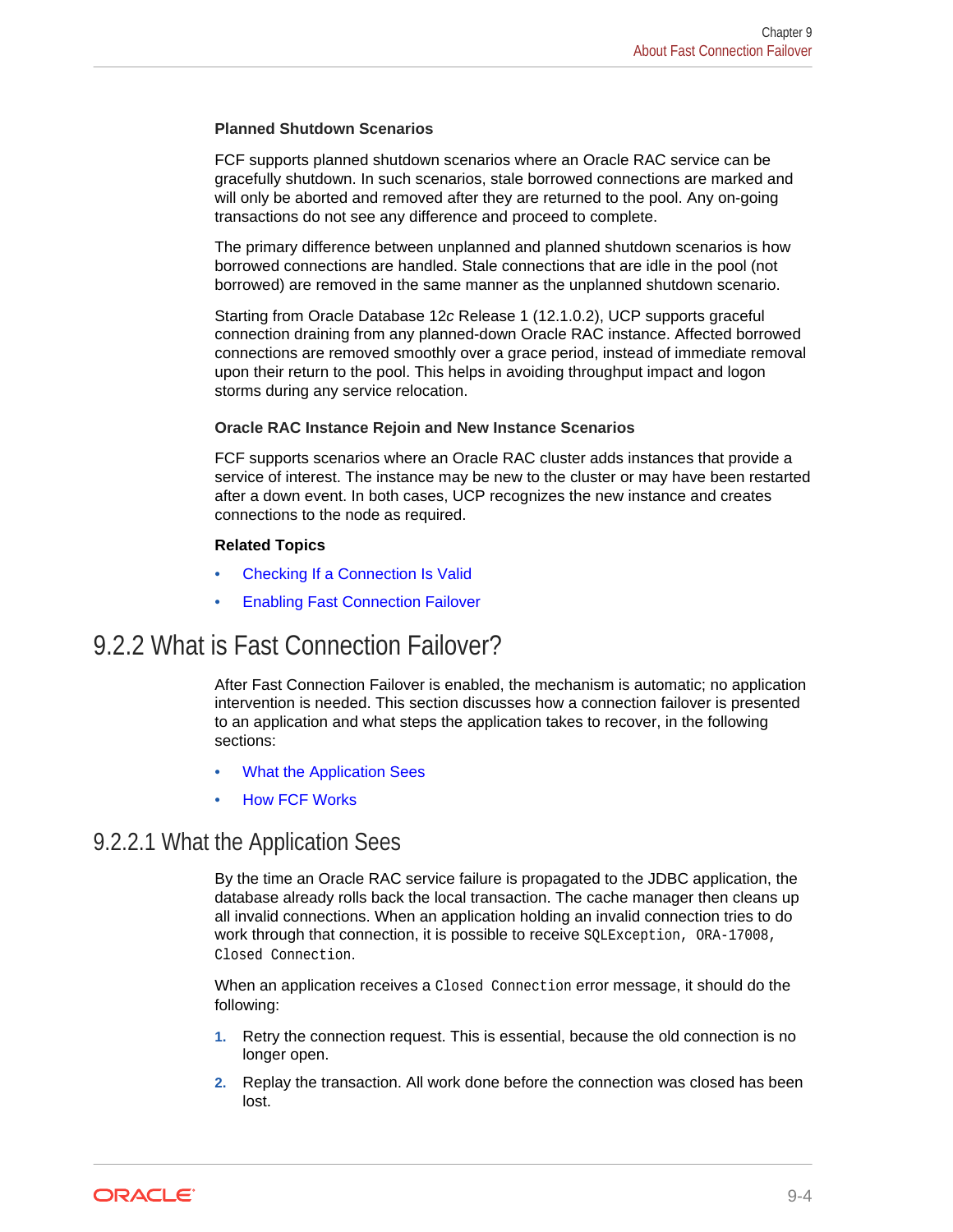### **Note:**

The application should not try to roll back the transaction. The transaction was already rolled back in the database by the time the application received the exception.

### <span id="page-70-0"></span>9.2.2.2 How FCF Works

Under Fast Connection Failover, each connection in the cache maintains a mapping to a service, instance, database, and host name.

When a database generates an Oracle RAC event, that event is forwarded to the JVM in which JDBC is running. A daemon thread inside the JVM receives the Oracle RAC event and passes it on to the Connection Cache Manager. The Connection Cache Manager then throws SQL exceptions to the applications affected by the Oracle RAC event.

A typical failover scenario may work like the following:

- **1.** A database instance fails, leaving several stale connections in the cache.
- **2.** The Oracle RAC mechanism in the database generates an Oracle RAC event which is sent to the JVM containing JDBC.
- **3.** The daemon thread inside the JVM finds all the connections affected by the Oracle RAC event, notifies them of the closed connection through SQL exceptions, and rolls back any open transactions.
- **4.** Each individual connection receives a SQL exception and must retry.

### 9.2.3 Fast Connection Failover Prerequisites

Fast Connection Failover is available under the following circumstances:

The Universal Connection Pool is enabled.

Fast Connection Failover works in conjunction with the JDBC connection caching mechanism. This helps applications manage connections to ensure high availability.

The application uses service names to connect to the database.

The application cannot use service identifiers.

• The underlying database has Oracle Database 12*c* Release 1 (12.1) Real Application Clusters (Oracle RAC) capability or Oracle Data Guard configured with either single instance Databases or Oracle RAC.

If failover events are not propagated, then connection failover cannot occur.

• Oracle Notification Service (ONS) is configured and available on the node where JDBC is running.

JDBC depends on ONS to propagate database events and notify JDBC of them.

• The Java Virtual Machine (JVM) in which your JDBC instance is running must have oracle.ons.oraclehome set to point to your ORACLE HOME.

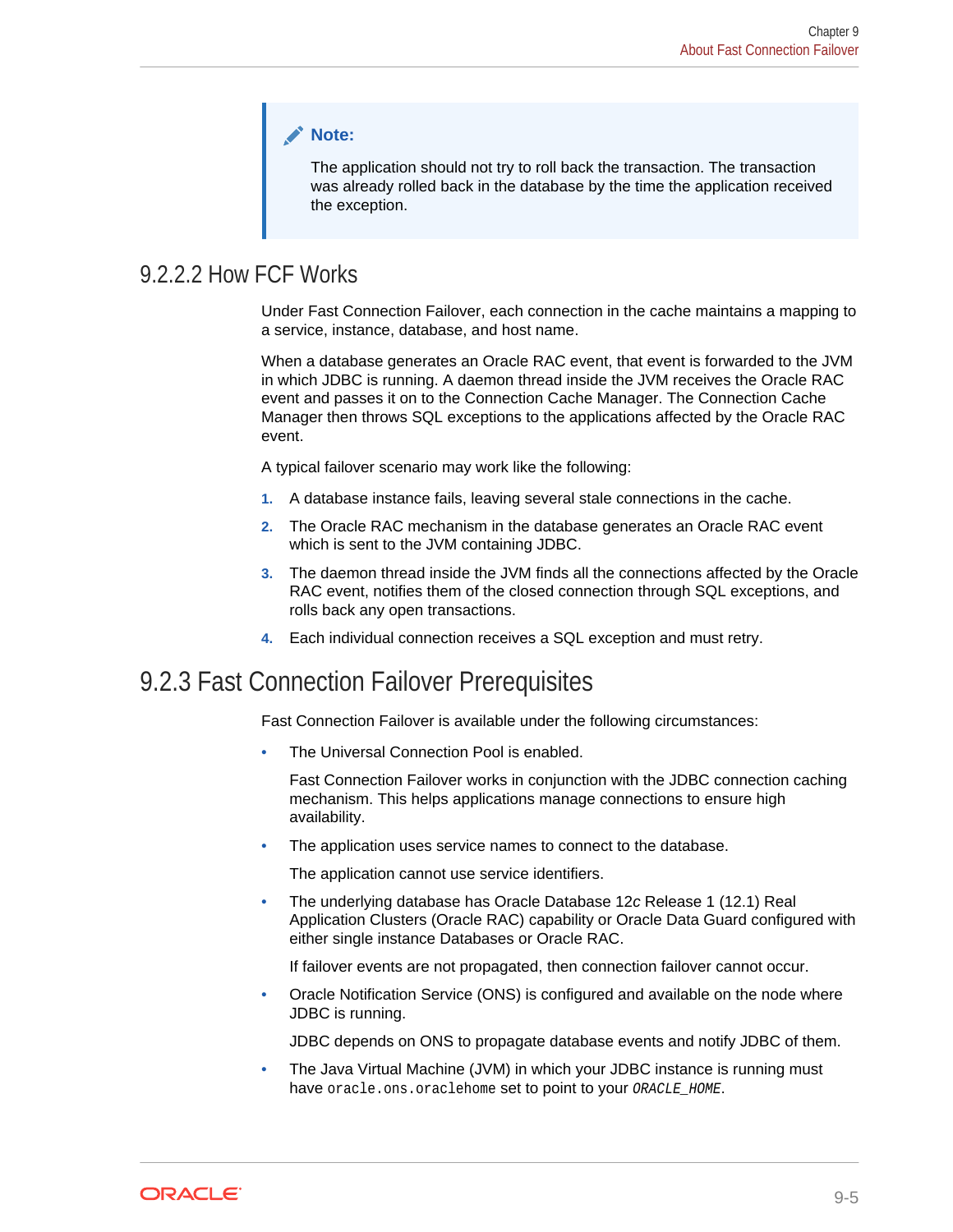### <span id="page-71-0"></span>9.2.4 Example of Fast Connection Failover Configuration

The following example demonstrates a connection pool that uses the FCF feature. FCF is configured through a pool-enabled data source. The example includes enabling FCF, configuring the Oracle Notification Service (ONS) and configuring a connection URL. These topics are discussed after the example.

The isValid method of the oracle.ucp.jdbc.ValidConnection interface is typically used in conjunction with the FCF feature and is used to check if a borrowed connection is still usable after an SQL exception has been thrown due to an Oracle RAC down event. For example:

```
try { conn = pds.getConnection; ...}catch (SQLException sqlexc)
{
    if (conn == null || !((ValidConnection) conn).isValid())
    // take the appropriate action
...
conn.close();
}
```
#### **Example 9-1 Fast Connection Failover Configuration Example**

```
PoolDataSource pds = PoolDataSourceFactory.getPoolDataSource();
```

```
pds.setConnectionPoolName("FCFSamplePool");
pds.setFastConnectionFailoverEnabled(true);
pds.setONSConfiguration("nodes=racnode1:4200,racnode2:4200\nwalletfile=
/oracle11/onswalletfile");
pds.setConnectionFactoryClassName("oracle.jdbc.pool.OracleDataSource");
pds.setURL("jdbc:oracle:thin@(DESCRIPTION= "+
    "(LOAD_BALANCE=on)"+
    "(ADDRESS=(PROTOCOL=TCP)(HOST=racnode1) (PORT=1521))"+
    "(ADDRESS=(PROTOCOL=TCP)(HOST=racnode2) (PORT=1521))"+
    "(CONNECT_DATA=(SERVICE_NAME=service_name)))");
...
```
#### **Related Topics**

• [Checking If a Connection Is Valid](#page-27-0)

### 9.2.5 Enabling Fast Connection Failover

The FCF pool property is used to enable and disable FCF. FCF is disabled by default. The following example demonstrates enabling FCF as shown in Example 9-1.

pds.setFastConnectionFailoverEnabled(true);

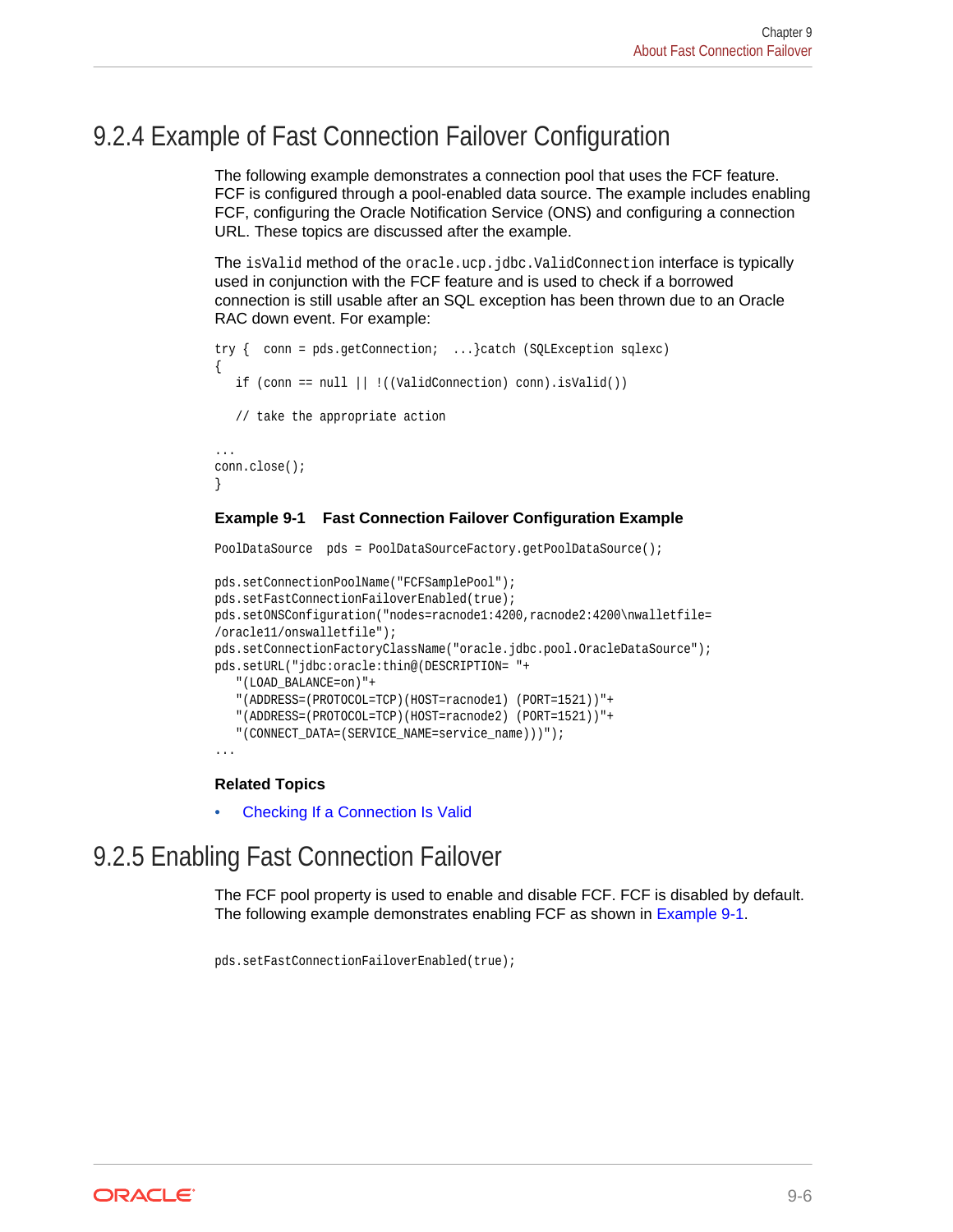#### **Note:**

Starting from Oracle Database 12*c* Release 1 (12.1.0.2), UCP supports the oracle.ucp.PlannedDrainingPeriod system property. It specifies the grace time period (in integer seconds) over which the pool smoothly drains the borrowed connections affected by a planned shut down. Draining starts when the same Database service becomes available on another instance different from the one that is going down.

When this property is not set, or set to 0, then the pool closes any affected borrowed connection immediately when it is returned to the pool.

#### **Querying Fast Connection Failover Status**

An application determines if Fast Connection Failover is enabled by calling OracleDataSource.getFastConnectionFailoverEnabled, which returns true if failover is enabled, false otherwise.

#### **Note:**

FCF must also be enabled to use run-time connection load balancing and connection affinity. These features are discussed later in this chapter.

### 9.2.6 What is ONS?

FCF relies on the Oracle Notification Service (ONS) to propagate database events between the connection pool and the Oracle RAC database. At run time, the connection pool must be able to setup an ONS environment. ONS (ons. jar) is included as part of the Oracle Client software. ONS can be configured using either remote configuration or client-side ONS daemon configuration. Remote configuration is the preferred configuration for standalone client applications. This section discusses the following topics:

- Overview of ONS Configuration File
- [Remote Configuration of ONS](#page-75-0)
- [Configuration of Client-Side ONS Daemon](#page-76-0)

### 9.2.6.1 Overview of ONS Configuration File

ONS configuration is controlled by the ONS configuration file, ORACLE\_HOME/opmn/ conf/ons.config. This file tells the ONS daemon how it should behave. Configuration information within ons.config is defined in simple name and value pairs.

Some parameters in the ons.config file are required and some are optional. [Table 9-2](#page-73-0) lists the required ONS configuration parameters and [Table 9-3](#page-74-0) lists the optional ONS configuration parameters. ONS must be refreshed after updating the ons.config file.

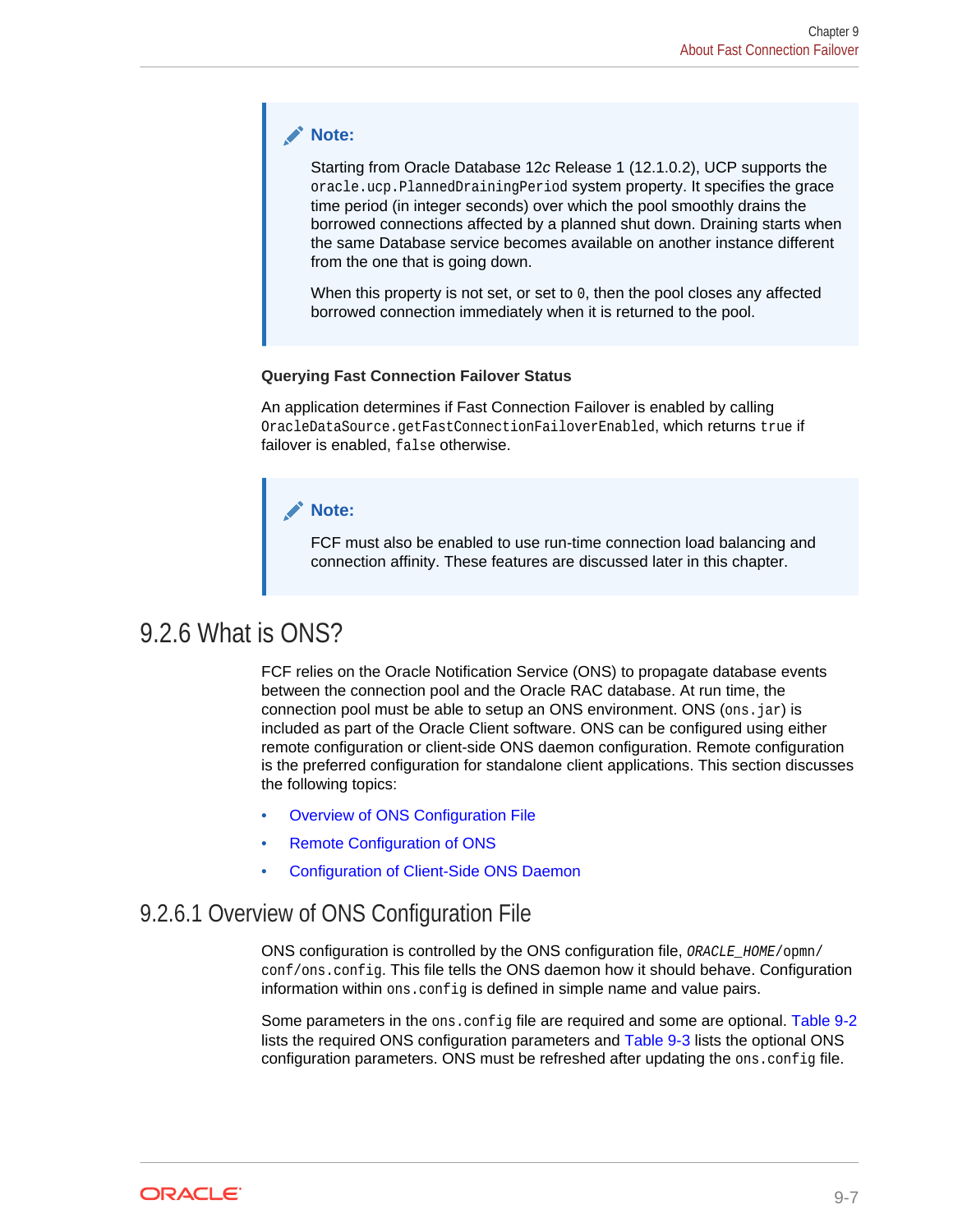| <b>Parameter</b> | <b>Explanation</b>                                                                                                                                                                                                                                                                                                                                                                                                                                                                                                                                                                                                                                                            |
|------------------|-------------------------------------------------------------------------------------------------------------------------------------------------------------------------------------------------------------------------------------------------------------------------------------------------------------------------------------------------------------------------------------------------------------------------------------------------------------------------------------------------------------------------------------------------------------------------------------------------------------------------------------------------------------------------------|
| localport        | Specifies the port that ONS binds to on the local host interface to talk to<br>local clients.                                                                                                                                                                                                                                                                                                                                                                                                                                                                                                                                                                                 |
|                  | For example, localport=4100                                                                                                                                                                                                                                                                                                                                                                                                                                                                                                                                                                                                                                                   |
| remoteport       | Specifies the port that ONS binds to on all interfaces for talking to other<br>ONS daemons.                                                                                                                                                                                                                                                                                                                                                                                                                                                                                                                                                                                   |
|                  | For example, remoteport=4200                                                                                                                                                                                                                                                                                                                                                                                                                                                                                                                                                                                                                                                  |
| nodes            | Specifies a list of other ONS daemons to talk to. Node values are given as<br>a comma-delimited list of either host names or IP addresses plus ports. The<br>port value that is given is the remote port that each ONS instance is<br>listening on. In order to maintain an identical file on all nodes, the<br>host: port of the current ONS node can also be listed in the nodes list. It<br>will be ignored when reading the list.                                                                                                                                                                                                                                         |
|                  | For example, nodes=myhost.example.com:<br>4200, 123, 123, 123, 123: 4200                                                                                                                                                                                                                                                                                                                                                                                                                                                                                                                                                                                                      |
|                  | The nodes listed in the nodes line correspond to the individual nodes in the<br>Oracle RAC instance. Listing the nodes ensures that the middle-tier node<br>can communicate with the Oracle RAC nodes. At least one middle-tier node<br>and one node in the Oracle RAC instance must be configured to see one<br>another. As long as one node on each side is aware of the other, all nodes<br>are visible. You need not list every single cluster and middle-tier node in the<br>ONS configuration file of each Oracle RAC node. In particular, if one ONS<br>configuration file cluster node is aware of the middle tier, then all nodes in<br>the cluster are aware of it. |

#### <span id="page-73-0"></span>**Table 9-2 Required ONS Configuration Parameters**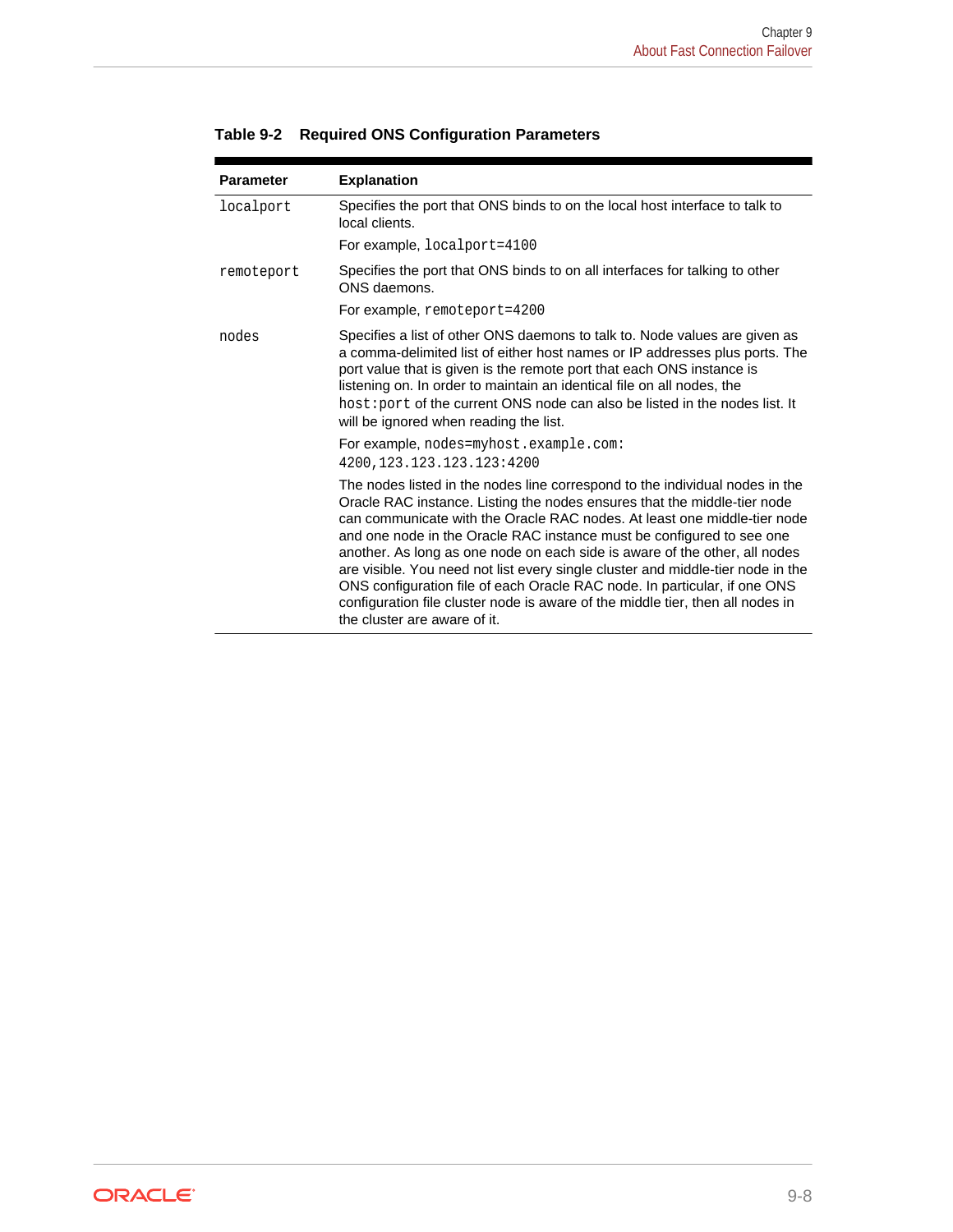| <b>Parameter</b> | <b>Description</b>                                                                                                                                                                                                                                                                                                        |
|------------------|---------------------------------------------------------------------------------------------------------------------------------------------------------------------------------------------------------------------------------------------------------------------------------------------------------------------------|
| logcomp          | Specifies the ONS components to log. The format is as follows:                                                                                                                                                                                                                                                            |
|                  | <component>[<subcomponent>,];<component>[<subcomponent>,];</subcomponent></component></subcomponent></component>                                                                                                                                                                                                          |
|                  | If no subcomponents need to be specified, then do not include the brackets<br>([]) after the component name. To exclude messages from a<br>subcomponent, precede the subcomponent name with an exclamation mark<br>(!). For example, to exclude messages from the topology subcomponent,<br>you use the following format: |
|                  | [all, !topology]                                                                                                                                                                                                                                                                                                          |
|                  | Note that before specifying a subcomponent from which you want to<br>exclude messages, you must first ensure that the subcomponent includes<br>the messages.                                                                                                                                                              |
|                  | Following are the valid values for components:                                                                                                                                                                                                                                                                            |
|                  | internal<br>۰                                                                                                                                                                                                                                                                                                             |
|                  | ons                                                                                                                                                                                                                                                                                                                       |
|                  | If you specify the component as internal, then there are no valid values<br>for subcomponent. If you specify the component as ons, then you can<br>specify the following values for subcomponent:                                                                                                                         |
|                  | all: Specifies all messages                                                                                                                                                                                                                                                                                               |
|                  | ons: ONS local information<br>۰                                                                                                                                                                                                                                                                                           |
|                  | listener: ONS listener information<br>٠                                                                                                                                                                                                                                                                                   |
|                  | discover: ONS discover (server or multicast) information<br>۰                                                                                                                                                                                                                                                             |
|                  | servers: ONS remote servers currently up and connected to the<br>cluster                                                                                                                                                                                                                                                  |
|                  | topology: ONS current cluster wide server connection topology<br>٠                                                                                                                                                                                                                                                        |
|                  | server: ONS remote server connection information                                                                                                                                                                                                                                                                          |
|                  | client: ONS client connection information                                                                                                                                                                                                                                                                                 |
|                  | connect: ONS generic connection information<br>٠                                                                                                                                                                                                                                                                          |
|                  | subscribe: ONS client subscription information                                                                                                                                                                                                                                                                            |
|                  | message: ONS notification receiving and processing information                                                                                                                                                                                                                                                            |
|                  | deliver: ONS notification delivery information                                                                                                                                                                                                                                                                            |
|                  | special: ONS special notification processing                                                                                                                                                                                                                                                                              |
|                  | internal: ONS internal resource information                                                                                                                                                                                                                                                                               |
|                  | secure: ONS SSL operation information                                                                                                                                                                                                                                                                                     |
|                  | workers: ONS worker threads                                                                                                                                                                                                                                                                                               |
|                  | The following example shows that you want to log messages for all the<br>subcomponents under ons, except the secure subcomponent:                                                                                                                                                                                         |
|                  | logcomp=ons[all, !secure]                                                                                                                                                                                                                                                                                                 |
| logfile          | Specifies a log file that ONS should use for logging messages. The default<br>value for log file is \$ORACLE_HOME/opmn/logs/ons.log.                                                                                                                                                                                      |
|                  | For example, logfile=/private/oraclehome/opmn/logs/myons.log                                                                                                                                                                                                                                                              |

#### <span id="page-74-0"></span>**Table 9-3 Optional ONS Configuration Parameters**

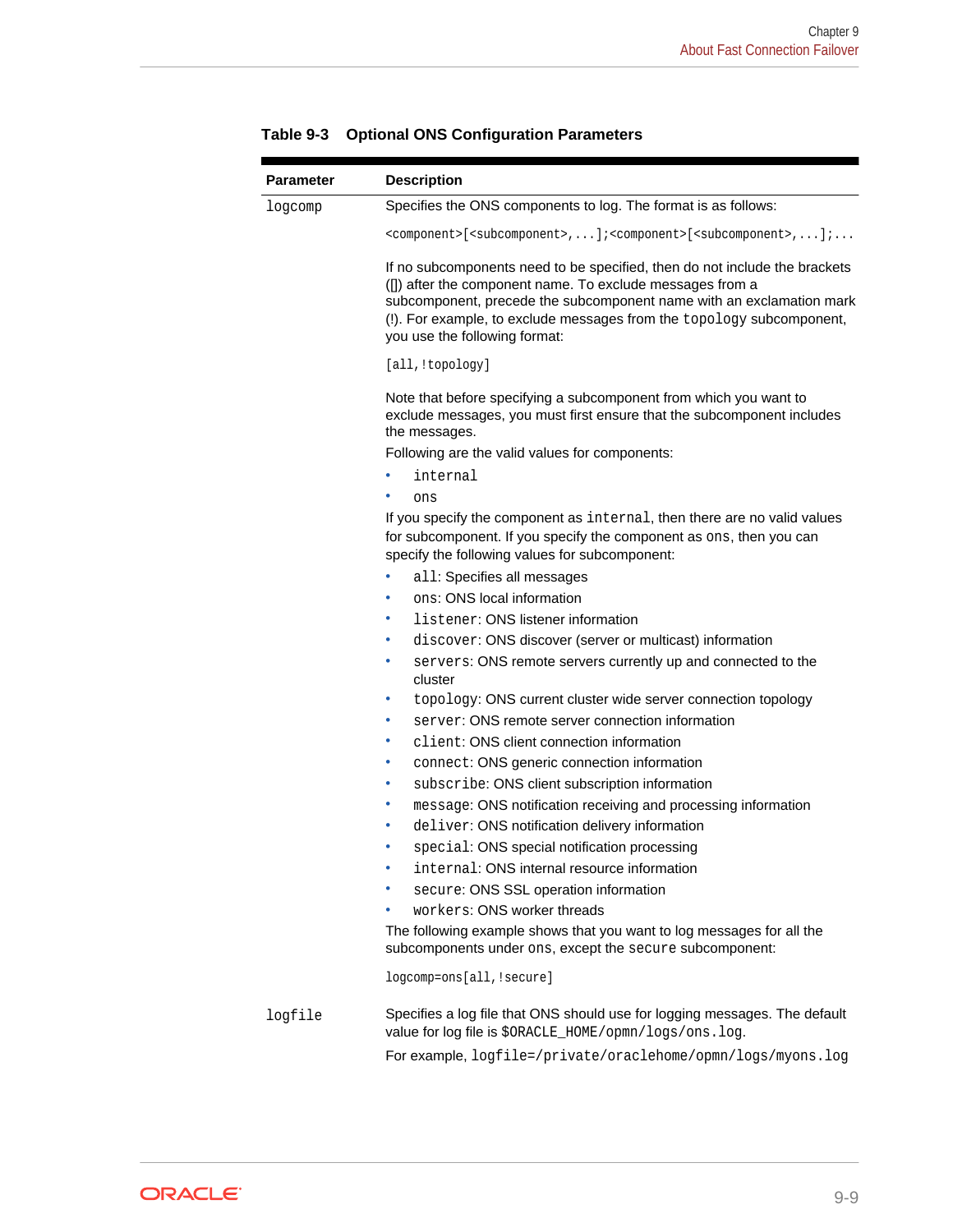| <b>Parameter</b> | <b>Description</b>                                                                                                                                                                                                                                                                                                                                                                                                                                                                                                                    |
|------------------|---------------------------------------------------------------------------------------------------------------------------------------------------------------------------------------------------------------------------------------------------------------------------------------------------------------------------------------------------------------------------------------------------------------------------------------------------------------------------------------------------------------------------------------|
| walletfile       | Specifies the wallet file used by the Oracle Secure Sockets Layer (SSL) to<br>store SSL certificates. If a wallet file is specified to ONS, then it uses SSL<br>when communicating with other ONS instances and require SSL certificate<br>authentication from all ONS instances that try to connect to it. This means<br>that if you want to turn on SSL for one ONS instance, then you must turn it<br>on for all instances that are connected. This value should point to the<br>directory where your ewallet.p12 file is located. |
|                  | For example, walletfile=/private/oraclehome/opmn/conf/<br>ssl.wlt/default                                                                                                                                                                                                                                                                                                                                                                                                                                                             |
| useocr           | Specifies the value, reserved for use on the server-side, to indicate ONS<br>whether it should store all Oracle RAC nodes and port numbers in Oracle<br>Cluster Registry (OCR) instead of the ONS configuration file or not. A value<br>of useocr=on is used to store all Oracle RAC nodes and port numbers in<br>Oracle Cluster Registry (OCR).                                                                                                                                                                                      |
|                  | Do not use this option on the client-side.                                                                                                                                                                                                                                                                                                                                                                                                                                                                                            |
| allowgroup       | Specifies the ONS setting to indicate the user group connecting to the<br>localport. When set to true, ONS allows users within the same OS<br>group to connect to its local port. When set to false, ONS only allows the<br>same user running the ONS daemon to access its local port. The default<br>value of this parameter is false. When using remote ONS configuration,<br>there is no need to set this parameter.                                                                                                               |

<span id="page-75-0"></span>**Table 9-3 (Cont.) Optional ONS Configuration Parameters**

The ons.config file allows blank lines and comments on lines that begin with the number sign (#).

### 9.2.6.2 Remote Configuration of ONS

...

UCP supports remote configuration of ONS through the ONSConfiguration pool property. The ONSConfiguration pool property value is a string that closely resembles the content of the ons.config file. The string contains a list of name=value pairs separated by a new line character  $(\nabla n)$ . You can set this pool property in the following two ways:

The name can be one of the following: nodes, walletfile, or walletpassword. The parameter string should at least specify the ONS configuration nodes attribute as a list of host: port pairs separated by a comma. SSL is used when the walletfile attribute is specified as an Oracle wallet file.

The following example demonstrates an ONS configuration string as shown in [Example 9-1](#page-71-0):

```
pds.setONSConfiguration("nodes=racnode1:4200,racnode2:4200\nwalletfile=/oracle11/
onswalletfile");
...
```
The name can be only propertiesfile. The value is the location of an ONSspecific Java properties file. This file must contain the oracle.ons.nodes property, and one or both of the following ONS Java properties:

```
– oracle.ons.walletfile
```
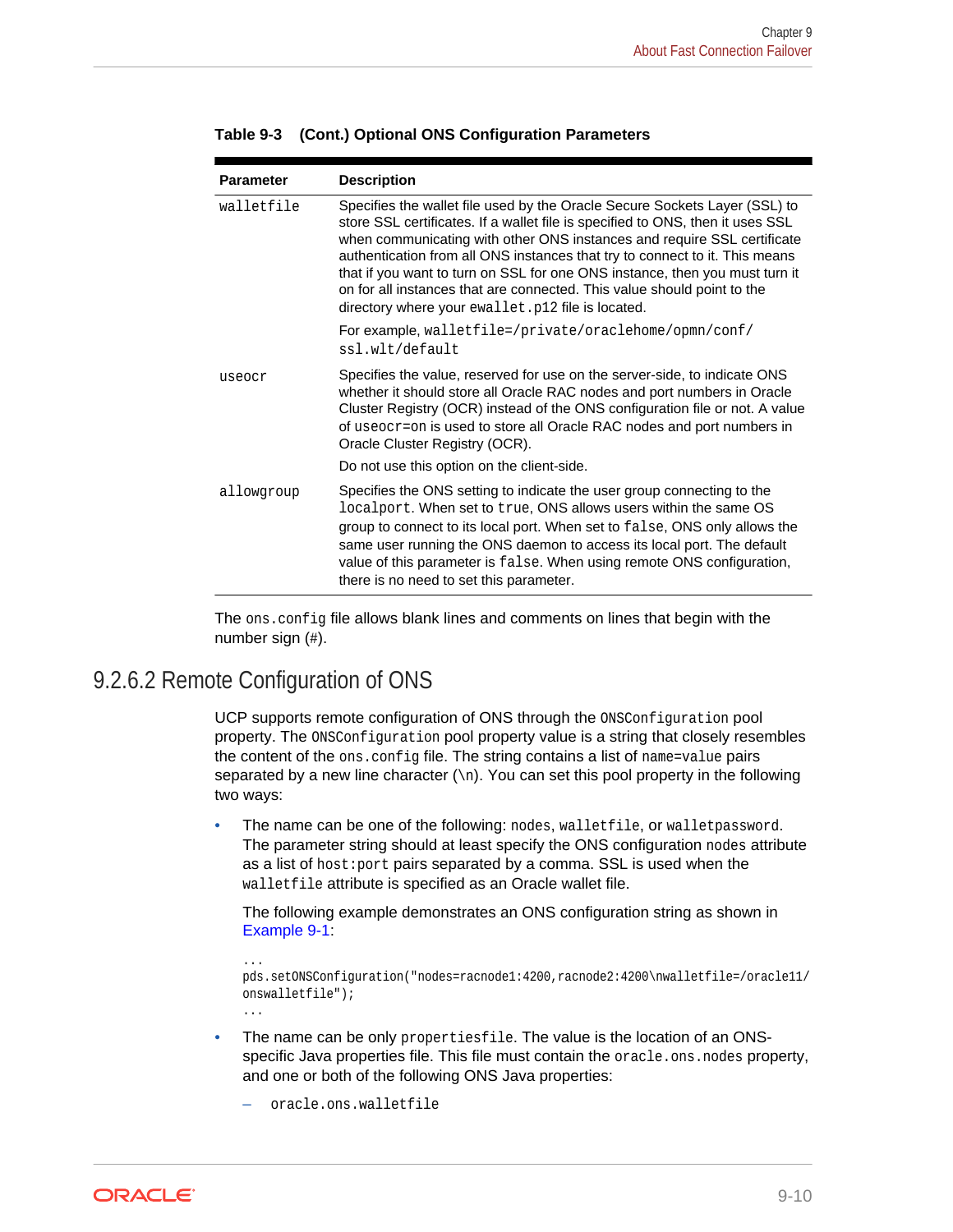<span id="page-76-0"></span>– oracle.ons.walletpassword

The following example illustrates such an ONSConfiguration string:

pds.setONSConfiguration("propertiesfile=/usr/ons/ons.properties");

The following is an example of the content of the Java properties ons.properties file:

oracle.ons.nodes=racnode1:4200,racnode2:4200 oracle.ons.walletfile=/oracle11/onswalletfile

#### **Note:**

The parameters in the configuration string must match those for the Oracle RAC Database. In addition, if you are using Oracle Application Server, then you must configure ONS using procedures that are applicable to the server.

For standalone Java applications, you must configure ONS using the setONSConfiguration method. However, if your application meets the following requirements, then you no longer need to call the setONSConfiguration method for enabling FCF:

- Your application is using Oracle Database 12*c* Release 1 (12.1) UCP and Oracle RAC Database 12*c* Release 1 (12.1)
- Your application does not require ONS wallet or keystore

### 9.2.6.3 Configuration of Client-Side ONS Daemon

Client-side ONS daemon configuration is typical of applications that run on a middletier server such as the Oracle Application Server. Clients in this scenario directly configure ONS by updating the ons.config file. The location of the file may be different depending on the platform. [Example 9-2](#page-78-0) demonstrates an ons.config file for [Example 9-1](#page-71-0):

#### **Note:**

For client-side ONS daemon configuration, if the operating system (OS) user that starts the connection pool and the OS user that starts the client-side daemon are different, then they both *must* belong to the same OS group. Also, the value of the allowgroup parameter must be set to true in the ons.config file.

After configuring ONS, you start the ONS daemon with the onsctl command. You *must* make sure that an ONS daemon is running at all times.

#### **Using the onsctl Command**

After configuring, use *ORACLE HOME*/opmn/bin/onsctl to start, stop, reconfigure, and monitor the ONS daemon. [Table 9-4](#page-77-0) is a summary of the commands that onset l supports.

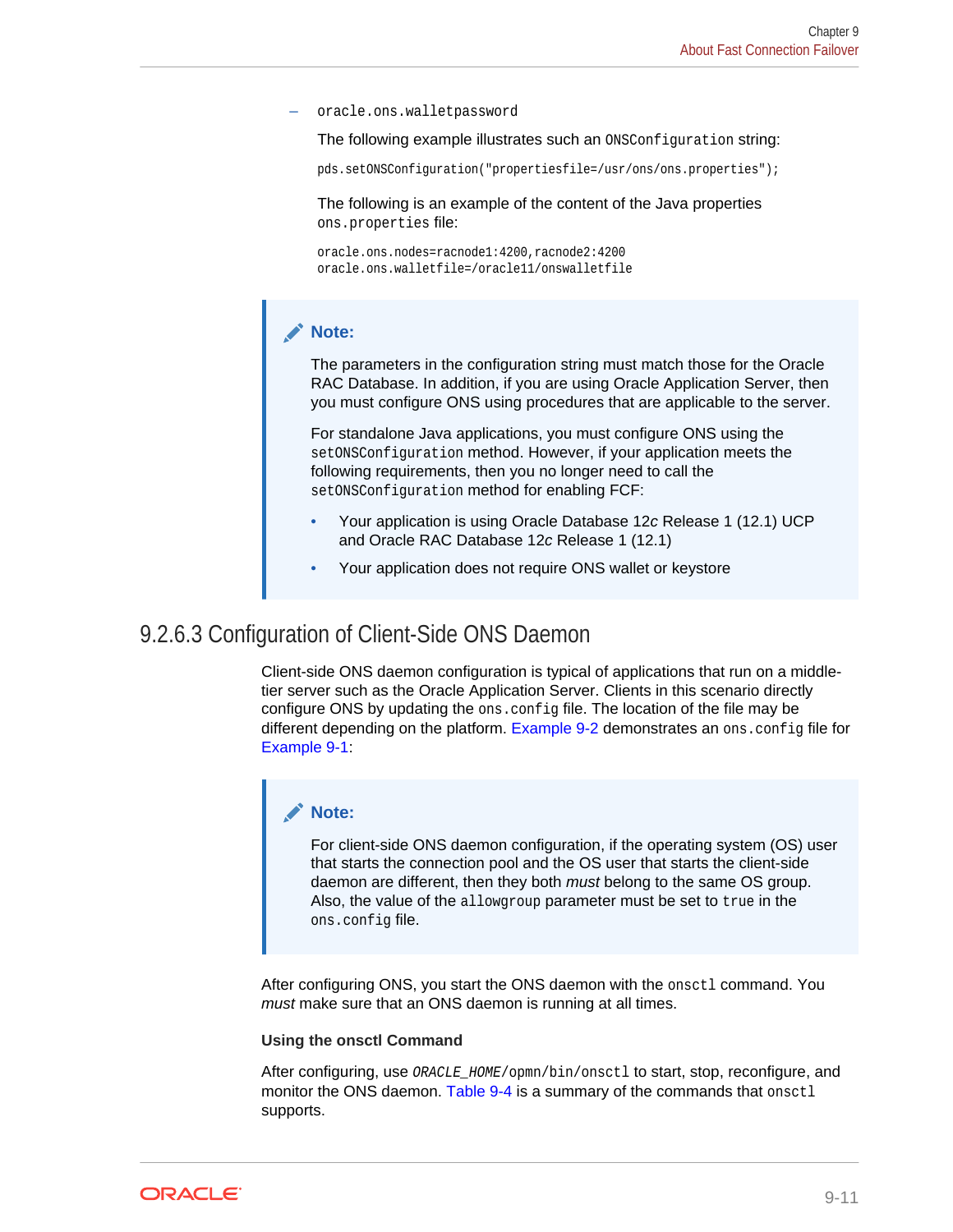| Command  | <b>Effect</b>                                                                         | Output                           |
|----------|---------------------------------------------------------------------------------------|----------------------------------|
| start    | Starts the ONS daemon                                                                 | onsctl: ons started              |
| stop     | Stops the ONS daemon                                                                  | onsctl: shutting down ons daemon |
| ping     | Verifies whether or not the<br>ONS daemon is running                                  | ons is running                   |
| reconfig | Triggers a reload of the ONS<br>configuration without shutting<br>down the ONS daemon |                                  |
| help     | Prints a help summary<br>message for onsctl                                           |                                  |
| detailed | Prints a detailed help message<br>for onsctl                                          |                                  |

#### <span id="page-77-0"></span>**Table 9-4 onsctl Commands**

#### See Also:

*Oracle Real Application Clusters Administration and Deployment Guide*

#### **Note:**

• The Java Virtual Machine (JVM), in which your JDBC instance is running, must have the oracle.ons.oraclehome system property set to the location of ORACLE\_HOME before starting the application. For example:

java -Doracle.ons.oraclehome=\$ORACLE\_HOME ...

• Oracle recommends remote configuration of ONS for UCP.

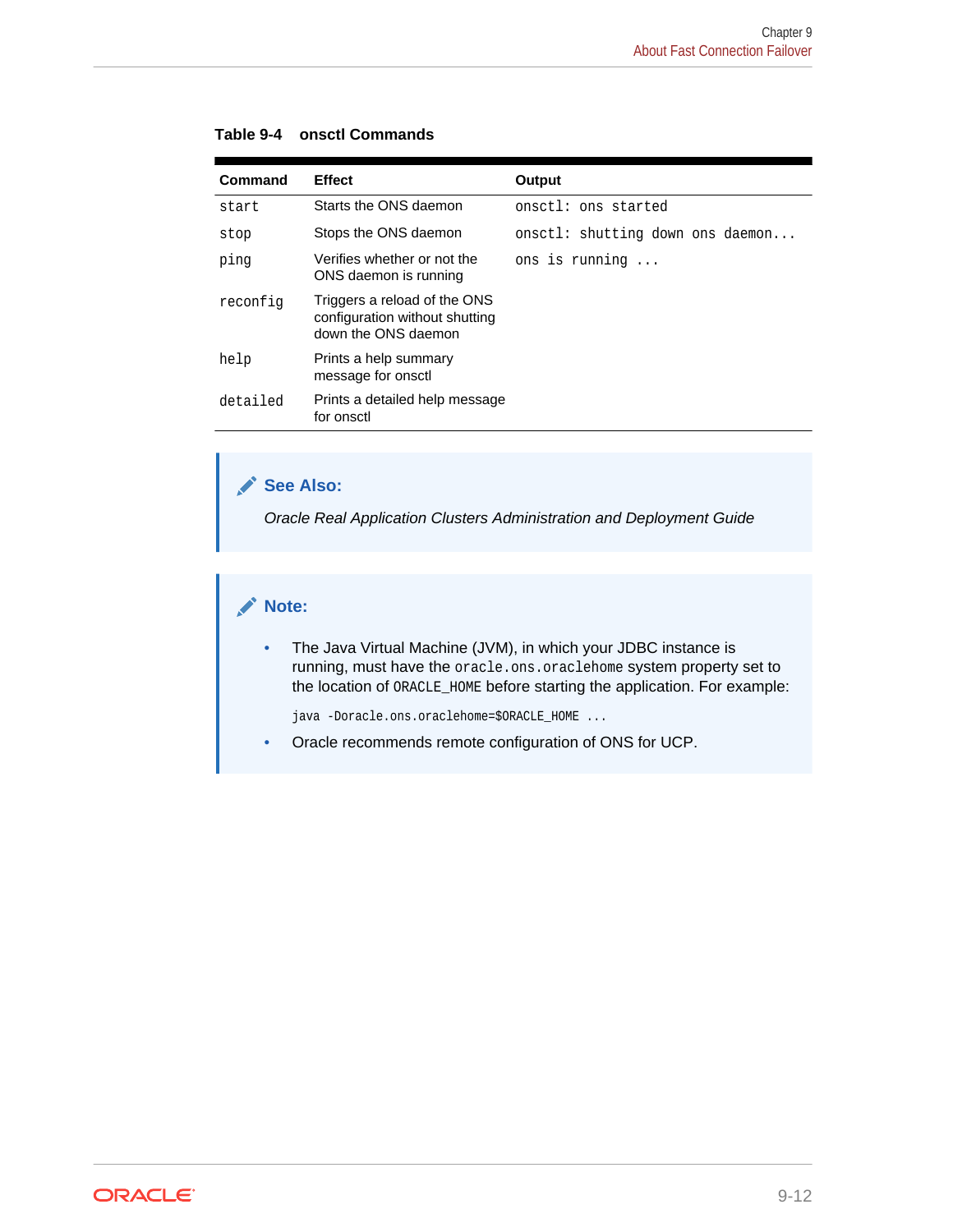#### <span id="page-78-0"></span>**Note:**

In Oracle RAC 12.1.0.2.0, by default, server installation requires the value of the walletfile ONS parameter to be set, and enforces the use of SSL for all ONS connections.

If you have a UCP application that is already using the walletfile parameter in the ONS remote configuration string or local configuration file, then the only requirement is that, for the same topology, the wallet file on the client side must have the same content as the wallet file on the server side. You can make a copy of the server-side file and make it available on the client side.

For UCP applications that are using Oracle RAC features without setting the walletfile parameter, you must perform one of the following:

- Add the walletfile parameter setting to the ONS remote configuration string or local configuration file, as shown in [Example 9-1](#page-71-0). Keep in mind that, for the same topology, the wallet file on the client side must have the same content as the wallet file on the Oracle RAC server side.
- Run the following command to remove the walletfile parameter setting from both client and server ONS configuration string and the local configuration file:

srvctl modify nodeapps -clientdata

For secure communication, the ONS auto-configuration in Oracle RAC 12.1.x no longer works when Oracle RAC 12.1.0.2.0 is first installed or patched. Applications have to use explicit ONS configuration (remote or local) instead, and make one of the changes previously discussed.

#### **Example 9-2 Example of a Sample ons.config File**

```
# This is an example ons.config file
#
# The first three values are required
localport=4100
remoteport=4200
nodes=racnode1.example.com:4200,racnode2.example.com:4200
```
### 9.2.7 Configuring the Connection URL

...

The connection URL of a connection factory must use the service name syntax when using FCF. The service name is used to map the connection pool to the service. In addition, the factory class must be an Oracle factory class. The following example demonstrates configuring the connection URL as shown in [Example 9-1](#page-71-0):

```
pds.setConnectionFactoryClassName("oracle.jdbc.pool.OracleDataSource");
pds.setURL("jdbc:oracle:thin@//host:port/service_name");
...
```
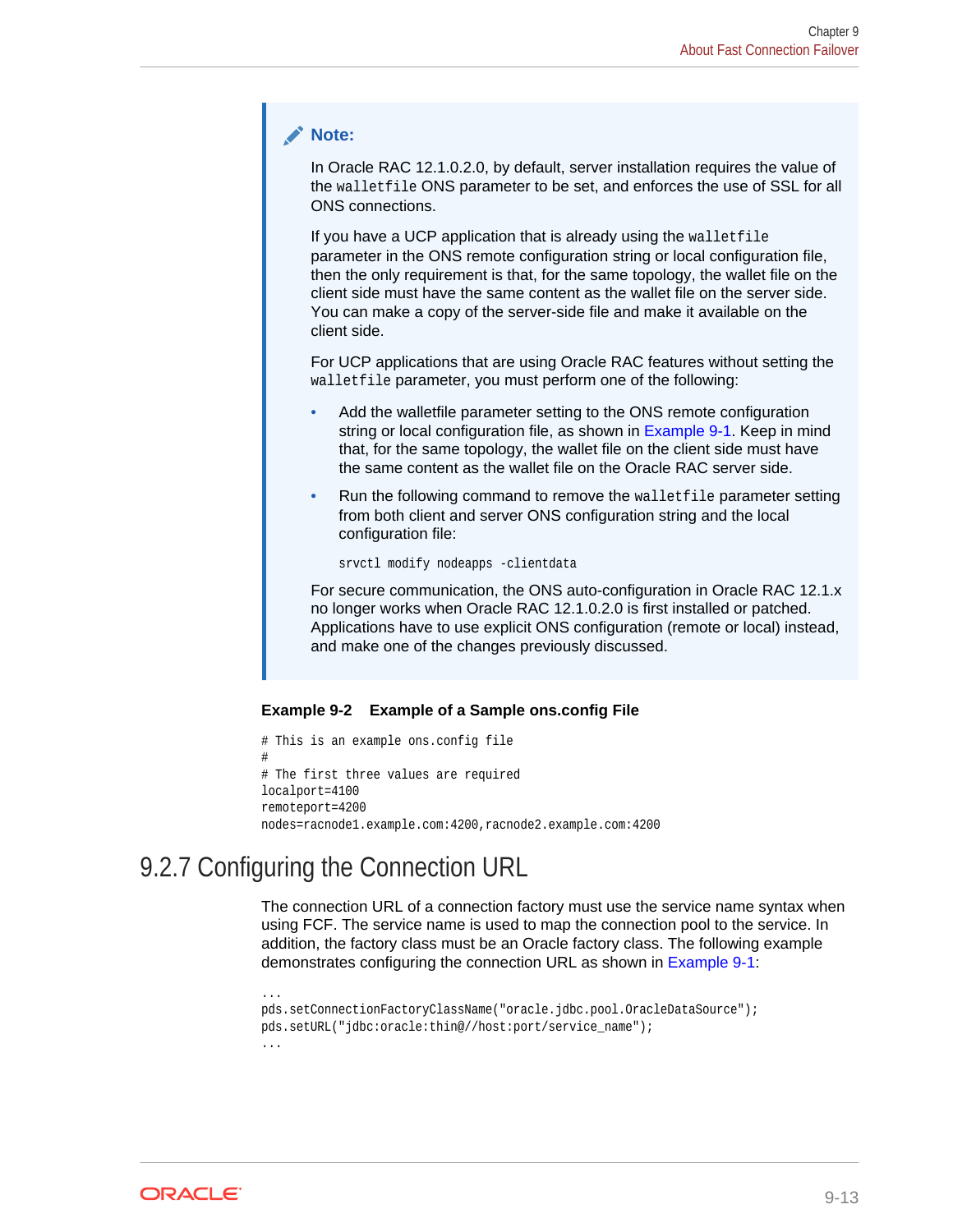<span id="page-79-0"></span>**Note:** An exception is thrown if a service identifier (SID) is specified for the connection URL when FCF is enabled.

The following examples demonstrate valid connection URL syntax when connecting to an Oracle RAC database. Examples for both the Oracle JDBC thin and Oracle OCI driver are included. Notice that the URL can be used to explicitly enable load balancing among Oracle RAC nodes:

#### **Valid Connection URL Usage**

```
pds.setURL("jdbc:oracle:thin@//host:port/service_name"); 
pds.setURL("jdbc:oracle:thin@//cluster-alias:port/service_name"); 
pds.setURL("jdbc:oracle:thin:@(DESCRIPTION= "+
    "(LOAD_BALANCE=on)"+
    "(ADDRESS=(PROTOCOL=TCP)(HOST=host1)(PORT=1521))"+
    "(ADDRESS=(PROTOCOL=TCP)(HOST=host2)(PORT=1521))"+
    "(CONNECT_DATA=(SERVICE_NAME=service_name)))");
pds.setURL("jdbc:oracle:thin:@(DESCRIPTION= "+
    "(ADDRESS=(PROTOCOL=TCP)(HOST=cluster_alias) (PORT=1521)) "+
    "(CONNECT_DATA=(SERVICE_NAME=service_name)))");
pds.setURL("jdbc:oracle:oci:@TNS_ALIAS");
pds.setURL("jdbc:oracle:oci:@(DESCRIPTION= "+
    "(LOAD_BALANCE=on) "+
    "(ADDRESS=(PROTOCOL=TCP)(HOST=host1) (PORT=1521)) "+
    "(ADDRESS=(PROTOCOL=TCP)(HOST=host2)(PORT=1521)) "+
    "(CONNECT_DATA=(SERVICE_NAME=service_name)))"); 
pds.setURL("jdbc:oracle:oci:@(DESCRIPTION= "+
    "(ADDRESS=(PROTOCOL=TCP)(HOST=cluster_alias) (PORT=1521)) "+
    "(CONNECT_DATA=(SERVICE_NAME=service_name)))");
```
# 9.3 About Run-Time Connection Load Balancing

This section contains the following subsections:

- Overview of Run-Time Connection Load Balancing
- [Setting Up Run-Time Connection Load Balancing](#page-80-0)

### 9.3.1 Overview of Run-Time Connection Load Balancing

In an Oracle Real Application Clusters environment, a connection could belong to any instance that provides the relevant service. In the best case, all instances perform equally well and randomly retrieving a connection from the cache is appropriate. However, when one instance performs better than others, random selection of a connection is inefficient. The run-time connection load balancing feature enables routing of work requests to an instance that offers the best performance, minimizing the need to relocate work.

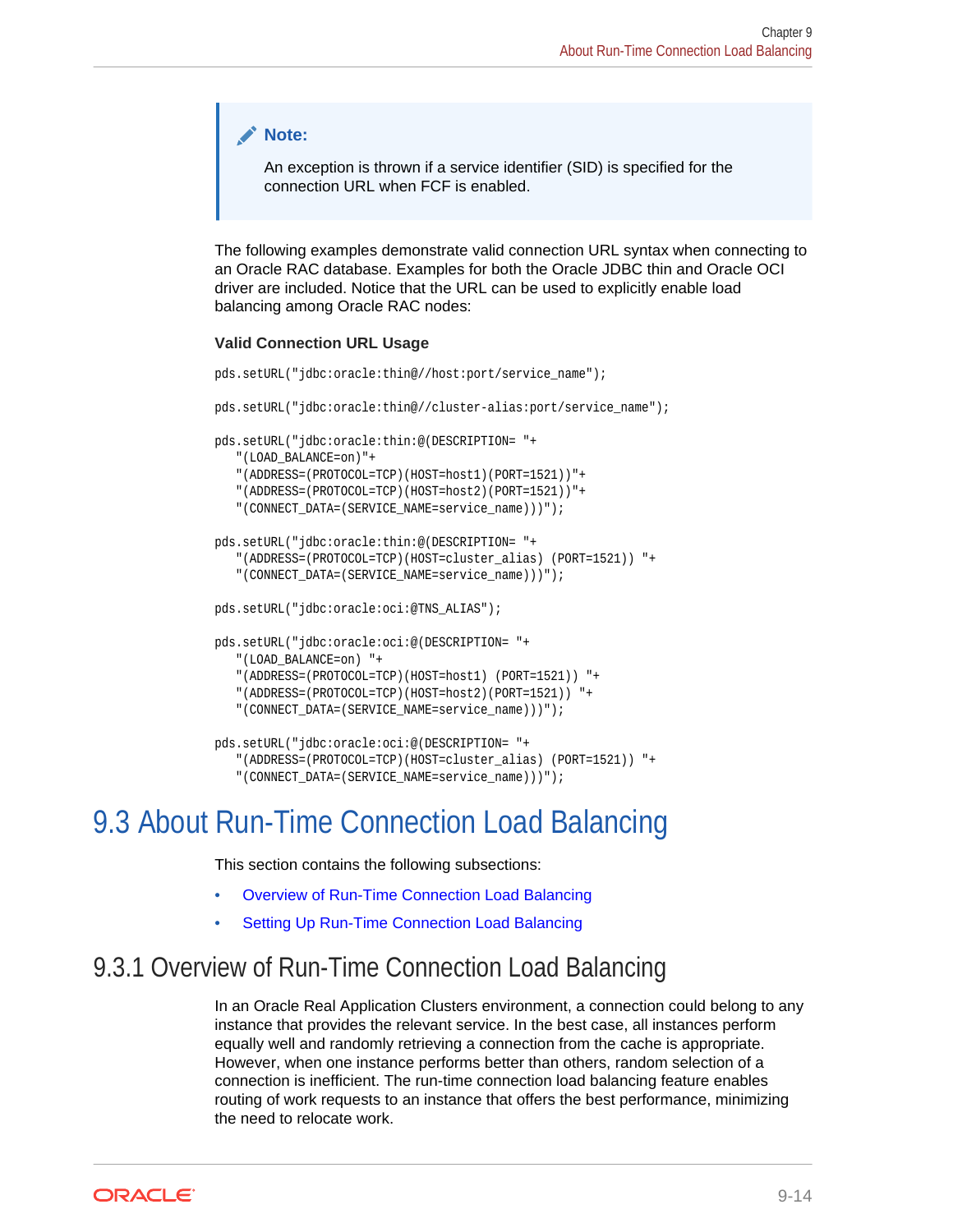<span id="page-80-0"></span>UCP JDBC connection pools leverage the load balancing functionality provided by an Oracle RAC database. Run-time connection load balancing requires the use of an Oracle JDBC driver and an Oracle RAC database.

#### **See Also:**

*Oracle Real Application Clusters Administration and Deployment Guide*

Run-time connection load balancing is useful when:

- Traditional balancing of workload is not optimal
- Requests must be routed to make optimal use of resources in a clustered database
- Capacity within the cluster differs and is expected to change over time
- The need to avoid sending work to slow, hung, and dead nodes is required

UCP uses the Oracle RAC Load Balancing Advisory. The advisory is used to balance work across Oracle RAC instances and is used to determine which instances offer the best performance. Applications transparently receive connections from instances that offer the best performance. Connection requests are quickly diverted from instances that have slowed, are not responding, or that have failed.

Run-time connection load balancing provides the following benefits:

- Manages pooled connections for high performance and scalability
- Receives continuous recommendations on the percentage of work to route to database instances
- Adjusts distribution of work based on different back-end node capacities such as CPU capacity or response time
- Reacts quickly to changes in cluster reconfiguration, application workload, overworked nodes, or hangs
- Receives metrics from the Oracle RAC Load Balance Advisory. Connections to well performing instances are used most often. New and unused connections to under-performing instances will gravitate away over time. When distribution metrics are not received, connection are selected using a random choice.

## 9.3.2 Setting Up Run-Time Connection Load Balancing

Run-time connection load balancing requires that FCF is enabled and configured properly.

In addition, you must configure the Oracle RAC Load Balancing Advisory with servicelevel goals for each service for which load balancing is enabled:

- The service goal must be set to one of the following:
	- DBMS\_SERVICE.SERVICE\_TIME
	- DBMS SERVICE. THROUGHPUT

The service goal can be set using the goal parameter, and the connection balancing goal can be set using the clb\_goal parameter.

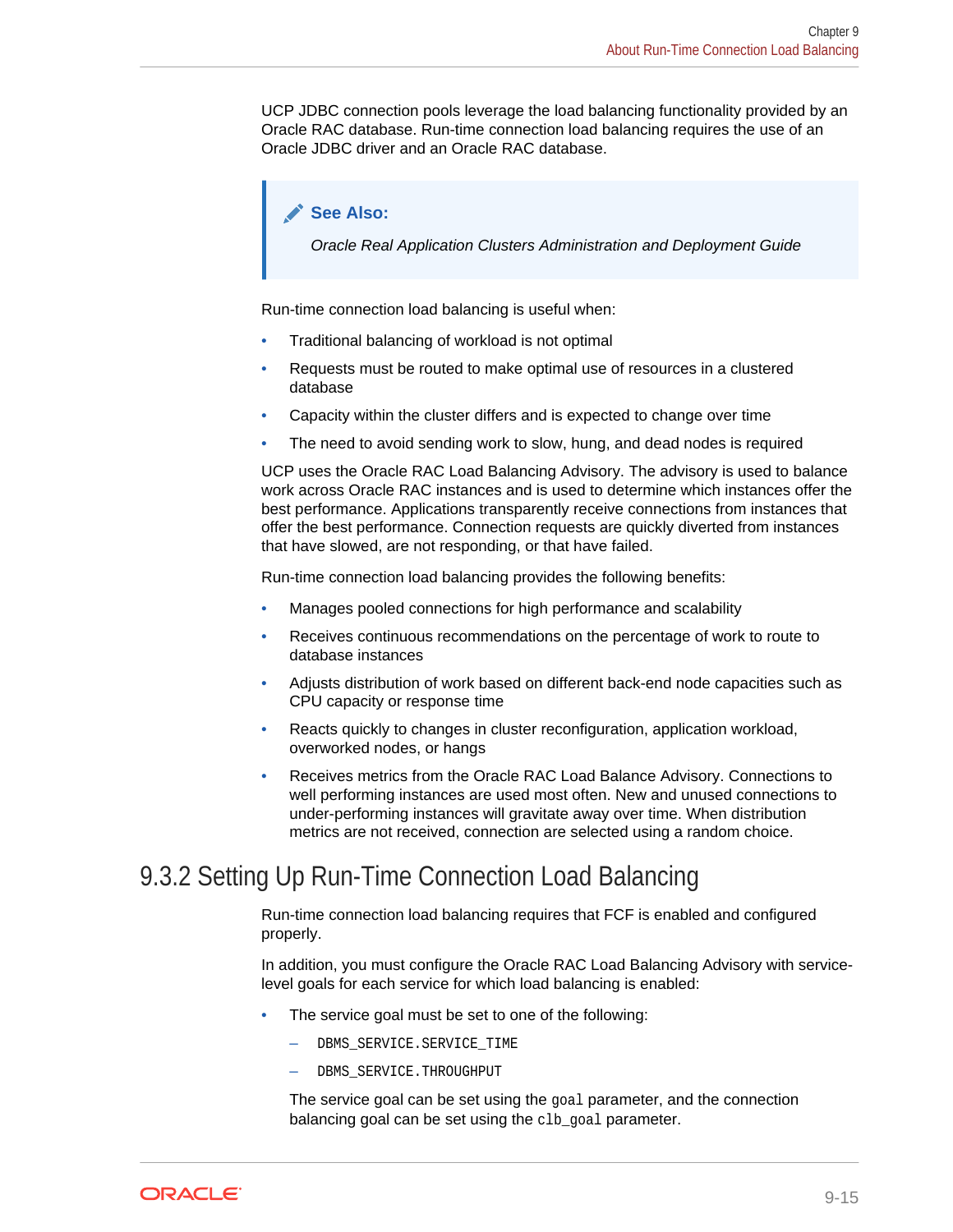The connection balancing goal must be set to SHORT. For example,

```
EXECUTE DBMS SERVICE.MODIFY_SERVICE (service_name => 'sjob' -, goal =>
    DBMS_SERVICE.GOAL_THROUGHPUT -, clb_goal => DBMS_SERVICE.CLB_GOAL_SHORT);
```
Or

```
EXECUTE DBMS_SERVICE.MODIFY_SERVICE (service_name => 'sjob' -, goal => 
    DBMS_SERVICE.GOAL_SERVICE_TIME -, clb_goal => DBMS_SERVICE.CLB_GOAL_SHORT);
```
The connection balancing goal can also be set by calling the DBMS\_SERVICE.create\_service procedure.

#### **Note:**

You can set the connection balancing goal to LONG. However, this is mostly useful for closed workloads, that is, when the rate of completing work is equal to the rate of starting new work.

#### **Related Topics**

**[About Fast Connection Failover](#page-67-0)** 

**See Also:**

*Oracle Real Application Clusters Administration and Deployment Guide*

# 9.4 About Connection Affinity

This section contains the following subsections:

- **Overview of Connection Affinity**
- **[Setting Up Connection Affinity](#page-83-0)**

## 9.4.1 Overview of Connection Affinity

UCP JDBC connection pools leverage affinity functionality provided by an Oracle RAC database. Connection affinity requires the use of an Oracle JDBC driver and an Oracle RAC database version 11.1.0.6 or higher.

Connection affinity is a performance feature that enables a connection pool to select connections that are directed at a specific Oracle RAC instance. The pool uses runtime connection load balancing (if configured) to select an Oracle RAC instance to create the first connection and then subsequent connections are created with an affinity to the same instance.

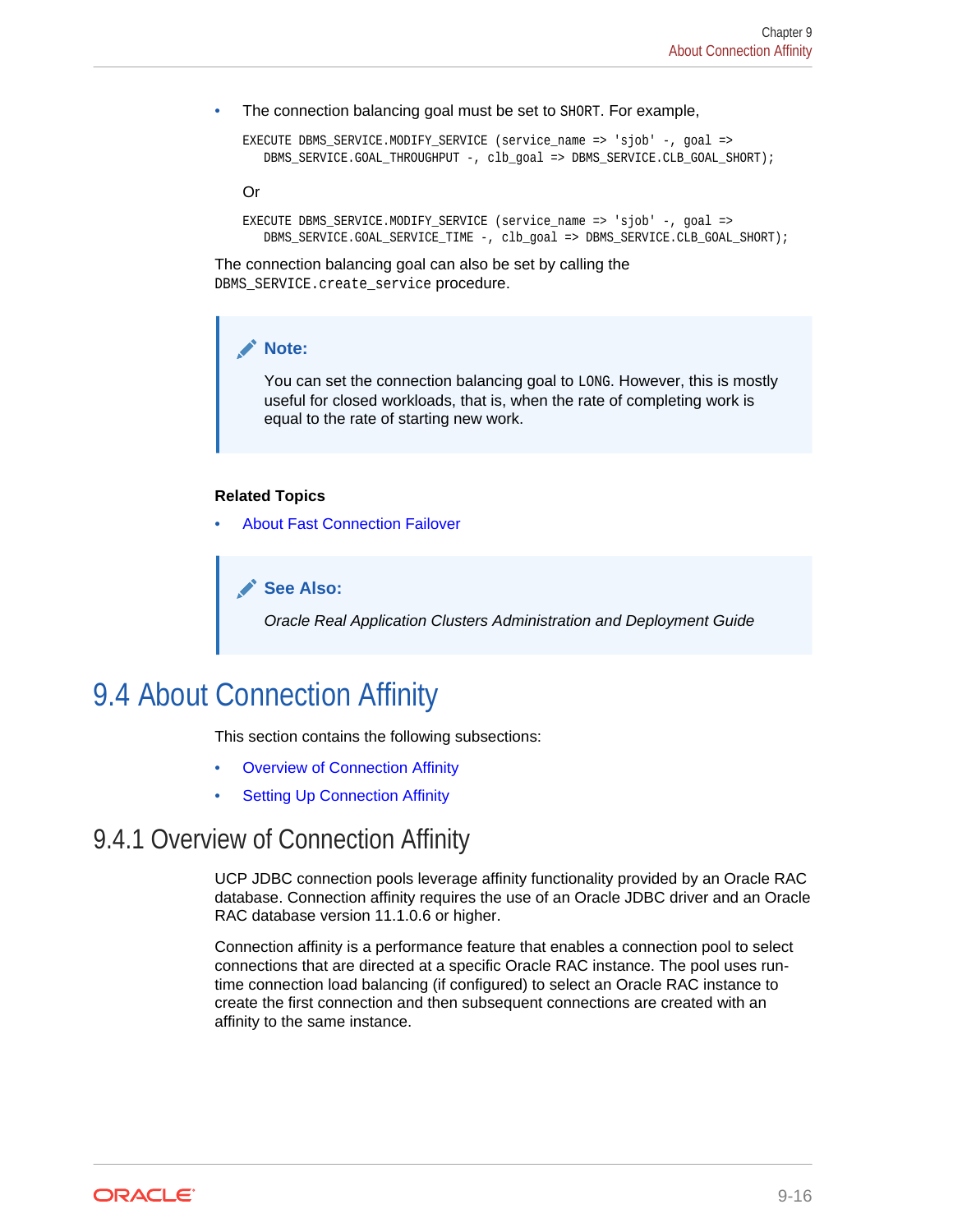**See Also:**

- ["Strict Affinity Mode"](#page-86-0)
- *Oracle Real Application Clusters Administration and Deployment Guide* for more information about setting up an Oracle RAC database.

UCP JDBC connection pools support the following three types of connection affinity:

- Transaction-Based Affinity
- **Web Session Affinity**
- Oracle RAC Data Affinity

### 9.4.1.1 Transaction-Based Affinity

Transaction-based affinity is an affinity to an Oracle RAC instance that can be released by either the client application or a failure event. Applications typically use this type of affinity when long-lived affinity to an Oracle RAC instance is desired or when the cost (in terms of performance) of being redirected to a new Oracle RAC instance is high. Distributed transactions are a good example of transaction-based affinity. XA connections that are enlisted in a distributed transaction keep an affinity to the Oracle RAC instance for the duration of the transaction. In this case, an application would incur a significant performance cost if a connection is redirect to a different Oracle RAC instance during the distributed transaction.

### 9.4.1.2 Web Session Affinity

Web session affinity is an affinity to an Oracle RAC instance that can be released by either the instance, a client application, or a failure event. The Oracle RAC instance uses a hint to communicate to a connection pool whether affinity has been enabled or disabled on the instance. An Oracle RAC instance may disable affinity based on many factors, such as performance or load. If an Oracle RAC instance can no longer support affinity, the connections in the pool are refreshed to use a new instance and affinity is established once again.

Applications typically use this type of affinity when short-lived affinity to an Oracle RAC instance is expected or if the cost (in terms of performance) of being redirected to a new Oracle RAC instance is minimal. For example, a mail client session might use Web session affinity to an Oracle RAC instance to increase performance and is relatively unaffected if a connection is redirected to a different instance.

### 9.4.1.3 Oracle RAC Data Affinity

Starting from Oracle Database Release 18c, UCP supports Oracle RAC Data Affinity. When you enable Data Affinity on the Oracle RAC database, data on the affinitized tables are partitioned in such a way that a particular partition or subset of rows for a table is affinitized to a particular Oracle RAC database instance. The affinity leads to higher performance and scalability for the applications due to improved cache locality and reduced internode synchronization and block pings among the RAC instances.

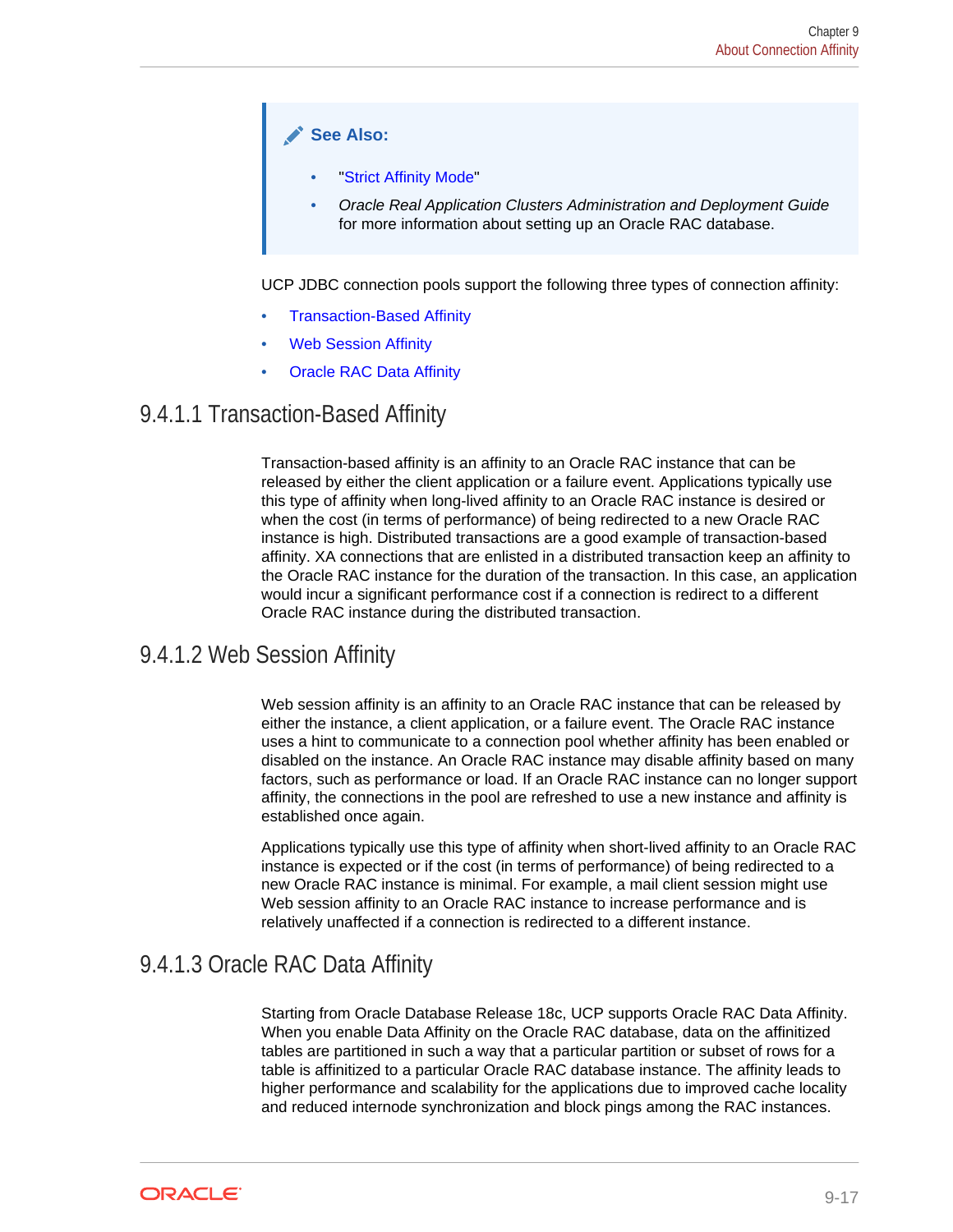<span id="page-83-0"></span>**See Also:** [https://docs.oracle.com/middleware/1212/coherence/COHDG/](https://docs.oracle.com/middleware/1212/coherence/COHDG/api_dataaffinity.htm#COHDG5577) [api\\_dataaffinity.htm#COHDG5577](https://docs.oracle.com/middleware/1212/coherence/COHDG/api_dataaffinity.htm#COHDG5577)

To use the Oracle RAC Data Affinity feature, the clients accessing the database through UCP must provide the data affinity key in their connection requests. UCP has the following capabilities when pooling connections for an affinity enabled RAC database:

- **1.** UCP learns the topology that contains the data affinity of the data partitions across Oracle RAC instances at pool startup.
- **2.** UCP connection requests that need to leverage the Oracle RAC Data Affinity feature provides the data affinity key using the sharding key builder and use the connection builder as follows:

```
 PoolDataSource pds = new PoolDataSourceImpl();
 // configure the datasource with the database connection properties.
 OracleShardingKey dataAffinityKey = pds.createShardingKeyBuilder()
         .subkey(1000, OracleType.NUMBER)
        .build();
 Connection connection = pds.createConnectionBuilder()
         .shardingKey(dataAffinityKey)
        .build();
```
#### **Note:**

You can still make connection requests to Oracle RAC Data Affinityenabled without providing the data affinity key. However, in this case, you will not see the benefits of Oracle RAC Data Affinity feature.

- **3.** UCP determines the affinitized instance for the shard key provided in the request and checks if a connection for that instance exists in the pool. If the connection exists, then it is used to serve the request. If a matching connection does not exist in the pool, then a fallback to Run-Time Load Balancing chooses a connection for the request and serves it. If a new connection needs to be created to serve the request, then the request is routed to the affinitized instance corresponding to the provided shard (data affinity) key.
- **4.** UCP keeps its topology of the data partitions in sync with the server side when there are HA events or when there is a change in the affinity of data partitions on Oracle RAC.

### 9.4.2 Setting Up Connection Affinity

Perform the following steps to set up connection affinity:

Enable FCF.

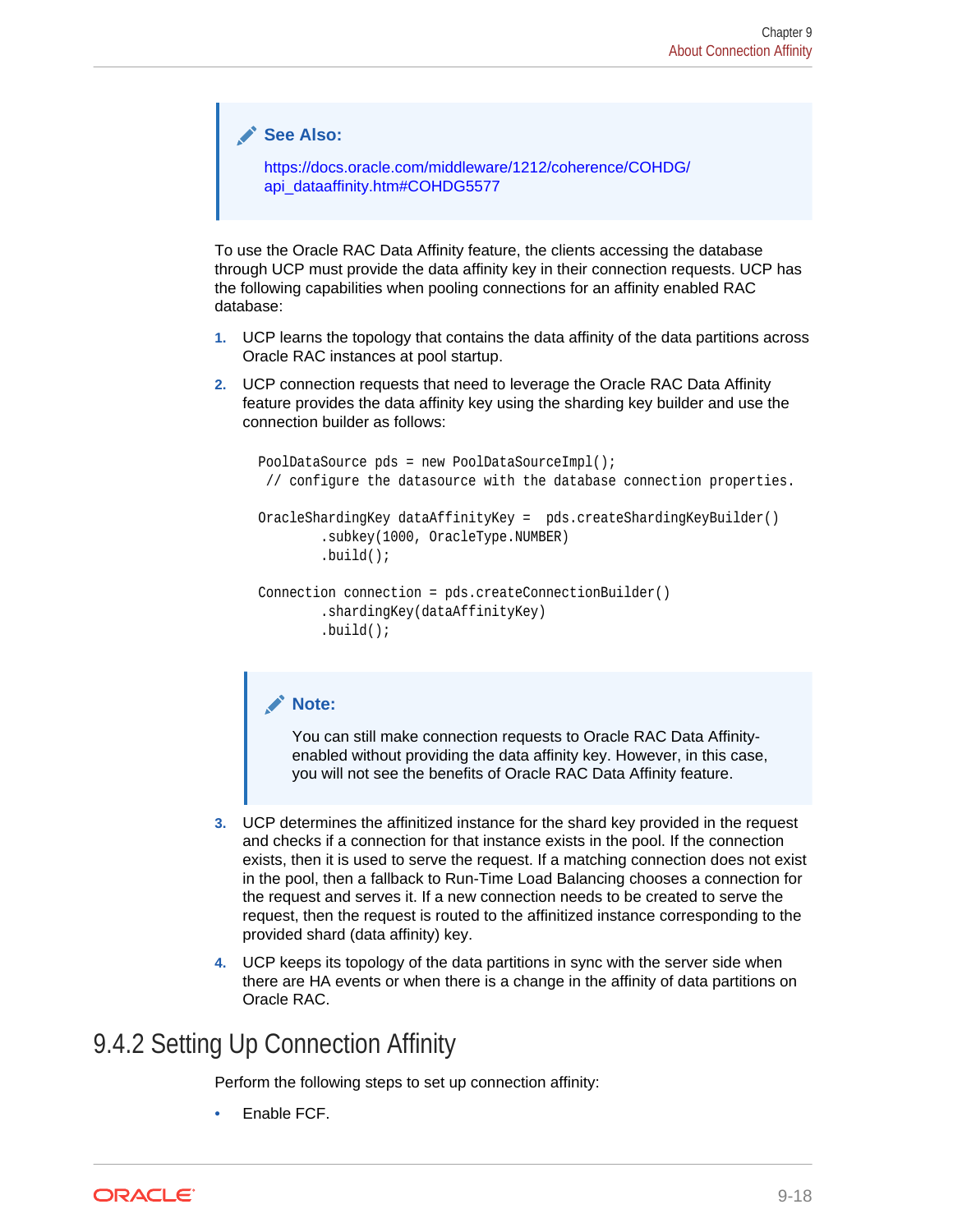**See Also:**

["About Fast Connection Failover](#page-67-0)"

• Enable run-time connection load balancing.

```
See Also:
```
["About Run-Time Connection Load Balancing](#page-79-0)"

- Create a connection affinity callback.
- Register the callback.

#### **Note:**

Transaction-based affinity is strictly scoped between the application/middletier and UCP. Therefore, transaction-based affinity requires only the setFastConnectionFailoverEnabled property be set to true and does not require complete FCF configuration.

In addition, transaction-based affinity does not technically require run-time connection load balancing. However, it can help with performance and is usually enabled regardless. If run-time connection load balancing is not enabled, the connection pool randomly picks connections.

This section contains the following subsections:

- Creating a Connection Affinity Callback
- [Registering a Connection Affinity Callback](#page-85-0)
- [Removing a Connection Affinity Callback](#page-85-0)

### 9.4.2.1 Creating a Connection Affinity Callback

Connection affinity requires the use of a callback. The callback is an implementation of the ConnectionAffinityCallback interface which is located in the oracle.ucp package. The callback is used by the connection pool to establish and retrieve a connection affinity context and is also used to set the affinity policy type (transactionbased or Web session).

The following example demonstrates setting an affinity policy in a callback implementation. The example also demonstrates manually setting an affinity context. typically, the connection pool sets the affinity context inside an application. However, the ability to manually set an affinity context is provided for applications that want to customize affinity behavior and control the affinity context directly.

```
public class AffinityCallbackSample
    implements ConnectionAffinityCallback {
    Object appAffinityContext = null;
```

```
ORACLE
```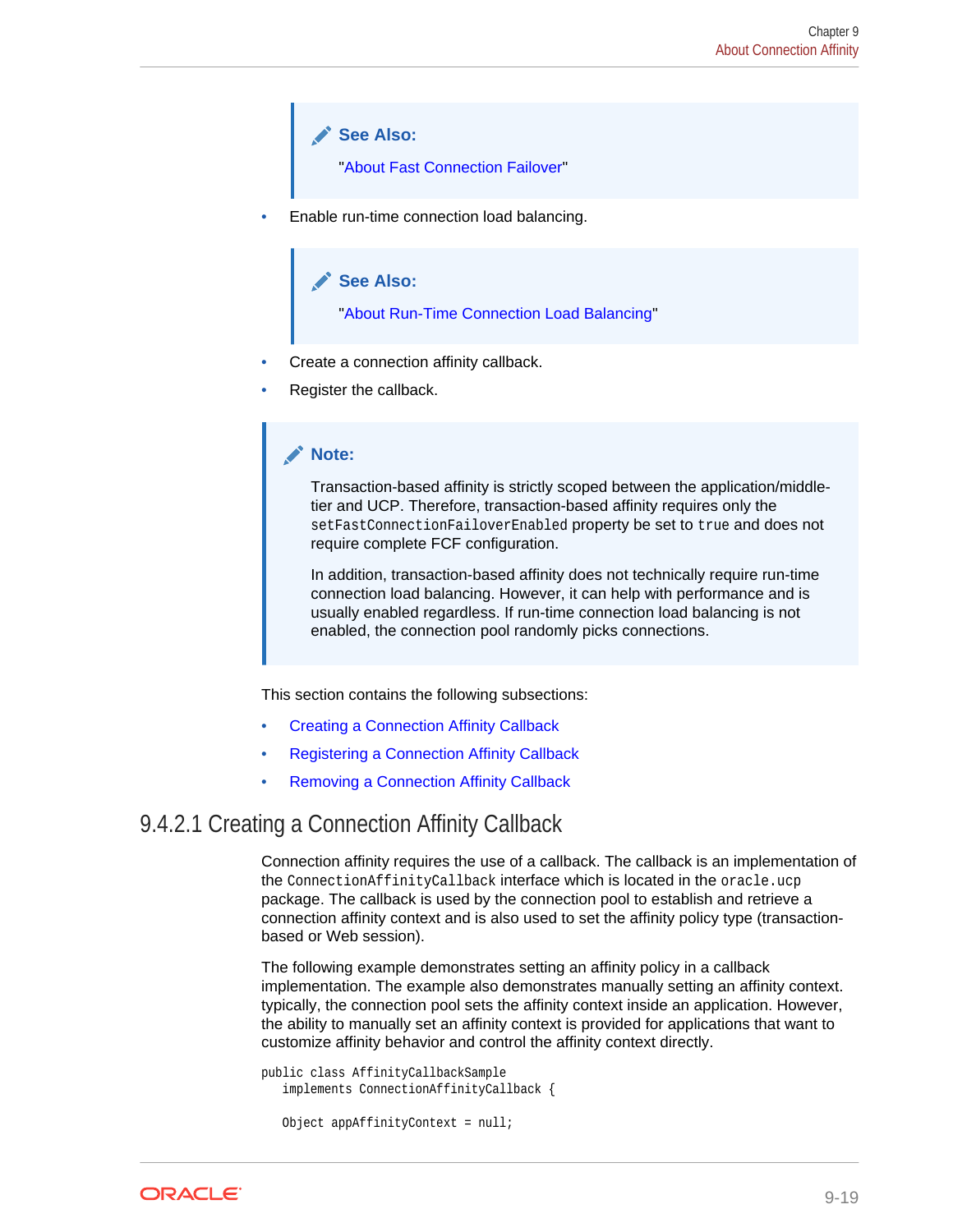```
 ConnectionAffinityCallback.AffinityPolicy affinityPolicy =
    ConnectionAffinityCallback.AffinityPolicy.TRANSACTION_BASED_AFFINITY;
    //For Web session affinity, use WEBSESSION_BASED_AFFINITY;
    public void setAffinityPolicy(AffinityPolicy policy)
\mathcal{A} affinityPolicy = policy;
\rightarrow public AffinityPolicy getAffinityPolicy()
\mathcal{A} return affinityPolicy;
\rightarrow public boolean setConnectionAffinityContext(Object affCxt)
\mathcal{A} synchronized (lockObj)
      \left\{ \right. appAffinityContext = affCxt;
       }
       return true;
\rightarrow public Object getConnectionAffinityContext()
   {
       synchronized (lockObj)
\mathcal{A} return appAffinityContext;
 }
\rightarrow}
```
### 9.4.2.2 Registering a Connection Affinity Callback

A connection affinity callback is registered on a connection pool using the registerConnectionAffinityCallback method. The callback is registered when creating the connection pool. Only one callback can be registered per connection pool.

The following example demonstrates registering a connection affinity callback implementation:

```
ConnectionAffinityCallback callback = new MyCallback();
PoolDataSource pds = PoolDataSourceFactory.getPoolDataSource();
pds.setConnectionPoolName("AffinitySamplePool");
pds.registerConnectionAffinityCallback(callback);
...
```
### 9.4.2.3 Removing a Connection Affinity Callback

A connection affinity callback is removed from a connection pool using the removeConnectionAffinityCallback method. For example:

```
PoolDataSource pds = PoolDataSourceFactory.getPoolDataSource();
pds.setConnectionPoolName("AffinitySamplePool");
pds.removeConnectionAffinityCallback();
...
```
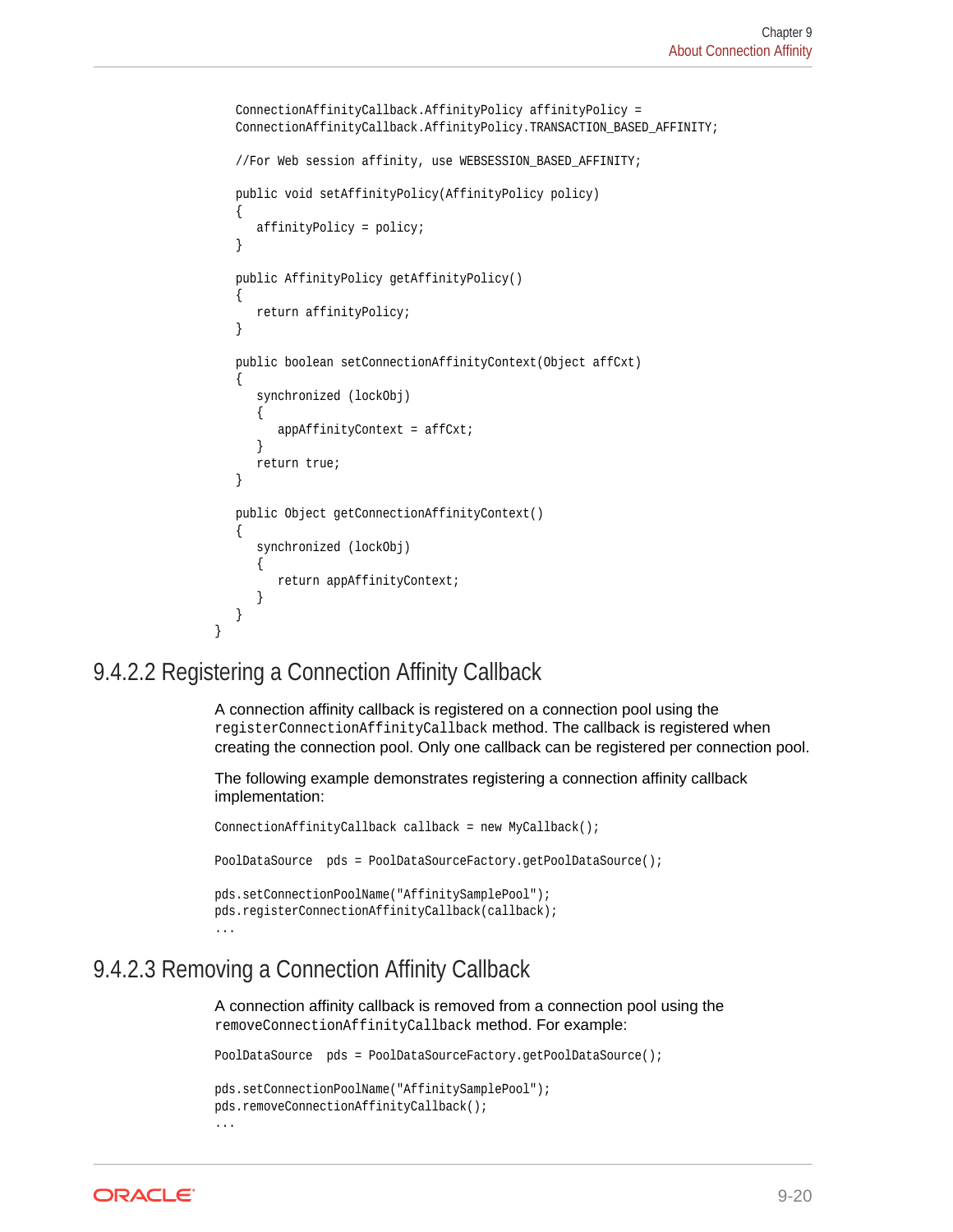### <span id="page-86-0"></span>9.4.2.4 Strict Affinity Mode

By default, affinity is only a hint. A connection pool selects a new Oracle RAC instance for connections if it does not find a connection on a desired instance. You can change this behavior by switching the strict affinity mode on. The strict affinity mode throws a UCP exception if a connection on a desired instance is not found.

Use the following pool properties to switch on the strict affinity mode:

The useStrictWebSessionAffinity property

Set the useStrictWebSessionAffinity property to true or false for switching the strict Web session affinity mode on or off respectively.

The useStrictXAAffinity property

Set the useStrictXAAffinity property to true or false for switching the strict transaction-based affinity mode on or off respectively.

These properties can be handled through the UniversalConnectionPoolMBean.

#### **Related Topics**

• [UniversalConnectionPoolMBean](#page-56-0)

# 9.5 Global Data Services

This section describes the new Global Data Services (GDS) feature that can be used with Universal Connection Pool:

- Overview of Global Data Services
- [Configuring an Application for Using GDS](#page-87-0)

### 9.5.1 Overview of Global Data Services

Global Data Services (GDS) is a new feature introduced in Oracle Database 12*c* Release 1 (12.1). Through this feature, Fast Connection Failover, Run-time Connection Load-Balancing, and Connection Affinity features that were available only in Oracle RAC, are now extended to a set of replicated databases that offer common services.

The set of databases may include Oracle RAC and single-instance Oracle databases interconnected through Data Guard, GoldenGate, or any other replication technology. A database service that can be provided by multiple databases is called a global service, so that it can be distinguished from the traditional service that can be provided only by a single database. This combination enables services to be deployed anywhere within this globally distributed configuration, supporting load balancing, high availability, database affinity, and so on.

#### **See Also:**

*Oracle Database Global Data Services Concepts and Administration Guide*

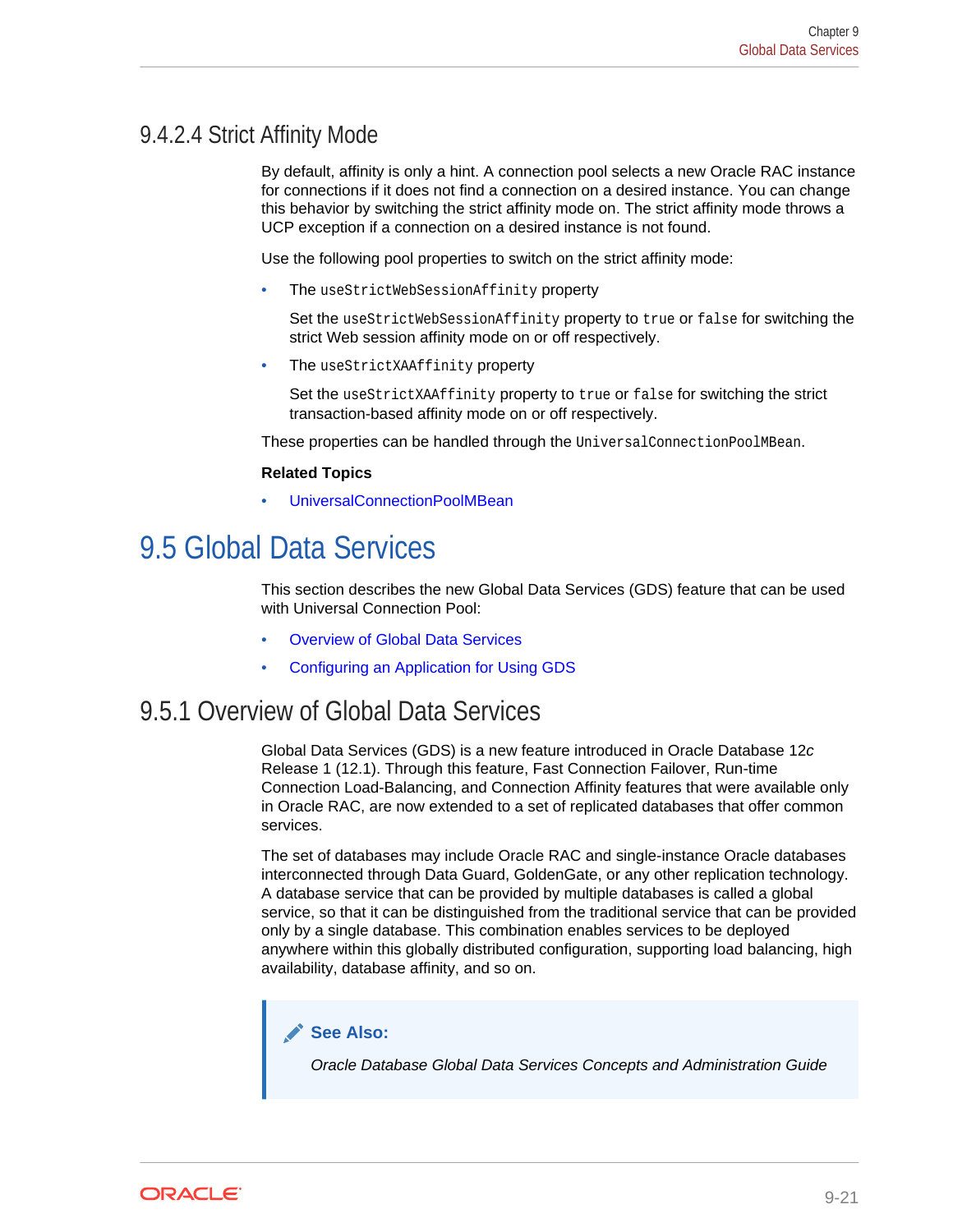### <span id="page-87-0"></span>9.5.2 Configuring an Application for Using GDS

UCP connects to Global Data Services in the same way that it connects to local services on an Oracle RAC. The service name in the connection string should be the name of the global service. The endpoint should be the endpoint of a GDS listener instead of the endpoint for the local, remote, or SCAN listener of a database.

A client must specify its region in the REGION parameter of the connection string. This is a new requirement for GDS. The region name is required because, in case of GDS, Run-time Load Balancing advisory is customized for particular regions. Following is an example of a typical connection string:

```
(DESCRIPTION=
  (ADDRESS=(GDS_protocol_address_information))
  (CONNECT_DATA=
   (SERVICE_NAME=global_service_name)
   (REGION=region_name)))
```
Like with local services, UCP can specify multiple GDS listeners in the same connection string for listener failover, load balancing, or both.

#### **Note:**

SCAN is not supported for GDS listeners, therefore endpoint for each listener must be specified.

```
(DESCRIPTION=
  (ADDRESS_LIST=
    (LOAD_BALANCE=ON)
    (FAILOVER=ON)
    (ADDRESS=(GDS_protocol_address_information))
    (ADDRESS=(GDS_protocol_address_information)))
  (CONNECT_DATA=
    (SERVICE_NAME=global_service_name)
    (REGION=region_name)))
```
The REGION parameter is optional if only global service managers from the local region are specified in the client connection string. This is the case when there is only one region in the GDS configuration, or can be the case when there are multiple regions. But, it is not feasible to change the connection string of the an existing client designed to work with a single database. If the REGION parameter is not specified, then the client's region is assumed to be the region of the global service manager used to connect to the global service.

#### **Note:**

Unless the REGION parameter is specified in the connection string, you can use a pre-12c thin JDBC client only with a GDS configuration that has a single region.

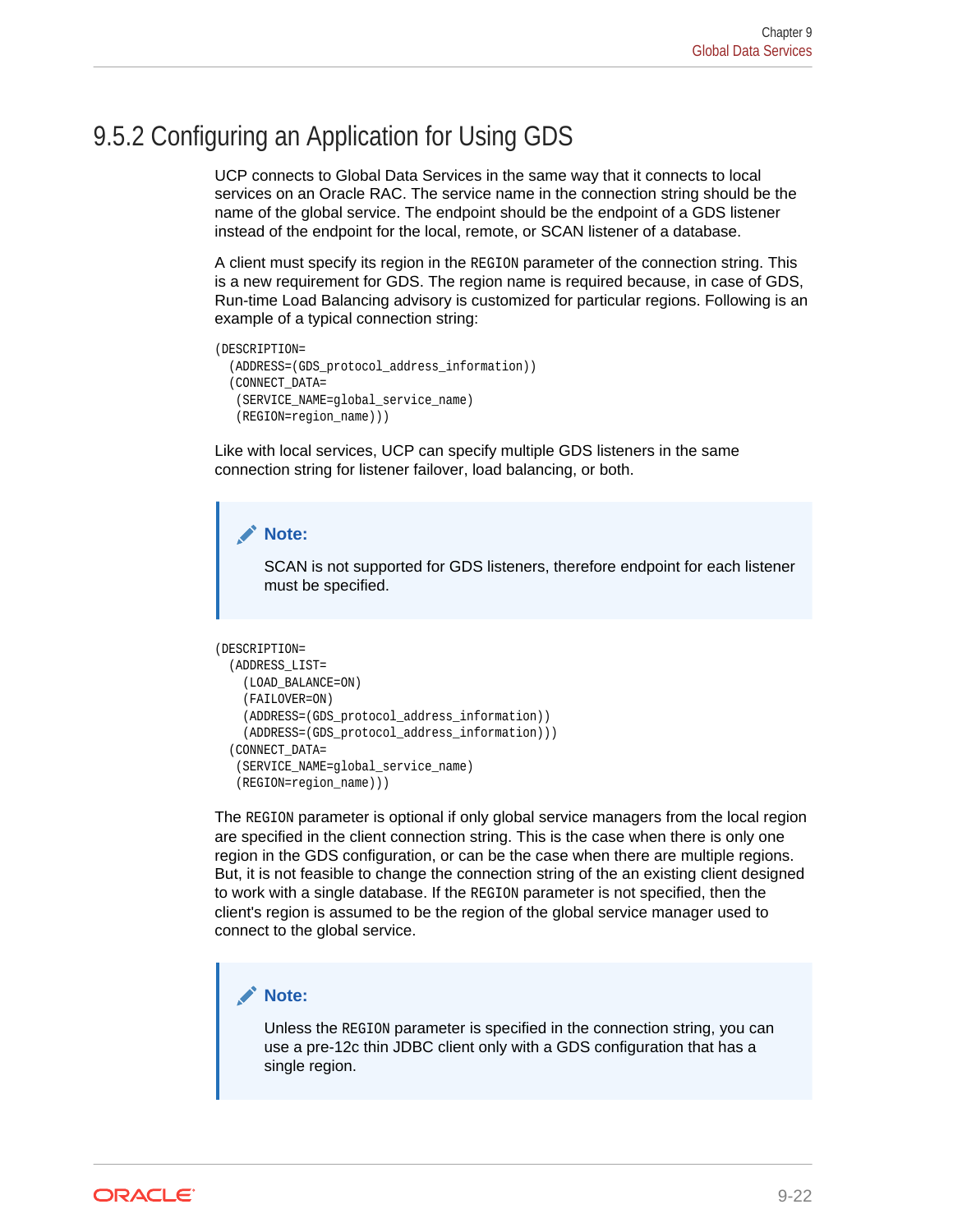All GDS listeners in the preceding example belong to the same region where UCP is running, that is the local region. To provide high availability, when all GDSs in the local region are unavailable, you can specify the GDS listeners for the buddy region in additional ADDRESS\_LIST descriptors.

```
(DESCRIPTION=
   (FAILOVER=on)
   (ADDRESS_LIST=
    (LOAD_BALANCE=ON)
     (ADDRESS=(global_protocol_address_information))
     (ADDRESS=(global_protocol_address_information)))
   (ADDRESS_LIST=
     (LOAD_BALANCE=ON)
     (ADDRESS=(global_protocol_address_information))
     (ADDRESS=(global_protocol_address_information)))
   (CONNECT_DATA=
    (SERVICE_NAME=global_service_name)
    (REGION=region_name)))
```
You do not need manual ONS configuration because UCP automatically retrieves the ONS connection information that is optimally customized for the UCP region from GDS.

#### **Note:**

- To enable automatic ONS configuration for GDS, you must enable Fast Connection Failover (FCF) on UCP.
- Automatic ONS configuration works only with Oracle GDS and Oracle RAC. It does not work with single-instance Oracle Databases.

Automatic ONS configuration does not support ONS wallet or keystore parameters. If your application requires any of these parameters, then you must configure ONS explicitly in either of the following two ways:

- Calling the PoolDataSource.setONSConfiguration(String) method
- Adding the ONS wallet or keystore parameters in the local ONS configuration file

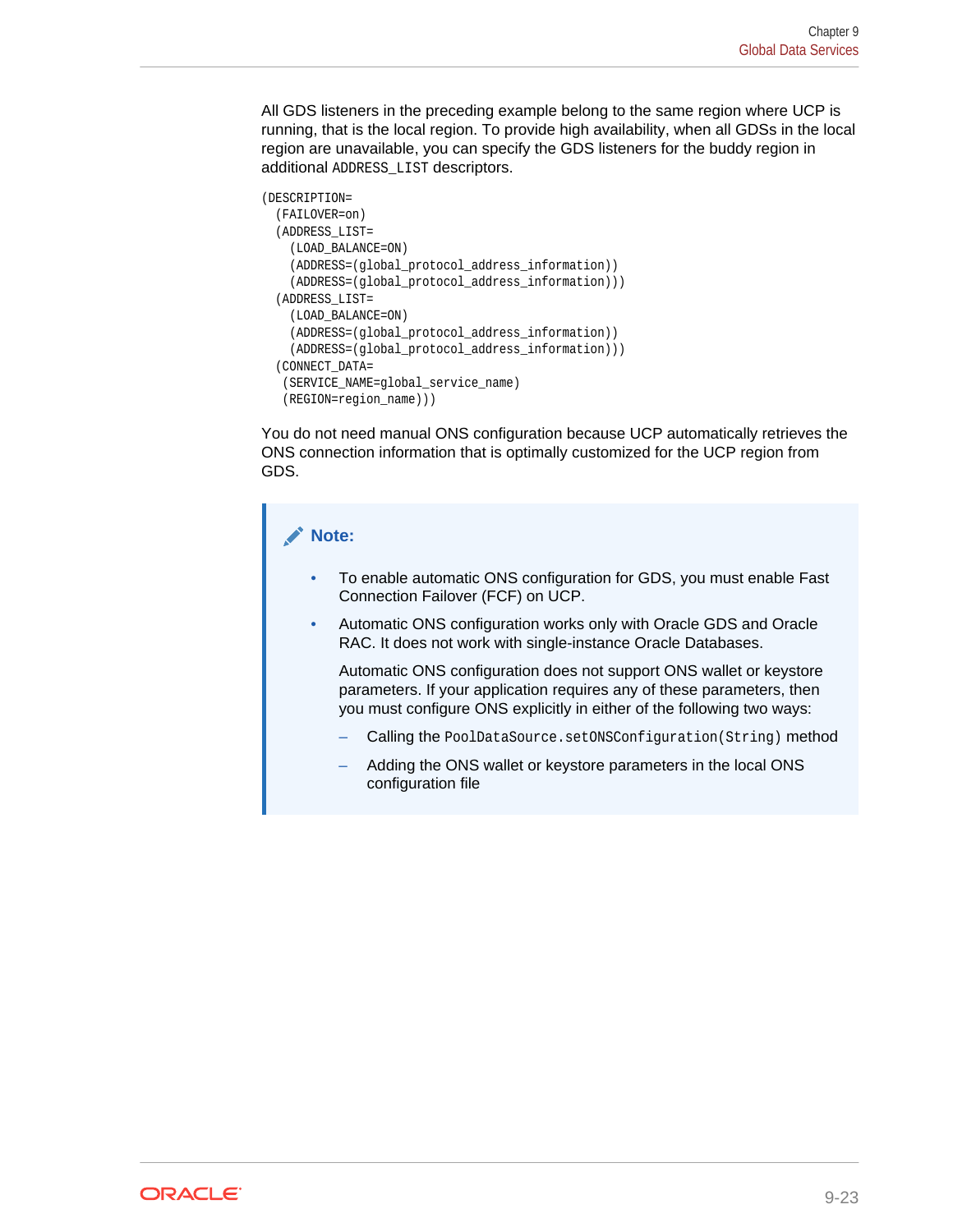# 10 Ensuring Application Continuity

This chapter discusses the following concepts related to the Application Continuity feature of Oracle Database:

- Overview of Ensuring Application Continuity with UCP
- Configuring the Data Source for Application Continuity
- [Using Connection Labeling for Application Continuity](#page-90-0)
- [Using Connection Initialization Callback for Application Continuity](#page-90-0)

# 10.1 Overview of Ensuring Application Continuity with UCP

Oracle Database 12*c* Release 1 (12.1) introduces the Application Continuity feature that provides a general purpose, application-independent infrastructure. Application Continuity enables recovery of work from an application perspective, after the occurrence of a planned or unplanned outage that can be related to system, communication, or hardware following a repair, a configuration change, or a patch application.

For using Application Continuity, you must first configure your data source. After that, use one of the following two features for implementing Application Continuity in your applications using Universal Connection Pool (UCP):

- Using Connection Labeling for Application Continuity
- Using Connection Initialization Callback for Application Continuity

#### **Related Topics**

- Configuring the Data Source for Application Continuity
- [Using Connection Labeling for Application Continuity](#page-90-0)
- [Using Connection Initialization Callback for Application Continuity](#page-90-0)

# 10.2 Configuring the Data Source for Application Continuity

To utilize the Application Continuity feature on a pool-enabled data source, the application must make the following call on oracle.ucp.jdbc.PoolDataSource interface:

```
// pds is a PoolDataSource
pds.setConnectionFactoryClassName("oracle.jdbc.replay.OracleDataSourceImpl");
```
Always connect to a service, instead of using SID. Application Continuity is not supported when connecting in the SID syntax.

When running against Oracle Real Application Clusters (Oracle RAC) or Data Guard, the application should also enable Fast Connection Failover (FCF) as shown in the following code snippet:

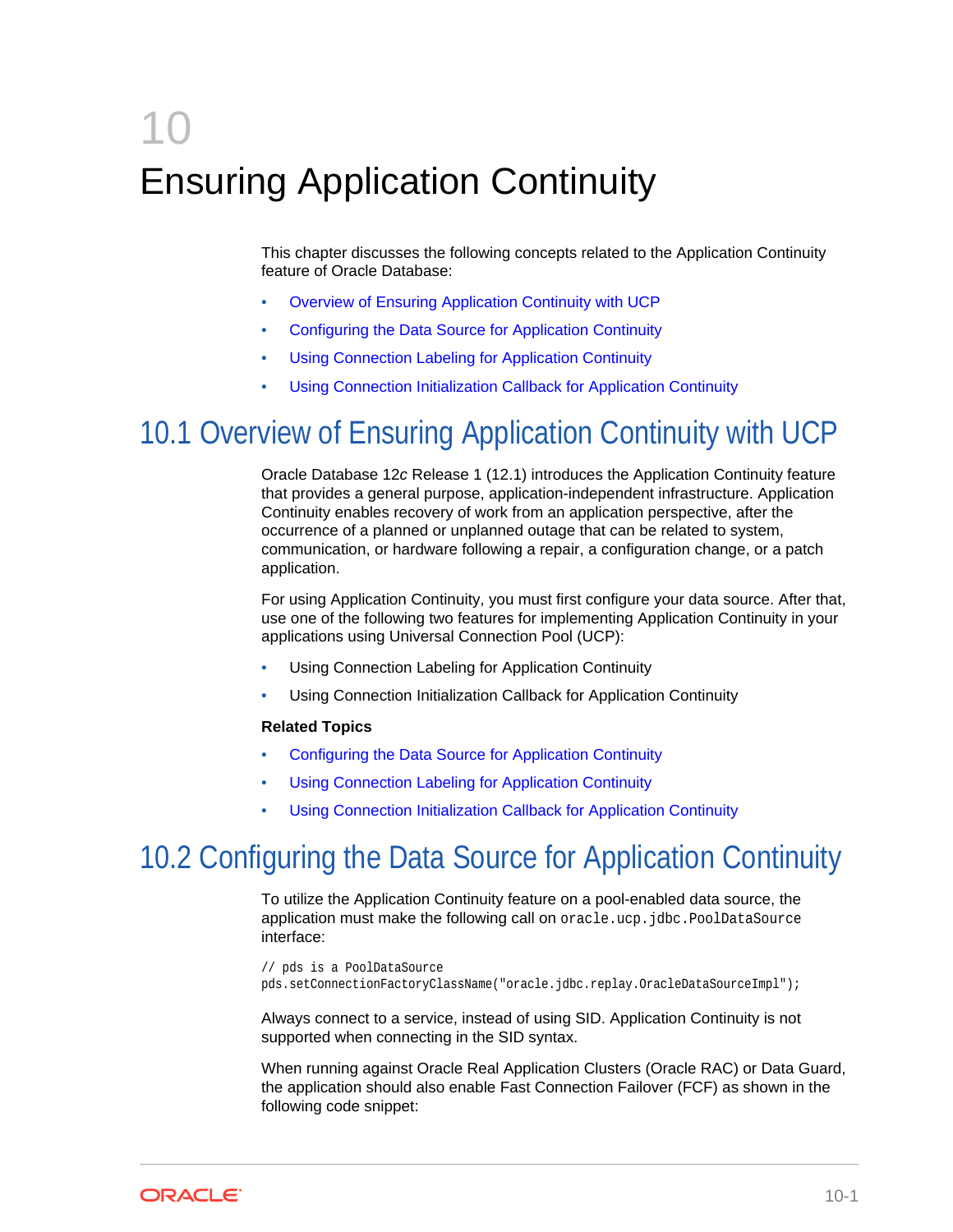pds.setFastConnectionFailoverEnabled(true);

# <span id="page-90-0"></span>10.3 Using Connection Labeling for Application Continuity

Connection labeling enables an application to attach arbitrary name/value pairs to a connection. The application can request a connection with the desired label from the connection pool.

Connection labeling sets the initial state for each connection request. If the application uses connection labeling or benefits from labeling connections, then a labeling callback should be registered for Application Continuity to initialize clean connections at failover.

Every time Application Continuity gets a new connection from the underlying data source, the labeling callback executes. The callback executes during normal connection check-out and also during replay. So, the state that is created at run time is exactly re-created during replay. The initialization must be idempotent.

It is legal for the callback to execute a transaction as long as the transaction completes (either it commits or rolls back) at the end of callback invocation. Application Continuity repeats any action coded within the callback implementation, including such transaction. If an outage occurs during the execution of a UCP labeling callback, then Application Continuity may execute the callback more than once as part of the replay attempt. Again, it is important for the callback actions to be idempotent.

#### **Related Topics**

[Labeling Connections in UCP](#page-42-0)

# 10.4 Using Connection Initialization Callback for Application **Continuity**

If an application cannot use connection labeling because it cannot be changed, then the connection initialization callback is provided for such an application.

When registered, the initialization callback is executed every time a connection is borrowed from the pool and at each successful reconnection following a recoverable error..

#### **Related Topics**

• [About Connection Initialization Callback](#page-23-0)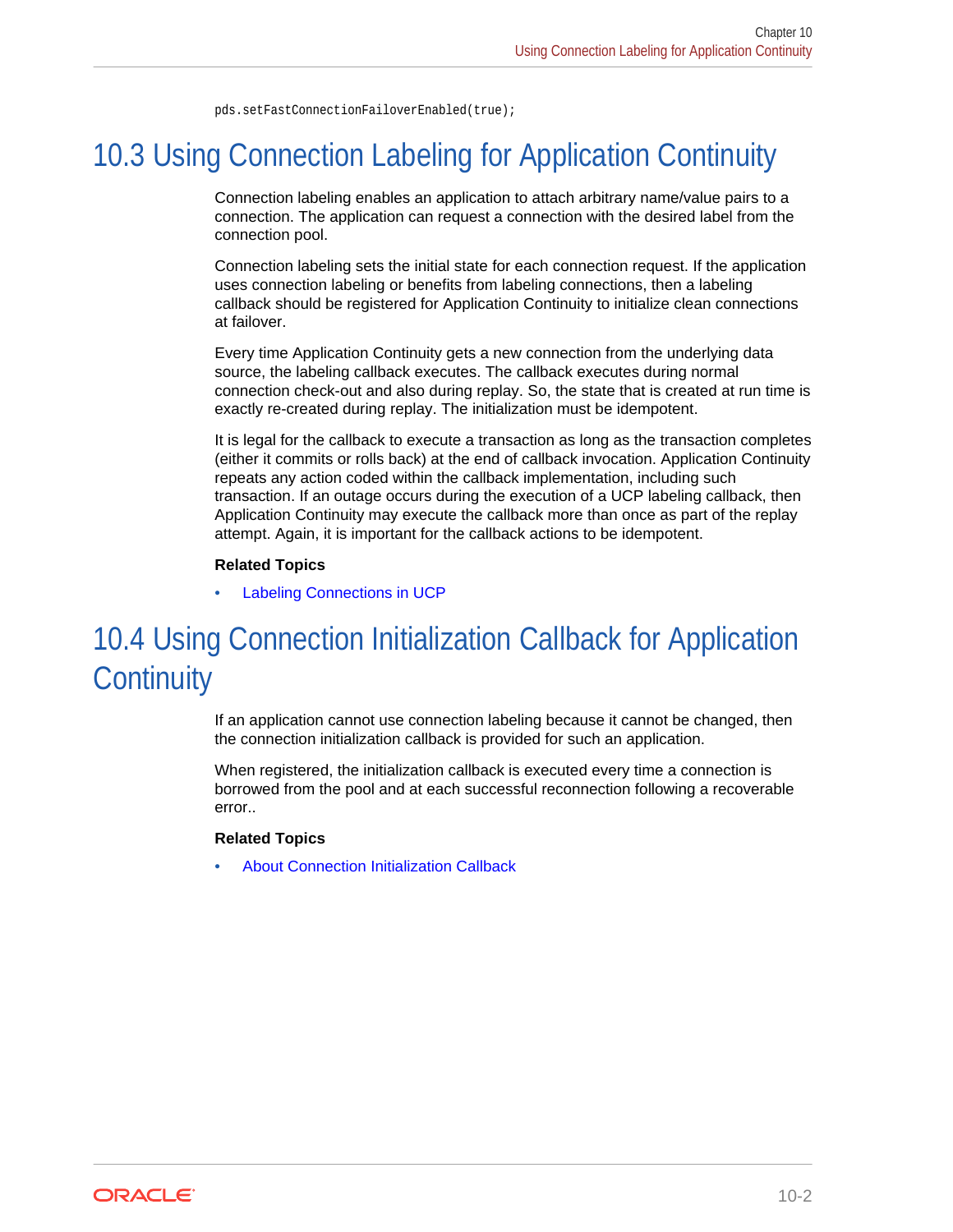# 11 Shared Pool for Sharded Databases

This chapter describes UCP Shared Pool for sharded database in the following sections:

- Overview of UCP Shared Pool for Database Sharding
- [About Handing Connection Requests for a Sharded Database](#page-92-0)
- **[Middle-Tier Routing Using UCP](#page-97-0)**
- [UCP APIs for Database Sharding Support](#page-97-0)
- [UCP APIs for Middle-Tier Routing Support](#page-99-0)
- [UCP Sharding Example](#page-99-0)
- [Middle-Tier Routing with UCP Example](#page-100-0)

# 11.1 Overview of UCP Shared Pool for Database Sharding

Starting from Oracle Database 12*c* Release 2 (12.2.0.1), Universal Connection Pool (UCP) supports database sharding. UCP recognizes the sharding keys specified and connects to the specific shard. Sharding uses Global Data Services (GDS), where GDS routes a client request to an appropriate database, based on various parameters such as availability, load, network latency, and replication lag.

#### **See Also:**

- *Oracle Database JDBC Developer's Guide*
- *Oracle Database Administrator's Guide*

#### **Use Case of UCP Shared Pool for Database Sharding**

This section describes a use case of UCP Shared Pool for database sharding. In the use case, the applications connecting to sharded database use UCP to store connections to different shards and chunks of the sharded GDS database within the same Shared Pool. The applications must provide the sharding key to UCP during the connection request. Based on the sharding key, the pool routes the connection request to the correct shard. The data distribution across the shards and chunks in the database is transparent to the user. UCP transparently handles resharding and chunk movements, minimizing the impact on the end users.

The following diagram illustrates this use case:

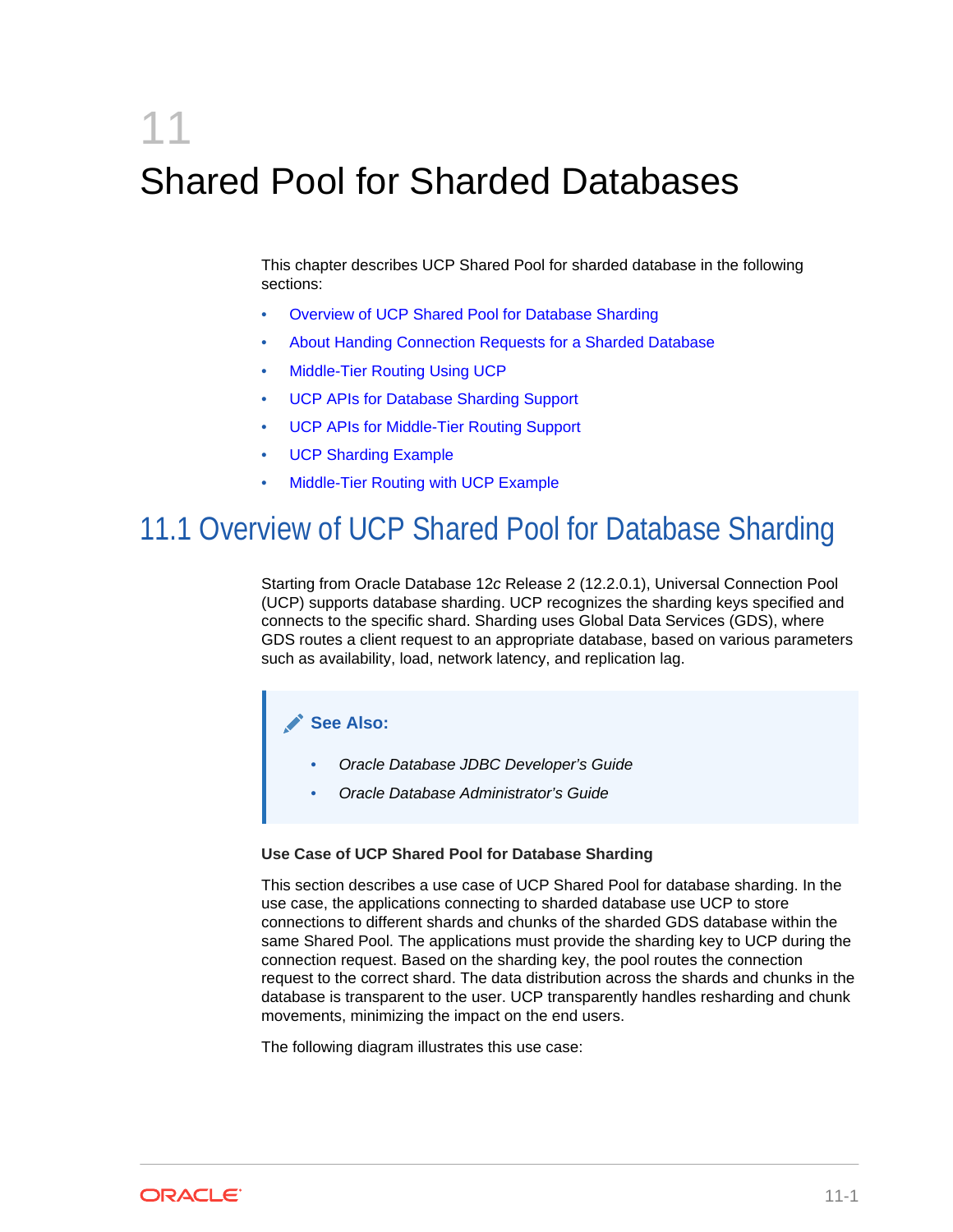

#### <span id="page-92-0"></span>**Figure 11-1 Universal Connection Pool (UCP) Using Sharded Database Architecture**

#### **Related Topics**

• [Global Data Services](#page-86-0)

# 11.2 About Handling Connection Requests for a Sharded Database

The following sections describe how Universal Connection Pool (UCP) handles connection requests for a sharded database:

- About Building the Sharding Key
- [How to Checkout Connections from a Pool with a Known Sharding key](#page-95-0)
- [About Checking Out Connections without Providing the Sharding Keys](#page-95-0)
- [About Connecting to the Catalog Database for Cross Shard Queries](#page-96-0)
- [About Configuring the Number of Connections Per Shard](#page-96-0)
- [Pool Connection Selection Algorithm During Connection Checkout](#page-96-0)
- [Failover or Resharding Event handling in UCP](#page-97-0)

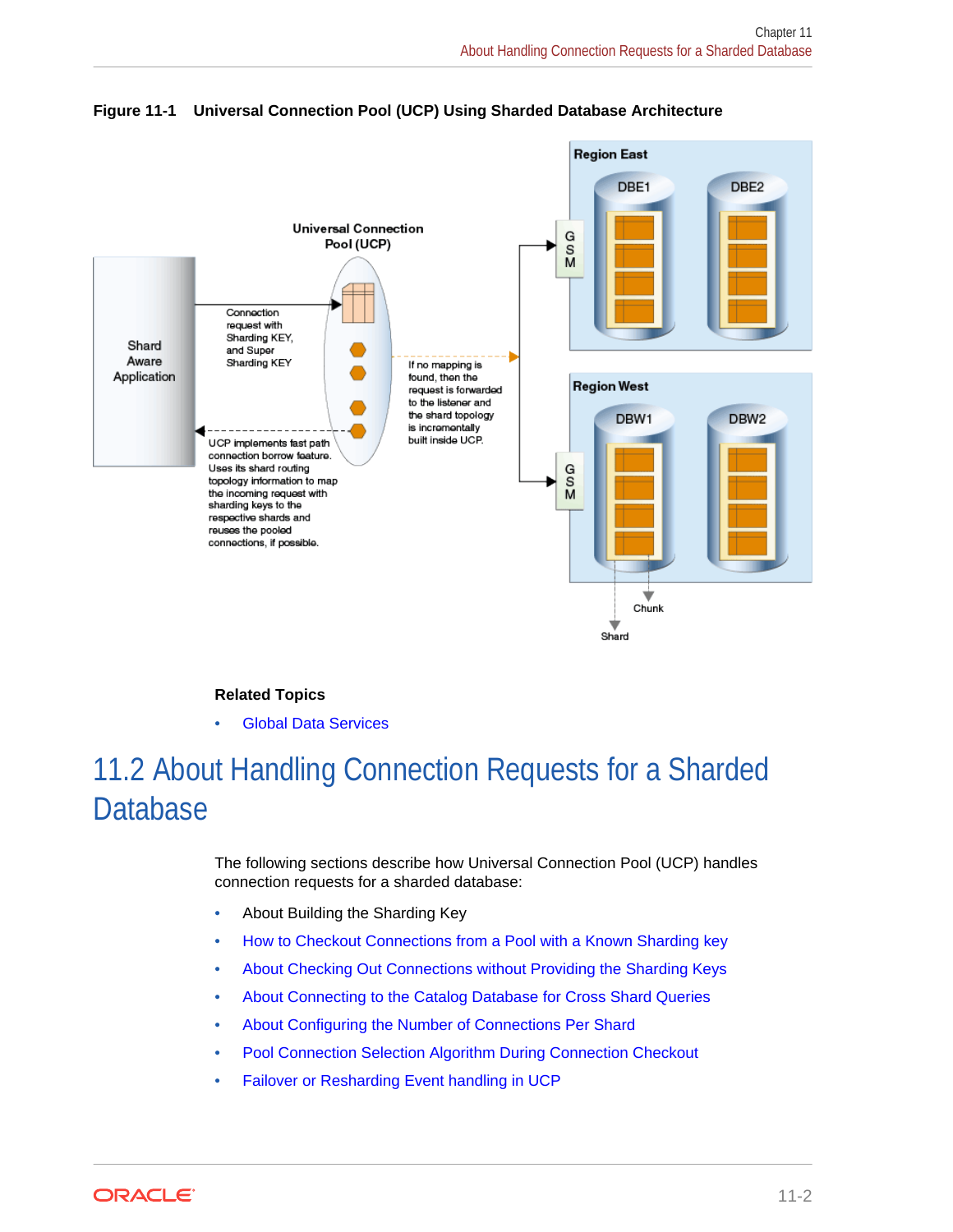## 11.2.1 About Building the Sharding Key

The shard aware applications must identify and build the sharding key and the super sharding key, which are required to establish a connection to the sharded database. For achieving this, the shard aware applications must use the OracleShardingKey and the OracleShardingKeyBuilder interfaces.

The OracleShardingKeyBuilder uses the following builder method for supporting compound keys with different data types:

```
subkey(Object subkey, java.sql.SQLTYPE subkeyDataType)
```
There are multiple invocations of the subkey method on the builder for building a compound sharding key, where each subkey can be of different data types. The data type can be defined using the oracle.jdbc.OracleType enum or java.sql.JDBCType.

#### **Example 11-1 Building a Sharding Key**

The following example shows how to build a sharding key:

```
import java.sql.Connection;
import java.sql.Date;
import java.sql.SQLException;
import java.sql.Statement;
import oracle.jdbc.OracleShardingKey;
import oracle.jdbc.OracleType;
import oracle.ucp.jdbc.PoolDataSource;
import oracle.ucp.jdbc.PoolDataSourceFactory;
   public class ShardExample
\left\{\right\} public static void main(String[] args) throws SQLException
\left\{\begin{array}{ccc} \end{array}\right\} String url = "jdbc:oracle:thin:@(DESCRIPTION=(ADDRESS=(HOST=myhost)
(PORT=3216)(PROTOCOL=tcp))(CONNECT_DATA=(SERVICE_NAME=myservice)
(REGION=east)))";
       String user="testuser1";
       String pwd = "password";
      PoolDataSource pds = PoolDataSourceFactory.getPoolDataSource();
       pds.setURL(url);
       pds.setUser(user);
       pds.setPassword(pwd);
pds.setConnectionFactoryClassName("oracle.jdbc.pool.OracleDataSource");
       pds.setInitialPoolSize(5);
       pds.setMinPoolSize(5);
       pds.setMaxPoolSize(20);
       // build the sharding key object
      Date shardingKeyVal = new java.sql.Date(0L);
       OracleShardingKey sdkey = pds.createShardingKeyBuilder()
```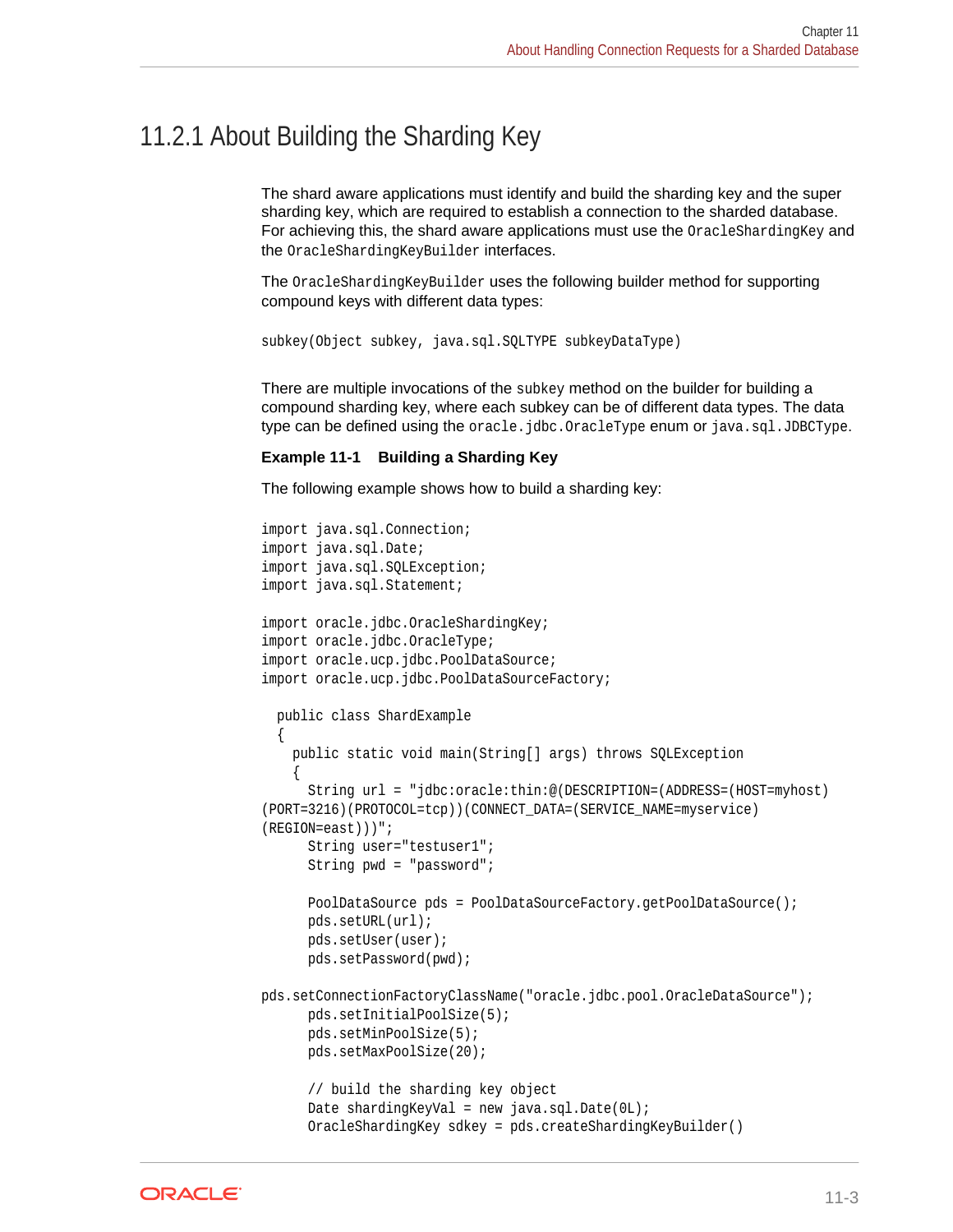```
 .subkey(shardingKeyVal, OracleType.DATE)
                                    .build();
     Connection conn = pds.createConnectionBuilder()
                             .shardingKey(sdkey)
                             .build();
    Statement stmt = conn.createStatement();
     stmt.execute("... SQL statement here ...");
     stmt.close();
     conn.close();
   }
 }
```
The following code snippet shows how to build a compound sharding key that consists of String and Date data types:

```
...
Date shardingKeyVal = new java.sql.Date(OL);
...
OracleShardingKey shardingKey = datasource.createShardingKeyBuilder()
                            .subkey("abc@xyz.com", JDBCType.VARCHAR)
                            .subkey(shardingKeyVal, OracleType.DATE)
                            .build();
...
```

```
Note:
```
- There is a fixed set of data types that are valid and supported. If any unsupported data types are used as keys, then exceptions are thrown. The following list specifies the supported data types:
	- OracleType.VARCHAR2/JDBCType.VARCHAR
	- OracleType.CHAR/JDBCType.CHAR
	- OracleType.NVARCHAR/JDBCType.NVARCHAR
	- OracleType.NCHAR/JDBCType.NCHAR
	- OracleType.NUMBER/JDBCType.NUMERIC
	- OracleType.FLOAT/ JDBCType.FLOAT
	- OracleType.DATE/ JDBCType.DATE
	- OracleType.TIMESTAMP/JDBCType.TIMESTAMP
	- OracleType.TIMESTAMP\_WITH\_LOCAL\_TIME\_ZONE
	- OracleType.RAW
- You must provide a sharding key that is compliant to the NLS formatting specified in the database.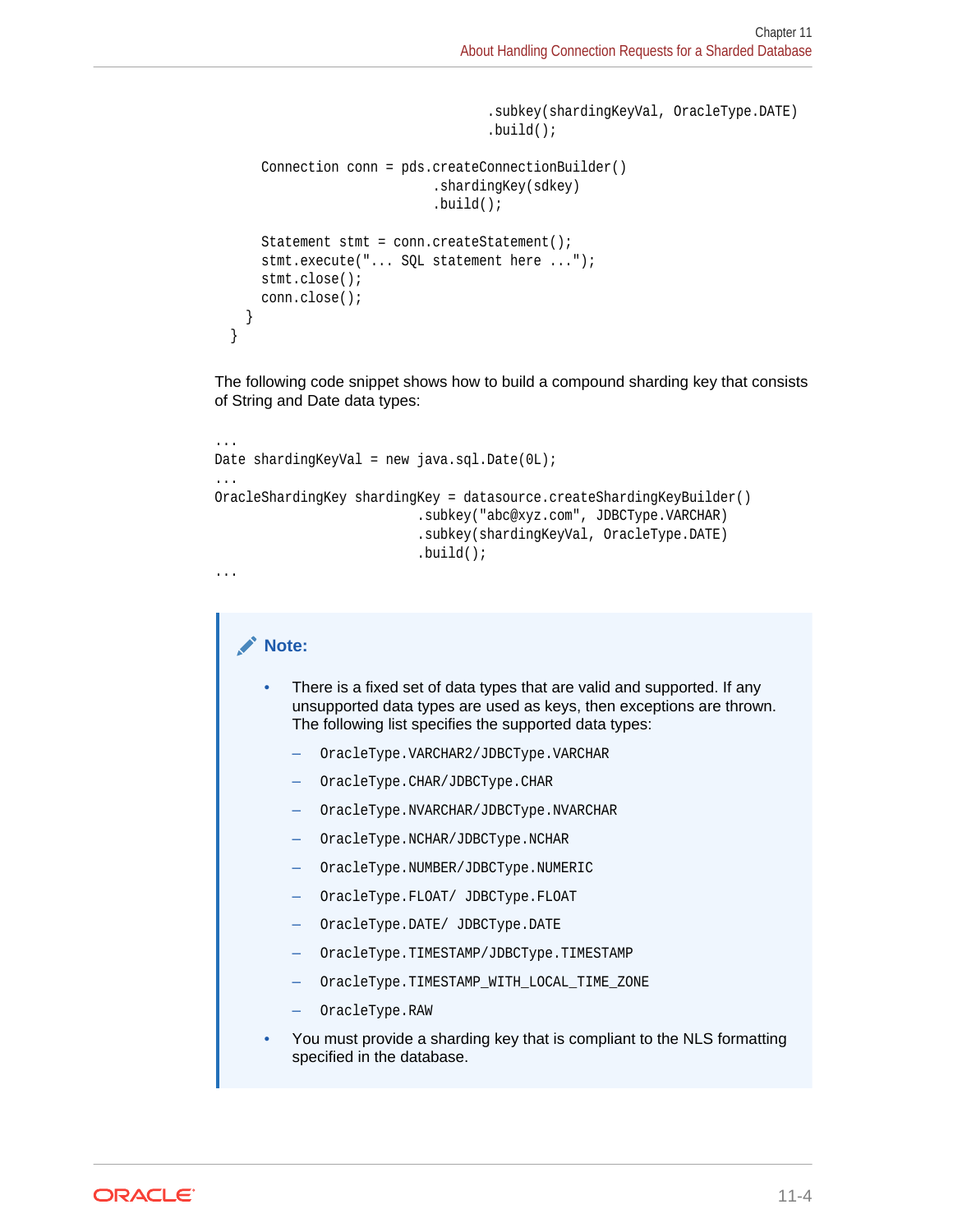# <span id="page-95-0"></span>11.2.2 How to Checkout Connections from a Pool with a Sharding Key

When a connection is borrowed from UCP, then the shard aware application can provide the sharding key and the super sharding key using the new connection builder present in the PoolDataSource class. If sharding keys do not exist or do not map to the data types specified by the database metadata, then an IllegalArgumentException is thrown. The following code snippet shows how to checkout a connection with sharding keys:

```
PoolDataSource pds = PoolDataSourceFactory.getPoolDataSource();
...
Connection conn = pds.createConnectionBuilder()
// Establish a connection using sharding key and super sharding key
              .shardingKey(shardingKey) 
              .superShardingKey(superShardingKey)
              .build();
OracleShardingKey shardKey = pds.createShardingKeyBuilder() 
// Build a compound sharding key with email address and customer ID as the 
two sharding keys
                 .subkey(<email>, OracleType.VARCHAR2)
                 .subkey(<custid>, OracleType.NUMBER)
                  .build();
```

```
OracleShardingKey superShardKey = pds.createShardingKeyBuilder() 
// Build a super sharding key with the customer region
                      .subkey(<cust_region>, OracleType.VARCHAR2)
                      .build();
```
#### **Note:**

You must specify a sharding key during the connection checkout. Otherwise, an error or exception is thrown back to the application. Race condition also results in exception during connection usage.

11.2.3 About Checking Out Connections without Providing the Sharding Keys

> Providing sharding keys in a connection request through connection builder API is mandatory when you use UCP data source for connecting to a sharded database. If you do not provide the sharding key, then an exception is thrown back to the user.

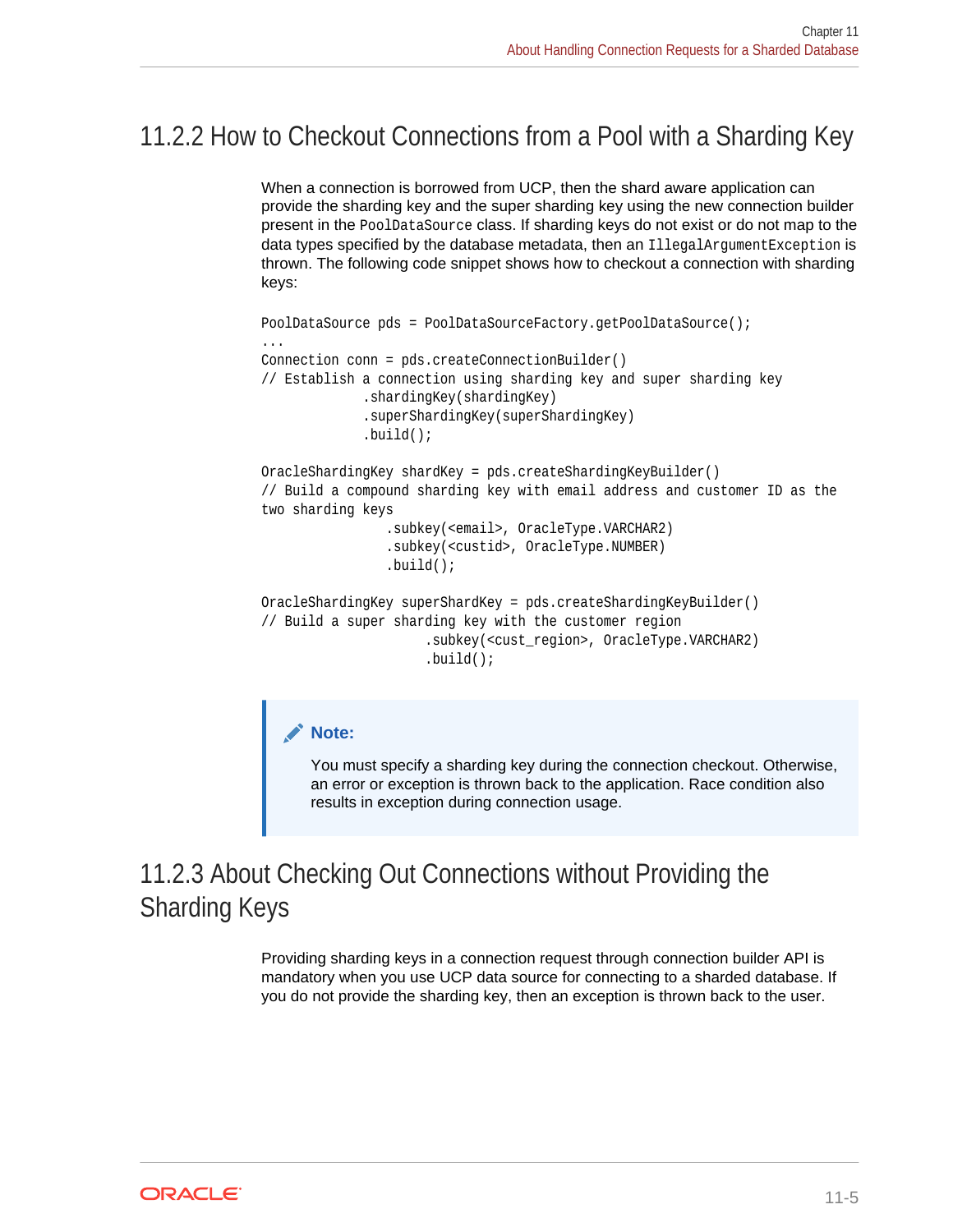# <span id="page-96-0"></span>11.2.4 About Connecting to the Shard Catalog or Co-ordinator for Multi Shard Queries

When connecting to the Shard Catalog or Co-ordinator for running multi shard queries, it is recommended that a separate pool be created using a new PoolDataSource instance. You can run multi shard queries on connections retrieved from a data source that is created on the coordinator service. The connection request for the coordinator should not have sharding keys in the connection builder API.

## 11.2.5 About Configuring the Number of Connections Per Shard

When UCP is used to pool connections for a sharded database, the pool contains connections to different shards. So, when connections are pulled, to ensure a fair usage of the pool capacity across all shards connected, UCP uses the MaxConnectionsPerShard parameter. This is a global parameter, which applies to every shard in the sharded database, and is used to limit the total number of connections to any shard below the specified limit.

The following table describes the APIs for setting and retrieving this parameter:

| Method                                                                                                                                                                        | <b>Description</b>                                                                    |
|-------------------------------------------------------------------------------------------------------------------------------------------------------------------------------|---------------------------------------------------------------------------------------|
| poolDatasource.setMaxConnectionsPerS Sets the maximum number of connections per<br>hard( <max_connections_per_shard limi="" shard.<br="">t &gt; 0</max_connections_per_shard> |                                                                                       |
| poolDatasource.getMaxConnectionsPerS Retrieves the value that was set using the<br>hard()                                                                                     | setMaxConnectionsPerShard( <max conne<br="">ctions_per_shard_limit&gt;) method.</max> |

#### **Note:**

You cannot use the MaxConnectionsPerShard parameter in a sharded database with Oracle Golden Gate configuration.

# 11.2.6 Pool Connection Selection Algorithm During Connection **Checkout**

Whenever new connections are created through UCP to different shards in the sharded database, the pool incrementally learns and builds a shard routing cache internally.

The routing cache maps the sharding keys to the respective shards, on which the keys exist. While looking up connections in the pool for a connection request with specific sharding keys, UCP uses the cache to redirect the request to the correct shard. This feature, called Fast Path Connection Borrow, enables efficient reuse of connections in the pool, based on the requested sharding keys. This feature also helps in avoiding going to the sharded database for routing the requests.

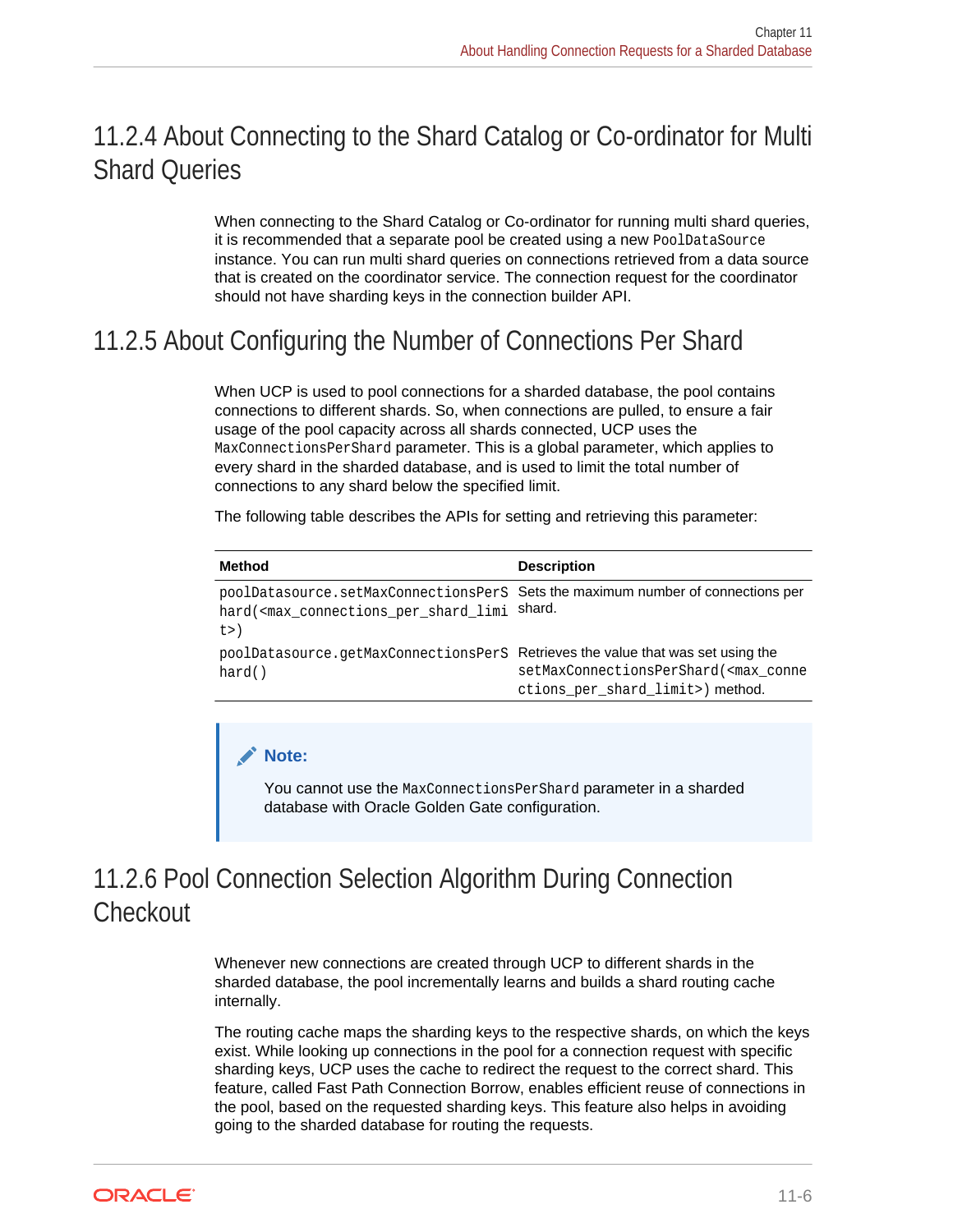## <span id="page-97-0"></span>11.2.7 Failover or Resharding Event Handling in UCP

After a resharding or failover event, an attempt is made to keep the UCP shard routing cache in sync with the data on the server. The cache is kept up-to-date by subscribing to the ONS notification for various changes on the database.

# 11.3 Middle-Tier Routing Using UCP

Starting from Oracle Database Release 18c, Oracle Universal Connection Pool (UCP) introduces the Middle-Tier Routing feature. This feature helps the Oracle customers, who use the Sharding feature, to have a dedicated middle tier from the client applications to the sharded database.

Typically, the middle-tier connection pools route database requests to specific shards. During such a routing, each middle-tier connection pool establishes connections to each shard, creating too many connections to the database. The Middle-Tier Routing feature solves this problem by having a dedicated middle tier (Web Server or Application Server) for each Data Center or Cloud, and routing client requests directly to the relevant middle tier, where the shard containing the client data (corresponding to the client sharding key) resides.

The OracleShardRoutingCache class in UCP provides middle-tier routing APIs that can be used to route the client requests to the appropriate middle tier. An instance of this class represents the internal shard routing cache of UCP, which can be created by providing connection properties such as user, password, and URL of the sharding catalog.

The routing cache connects to the sharding catalog to retrieve the key to shard mapping topology and stores it in its cache. The getShardInfoForKey(shardKey, superShardKey) method uses the routing cache of UCP to get the information about shards for the specified sharding key. The ShardInfo instance encapsulates a unique shard name and priority of the shard. The application using the middle-tier API can map the returned unique shard name value to a middle tier that has connections to a specific shard.

The routing cache is automatically refreshed or updated on chunk move or split by subscribing to respective ONS events.

# 11.4 UCP APIs for Database Sharding Support

#### **The UCPConnection Builder Class**

The UCPConnectionBuilder class is used for building connection objects with additional parameters other than the username, password, and label. To use the builder, you must call the corresponding builder method for each parameter that needs to be a part of the connection request, followed by a build method. The order in which the builder methods are called is not important. However, if the same builder attribute is applied more than once, then only the most recent value is considered while building the connection.

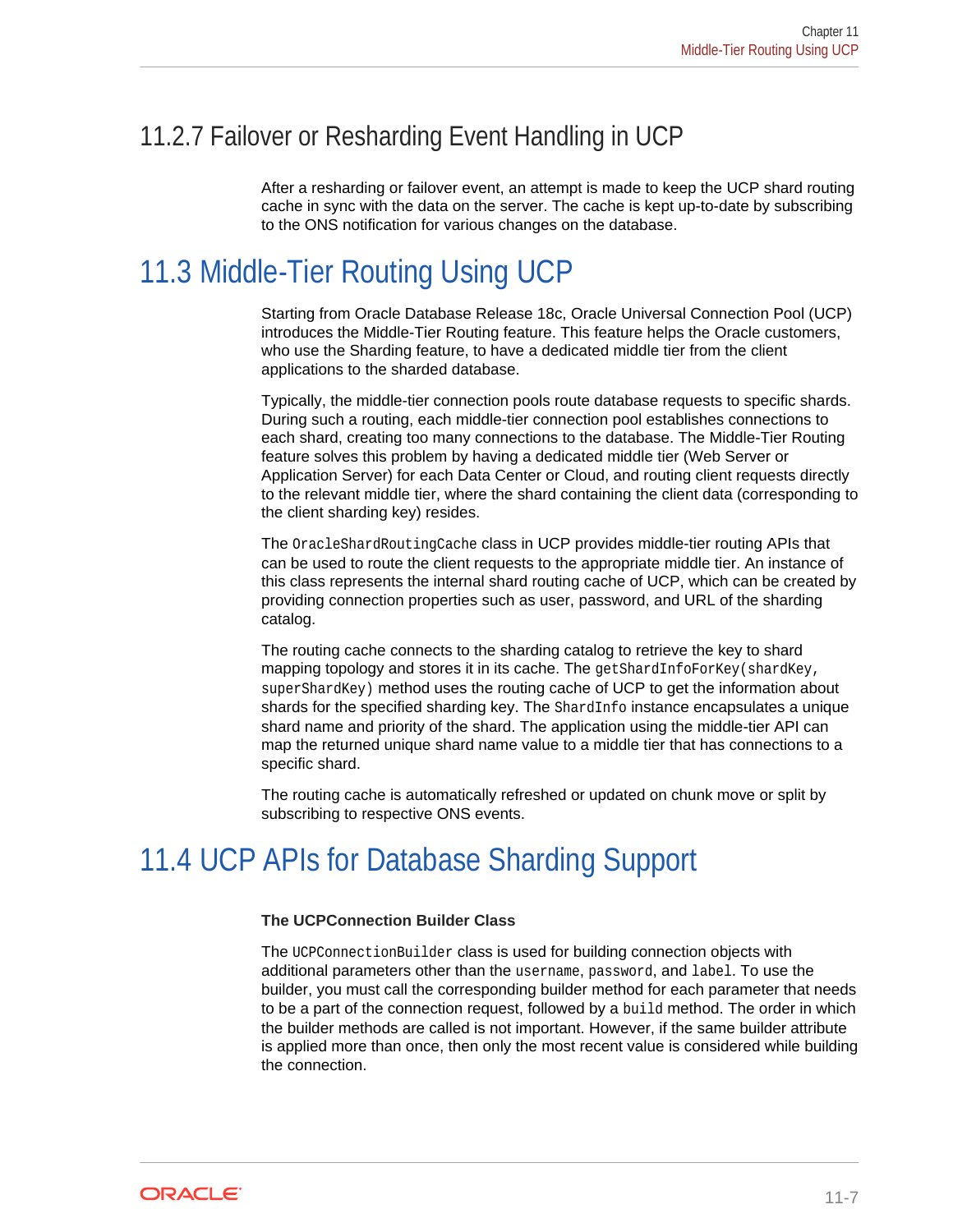#### **Syntax**

```
public abstract class UCPConnectionBuilder<S> implements 
OracleConnectionBuilder<UCPConnectionBuilder<S>,S>
```
The UCPConnectionBuilder class also provides the validate method and several constructors for setting the data for a specific user.

#### **Example 11-2 Creating the Connection Builder**

```
PoolDataSource pds = PoolDataSourceFactory.getPoolDataSource();
..//set the required properties on the datasource 
ShardingKey superShardingKey = ds.createShardingKeyBuilder()
. Subker and the state of the state of the state of the state of the state of the state of the state of the state of the state of the state of the state of the state of the state of the state of the state of the state of t
y("EASTERN_REGION", JDBCType.VARCHAR)
 .build(
);
ShardingKey superShardingKey = ds.createShardingKeyBuilder()
. Subker and the state of the state of the state of the state of the state of the state of the state of the state of the state of the state of the state of the state of the state of the state of the state of the state of t
y("PITTSBURGH_BRANCH", JDBCType.VARCHAR)
 .build(
);
Connection conn = pds.createConnectionBuilder()
                                   .shardingKey(superShardingKey)
                                   .superShardingKey(superShardingKey)
                                    .build();
```
#### **New Methods in PoolDataSource Interface**

The following methods have been introduced in the oracle.ucp.jdbc.PoolDataSource interface:

```
/**
 * Creates a new UCPConnectionBuilder instance.
 * 
 * @param <S>
 * Connection type for this ConnectionBuilder
 * @param <B>
 * Builder type to use
 * @return The OracleConnectionBuilder instance that was created
 */
 public UCPConnectionBuilder createConnectionBuilder();
/**
 * Creates a new OracleShardingKeyBuilder instance
 *
 * @return The OracleShardingKeyBuilder instance that was created
 */
 public default OracleShardingKeyBuilder createShardingKeyBuilder() {
 return new OracleShardingKeyBuilderImpl();
 }
```
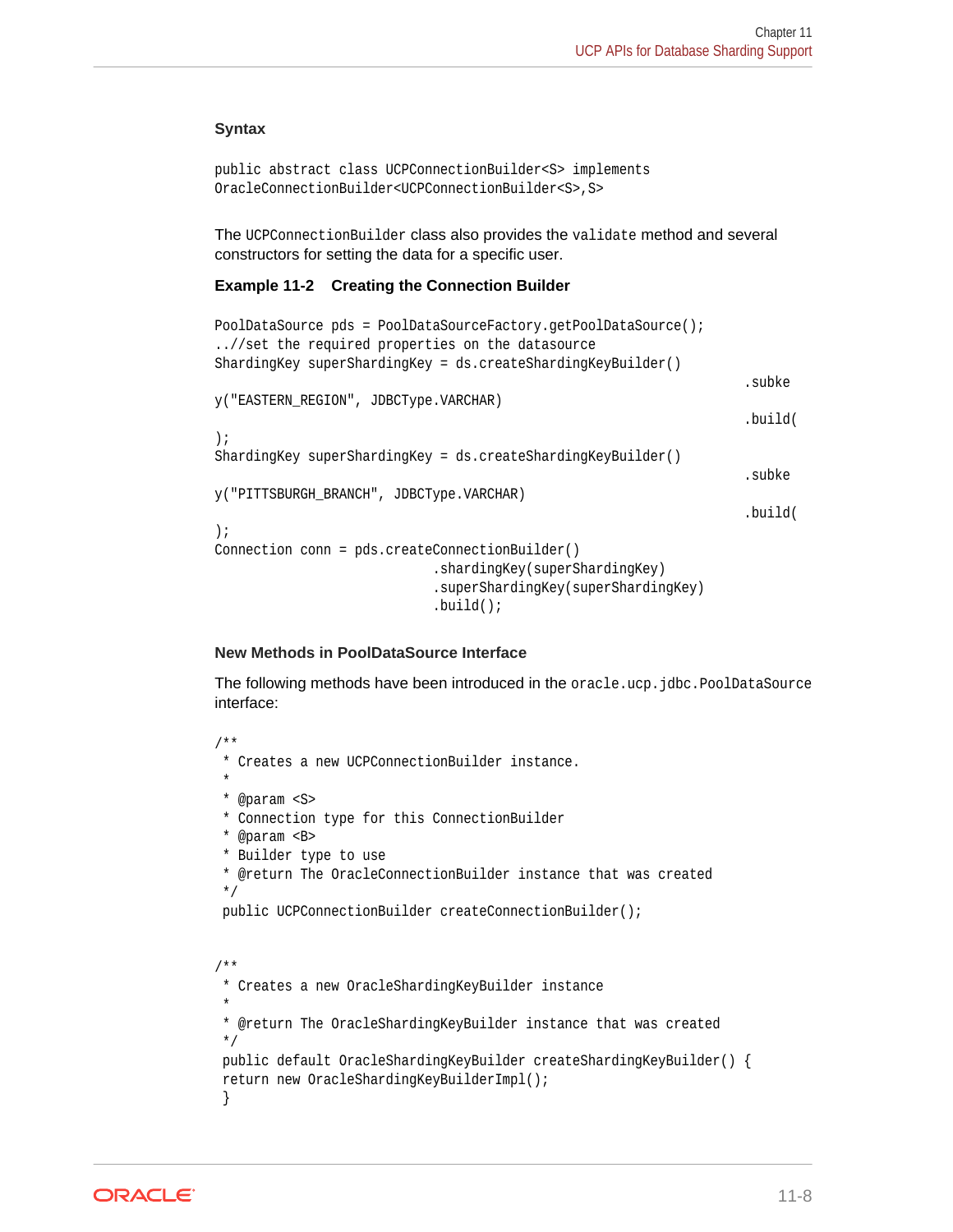#### <span id="page-99-0"></span>**New Method in PoolXADataSource Interface**

#### The following method has been introduced in the

oracle.ucp.admin.UniversalConnectionPoolManager interface:

/\*\*

\* Creates a new XAConnectionBuilder instance.

- \* \* @return The XAConnectionBuilder instance that was created
- \*/

public UCPXAConnectionBuilder createXAConnectionBuilder();

# 11.5 UCP APIs for Middle-Tier Routing Support

#### **The OracleShardRoutingCache Class**

This class extends the internal shard routing cache of UCP and makes the basic routing cache feature available to the WebLogic Server or middle-tier routers or load balancers.

public class OracleShardRoutingCache extends ShardRoutingCache This class provides the OracleShardRoutingCache(Properties dataSourceProps) and Set<ShardInfo> getShardInfoForKey(OracleShardingKey key, OracleShardingKey superKey) methods.

#### **The ShardInfo Interface**

The ShardInfo interface instances encapsulate unique shard name and priority. The unique shard name can then be mapped to a middle-tier server that connects to a specific shard.

# 11.6 UCP Sharding Example

#### **Example**

The following code snippet shows how to use UCP sharding APIs:

#### **Example 11-3 UCP Sharding Example**

```
 PoolDataSource pds = new PoolDataSourceImpl();
 pds.setURL(url);
 pds.setUser("system");
 pds.setPassword("manager");
```
pds.setConnectionFactoryClassName("oracle.jdbc.pool.OracleDataSource");

```
 OracleShardingKey employeeNamekey =
    pds.createShardingKeyBuilder()
        .subkey("Mary", JDBCType.VARCHAR) // First Name
        .subkey("Claire", JDBCType.VARCHAR) // Last Name
        .build();
```
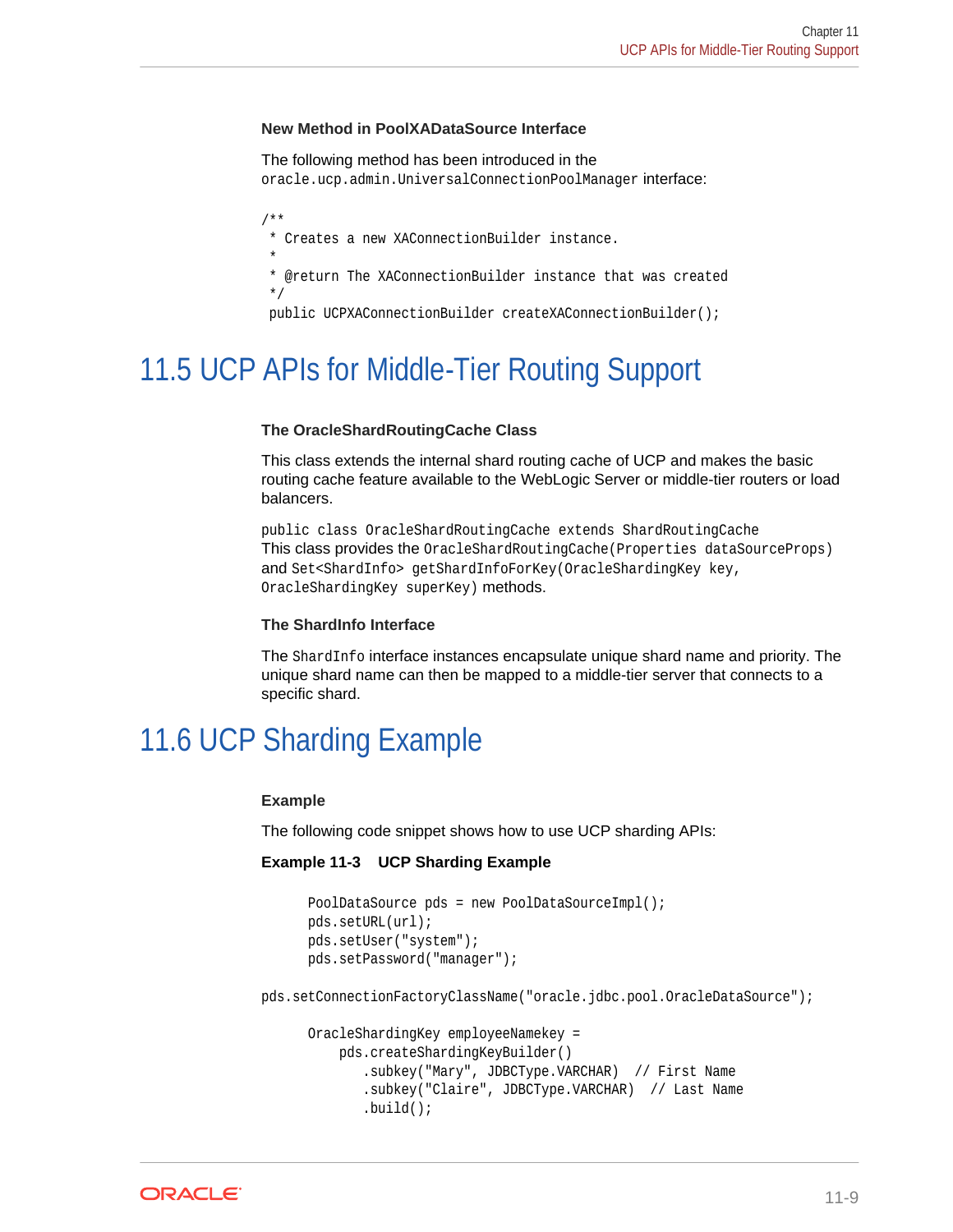```
 OracleShardingKey locationKey = pds.createShardingKeyBuilder()
                                            .subkey("US", JDBCType.VARCHAR)//
Location
                                            .build();
        OracleConnection connection = pds.createConnectionBuilder()
                                          .shardingKey(employeeNamekey)
                                          .superShardingKey(locationKey)
                                         .build();
```
# 11.7 Middle-Tier Routing with UCP Example

The following example explains the usage of the middle-tier routing API of UCP.

```
Example 11-4 Example of Middle-Tier Routing Using UCP
```

```
import java.sql.SQLException;
import java.util.Properties;
import java.util.Random;
import java.util.Set;
import oracle.jdbc.OracleShardingKey;
import oracle.jdbc.OracleType;
import oracle.ucp.UniversalConnectionPoolException;
import oracle.ucp.routing.ShardInfo;
import oracle.ucp.routing.oracle.OracleShardRoutingCache;
/**
  * The code example illustrates the usage of the middle-tier routing 
feature of UCP. 
  * The API accepts sharding key as input and returns the set of ShardInfo 
  * instances mapped to the sharding key. The ShardInfo instance 
encapsulates 
  * unique shard name and priority. The unique shard name then can be 
mapped 
  * to a middle-tier server that connects to a specific shard.
 *
  */
public class MidtierShardingExample {
   private static String user = "testuser1";
   private static String password = "testuser1";
   // catalog DB URL
   private static String url = "jdbc:oracle:thin:@//hostName:1521/
catalogServiceName";
   private static String region = "regionName";
   public static void main(String args[]) throws Exception {
     testMidTierRouting();
   }
   static void testMidTierRouting() throws UniversalConnectionPoolException,
       SQLException {
```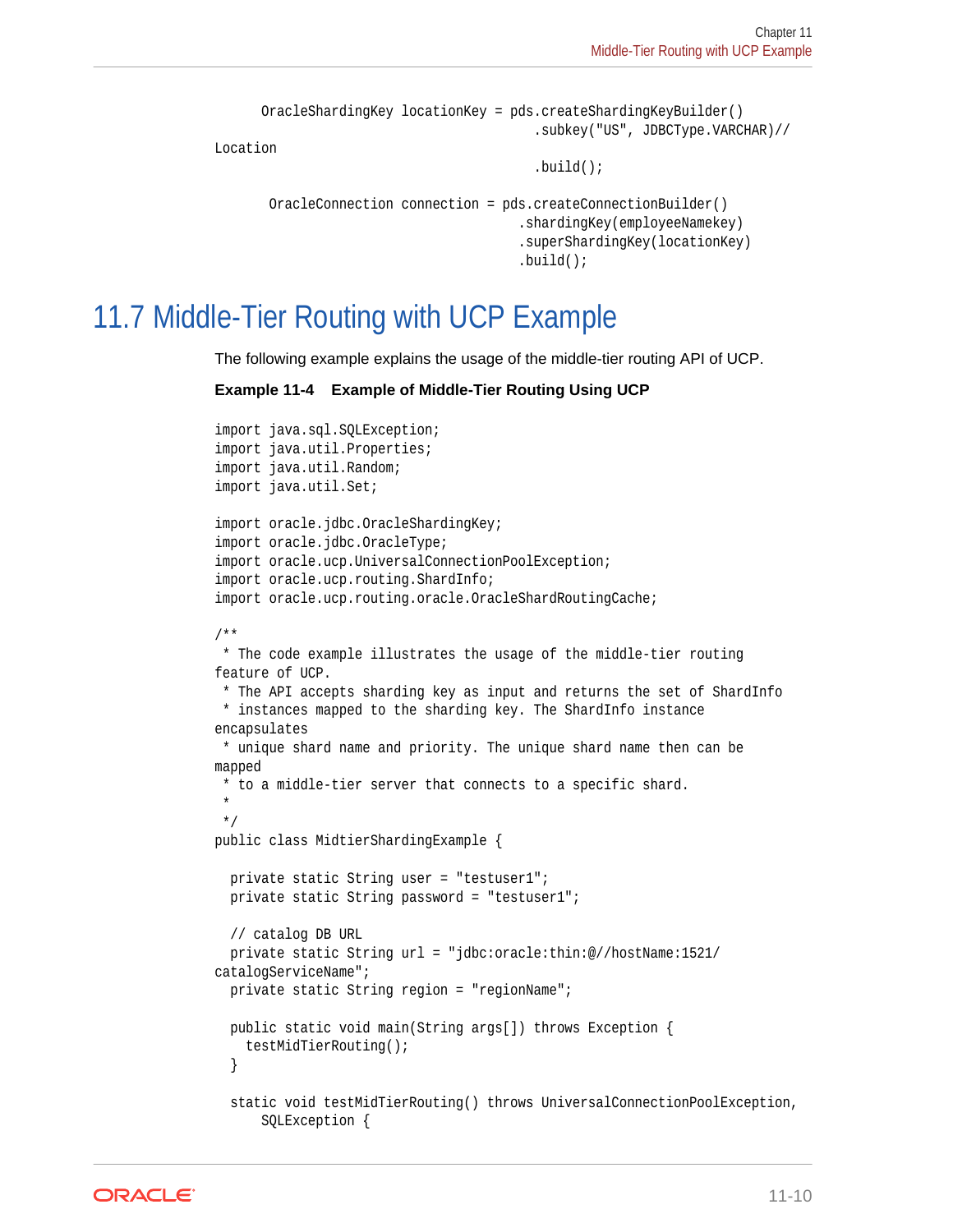```
Properties dbConnectProperties = new Properties();
     dbConnectProperties.setProperty(OracleShardRoutingCache.USER, user);
     dbConnectProperties.setProperty(OracleShardRoutingCache.PASSWORD, 
password);
     // Mid-tier routing API accepts catalog DB URL
     dbConnectProperties.setProperty(OracleShardRoutingCache.URL, url);
     // Region name is required to get the ONS config string
     dbConnectProperties.setProperty(OracleShardRoutingCache.REGION, 
region);
     OracleShardRoutingCache routingCache = new OracleShardRoutingCache(
         dbConnectProperties);
     final int COUNT = 10;
    Random random = new Random();
    for (int i = 0; i < COUNT; i++) {
       int key = random.nextInt();
       OracleShardingKey shardKey = routingCache.getShardingKeyBuilder()
           .subkey(key, OracleType.NUMBER).build();
       OracleShardingKey superShardKey = null;
       Set<ShardInfo> shardInfoSet = 
routingCache.getShardInfoForKey(shardKey,
           superShardKey);
       for (ShardInfo shardInfo : shardInfoSet) {
         System.out.println("Sharding Key=" + key + " Shard Name="
             + shardInfo.getName() + " Priority=" + 
shardInfo.getPriority());
       }
     }
   }
}
```
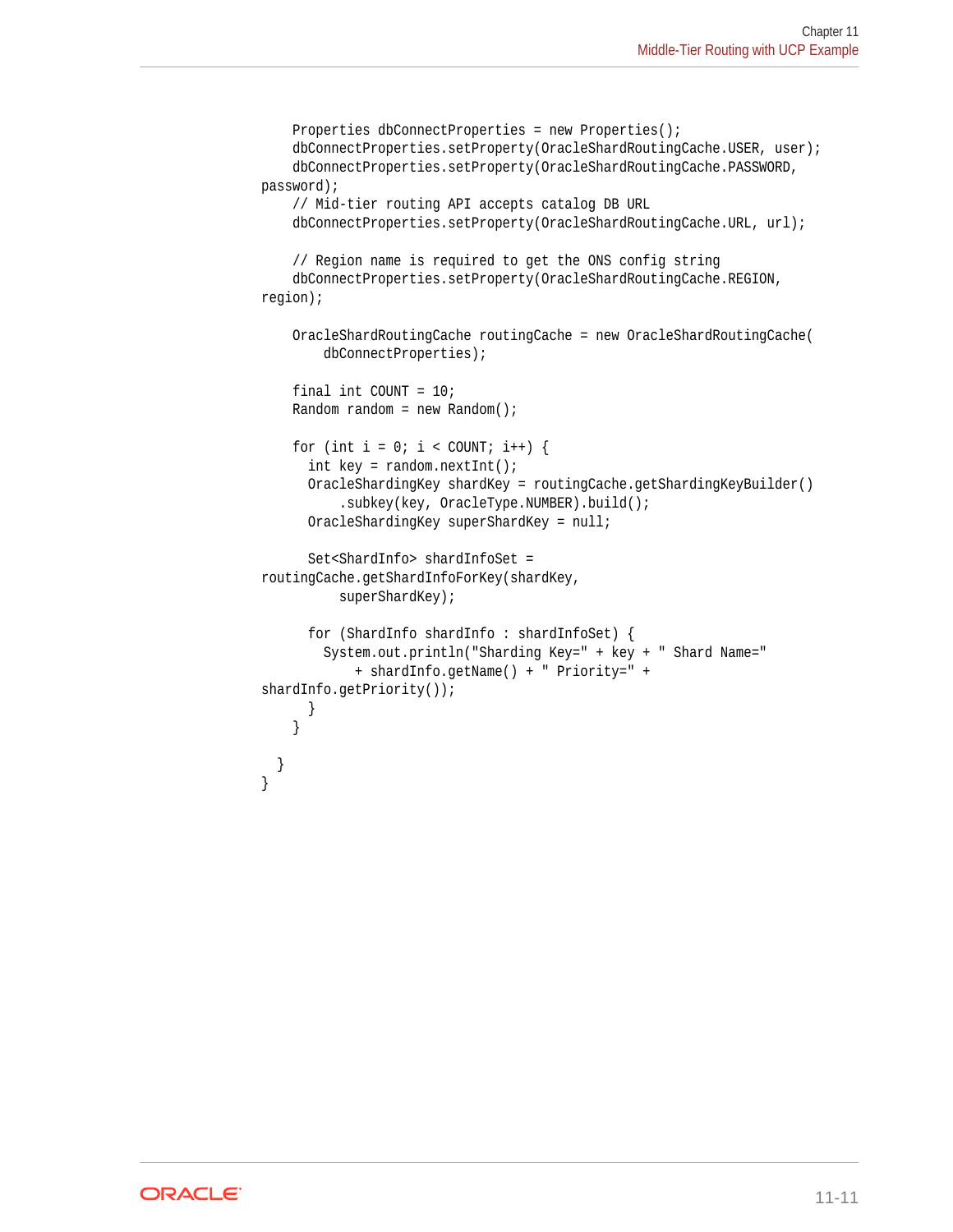# 12 Diagnosing a Connection Pool

The following parameters are used for diagnosing Universal Connection Pool (UCP):

- **Pool Statistics**
- **Dynamic Monitoring Service Metrics**
- **[About Viewing Oracle RAC Statistics](#page-103-0)**
- [Overview of Logging in UCP](#page-104-0)
- [Exceptions and Error Codes](#page-107-0)

# 12.1 Pool Statistics

Universal Connection Pool (UCP) provides a set of run-time statistics for the connection pool. These statistics can be divided into the following two categories:

• Noncumulative

These statistics apply only to the current running connection pool instance.

**Cumulative** 

These statistics are collected across multiple pool start/stop cycles.

The oracle.ucp.UniversalConnectionPoolStatistics interface provides methods that are used to query the connection pool statistics. The methods of this interface can be called from a pool-enabled data source and pool-enabled XA data source, using the oracle.ucp.jdbc.PoolDataSource.getStatistics method. For example:

```
PoolDataSource pds = PoolDataSourceFactory.getPoolDataSource();
...
...
int totalConnsCount = pds.getStatistics().getTotalConnectionsCount();
System.out.println("The total connetion count in the pool is "+ totalConnsCount 
+".");
```
The oracle.ucp.jdbc.PoolDataSource.getStatistics method can also be called by itself to return all connection pool statistics as a String.

# 12.2 Dynamic Monitoring Service Metrics

UCP supports all the pool statistics to be in the form of Dynamic Monitoring Service (DMS) metrics. You must include the  $dms.$  jar file in the class path of the application to collect and utilize these DMS metrics.

UCP supports DMS metrics collection in both the pool manager interface and the pool manager MBean. You can use the

UnversalConnectionPoolManager.startMetricsCollection method to start collecting DMS metrics for the specified connection pool instance, and use the UnversalConnectionPoolManager.stopMetricsCollection method to stop DMS metrics collection. The metrics update interval can be specified using the

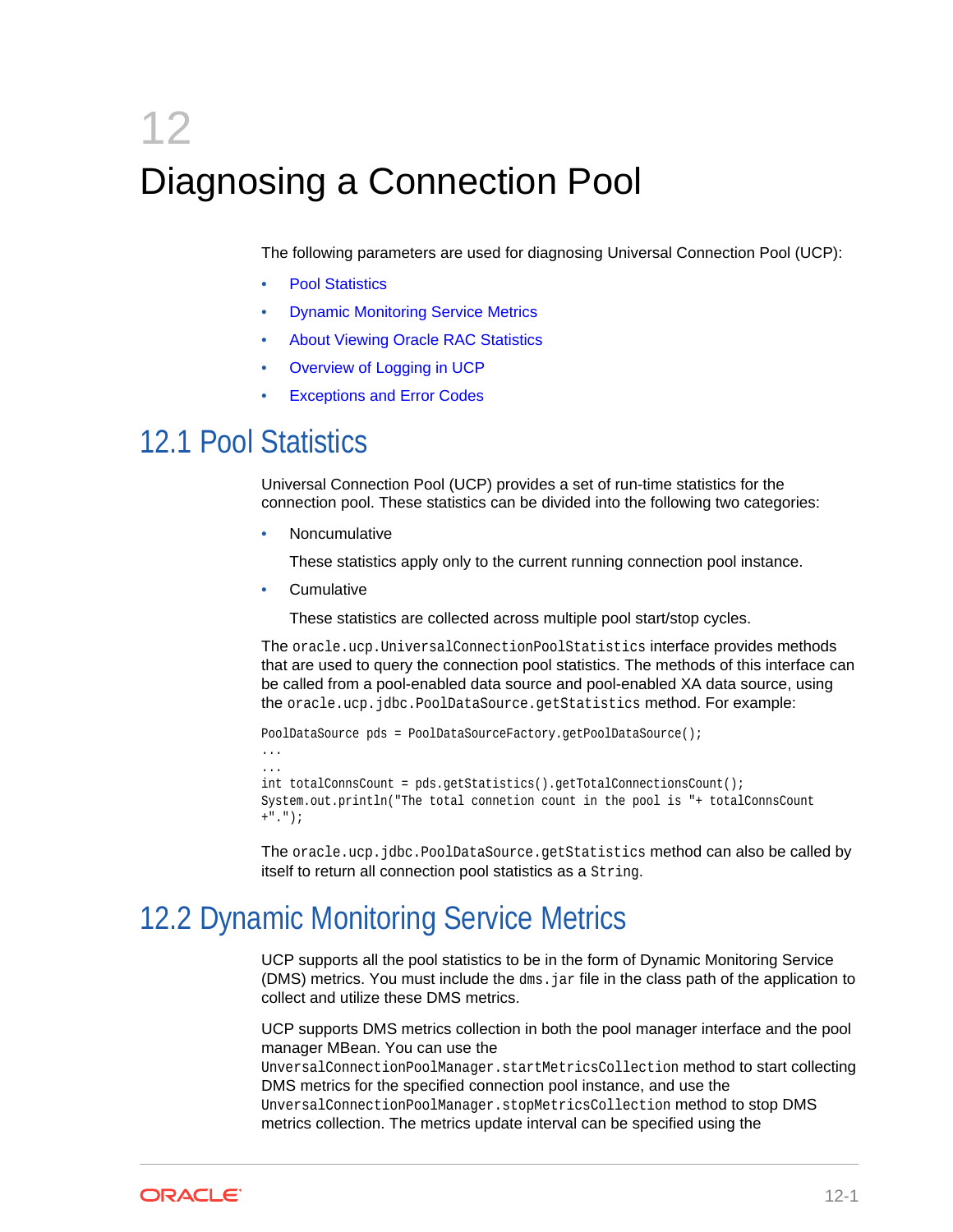UnversalConnectionPoolManager.setMetricUpdateInterval method. The pool manager MBean exports similar operations.

# <span id="page-103-0"></span>12.3 About Viewing Oracle RAC Statistics

UCP provides a set of Oracle RAC run-time statistics that are used to determine how well a connection pool is utilizing Oracle RAC features and are also used to help determine whether the connection pool has been configured properly to use the Oracle RAC features. The statistics report FCF processing information, run-time connection load balance success/failure rate, and affinity context success/failure rate.

The OracleJDBCConnectionPoolStatistics interface that is located in the oracle.ucp.jdbc.oracle package provides methods that are used to query the connection pool for Oracle RAC statistics. The methods of this interface can be called from a pool-enabled and pool-enabled XA data source using the data source's getStatistics method. For example:

```
PoolDataSource pds = PoolDataSourceFactory.getPoolDataSource();
...
Long rclbS = ((OracleJDBCConnectionPoolStatistics)pds.getStatistics()).
    getSuccessfulRCLBBasedBorrowCount();
System.out.println("The RCLB success rate is "+rclbS+".");
```
The data source's getStatistics method can also be called by itself and returns all connection pool statistics as a String and includes the Oracle RAC statistics.

### 12.3.1 Fast Connection Failover Statistics

The getFCFProcessingInfo method provides information on recent Fast Connection Failover (FCF) attempts in the form of a String. The FCF information is typically used to help diagnose FCF problems. The information includes the outcome of each FCF attempt (successful or failed), the relevant Oracle RAC instances, the number of connections that were cleaned up, the exception that triggered the FCF attempt failure, and more. The following example demonstrates using the getFCFProcessingInfo method:

```
Sting fcfInfo = ((OracleJDBCConnectionPoolStatistics)pds.getStatistics()).
    getFCFProcessingInfo();
System.out.println("The FCF information: "+fcfInfo+".");
```
Following is a sample output string from the getFCFProcessingInfo() method:

```
 Oct 28, 2008 12:34:02 SUCCESS <Reason:planned> <Type:SERVICE_UP> \
       <Service:"svvc1"> <Instance:"inst1"> <Db:"db1"> \
       Connections:(Available=6 Affected=2 FailedToProcess=0 MarkedDown=2 Closed=2) \
       (Borrowed=6 Affected=2 FailedToProcess=0 MarkedDown=2 MarkedDeferredClose=0 
Closed=2) \sqrt{} TornDown=2 MarkedToClose=2 Cardinality=2
 ...
     Oct 28, 2008 12:09:52 SUCCESS <Reason:unplanned> <Type:SERVICE_DOWN> \
      <Service:"svc1"> <Instance:"inst1"> <Db:"db1"> \
      Connections:(Available=6 Affected=2 FailedToProcess=0 MarkedDown=2 Closed=2) \
       (Borrowed=6 Affected=2 FailedToProcess=0 MarkedDown=2 MarkedDeferredClose=0 
Closed=2)
 ...
     Oct 28, 2008 11:14:53 FAILURE <Type:HOST_DOWN> <Host:"host1"> \
```
ORACLE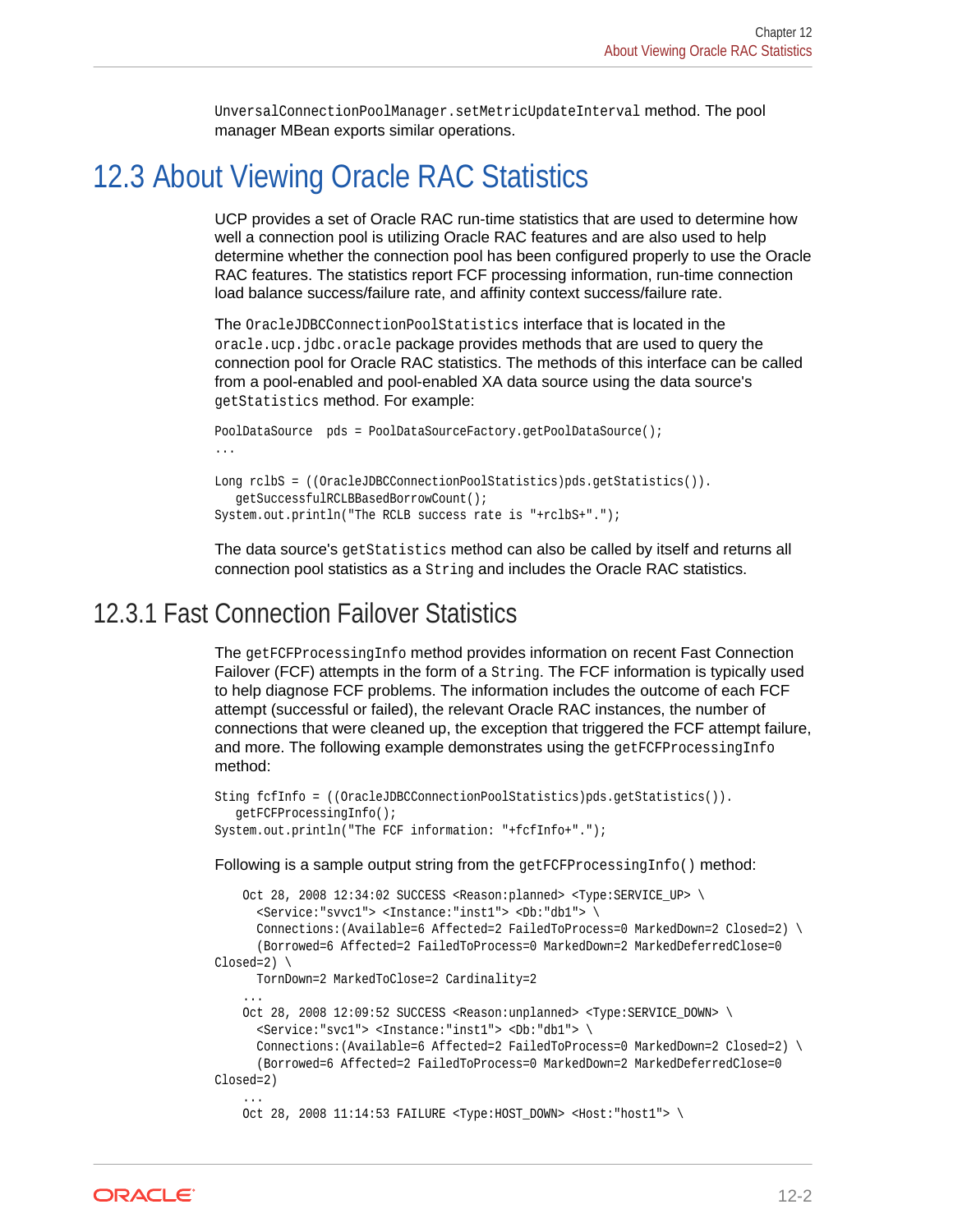```
 Connections:(Available=6 Affected=4 FailedToProcess=0 MarkedDown=4 Closed=4) \
       (Borrowed=6 Affected=4 FailedToProcess=0 MarkedDown=4 MarkedDeferredClose=0 
Closed=4)
```
If you enable logging, then the preceding information will also be available in the UCP logs and you will be able to verify the FCF outcome.

### <span id="page-104-0"></span>12.3.2 Run-Time Connection Load Balance Statistics

The run-time connection load balance statistics are used to determine if a connection pool is effectively utilizing the run-time connection load balancing feature of Oracle RAC. The statistics report how many requests successfully used the run-time connection load balancing algorithms and how many requests failed to use the algorithms. The getSuccessfulRCLBBasedBorrowCount method and the getFailedRCLBBasedBorrowCount method, respectively, are used to get the statistics. The following example demonstrates using the getFailedRCLBBasedBorrowCount method:

```
Long rclbF = ((OracleJDBCConnectionPoolStatistics)pds.getStatistics()).
    getFailedRCLBBasedBorrowCount();
System.out.println("The RCLB failure rate is: "+rclbF+".");
```
A high failure rate may indicate that the Oracle RAC Load Balancing Advisory or connection pool is not configured properly.

### 12.3.3 Connection Affinity Statistics

The connection affinity statistics are used to determine if a connection pools is effectively utilizing connection affinity. The statistics report the number of borrow requests that succeeded in matching the affinity context and how many requests failed to match the affinity context. The getSuccessfulAffinityBasedBorrowCount method and the getFailedAffinityBasedBorrowCount method, respectively, are used to get the statistics. The following example demonstrates using the getFailedAffinityBasedBorrowCount method:

```
Long affF = ((OracleJDBCConnectionPoolStatistics)pds.getStatistics()).
    getFailedAffinityBasedBorrowCount();
System.out.println("The connection affinity failure rate is: "+affF+".");
```
# 12.4 Overview of Logging in UCP

UCP leverages the JDK logging facility (java.util.logging). Logging is not enabled by default and must be configured in order to print log messages. Logging can be configured using a log configuration file as well as through API-level configuration.

#### **Note:**

The default log level is null. This ensures that a parent logger's log level is used by default.

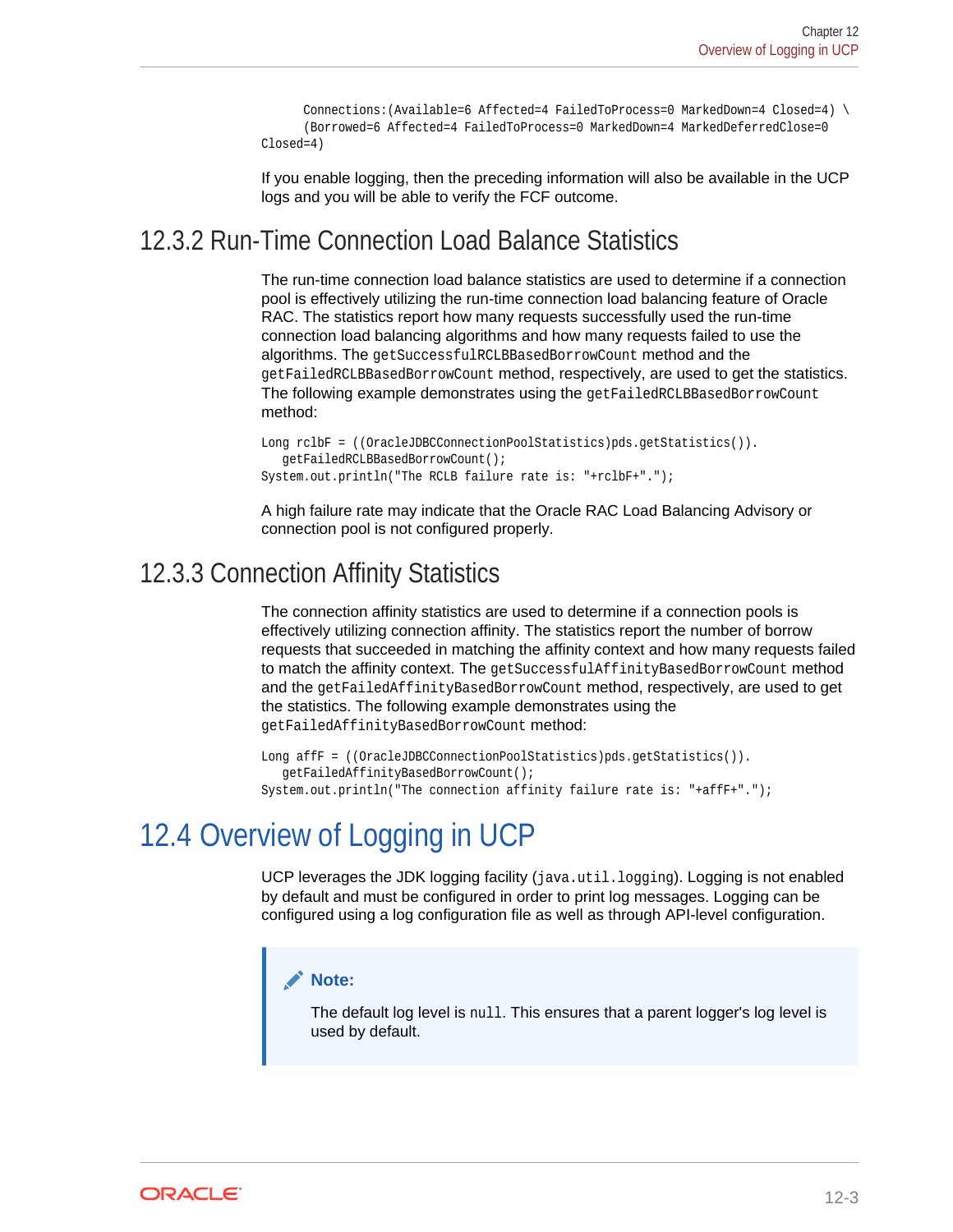### 12.4.1 Using a Logging Properties File

Logging can be configured using a properties file. The location of the properties file must be set as a Java property for the logging configuration file property. For example:

java -Djava.util.logging.config.file=log.properties

The logging properties file defines the handler to use for writing logs, the formatter to use for formatting logs, a default log level, as well as log levels for specific packages or classes. For example:

```
handlers = java.util.logging.ConsoleHandler
java.util.logging.ConsoleHandler.level = ALL
java.util.logging.ConsoleHandler.formatter = java.util.logging.SimpleFormatter
```

```
oracle.ucp.level = FINEST
oracle.ucp.jdbc.PoolDataSource = WARNING
```
A custom formatter is included with UCP and can be entered as the value for the formatter property. For example:

```
java.util.logging.ConsoleHandler.formatter = oracle.ucp.util.logging.UCPFormatter
```
You can also download the ucpdemos. jar file, which is shipped with UCP, from Oracle Technology Network (OTN). This file contains a list of sample logging property files. For example, this file contains the logging property file that can be used for troubleshooting the Fast Connection Failover (FCF) feature.

### 12.4.2 Using UCP and JDK API

Logging can be dynamically configured though either the UCP API or the JDK API. When using the UCP API, logging is configured using a connection pool manager. When using the JDK, logging is configured using the java.util.logging implementation.

The following example demonstrates using the UCP API to configure logging:

UniversalConnectionPoolManager mgr = UniversalConnectionPoolManagerImpl. getUniversalConnectionPoolManager();

mgr.setLogLevel(Level.FINE);

The following example demonstrate using the JDK logging implementation directly:

Logger.getLogger("oracle.ucp").setLevel(Level.FINEST); Logger.getLogger("oracle.ucp.jdbc.PoolDataSource").setLevel(Level.FINEST);

### 12.4.3 Enabling or Disabling Feature-Specific Logging at Runtime

Starting from Oracle Database 12*c* Release 2 (12.2.0.1), UCP provides support for enabling and disabling logging for selected features during runtime. For example, you can enable logging only for Load Balancing feature, while disabling logging for other features of UCP. Again, during the same run, you can enable logging for Fast Failover feature and disable logging for Load Balancing feature.

By default, logging for all features is enabled.

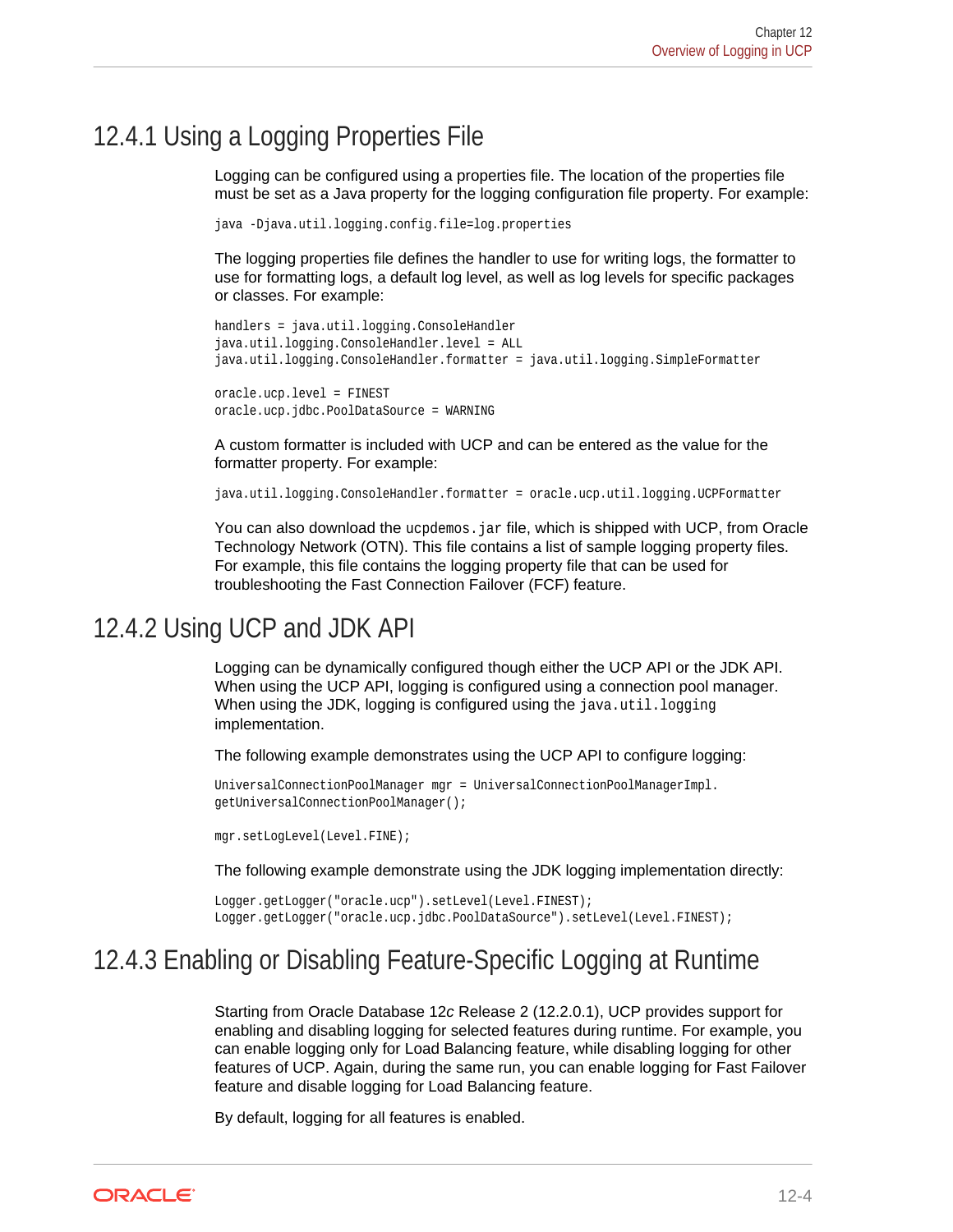The logging switching feature of UCP is a part of the OracleDiagnosabilityMBean. For using this bean, start JConsole and connect to the application.

#### **Displaying Supported Features**

For a list of supported features, use the following method:

```
getTraceController().getSupportedFeatures()
```
#### **Displaying Enabled Features**

For a list of currently enabled features, use the following method:

```
getTraceController().getEnabledFeatures()
```
#### **Enabling Logging for a Feature**

For enabling logging for a specific feature or for all features, use the trace method in the following ways:

```
trace(boolean enable, String feature name)
trace(boolean enable, ALL)
```
#### **Disabling Logging for a Feature**

For disabling logging for a specific feature or for all features, use the trace method in the following ways:

```
trace(boolean disable, String feature name)
trace(boolean disable, ALL)
```
#### **Suspending and Resuming Logging**

Use the following methods for suspending and resuming logging respectively:

suspend() resume()

# 12.4.4 About Using the Logging Properties File for Feature-Specific Logging

Starting from Oracle Database 12*c* Release 2 (12.2.0.1), you can enable or disable logging for specific features by adding a property in the logging properties file. By default, logging is enabled for all features. Otherwise, you can enable logging for all features using the following syntax: clio.feature.all = on. For feature-specific enabling of logging, you can use the properties as mentioned in the following section:

#### **Supported Features for feature-Based Granularity**

| clio.feature.pool_statistics   | $=$ on       |
|--------------------------------|--------------|
| clio.feature.check in          | $=$ on       |
| clio.feature.check out         | $=$ on       |
| clio.feature.labeling          | $=$ on       |
| clio.feature.conn construction | $=$ on       |
| clio.feature.conn destruction  | $=$ $\Omega$ |
|                                |              |

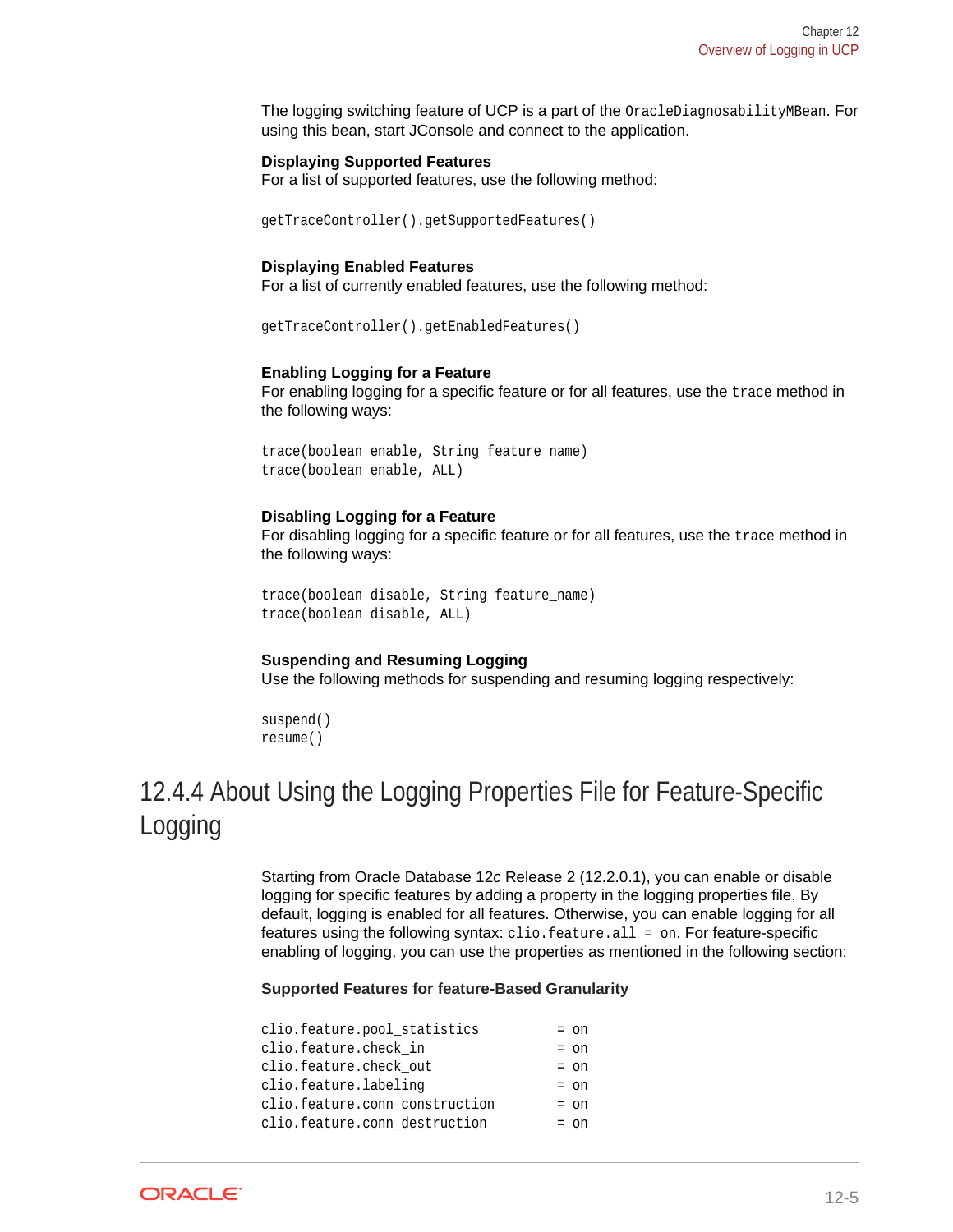```
clio.feature.high_availability = on
clio.feature.load_balancing = on
clio.feature.transaction_affinity = on
clio.feature.web_affinity = on
clio.feature.data_affinity = on
clio.feature.conn_harvesting = on
clio.feature.ttl_conn_timeout = on
clio.feature.abandoned_conn_timeout = on
clio.feature.admin = on
clio.feature.sharding = on
```
## 12.4.5 Supported Log Levels

The following list describes each of the log levels that are supported for JDBC. Levels lower than FINE produce output that may not be meaningful to users. Levels lower than FINER will produce very large volumes of output.

- INTERNAL ERROR Internal Errors
- **SEVERE SQL Exceptions**
- WARNING SQL Warnings and other invisible problems
- INFO Public events such as connection attempts or Oracle RAC events
- CONFIG SQL statements
- FINE Public APIs
- TRACE 10 Internal events
- FINER Internal APIs
- TRACE 20 Internal debug
- TRACE\_30 High volume internal APIs
- FINEST High volume internal debug

# 12.5 Exceptions and Error Codes

Many UCP methods throw the UniversalConnectionPoolException, with exception chaining supported. You can call the printStackTrace method on the thrown exception, to identify the root cause of the exception. The UniversalConnectionPoolException includes standard Oracle error codes that are in the range of 45000 and 45499. The getErrorCode method can be used to retrieve the error code for an exception.

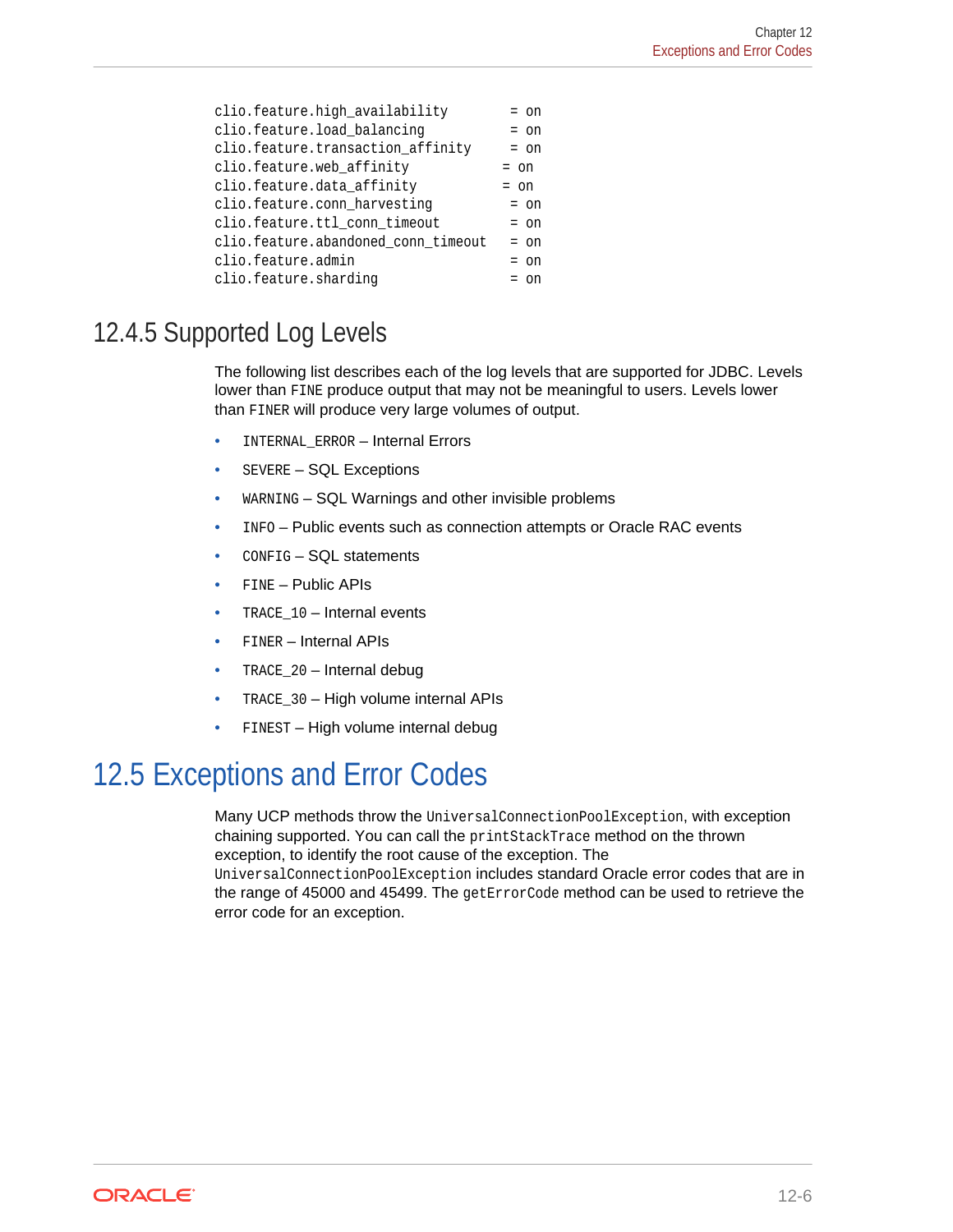# <span id="page-108-0"></span>A Error Codes Reference

This appendix briefly discusses the general structure of Universal Connection Pool (UCP) error messages, UCP error messages for the connection pool layer, and UCP error messages for JDBC data sources and dynamic proxies. The appendix is organized as follows:

- General Structure of UCP Error Messages
- Connection Pool Layer Error Messages
- [JDBC Data Sources and Dynamic Proxies Error Messages](#page-112-0)

Both the message lists are sorted by the error message number.

# A.1 General Structure of UCP Error Messages

The general UCP error message structure enables run-time information to be appended to the end of a message, following a colon, as follows:

```
<error_message>:<extra_info>
```
For example, a closed statement error might be displayed as follows:

Closed Statement:next

This indicates that the exception was thrown during a call to the next method (of a result set object).

In some cases, the user can find the same information in a stack trace.

# A.2 Connection Pool Layer Error Messages

This section lists UCP error messages for the connection pool layer.

#### **Table A-1 Connection Pool Layer Error Messages**

| <b>Error Message</b><br><b>Number</b> | <b>Message</b>                                            |
|---------------------------------------|-----------------------------------------------------------|
| <b>UCP-45001</b>                      | Universal Connection Pool internal error                  |
| UCP-45002                             | No available connections in the Universal Connection Pool |
| <b>UCP-45003</b>                      | Universal Connection Pool already exists                  |
| UCP-45004                             | Invalid connection retrieval information                  |
| <b>UCP-45005</b>                      | Callback already registered                               |
| UCP-45006                             | Invalid Universal Connection Pool configuration           |
| UCP-45051                             | Inactive connection timeout timer scheduling failed       |
| <b>UCP-45052</b>                      | Abandoned connection timeout timer scheduling failed      |

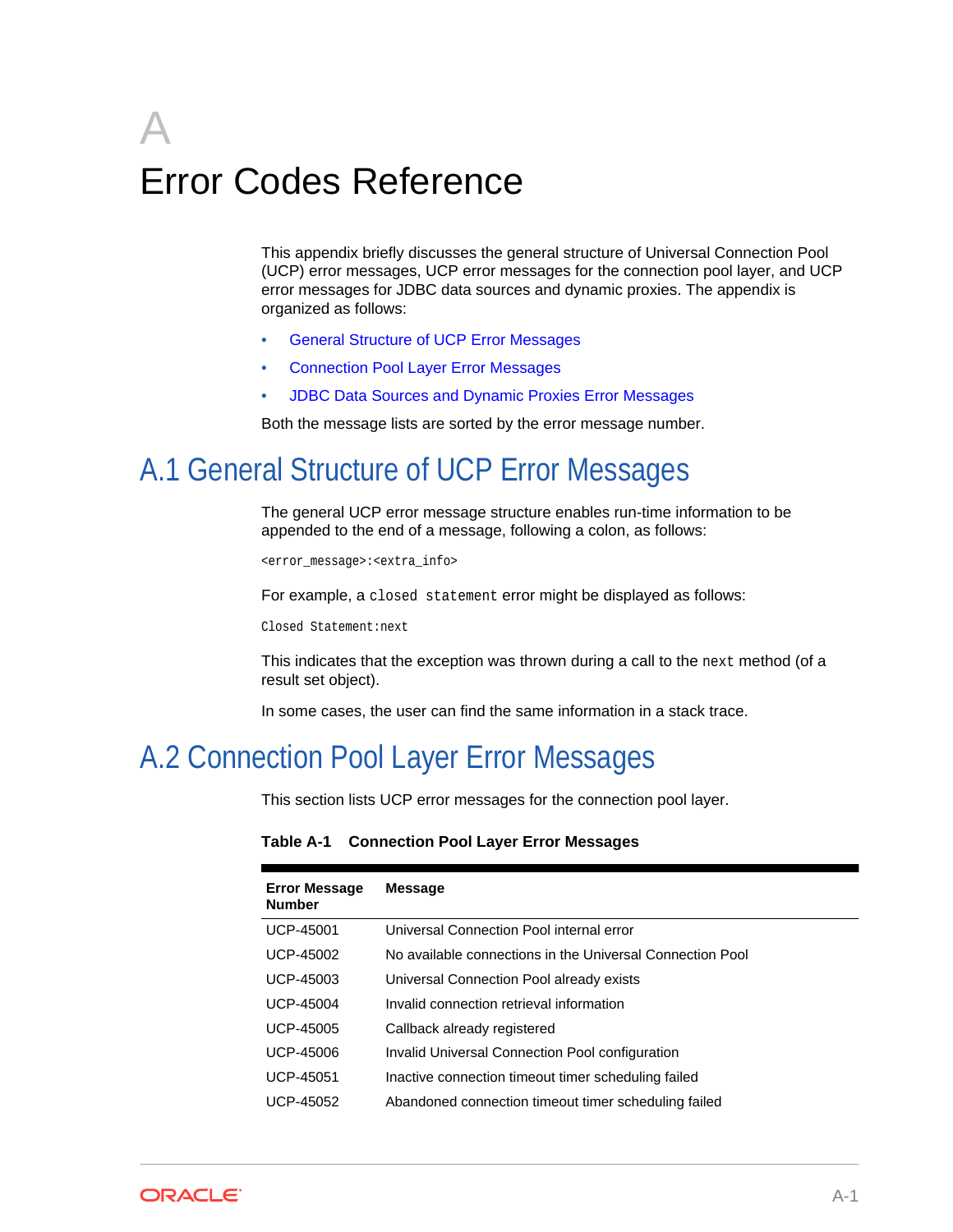| <b>Error Message</b><br><b>Number</b> | <b>Message</b>                                                                                                               |
|---------------------------------------|------------------------------------------------------------------------------------------------------------------------------|
| <b>UCP-45053</b>                      | Time-to-live connection timeout timer scheduling failed                                                                      |
| <b>UCP-45054</b>                      | The Universal Connection Pool cannot be null                                                                                 |
| <b>UCP-45055</b>                      | Error when removing an available connection                                                                                  |
| UCP-45057                             | The AvailableConnections object cannot be null                                                                               |
| UCP-45058                             | The Failoverable object cannot be null                                                                                       |
| <b>UCP-45059</b>                      | MaxPoolsize is set to 0. There are no connections to return                                                                  |
| <b>UCP-45060</b>                      | Invalid life cycle state. Check the status of the Universal Connection Pool                                                  |
| <b>UCP-45061</b>                      | Universal Connection Pool is not started. Start the Universal Connection<br>Pool before accessing                            |
| <b>UCP-45062</b>                      | The collection of available connections can only be set when the Universal<br>Connection Pool is in the initialization state |
| <b>UCP-45063</b>                      | Universal Connection Pool has been shutdown while attempting to get a<br>connection                                          |
| UCP-45064                             | All connections in the Universal Connection Pool are in use                                                                  |
| <b>UCP-45065</b>                      | Connection borrowing returned null                                                                                           |
| UCP-45091                             | Connection labeling callback already registered                                                                              |
| <b>UCP-45092</b>                      | Borrowing labeled connection with no labeling callback registered                                                            |
| UCP-45093                             | Requested no-label connection but borrowing labeled connection                                                               |
| <b>UCP-45097</b>                      | Connection harvesting timer scheduling failed                                                                                |
| <b>UCP-45100</b>                      | ConnectionFactoryAdapter returned null                                                                                       |
| UCP-45103                             | ConnectionFactoryAdapter must be an instance of<br>DataSourceConnectionFactoryAdapter                                        |
| <b>UCP-45104</b>                      | ConnectionFactoryAdapter object cannot be null                                                                               |
| <b>UCP-45105</b>                      | ConnectionFactoryAdapter must be an instance of<br>ConnectionPoolDataSourceConnectionFactoryAdapter                          |
| <b>UCP-45106</b>                      | ConnectionFactoryAdapter must be an instance of<br>XADataSourceConnectionFactoryAdapter                                      |
| <b>UCP-45150</b>                      | UniversalPooledConnection cannot be null                                                                                     |
| <b>UCP-45152</b>                      | UniversalPooledConnectionStatus object cannot be null                                                                        |
| UCP-45153                             | The connection label key cannot be null or an empty string                                                                   |
| <b>UCP-45154</b>                      | The connection labeling operation cannot be invoked on closed<br>connections                                                 |
| <b>UCP-45155</b>                      | Connection harvesting callback already registered                                                                            |
| <b>UCP-45156</b>                      | Abandoned connection timeout callback already registered                                                                     |
| <b>UCP-45157</b>                      | Time-to-live connection timeout callback already registered                                                                  |
| <b>UCP-45201</b>                      | The connection label key cannot be null or an empty string                                                                   |
| UCP-45202                             | The cloning of the ConnectionRetrievalInfo object failed                                                                     |
| <b>UCP-45203</b>                      | The Connection Request Info is null                                                                                          |

#### **Table A-1 (Cont.) Connection Pool Layer Error Messages**

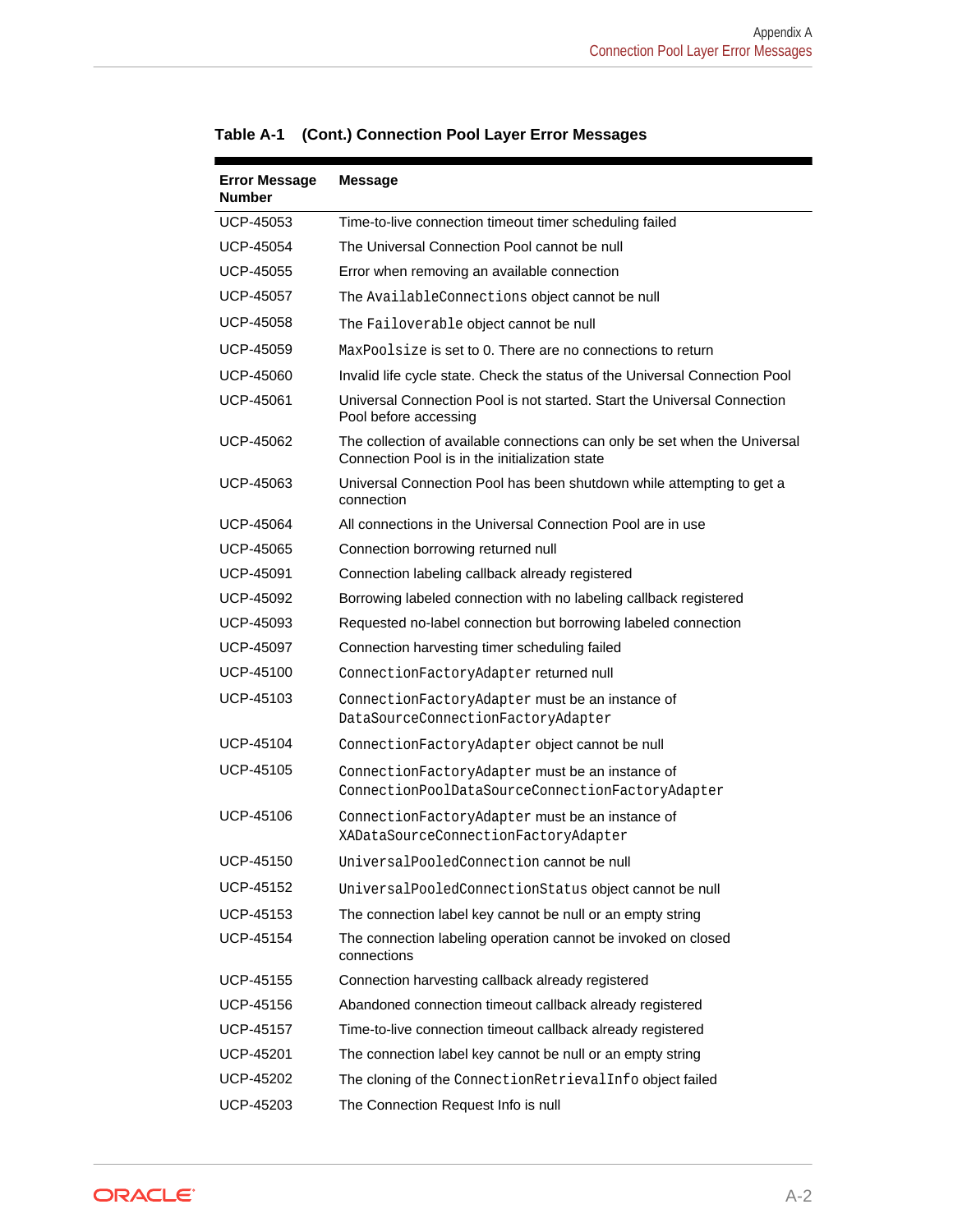| <b>Error Message</b><br><b>Number</b> | <b>Message</b>                                                                                                                                                                     |
|---------------------------------------|------------------------------------------------------------------------------------------------------------------------------------------------------------------------------------|
| UCP-45251                             | ConnectionPoolDataSource cannot be null                                                                                                                                            |
| <b>UCP-45252</b>                      | Invalid ConnectionRetrievalInfo object                                                                                                                                             |
| <b>UCP-45253</b>                      | SQLException occurred while getting PooledConnection from<br>ConnectionPoolDataSource                                                                                              |
| <b>UCP-45254</b>                      | Invalid connection type. Must be a javax.sql. PooledConnection                                                                                                                     |
| <b>UCP-45255</b>                      | SQLException while closing PooledConnection                                                                                                                                        |
| <b>UCP-45256</b>                      | Data source cannot be null                                                                                                                                                         |
| <b>UCP-45257</b>                      | Cannot get Connection from Data source                                                                                                                                             |
| UCP-45258                             | Invalid connection type. Must be a java.sql. Connection                                                                                                                            |
| <b>UCP-45259</b>                      | The connection to proxy must be an instance of java.sql. Connection                                                                                                                |
| <b>UCP-45260</b>                      | XADatasource cannot be null                                                                                                                                                        |
| UCP-45261                             | SQLException occurred while getting XAConnection from XADataSource                                                                                                                 |
| <b>UCP-45262</b>                      | Invalid connection type. Must be a javax.sql.XAConnection                                                                                                                          |
| UCP-45263                             | SQLException occurred while closing XAConnection                                                                                                                                   |
| <b>UCP-45264</b>                      | The connection cannot be null                                                                                                                                                      |
| <b>UCP-45265</b>                      | The connection to proxy must be an instance of java.sql.Statement                                                                                                                  |
| <b>UCP-45266</b>                      | The statement to proxy must be an instance of java.sql. ResultSet                                                                                                                  |
| <b>UCP-45267</b>                      | The connection to proxy must be an instance of<br>javax.sql.XAConnection                                                                                                           |
| <b>UCP-45268</b>                      | The Driver argument cannot be null                                                                                                                                                 |
| <b>UCP-45269</b>                      | The URL argument cannot be null                                                                                                                                                    |
| UCP-45301                             | Unable to get a connection for failover information                                                                                                                                |
| <b>UCP-45302</b>                      | Unable to execute SQL query to get failover information                                                                                                                            |
| <b>UCP-45303</b>                      | SQLException occurred while getting failover information                                                                                                                           |
| UCP-45304                             | The event type cannot be null                                                                                                                                                      |
| UCP-45305                             | The event type is invalid. Event type must be database/event/host or<br>database/event/service                                                                                     |
| <b>UCP-45306</b>                      | The failover event type is invalid. It must be an OracleFailoverEvent                                                                                                              |
| UCP-45307                             | The affinity context is invalid. It must be an<br>OracleConnectionAffinityContext                                                                                                  |
| <b>UCP-45308</b>                      | Exception occurred while enabling failover with remote ONS subscription                                                                                                            |
| <b>UCP-45350</b>                      | Universal Connection Pool already exists in the Universal Connection Pool<br>Manager. Universal Connection Pool cannot be added to the Universal<br><b>Connection Pool Manager</b> |
| <b>UCP-45351</b>                      | Universal Connection Pool not found in Universal Connection Pool<br>Manager. Register the Universal Connection Pool with Universal<br><b>Connection Pool Manager</b>               |
| UCP-45352                             | Cannot get Universal Connection Pool Manager instance                                                                                                                              |

#### **Table A-1 (Cont.) Connection Pool Layer Error Messages**

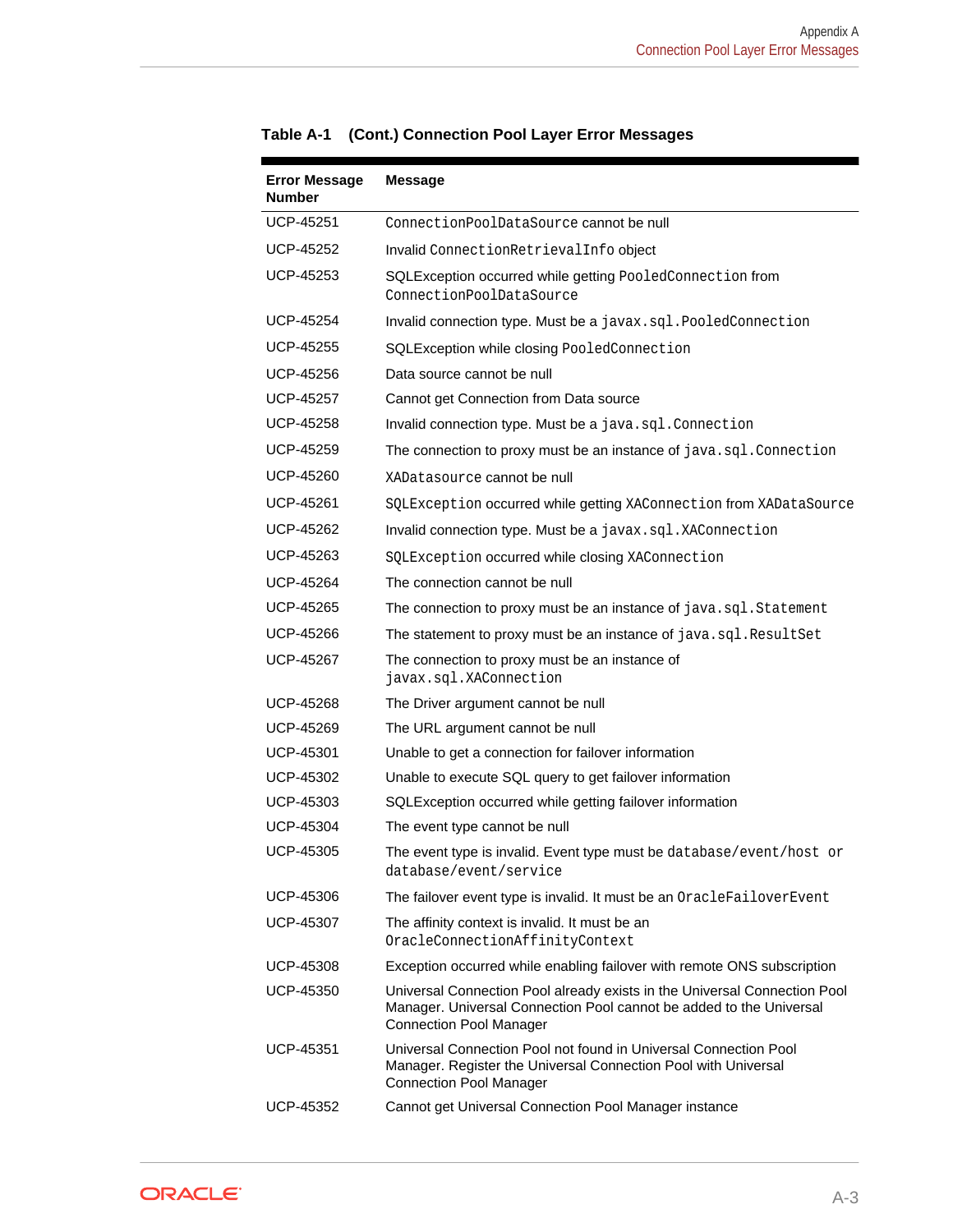| <b>Error Message</b><br><b>Number</b> | <b>Message</b>                                                                                                                                    |
|---------------------------------------|---------------------------------------------------------------------------------------------------------------------------------------------------|
| UCP-45353                             | Cannot get Universal Connection Pool Manager MBean instance                                                                                       |
| <b>UCP-45354</b>                      | MBean Object Name is not in the right format. Use the right format to<br>construct ObjectName for MBean                                           |
| <b>UCP-45355</b>                      | MBean exception occurred while registering or unregistering the MBean                                                                             |
| <b>UCP-45356</b>                      | MBean already exits in the MBeanServer. Use a different name to register<br>MBean                                                                 |
| <b>UCP-45357</b>                      | Exception occurred when trying to register an object in the MBean server<br>that is not a JMX compliant MBean                                     |
| <b>UCP-45358</b>                      | The specified MBean does not exist in the repository                                                                                              |
| <b>UCP-45359</b>                      | Invalid target object type is specified. Check the managed resource                                                                               |
| <b>UCP-45360</b>                      | Invalid MBean Descriptor is specified. Check the Universal Connection Pool<br>Manager MBean Descriptor                                            |
| <b>UCP-45361</b>                      | Runtime exception occurred while building MBeanInfo for Universal<br><b>Connection Pool Manager MBean</b>                                         |
| UCP-45362                             | Runtime exception occurred while building constructors information for<br>Universal Connection Pool Manager MBean                                 |
| <b>UCP-45363</b>                      | Runtime exception occurred while building attributes information for<br>Universal Connection Pool Manager MBean                                   |
| <b>UCP-45364</b>                      | Runtime exception occurred while building operations information for<br>Universal Connection Pool Manager MBean                                   |
| <b>UCP-45365</b>                      | Universal Connection Pool must be an instance of<br>ConnectionConnectionPool or OracleConnectionConnectionPool                                    |
| <b>UCP-45366</b>                      | Invalid MBean Descriptor is specified. Check the JDBC Universal<br><b>Connection Pool MBean Descriptor</b>                                        |
| <b>UCP-45367</b>                      | Runtime exception occurred while building MBeanInfo for JDBC Universal<br><b>Connection Pool MBean</b>                                            |
| <b>UCP-45368</b>                      | Runtime exception occurred while building constructors information for<br><b>JDBC Universal Connection Pool MBean</b>                             |
| <b>UCP-45369</b>                      | Runtime exception occurred while building attributes information for JDBC<br>Universal Connection Pool MBean                                      |
| <b>UCP-45370</b>                      | Runtime exception occurred while building operations information for JDBC<br><b>Universal Connection Pool MBean</b>                               |
| <b>UCP-45371</b>                      | Runtime exception occurred while building attributes information for<br><b>Universal Connection Pool MBean</b>                                    |
| <b>UCP-45372</b>                      | Runtime exception occurred while building operations information for<br><b>Universal Connection Pool MBean</b>                                    |
| <b>UCP-45373</b>                      | Invalid MBean Descriptor is specified. Check the Universal Connection Pool<br><b>MBean Descriptor</b>                                             |
| <b>UCP-45374</b>                      | Runtime exception occurred while building MBeanInfo for Universal<br>Connection Pool MBean                                                        |
| <b>UCP-45375</b>                      | Cannot stop the UCP metric collection. Exception occurred while trying to<br>stop the metric collection or while destroying the nouns or sensors. |
| <b>UCP-45376</b>                      | Metrics update timer task scheduling failed                                                                                                       |

|  | Table A-1 (Cont.) Connection Pool Layer Error Messages |
|--|--------------------------------------------------------|
|--|--------------------------------------------------------|

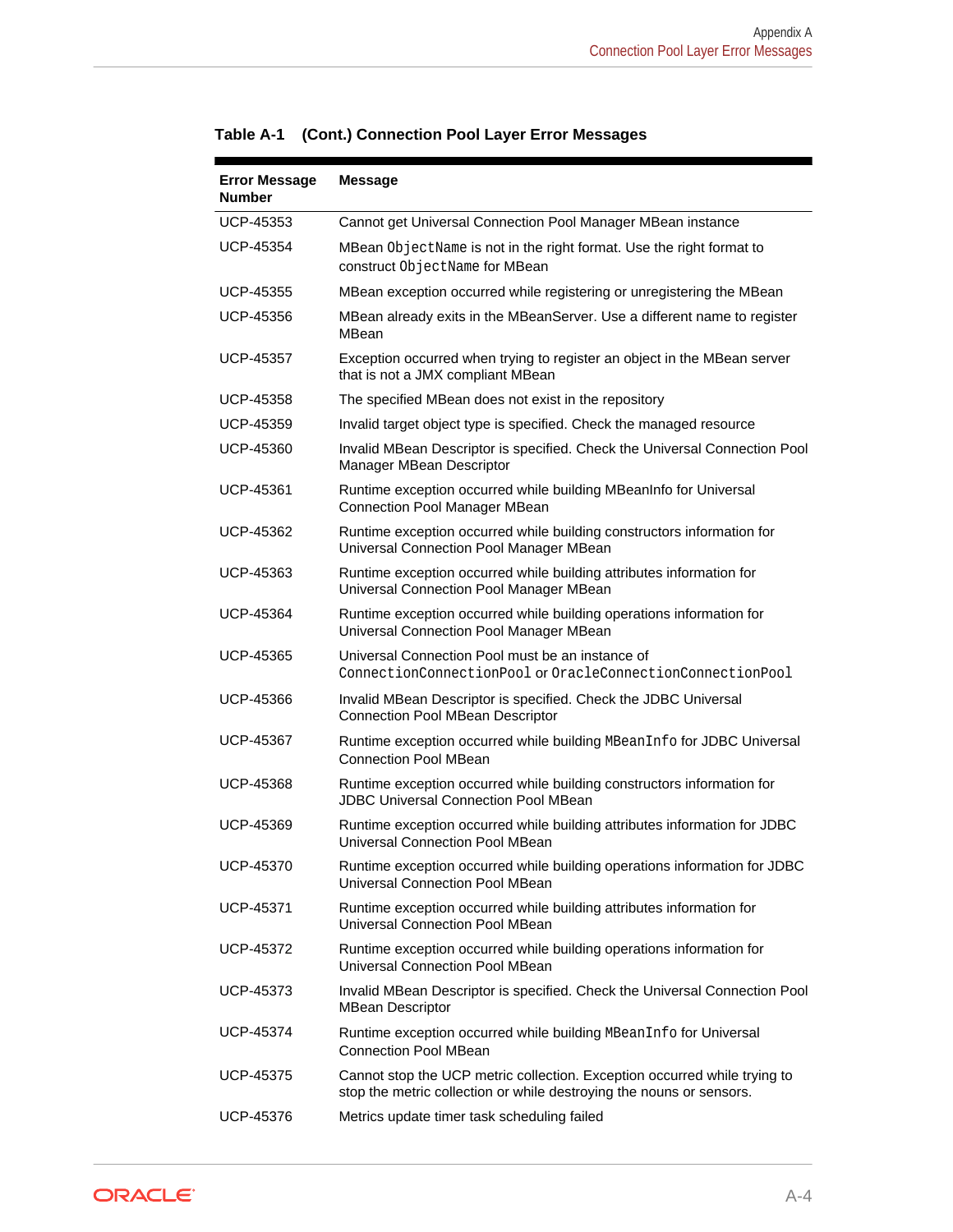| <b>Error Message</b><br><b>Number</b> | <b>Message</b>                                                                                                                |
|---------------------------------------|-------------------------------------------------------------------------------------------------------------------------------|
| <b>UCP-45377</b>                      | Problem occurred while updating UCP metric sensors                                                                            |
| <b>UCP-45378</b>                      | Universal Connection Pool is not an instance of<br>OracleJDBCConnectionPool and cannot access ONSConfiguration<br>property    |
| <b>UCP-45379</b>                      | Cannot set the connection pool name in Universal Connection Pool MBean.<br>Check the connection pool name to avoid duplicates |
| <b>UCP-45380</b>                      | MBean object is null                                                                                                          |
| <b>UCP-45381</b>                      | MBean object name is null                                                                                                     |
| <b>UCP-45382</b>                      | MBean display name is null                                                                                                    |
| <b>UCP-45383</b>                      | Invalid adapter for pool creation in Universal Connection Pool Manager                                                        |
| <b>UCP-45384</b>                      | Invalid adapter for pool creation in Universal Connection Pool Manager<br>MBean                                               |
| <b>UCP-45385</b>                      | Error during pool creation in Universal Connection Pool Manager                                                               |
| <b>UCP-45386</b>                      | Error during pool creation in Universal Connection Pool Manager MBean                                                         |
| <b>UCP-45401</b>                      | Waiting threads LO watermark cannot be negative                                                                               |
| <b>UCP-45402</b>                      | Waiting threads HI watermark cannot be negative                                                                               |
| <b>UCP-45403</b>                      | Total worker threads limit cannot be negative                                                                                 |
| <b>UCP-45404</b>                      | Queue poll timeout cannot be negative                                                                                         |
| <b>UCP-45405</b>                      | The waiting threads HI watermark cannot be lower than the LO watermark                                                        |
| <b>UCP-45406</b>                      | The limit of total worker threads cannot be higher than the limit of waiting<br>threads                                       |
| <b>UCP-45407</b>                      | The error number is out of range                                                                                              |
| <b>UCP-45408</b>                      | Invalid operation because the logger is null                                                                                  |

#### <span id="page-112-0"></span>**Table A-1 (Cont.) Connection Pool Layer Error Messages**

# A.3 JDBC Data Sources and Dynamic Proxies Error Messages

This section lists UCP error messages for JDBC data sources and dynamic proxies error messages.

| <b>Error Message</b><br><b>Number</b> | Message                                       |
|---------------------------------------|-----------------------------------------------|
| SOL-0                                 | Unable to start the Universal Connection Pool |
| SOL-1                                 | Unable to build the Universal Connection Pool |
| SOL-2                                 | Invalid minimum pool size                     |
| SOL-3                                 | Invalid maximum pool size                     |
| SOL-4                                 | Invalid inactive connection timeout           |

#### **Table A-2 JDBC Data Sources and Dynamic Proxies Error Messages**

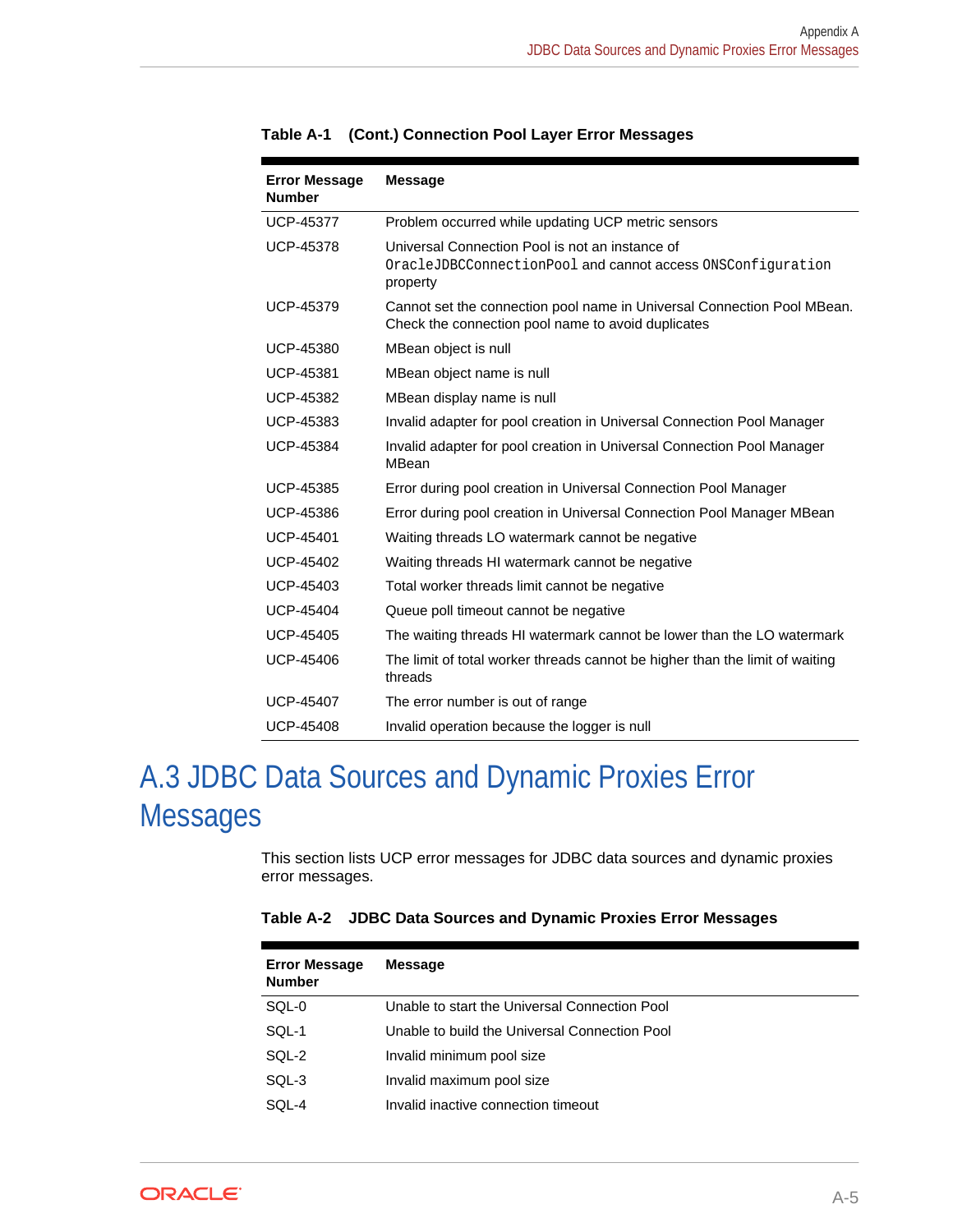| <b>Error Message</b><br><b>Number</b> | <b>Message</b>                                                                                      |
|---------------------------------------|-----------------------------------------------------------------------------------------------------|
| SQL-5                                 | Invalid connection wait timeout                                                                     |
| SQL-6                                 | Invalid time-to-live connection timeout                                                             |
| SQL-7                                 | Invalid abandoned connection timeout                                                                |
| SQL-8                                 | Invalid timeout check interval                                                                      |
| SQL-9                                 | Failed to enable Failover                                                                           |
| SQL-10                                | Failed to set the maxStatements value                                                               |
| SQL-11                                | Failed to set the SQL string for validation                                                         |
| SQL-12                                | Invalid connection harvest trigger count                                                            |
| SQL-13                                | Invalid connection harvest max count                                                                |
| SQL-14                                | Universal Connection Pool is created already. Can not create the Universal<br>Connection Pool again |
| SQL-15                                | Exception occurred while destroying the Universal Connection Pool                                   |
| SQL-16                                | Operation only applies to Oracle connection pools                                                   |
| SQL-17                                | Exception occurred while setting ONS configuration string                                           |
| SQL-18                                | Failed to register labeling callback                                                                |
| SQL-19                                | Failed to remove labeling callback                                                                  |
| SQL-20                                | Failed to register affinity callback                                                                |
| SQL-21                                | Failed to remove affinity callback                                                                  |
| SQL-22                                | Invalid Universal Connection Pool configuration                                                     |
| SQL-23                                | Unable to create factory class instance with provided factory class name                            |
| SQL-24                                | Unable to set the User                                                                              |
| SQL-25                                | Unable to set the Password                                                                          |
| SQL-26                                | Unable to set the URL                                                                               |
| SQL-27                                | The factory class must be an instance of DataSource                                                 |
| SQL-28                                | Cannot create connections. There are no available connections                                       |
| SQL-29                                | Exception occurred while getting connection                                                         |
| SQL-30                                | Universal Connection Pool is not started                                                            |
| SQL-31                                | The connection is closed                                                                            |
| SQL-32                                | Error occurred when applying label                                                                  |
| SQL-33                                | Error occurred when removing the connection label                                                   |
| SQL-34                                | Error occurred when getting labels                                                                  |
| SQL-35                                | Error occurred when getting unmatched labels                                                        |
| SQL-36                                | Error occurred when setting connection harvestable                                                  |
| SQL-37                                | Error occurred when registering harvesting callback                                                 |
| SQL-38                                | Error occurred when removing harvesting callback                                                    |
| SQL-39                                | Error occurred when registering abandoned-connection callback                                       |
| SQL-40                                | Error occurred when removing abandoned-connection callback                                          |

#### **Table A-2 (Cont.) JDBC Data Sources and Dynamic Proxies Error Messages**

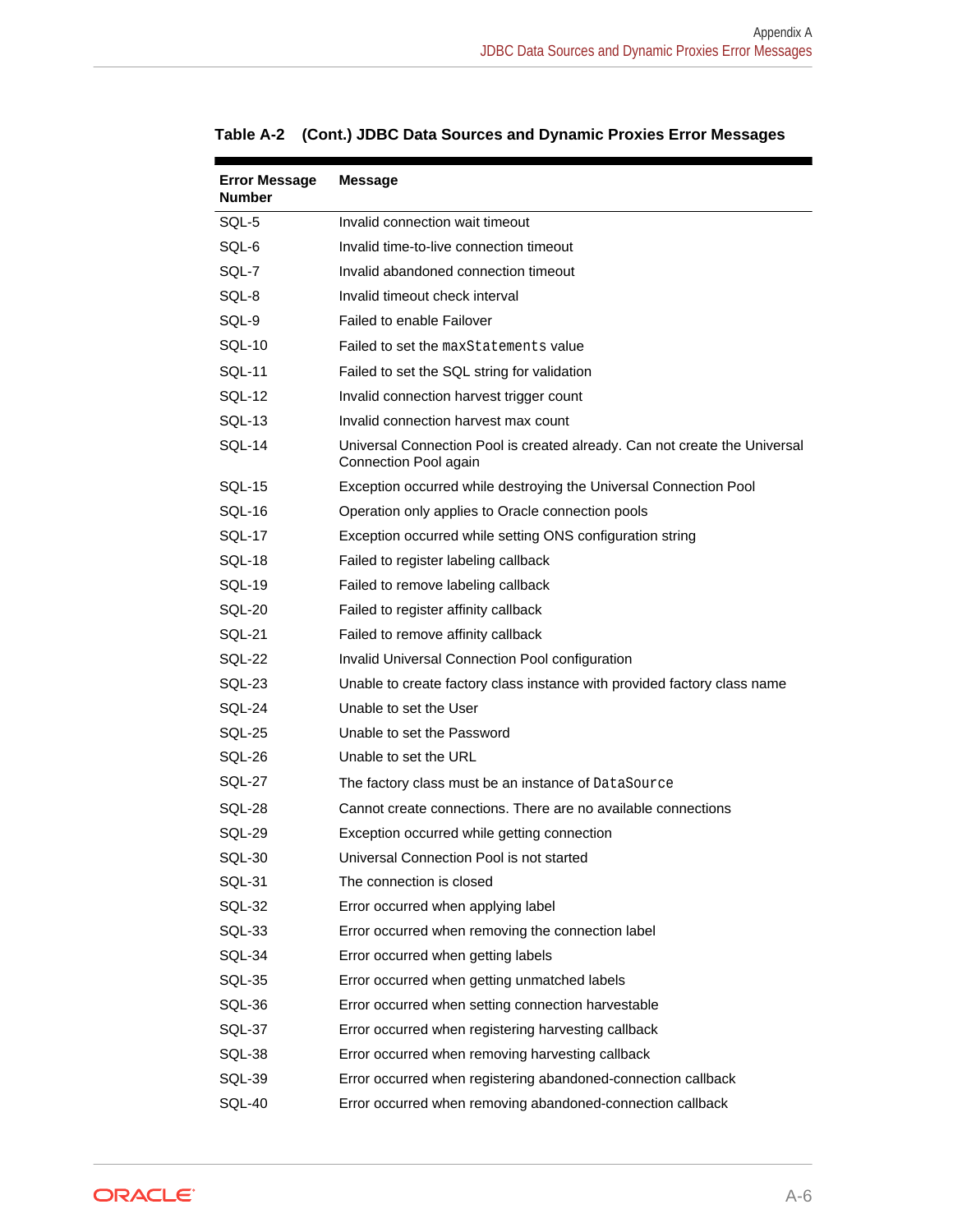| <b>Error Message</b><br><b>Number</b> | <b>Message</b>                                                                             |
|---------------------------------------|--------------------------------------------------------------------------------------------|
| SQL-41                                | Error occurred when registering time-to-live-connection callback                           |
| SQL-42                                | Error occurred when removing time-to-live-connection callback                              |
| SQL-43                                | The result set is closed                                                                   |
| SQL-44                                | The statement is closed                                                                    |
| <b>SOL-45</b>                         | Cannot set the connection pool name. Check the connection pool name to<br>avoid duplicates |
| SQL-46                                | The SQL string is null                                                                     |
| SQL-47                                | Error occurred when setting connection to be invalid                                       |
| SQL-48                                | Unable to set the Connection properties                                                    |
| SQL-49                                | Unable to set the Database server name                                                     |
| SQL-50                                | Unable to set the Database port number                                                     |
| SQL-51                                | Unable to set the Database name                                                            |
| SQL-52                                | Unable to set the data source name                                                         |
| SQL-53                                | Unable to set the data source description                                                  |
| SQL-54                                | Unable to set the data source network protocol                                             |
| SQL-55                                | Unable to set the data source role name                                                    |
| SQL-56                                | Invalid max connection reuse time                                                          |
| SQL-57                                | Invalid max connection reuse count                                                         |
| SQL-58                                | The method is disabled                                                                     |
| SQL-59                                | Unable to set the connection factory properties                                            |

#### **Table A-2 (Cont.) JDBC Data Sources and Dynamic Proxies Error Messages**

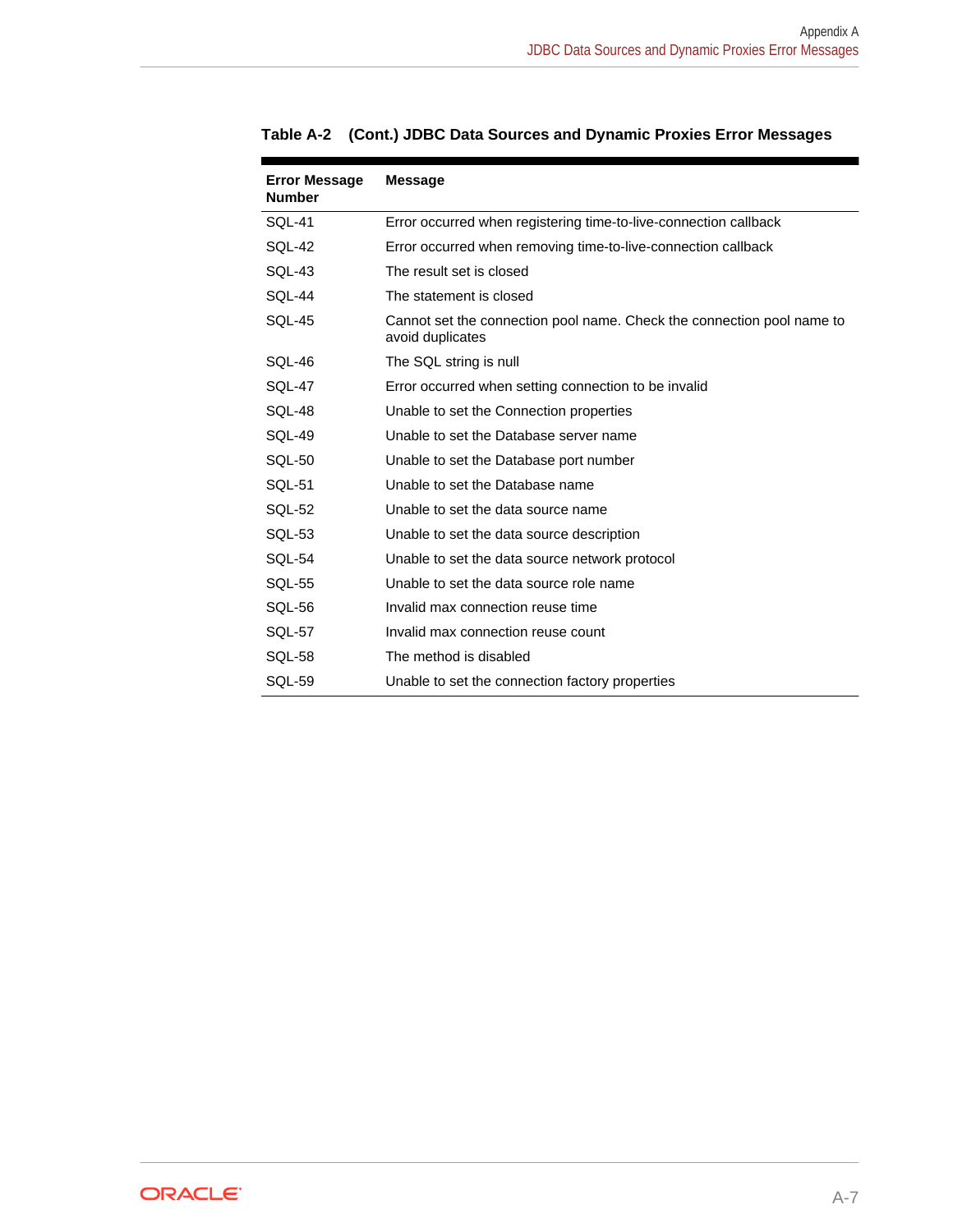# <span id="page-115-0"></span>Index

# A

abandon connection timeout property, *[4-6](#page-36-0)* AbandonedConnectionTimeoutCallback, *[6-1](#page-49-0)* admin package, *[2-3](#page-17-0)* affinity transaction-based, *[9-17](#page-82-0)* web session, *[9-16](#page-81-0)* API overview, *[2-2](#page-16-0)* application continuity connection initialization callback, *[10-2](#page-90-0)* connection labeling, *[10-2](#page-90-0)* data source configuration, *[10-1](#page-89-0)* Application Continuity, *[10-1](#page-89-0)* applyConnectionLabel, *[5-5](#page-46-0)* applying connection labels, *[5-5](#page-46-0)*

### B

basic connection example, *[2-3](#page-17-0)* benefits of connection pools, *[1-1](#page-11-0)* benefits of FCF, *[9-3](#page-68-0)* benefits of run-time connection load balancing, *[9-15](#page-80-0)* borrowing connections basic steps, *[2-2](#page-16-0)* conceptual architecture, *[1-2](#page-12-0)* labeled, *[5-6](#page-47-0)* overview, *[3-1](#page-19-0)* using JNDI, *[3-5](#page-23-0)* using the pool-enabled data source, *[3-2](#page-20-0)* using the pool-enabled XA data source, *[3-3](#page-21-0)*

## $\mathcal{C}$

caching statements, *[4-10](#page-40-0)* callback connection affinity, *[9-19](#page-84-0)* labeling, *[5-2](#page-43-0)* checking unmatched labels, *[5-6](#page-47-0)* closing connections, *[3-10](#page-28-0)* conceptual architecture, *[1-2](#page-12-0)* configure method, *[5-2](#page-43-0)* Configuring ONS, *[9-7](#page-72-0)* client-side daemon configuration, *[9-11](#page-76-0)* Configuring ONS *(continued)* Remote Configuration, *[9-10](#page-75-0)* connection affinity create callback, *[9-19](#page-84-0)* overview, *[9-16](#page-81-0)* register callback, *[9-20](#page-85-0)* remove callback, *[9-20](#page-85-0)* setting up, *[9-18](#page-83-0)* statistics, *[12-3](#page-104-0)* transaction-based, *[9-17](#page-82-0)* web session, *[9-16](#page-81-0)* connection factory, *[2-2](#page-16-0)* conceptual architecture, *[1-2](#page-12-0)* requirements, *[2-1](#page-15-0)* setting, *[3-2](#page-20-0)*, *[3-3](#page-21-0)* connection labels apply, *[5-5](#page-46-0)* check unmatched, *[5-6](#page-47-0)* implement callback, *[5-2](#page-43-0)* overview, *[5-1](#page-42-0)* removing, *[5-6](#page-47-0)* Connection object, *[1-2](#page-12-0)* connection pool benefits, *[1-1](#page-11-0)* create explicitly, *[7-2](#page-52-0)* create implicitly, *[2-1](#page-15-0)*, *[3-1](#page-19-0)* destroy, *[7-3](#page-53-0)* general overview, *[1-1](#page-11-0)* maintenance, *[7-4](#page-54-0)* purge, *[7-5](#page-55-0)* recycle, *[7-4](#page-54-0)* refresh, *[7-4](#page-54-0)* remove connection from, *[3-11](#page-29-0)* start, *[7-3](#page-53-0)* stop, *[7-3](#page-53-0)* understanding lifecycle, *[7-1](#page-51-0)* connection pool manager, create, *[7-1](#page-51-0)* create pool explicitly, *[7-2](#page-52-0)* destroy pool, *[7-3](#page-53-0)* overview, *[1-3](#page-13-0)*, *[7-1](#page-51-0)* purge pool, *[7-5](#page-55-0)* recycle pool, *[7-4](#page-54-0)* refresh pool, *[7-4](#page-54-0)* start pool, *[7-3](#page-53-0)*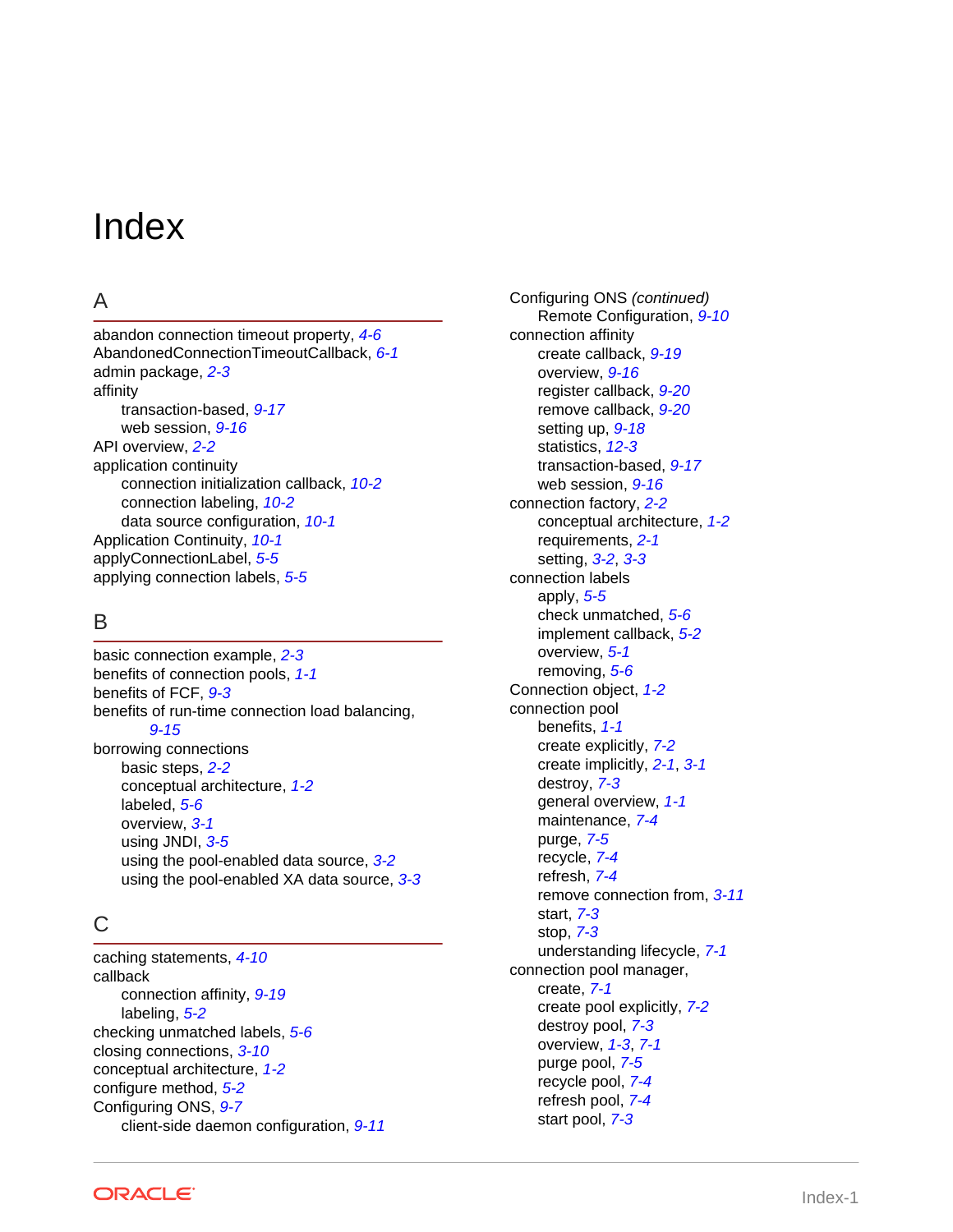<span id="page-116-0"></span>connection pool manager *(continued)* stop pool, *[7-3](#page-53-0)* connection pool properties, abandon connection timeout, *[4-6](#page-36-0)* connection wait timeout, *[4-7](#page-37-0)* harvest maximum count, *[4-10](#page-40-0)* harvest trigger count, *[4-9](#page-39-0)* inactive connection timeout, *[4-7](#page-37-0)* initial pool size, *[4-2](#page-32-0)* maximum connection reuse count, *[4-5](#page-35-0)* maximum connection reuse time, *[4-5](#page-35-0)* maximum pool size, *[4-3](#page-33-0)* maximum statements, *[4-11](#page-41-0)* minimum pool size, *[4-2](#page-32-0)* optimizing, *[4-1](#page-31-0)* overview, *[1-3](#page-13-0)* setting, *[3-7](#page-25-0)*, *[4-1](#page-31-0)* time-to-live connection timeout, *[4-6](#page-36-0)* timeout check interval, *[4-8](#page-38-0)* validate on borrow, *[3-7](#page-25-0)* connection properties, *[3-4](#page-22-0)* connection reuse properties, setting, *[4-5](#page-35-0)* connection steps, basic, *[2-2](#page-16-0)* example, *[2-3](#page-17-0)* connection URL, *[9-13](#page-78-0)* connection wait timeout property, *[4-7](#page-37-0)* ConnectionAffinityCallback interface, *[9-19](#page-84-0)* ConnectionLabelingCallback interface, *[5-1](#page-42-0)*, *[5-2](#page-43-0)* connections basic steps, *[2-2](#page-16-0)* borrowing, *[3-1](#page-19-0)* borrowing labeled, *[5-6](#page-47-0)* borrowing using JNDI, *[3-5](#page-23-0)* checking if valid, *[3-9](#page-27-0)* closing, *[3-10](#page-28-0)* controlling stale, *[4-4](#page-34-0)* harvesting, *[4-8](#page-38-0)* labeling, *[5-1](#page-42-0)* removing from the pool, *[3-11](#page-29-0)* run-time load balancing, *[9-15](#page-80-0)* using affinity, *[9-16](#page-81-0)* validate on borrow, *[3-7](#page-25-0)* cost method, *[5-2](#page-43-0)* create connection pool explicit, *[7-2](#page-52-0)* implicit, *[2-2](#page-16-0)*

#### D

data source PoolDataSource, *[1-2](#page-12-0)*, *[3-2](#page-20-0)* PoolXADataSource, *[1-2](#page-12-0)*, *[3-3](#page-21-0)* database requirements, *[2-1](#page-15-0)* destroyConnectionPool, *[7-3](#page-53-0)* destroying a connection pool, *[7-3](#page-53-0)*

### E

enable FCF property, *[9-6](#page-71-0)* errors connection pool layer messages, *[A-1](#page-108-0)* general UCP message structure, *[A-1](#page-108-0)* JDBC data sources and dynamic proxies messages, *[A-5](#page-112-0)* example basic connection, *[2-3](#page-17-0)* connection affinity callback, *[9-19](#page-84-0)* FCF, *[9-6](#page-71-0)* labeling callback, *[5-3](#page-44-0)*

### F

FAN, *[9-2](#page-67-0)* fast connection failover prerequisites, *[9-5](#page-70-0)* Fast Connection Failover *See* FCF FCF, *[9-2](#page-67-0)* configure connection URL, *[9-13](#page-78-0)* configure ONS, *[9-7](#page-72-0)* enable, *[9-6](#page-71-0)* example, *[9-6](#page-71-0)* statistics, *[12-2](#page-103-0)*

#### G

GDS, *[9-21](#page-86-0)* getAffinityPolicy, *[9-19](#page-84-0)* getConnection methods, *[3-2](#page-20-0)*, *[5-6](#page-47-0)* getPoolDataSource, *[3-2](#page-20-0)* getPoolXADataSource, *[3-3](#page-21-0)* getStatistics, *[12-2](#page-103-0)* getting a connection, *[3-2](#page-20-0)* getting an XA connection, *[3-4](#page-22-0)* getUniversalConnectionPoolManager, *[7-1](#page-51-0)* getUnmatchedConnectionLabels, *[5-6](#page-47-0)* getXAConnection methods, *[3-4](#page-22-0)* Global Data Services, *[9-21](#page-86-0)*

#### H

harvest connections, *[4-8](#page-38-0)* harvest maximum count property, *[4-10](#page-40-0)* harvest trigger count property, *[4-9](#page-39-0)* HarvestableConnection interface, *[4-9](#page-39-0)* high availability, *[1-4](#page-14-0)*, *[9-1](#page-66-0)*

#### I

inactive connection timeout property, *[4-7](#page-37-0)* initial pool size property, *[4-2](#page-32-0)*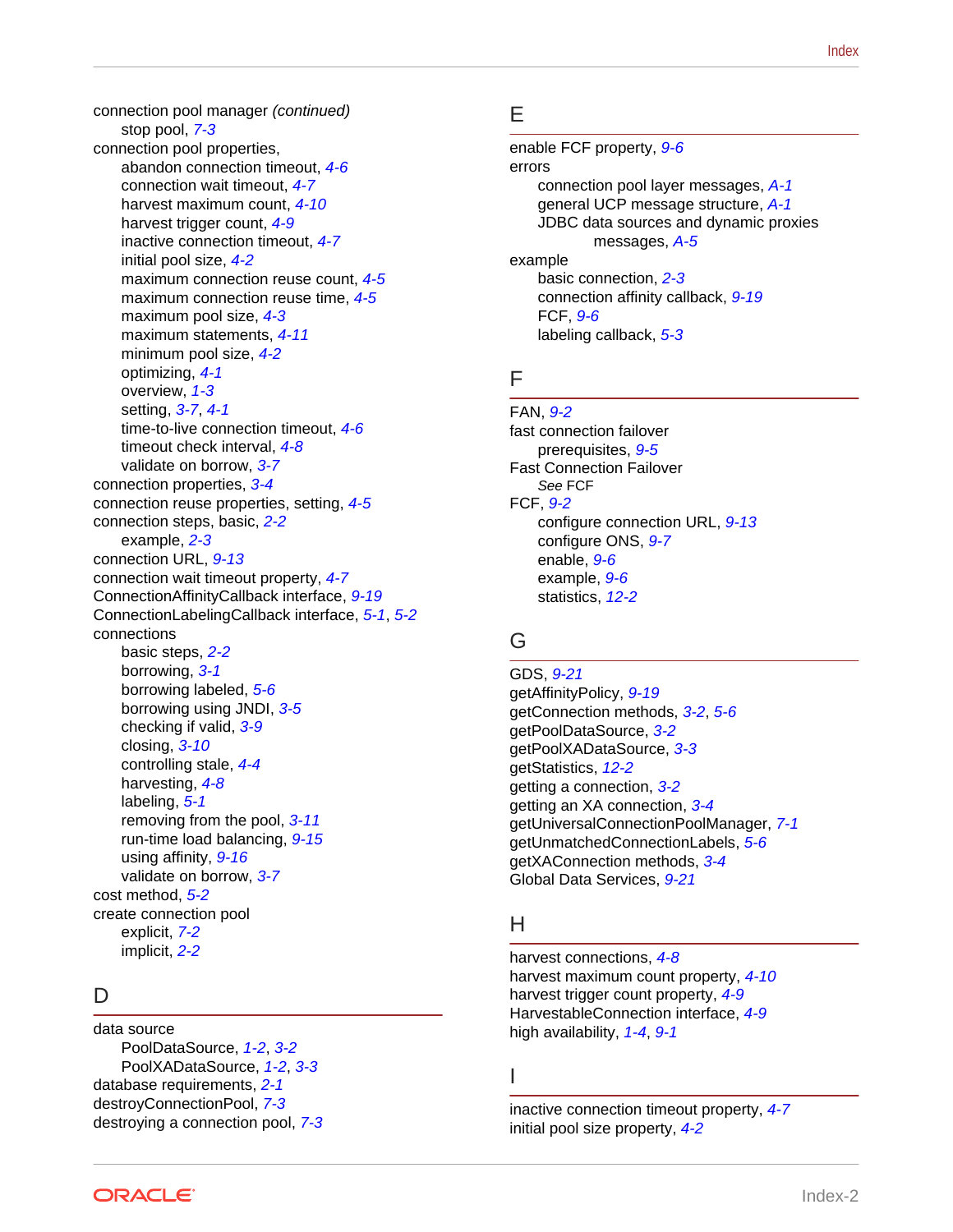integration third-party, *[3-11](#page-29-0)* isValid, *[3-9](#page-27-0)*

#### J

JDBC connection pool *See* [UCP](#page-118-0) JDBC driver connection properties, *[3-4](#page-22-0)* requirements, *[2-1](#page-15-0)* jdbc package, *[2-3](#page-17-0)* JNDI, *[3-5](#page-23-0)* JRE requirements, *[2-1](#page-15-0)*

#### L

LabelableConnection interface, *[5-1](#page-42-0)*, *[5-5](#page-46-0)* labeled connections apply label, *[5-5](#page-46-0)* borrowing, *[5-6](#page-47-0)* check unmatched, *[5-6](#page-47-0)* implement callback, *[5-2](#page-43-0)* overview, *[5-1](#page-42-0)* remove label, *[5-6](#page-47-0)* labeling callback create, *[5-2](#page-43-0)* example, *[5-3](#page-44-0)* register, *[5-4](#page-45-0)* removing, *[5-5](#page-46-0)* run-time algorithm, *[5-3](#page-44-0)* lifecycle of connection pools, *[7-1](#page-51-0)* lifecycle states, *[7-2](#page-52-0)* Load Balance Advisory, *[9-15](#page-80-0)* load balancing, *[9-14](#page-79-0)*, *[9-15](#page-80-0)* logging, *[12-3](#page-104-0)* logging configuration programmatically, *[12-4](#page-105-0)* properties file, *[12-4](#page-105-0)* logging levels, *[12-6](#page-107-0)*

#### M

manager, connection pool, *[7-1](#page-51-0)* maximum connection reuse count property, *[4-5](#page-35-0)* maximum connection reuse time property, *[4-5](#page-35-0)* maximum pool size property, *[4-3](#page-33-0)* maximum statements property, *[4-11](#page-41-0)* method, *[3-3](#page-21-0)* minimum pool size property, *[4-2](#page-32-0)*

#### O

ONS, *[9-7](#page-72-0)* ons.config file, *[9-7](#page-72-0)* optimizing a connection pool, *[4-1](#page-31-0)* Oracle Client software, *[9-7](#page-72-0)* Oracle Client software requirements, *[2-1](#page-15-0)* Oracle Notification Service *See* ONS Oracle RAC connection affinity, *[9-16](#page-81-0)* FCF, *[9-2](#page-67-0)* features overview, *[9-1](#page-66-0)* run-time connection load balancing, *[9-15](#page-80-0)* statistics, *[12-2](#page-103-0)* Oracle RAC Load Balance Advisory, *[9-15](#page-80-0)* overview API, *[2-2](#page-16-0)* connection pool manager, *[7-1](#page-51-0)* connection pool properties, *[4-1](#page-31-0)* connection pools, general, *[1-1](#page-11-0)* connection steps, *[2-2](#page-16-0)* high availability and performance features, *[1-4](#page-14-0)* labeling connections, *[5-1](#page-42-0)* Oracle RAC features, *[9-1](#page-66-0)* UCP, *[1-2](#page-12-0)*

#### P

password, *[2-2](#page-16-0)*, *[3-2](#page-20-0)*, *[3-3](#page-21-0)* pool manager *See* [connection pool manager](#page-115-0) pool properties *See* [connection pool properties](#page-116-0) pool size, controlling initial size, *[4-2](#page-32-0)* maximum, *[4-3](#page-33-0)* minimum, *[4-2](#page-32-0)* pool-enabled data source create instance, *[3-2](#page-20-0)* pool-enabled XA data source create instance, *[3-3](#page-21-0)* PoolDataSource interface, *[1-2](#page-12-0)*, *[3-2](#page-20-0)* PoolDataSourceFactory class, *[3-2](#page-20-0)*, *[3-3](#page-21-0)* PoolDataSourceImpl, *[3-11](#page-29-0)* PoolXADataSource interface, *[1-2](#page-12-0)*, *[3-3](#page-21-0)* PoolXADataSourceImpl, *[3-11](#page-29-0)* purgeConnectionPool, *[7-5](#page-55-0)* purging a connection pool, *[7-5](#page-55-0)*

#### R

Real Application Clusters See Oracle RAC, *[1-2](#page-12-0)* recycleConnectionPool, *[7-4](#page-54-0)* recycling a connection pool, *[7-4](#page-54-0)* refreshConnectionPool, *[7-4](#page-54-0)* refreshing a connection pool, *[7-4](#page-54-0)*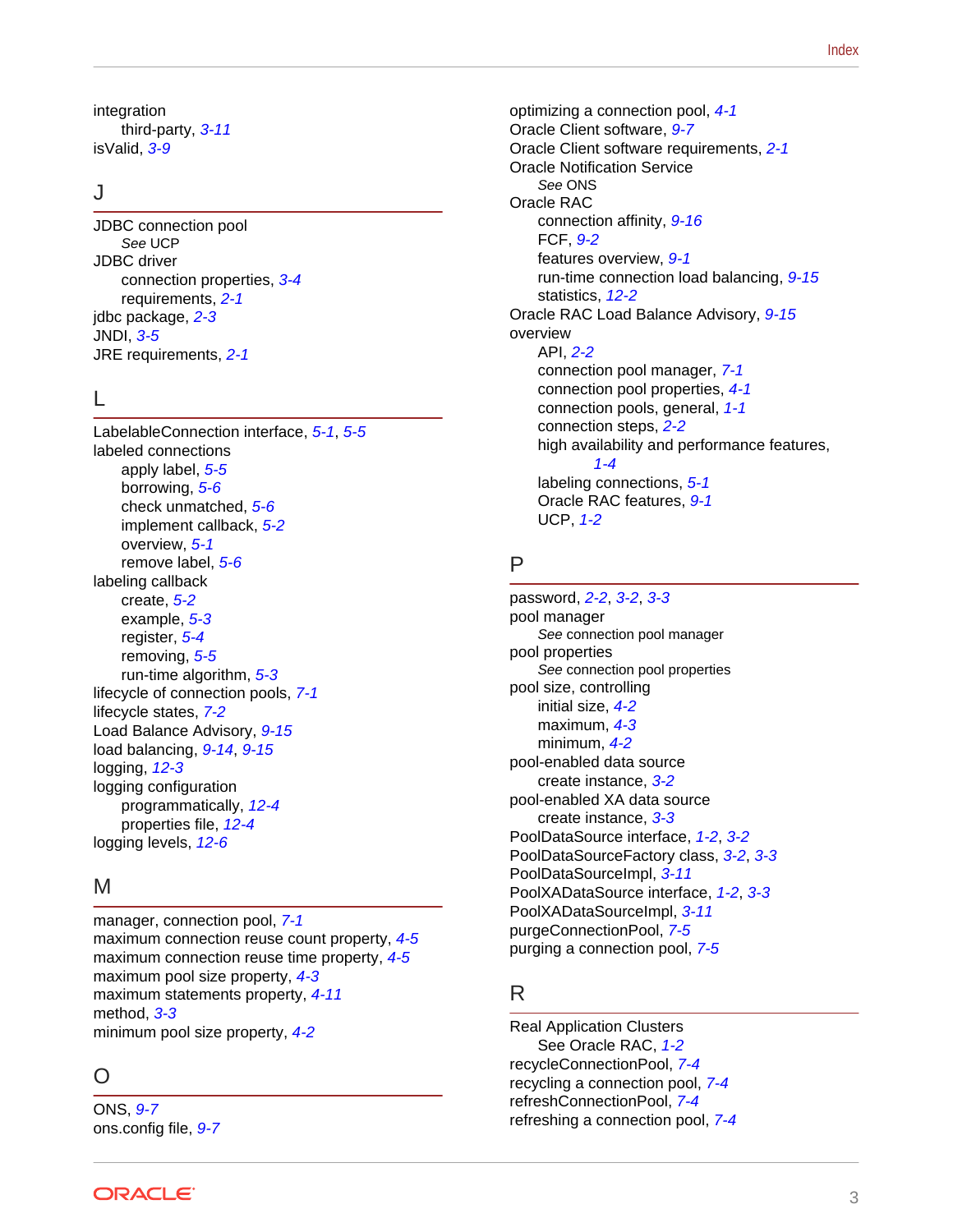<span id="page-118-0"></span>registerConnectionAffinityCallback, *[9-20](#page-85-0)* registerConnectionLabelingCallback, *[5-4](#page-45-0)* removeConnectionAffinityCallback, *[9-20](#page-85-0)* removeConnectionLabel, *[5-6](#page-47-0)* removeConnectionLabelingCallback, *[5-5](#page-46-0)* removing connection labels, *[5-6](#page-47-0)* removing connections from the pool, *[3-11](#page-29-0)* reuse properites maximum count, *[4-5](#page-35-0)* reuse properties maximum time, *[4-5](#page-35-0)* run-time connection load balancing overview, *[9-15](#page-80-0)* setting up, *[9-15](#page-80-0)* statistics, *[12-3](#page-104-0)*

# S

SERVICE\_TIME, *[9-15](#page-80-0)* setAbandonedConnectionTimeout, *[4-6](#page-36-0)* setAffinityPolicy, *[9-19](#page-84-0)* setConnectionAffinityContext, *[9-19](#page-84-0)* setConnectionFactoryClassName, *[3-2](#page-20-0)*, *[3-3](#page-21-0)* setConnectionHarvestable, *[4-9](#page-39-0)* setConnectionHarvestMaxCount, *[4-10](#page-40-0)* setConnectionHarvestTriggerCount, *[4-9](#page-39-0)* setConnectionProperties, *[3-4](#page-22-0)* setConnectionWaitTimeout, *[4-7](#page-37-0)* setFastConnectionFailoverEnabled, *[9-6](#page-71-0)* setInactiveConnectionTimeout, *[4-7](#page-37-0)* setInitialPoolSize, *[4-2](#page-32-0)* setInvalid, *[3-9](#page-27-0)*, *[3-11](#page-29-0)* setMaxConnectionReuseCount, *[4-5](#page-35-0)* setMaxConnectionReuseTime, *[4-5](#page-35-0)* setMaxPoolSize, *[4-3](#page-33-0)* setMaxStatements, *[4-11](#page-41-0)* setMinPoolSize, *[4-2](#page-32-0)* setONSConfiguration, *[9-7](#page-72-0)* setPassword, *[3-2](#page-20-0)*, *[3-3](#page-21-0)* setSQLForValidateConnection, *[3-7](#page-25-0)* setTimeoutCheckInterval, *[4-8](#page-38-0)* setTimeToLiveConnectionTimeout, *[4-6](#page-36-0)* setURL, *[3-2](#page-20-0)*, *[3-3](#page-21-0)* setUser, *[3-2](#page-20-0)*, *[3-3](#page-21-0)* setValidateConnectionOnBorrow, *[3-7](#page-25-0)* SHORT, *[9-15](#page-80-0)* SQL statement caching, *[4-10](#page-40-0)* stale connections, *[4-4](#page-34-0)* startConnectionPool, *[7-3](#page-53-0)* starting a connection pool, *[7-3](#page-53-0)* statement caching, *[4-10](#page-40-0)* statistics connection affinity, *[12-3](#page-104-0)* FCF, *[12-2](#page-103-0)* Oracle RAC, *[12-2](#page-103-0)*

statistics *(continued)* run-time connection load balancing, *[12-3](#page-104-0)* stopConnectionPool, *[7-3](#page-53-0)* stopping a connection pool, *[7-3](#page-53-0)*

# T

third-party integration, *[3-11](#page-29-0)* THROUGHPUT, *[9-15](#page-80-0)* time-to-live connection timeout property, *[4-6](#page-36-0)* timeout check interval property, *[4-8](#page-38-0)* timeout properties abandon, *[4-6](#page-36-0)* check interval, *[4-8](#page-38-0)* inactive, *[4-7](#page-37-0)* time-to-live, *[4-6](#page-36-0)* wait, *[4-7](#page-37-0)* TimeToLiveConnectionTimeoutCallback, *[6-1](#page-49-0)* transaction-based affinity, *[9-17](#page-82-0)*

### U

UCP, API overview, *[2-2](#page-16-0)* basic connection steps, *[2-1](#page-15-0)* conceptual architecture, *[1-2](#page-12-0)* Oracle RAC features, *[9-1](#page-66-0)* overview, *[1-2](#page-12-0)* software requirements, *[2-1](#page-15-0)* UCP for JDBC connection pool properties, *[3-7](#page-25-0)*, *[4-1](#page-31-0)* UCP manager *See* [connection pool manager](#page-115-0) ucp package, *[2-2](#page-16-0)* universal connection pool *See* UCP UniversalConnectionPoolManager interface, *[7-1](#page-51-0)* UniversalConnectionPoolManagerImpl, *[7-1](#page-51-0)* unmatched labels, *[5-6](#page-47-0)* URL, *[2-2](#page-16-0)*, *[3-2](#page-20-0)*, *[3-3](#page-21-0)*, *[9-13](#page-78-0)* username, *[2-2](#page-16-0)*, *[3-2](#page-20-0)*, *[3-3](#page-21-0)*

### $\sqrt{}$

validate connections on borrow, *[3-7](#page-25-0)* programmatically, *[3-9](#page-27-0)* ValidConnection interface, *[3-9](#page-27-0)*, *[3-11](#page-29-0)*

#### W

web session affinity, *[9-16](#page-81-0)*